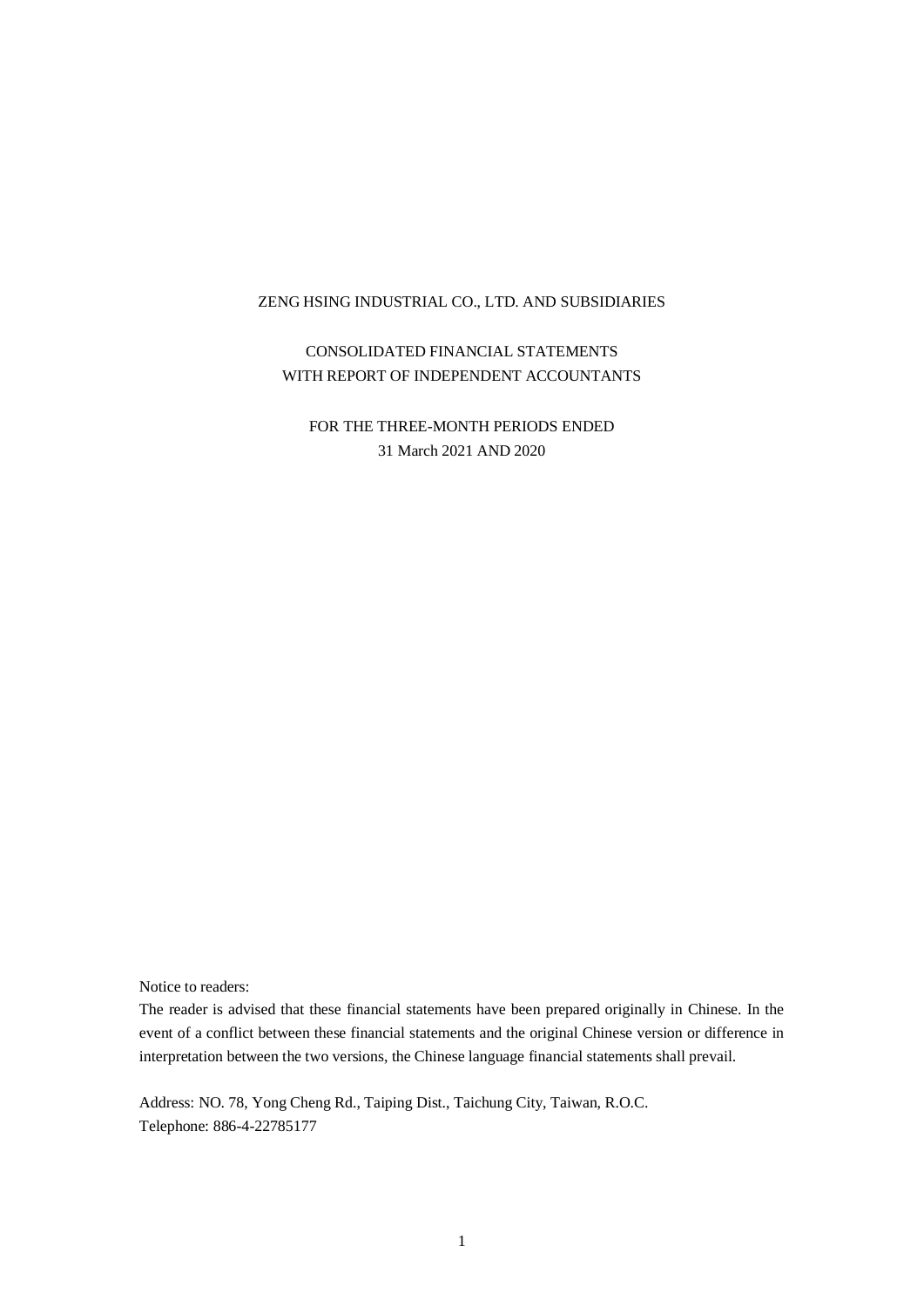#### **REVIEW REPORT OF INDEPENDENT ACCOUNTANTS**

English Translation of a Report Originally Issued in Chinese

#### To ZENG HSING INDUSTRIAL CO., LTD.

#### **Introduction**

We have reviewed the accompanying consolidated balance sheets of Zeng Hsing Industrial Co., Ltd. (the "Company") and its subsidiaries as of 31 March 2021 and 2020, the related consolidated statements of comprehensive income, changes in equity and cash flows for the three-month periods ended 31 March 2021 and 2020, and notes to the consolidated financial statements, including the summary of significant accounting policies (together "the consolidated financial statements"). Management is responsible for the preparation and fair presentation of these consolidated financial statements in accordance with the Regulations Governing the Preparation of Financial Reports by Securities Issuers and International Accounting Standard 34, "Interim Financial Reporting" as endorsed and became effective by Financial Supervisory Commission of the Republic of China. Our responsibility is to express a conclusion on these consolidated financial statements based on our reviews.

#### **Scope of Review**

Except as explained in the following paragraph, we conducted our reviews in accordance with Statement of Auditing Standards No. 65, "Review of Financial Information Performed by the Independent Auditor of the Entity" of the Republic of China. A review of consolidated financial statements consists of making inquiries, primarily of persons responsible for financial and accounting matters, and applying analytical and other review procedures. A review is substantially less in scope than an audit conducted in accordance with auditing standards generally accepted in the Republic of China and consequently does not enable us to obtain assurance that we would become aware of all significant matters that might be identified in an audit. Accordingly, we do not express an audit opinion.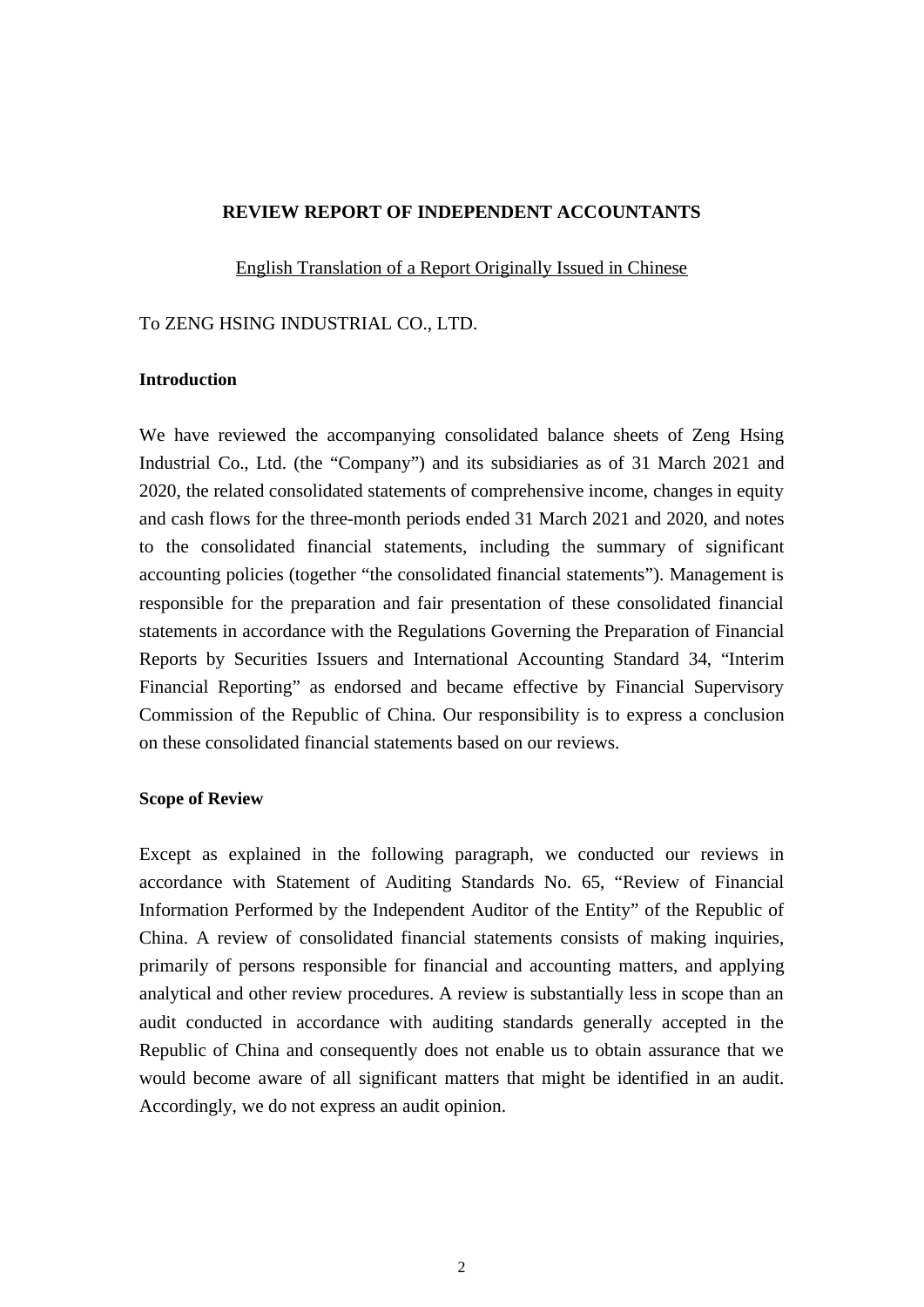#### **Basis for Qualified Conclusion**

As explained in Note 4(3), the financial statements of certain insignificant subsidiaries were not reviewed by independent accountants. Those statements reflected total assets of NTD 521,563 thousand and NTD 266,175 thousand, constituting 6.23% and 4.22% of the consolidated total assets, and total liabilities of NTD 188,194 thousand and NTD 27,794 thousand, constituting 6.30% and 1.96% of the consolidated total liabilities as of 31 March 2021 and 2020, respectively; and total comprehensive income of NTD (4,418) thousand and NTD 9,044 thousand, constituting (1.34)% and 9.77% of the consolidated comprehensive income for the three-month periods ended 31 March 2021 and 2020, respectively. The financial statements of certain associates and joint ventures accounted for under the equity method were not reviewed by independent accountants. Those associates' and joint ventures' investments under equity method amounted to NTD 60,229 thousand and NTD 81,437 thousand as of 31 March 2021 and 2020, respectively. The related shares of profits from the associates and joint ventures under the equity method amounted to NTD 2,177 thousand and NTD (186) thousand for the three-month periods ended 31 March 2021 and 2020, respectively. The information related to the above subsidiaries, and associates and joint ventures accounted for under the equity method disclosed in Note 13 was also not reviewed by independent accountants.

#### **Qualified Conclusion**

Based on our reviews, except for the effect of such adjustments, if any, as might have been determined to be necessary had the financial statements of certain insignificant subsidiaries, associates and joint ventures accounted for using equity method been reviewed by independent accountants described in the preceding paragraph, nothing has come to our attention that causes us to believe that the accompanying consolidated financial statements do not present fairly, in all material respects, the consolidated financial position of the Company and its subsidiaries as at 31 March 2021 and 2020, and their consolidated financial performance and cash flows for the three-month periods ended 31 March 2021 and 2020, in accordance with the Regulations Governing the Preparation of Financial Reports by Securities Issuers and International Accounting Standard 34, "Interim Financial Reporting" as endorsed and became effective by Financial Supervisory Commission of the Republic of China.

Tu, Chin Yuan Chen, Ming Hung Ernst & Young, Taiwan 3 May 2021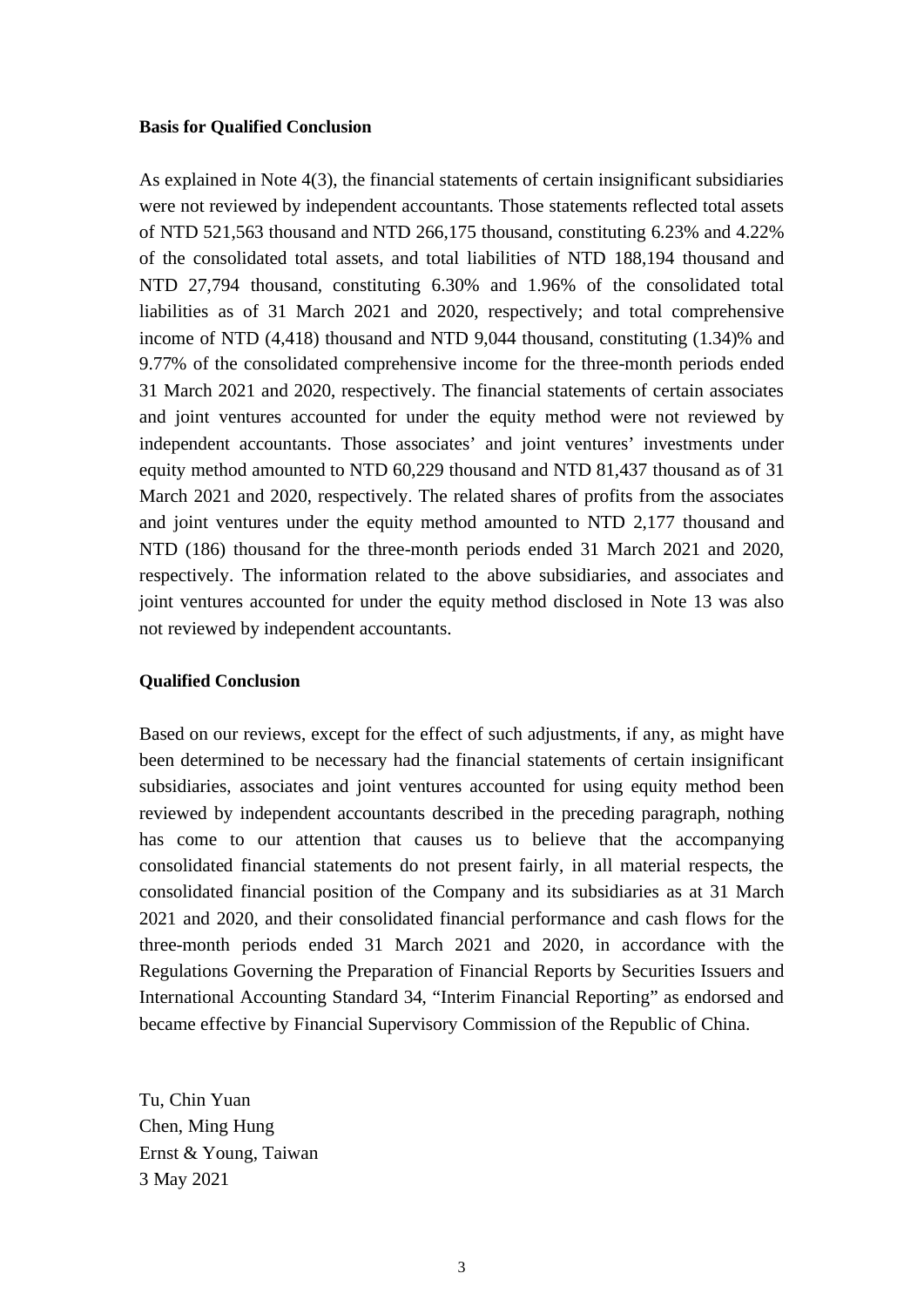# ZENG HSING INDUSTRIAL CO., LTD. AND SUBSIDIARIES 31 March 2021, 31 December 2020 and 31 March 2020 (31 March 2021 and 2020 are unaudited) (Expressed in Thousands of New Taiwan Dollars) CONSOLIDATED BALANCE SHEETS

| Assets                                                         | <b>Notes</b>       | 31 March 2021 | 31 December 2020 | 31 March 2020 |
|----------------------------------------------------------------|--------------------|---------------|------------------|---------------|
| <b>Current Assets</b>                                          |                    |               |                  |               |
| Cash and cash equivalents                                      | 4, 6(1), 12        | \$2,415,121   | \$2,728,335      | \$2,253,562   |
| Financial assets at fair value through profit or loss, current | 4, 12              | 114,938       | 114,282          |               |
| Financial assets measured at amortized cost, current           | 4, 12              | 87,030        |                  | 34,679        |
| Accounts receivable, net                                       | 4, 6(2), 6(11), 12 | 1,792,576     | 1,215,169        | 968,719       |
| Other receivables                                              | 12                 | 17,165        | 15,140           | 16,949        |
| Inventories, net                                               | 4, 6(3)            | 1,232,946     | 1,311,313        | 600,120       |
| Prepayments                                                    |                    | 32,568        | 62,462           | 23,516        |
| Other current assets                                           | 8                  | 213,144       | 200,559          | 129,213       |
| <b>Total Current Assets</b>                                    |                    | 5,905,488     | 5,647,260        | 4,026,758     |
| Non-current assets                                             |                    |               |                  |               |
| Investments accounted for under the equity method              | $\overline{4}$     | 60,229        | 58,052           | 81,437        |
| Property, plant and equipment                                  | 4, 6(4), 8         | 1,834,925     | 1,860,734        | 1,765,930     |
| Right of use assets                                            | 4, 6(12)           | 235,987       | 237,047          | 185,963       |
| Investment properties                                          | $\overline{4}$     |               |                  | 67,054        |
| Intangible assets                                              | 4                  | 38,573        | 41,002           | 45,025        |
| Deferred tax assets                                            | 4                  | 106,373       | 110,743          | 89,334        |
| Other non-current assets                                       | 4, 12              | 187,216       | 26,845           | 47,752        |
| Total non-current assets                                       |                    | 2,463,303     | 2,334,423        | 2,282,495     |
| <b>Total assets</b>                                            |                    | \$8,368,791   | \$7,981,683      | \$6,309,253   |

(The accompanying notes are an integral part of the consolidated financial statements)

(continued)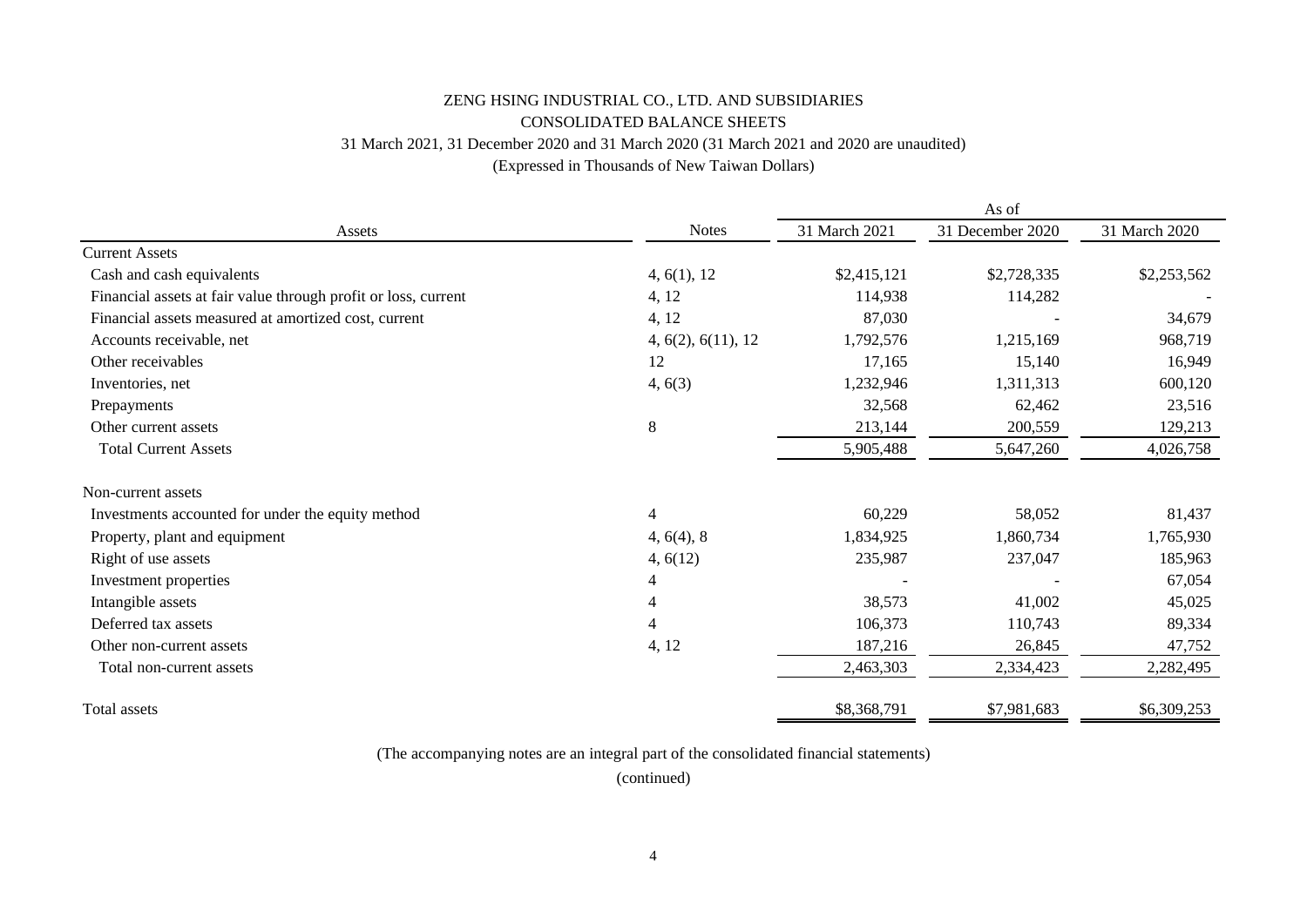### 31 March 2021, 31 December 2020 and 31 March 2020 (31 March 2021 and 2020 are unaudited) CONSOLIDATED BALANCE SHEETS ZENG HSING INDUSTRIAL CO., LTD. AND SUBSIDIARIES (Expressed in Thousands of New Taiwan Dollars)

|                                                                                 |              | As of         |                  |               |  |  |
|---------------------------------------------------------------------------------|--------------|---------------|------------------|---------------|--|--|
| Liabilities and Equity                                                          | <b>Notes</b> | 31 March 2021 | 31 December 2020 | 31 March 2020 |  |  |
| <b>Current liabilities</b>                                                      |              |               |                  |               |  |  |
| Short-term loans                                                                | 4, 6(5), 12  | \$637,624     | \$542,000        | \$100,000     |  |  |
| Short-term notes and bills payable                                              | 4, 12        |               | 35,000           |               |  |  |
| Contract liabilities, current                                                   | 6(10)        | 66,156        | 82,813           | 14,692        |  |  |
| Notes payable                                                                   | 12           | 19,517        | 23,042           | 6,298         |  |  |
| Accounts payable                                                                | 12           | 1,093,134     | 1,047,430        | 563,401       |  |  |
| Other payables                                                                  |              | 262,474       | 339,942          | 190,087       |  |  |
| Current tax liabilities                                                         | 4            | 214,622       | 147,359          | 145,163       |  |  |
| Long-term borrowings (including current portion with maturity less than 1 year) | 4, 6(6), 12  | 65,567        | 66,151           | 40,000        |  |  |
| Other current liabilities                                                       | 4, 6(12), 12 | 38,738        | 37,160           | 28,879        |  |  |
| <b>Total current liabilities</b>                                                |              | 2,397,832     | 2,320,897        | 1,088,520     |  |  |
| Non-current liabilities                                                         |              |               |                  |               |  |  |
| Long-term loans                                                                 | 4, 6(6), 12  | 288,000       | 304,000          | 70,000        |  |  |
| Deferred tax liabilities                                                        | 4            | 254,866       | 255,209          | 216,945       |  |  |
| Accrued pension liabilities                                                     |              | 33,021        | 35,522           | 38,374        |  |  |
| Other non-current liabilities                                                   | 4, 6(12), 12 | 11,743        | 11,577           | 3,693         |  |  |
| Total non-current liabilities                                                   |              | 587,630       | 606,308          | 329,012       |  |  |
| <b>Total liabilities</b>                                                        |              | 2,985,462     | 2,927,205        | ,417,532      |  |  |
| Equity attributable to the parent company                                       | 4, 6(8)      |               |                  |               |  |  |
| Capital                                                                         |              |               |                  |               |  |  |
| Common stock                                                                    |              | 605,356       | 605,356          | 605,356       |  |  |
| Additional paid-in capital                                                      |              | 1,393,097     | 1,393,097        | 1,385,352     |  |  |
| Retained earnings                                                               |              |               |                  |               |  |  |
| Legal reserve                                                                   |              | 730,563       | 730,563          | 730,563       |  |  |
| Special reserve                                                                 |              | 211,385       | 211,385          | 163,100       |  |  |
| Retained earnings                                                               |              | 2,666,131     | 2,337,924        | 2,206,945     |  |  |
| <b>Total Retained earnings</b>                                                  |              | 3,608,079     | 3,279,872        | 3,100,608     |  |  |
| Other components of equity                                                      |              |               |                  |               |  |  |
| Exchange differences on translation of foreign operations                       |              | (294, 931)    | (295, 491)       | (243,770)     |  |  |
| Non-controlling interests                                                       | 6(9)         | 71,728        | 71,644           | 44,175        |  |  |
| Total equity                                                                    |              | 5,383,329     | 5,054,478        | 4,891,721     |  |  |
| Total liabilities and equity                                                    |              | \$8,368,791   | \$7,981,683      | \$6,309,253   |  |  |

(The accompanying notes are an integral part of the consolidated financial statements)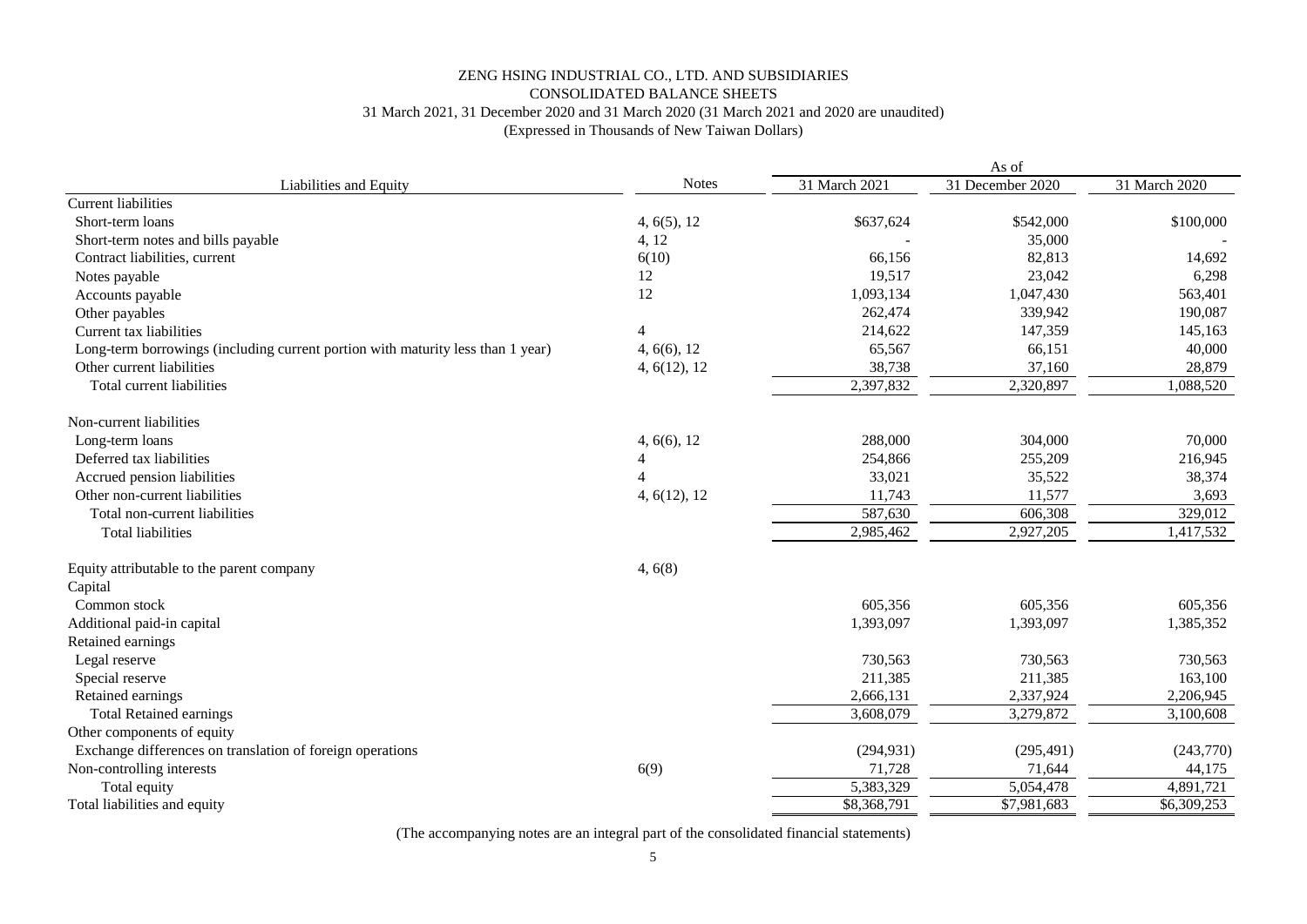|                                                                   |              | For the three-month periods ended 31 March |             |  |
|-------------------------------------------------------------------|--------------|--------------------------------------------|-------------|--|
|                                                                   | <b>Notes</b> | 2021                                       | 2020        |  |
| Net Sales                                                         | 4, 6(10)     | \$2,545,221                                | \$1,169,190 |  |
| <b>Cost of Sales</b>                                              | 6(3), 6(13)  | (1,912,056)                                | (895,796)   |  |
| <b>Gross Profit</b>                                               |              | 633,165                                    | 273,394     |  |
| <b>Operating Expenses</b>                                         | 6(12), 6(13) |                                            |             |  |
| Selling and marketing                                             |              | (74, 762)                                  | (33,913)    |  |
| Management and administrative                                     |              | (128, 469)                                 | (107,730)   |  |
| Research and development                                          |              | (27,034)                                   | (25,560)    |  |
| Expected credit gains                                             | 6(11)        | 1,205                                      | 518         |  |
| <b>Total Operating Expenses</b>                                   |              | (229,060)                                  | (166, 685)  |  |
| Operating Income                                                  |              | 404,105                                    | 106,709     |  |
| Non-operating income and expenses                                 | 6(14)        |                                            |             |  |
| Other income                                                      |              | 8,413                                      | 15,071      |  |
| Other gain and loss                                               |              | 3,868                                      | 39,734      |  |
| <b>Financial costs</b>                                            |              | (2, 131)                                   | (1,081)     |  |
| Share of profit or loss of associates and joint ventures          |              | 2,177                                      | (186)       |  |
| Subtotal                                                          |              | 12,327                                     | 53,538      |  |
| Income before income tax                                          |              | 416,432                                    | 160,247     |  |
| Income tax expense                                                | 4, 6(16)     | (88, 141)                                  | (40, 120)   |  |
| Income, net of tax                                                |              | 328,291                                    | 120,127     |  |
| Other comprehensive income                                        | 6(15)        |                                            |             |  |
| Items that may be reclassified subsequently to profit or loss     |              |                                            |             |  |
| Exchange differences on translation of foreign operations         |              | 700                                        | (34, 433)   |  |
| Income tax related to items that may be reclassified subsequently |              | (140)                                      | 6,886       |  |
| Total other comprehensive income (loss), net of tax               |              | 560                                        | (27, 547)   |  |
|                                                                   |              |                                            |             |  |
| Total comprehensive income                                        |              | \$328,851                                  | \$92,580    |  |
| Net income attributable to:                                       |              |                                            |             |  |
| Stockholders of the parent                                        |              | \$328,207                                  | \$118,097   |  |
| Non-controlling interests                                         |              | 84                                         | 2,030       |  |
|                                                                   |              | \$328,291                                  | \$120,127   |  |
| Comprehensive income attributable to:                             |              |                                            |             |  |
| Stockholder of the parent                                         |              | \$328,767                                  | \$90,550    |  |
| Non-controlling interests                                         |              | 84                                         | 2,030       |  |
|                                                                   |              | \$328,851                                  | \$92,580    |  |
| Earnings per share (NTD)                                          | 6(17)        |                                            |             |  |
| Earnings per share-basic                                          |              | \$5.42                                     | \$1.95      |  |
| Earnings per share-diluted                                        |              | \$5.42                                     | \$1.95      |  |
|                                                                   |              |                                            |             |  |

(The accompanying notes are an integral part of the consolidated financial statements)

### ZENG HSING INDUSTRIAL CO., LTD. AND SUBSIDIARIES CONSOLIDATED STATEMENTS OF COMPREHENSIVE INCOME

# For the three-month periods ended 31 March 2021 and 2020

(Reviewed, Not Audited)

(Expressed in Thousands of New Taiwan Dollars, Except for Earnings per Share)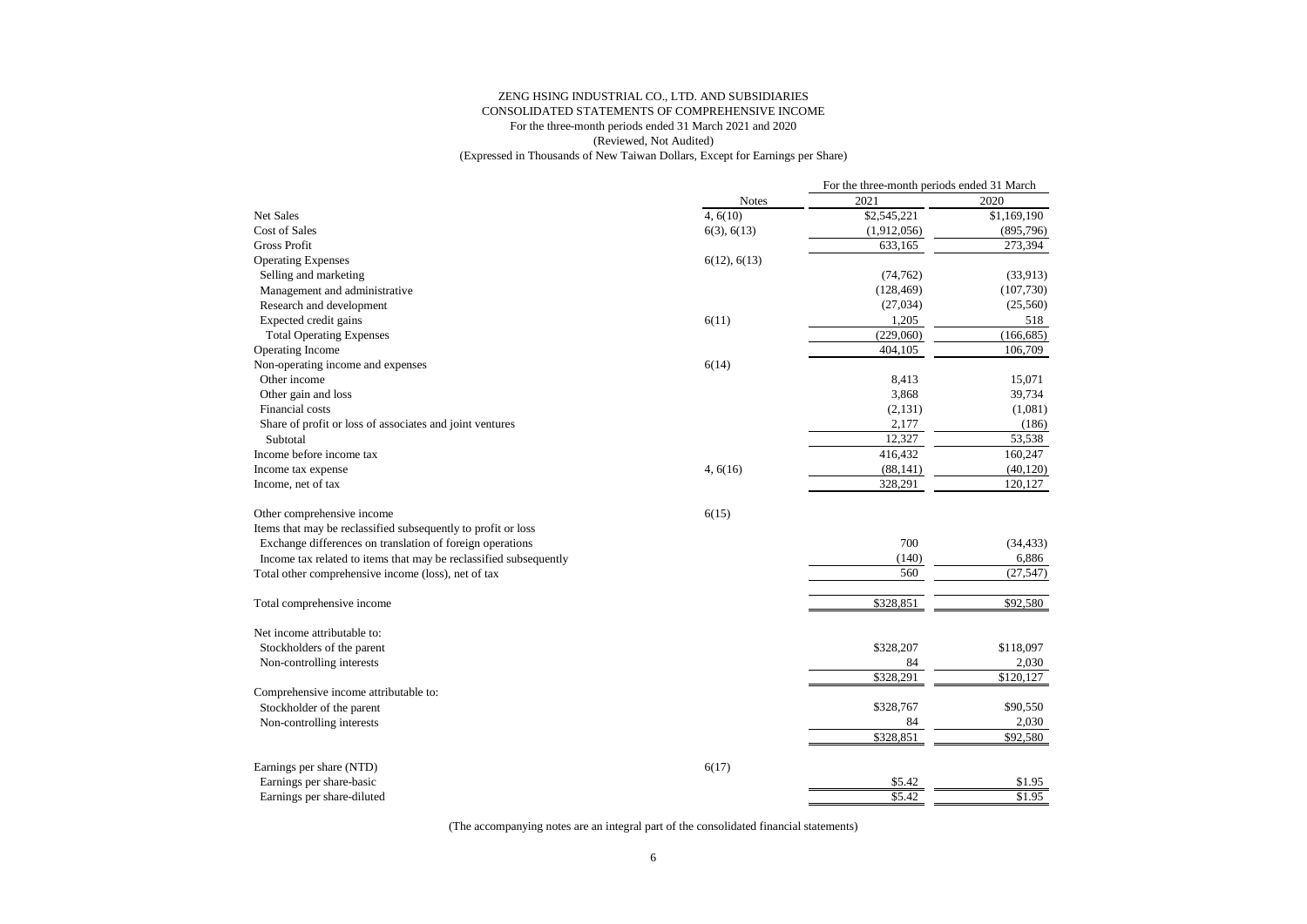|                                                                                           | <b>Notes</b> | <b>Common Stock</b> | Additional<br>Paid-in Capital | Legal Reserve | <b>Special Reserve</b> | Unappropriated<br>Earnings | Exchange<br>Differences on<br>Translation of<br>Foreign<br>Operations | <b>Unrealized Gains or</b><br>Losses on Financial<br><b>Asset Measured at</b><br>Fair Value through<br>Other<br>Comprehensive | Total       | Non-Controlling<br>Interests | <b>Total Equity</b> |
|-------------------------------------------------------------------------------------------|--------------|---------------------|-------------------------------|---------------|------------------------|----------------------------|-----------------------------------------------------------------------|-------------------------------------------------------------------------------------------------------------------------------|-------------|------------------------------|---------------------|
| Balance as of 1 January 2020                                                              | 6(8)         | \$605,356           | \$1,385,352                   | \$730,563     | \$163,100              | \$2,088,848                | \$(216,223)                                                           | \$4,838                                                                                                                       | \$4,761,834 | \$42,145                     | \$4,803,979         |
| Net income for the three-month periods ended 31<br>March 2020                             |              |                     |                               |               |                        | 118,097                    |                                                                       |                                                                                                                               | 118,097     | 2,030                        | 120,127             |
| Other comprehensive income, net of tax for the<br>three-month periods ended 31 March 2020 |              |                     |                               |               |                        |                            | (27, 547)                                                             |                                                                                                                               | (27, 547)   |                              | (27, 547)           |
| Total comprehensive income                                                                |              |                     |                               |               |                        | 118,097                    | (27, 547)                                                             | $\overline{\phantom{a}}$                                                                                                      | 90,550      | 2,030                        | 92,580              |
| Disposal of financial assets at fair value through other<br>comprehensive income          |              |                     |                               |               |                        |                            |                                                                       | (4,838)                                                                                                                       | (4,838)     |                              | (4,838)             |
| Balance as of 31 March 2020                                                               | 6(8)         | \$605,356           | \$1,385,352                   | \$730,563     | \$163,100              | \$2,206,945                | \$(243,770)                                                           | $\mathbb{S}$ –                                                                                                                | \$4,847,546 | \$44,175                     | \$4,891,721         |
| Balance as of 1 January 2021                                                              | 6(8)         | \$605,356           | \$1,393,097                   | \$730,563     | \$211,385              | \$2,337,924                | \$(295,491)                                                           | $\mathcal{S}$ -                                                                                                               | \$4,982,834 | \$71,644                     | \$5,054,478         |
| Net income for the three-month periods ended 31<br>March 2021                             |              |                     |                               |               |                        | 328,207                    |                                                                       |                                                                                                                               | 328,207     | 84                           | 328,291             |
| Other comprehensive income, net of tax for the<br>three-month periods ended 31 March 2021 |              |                     |                               |               |                        |                            | 560                                                                   |                                                                                                                               | 560         |                              | 560                 |
| Total comprehensive income                                                                |              |                     |                               |               |                        | 328,207                    | 560                                                                   |                                                                                                                               | 328,767     | 84                           | 328,851             |
| Balance as of 31 March 2021                                                               | 6(8)         | \$605,356           | \$1,393,097                   | \$730,563     | \$211,385              | \$2,666,131                | \$(294,931)                                                           | $\mathsf{\$}$ -                                                                                                               | \$5,311,601 | \$71,728                     | \$5,383,329         |

(Reviewed, Not Audited)

(The accompanying notes are an integral part of the consolidated financial statements)

(Expressed in Thousands of New Taiwan Dollars)

# ZENG HSING INDUSTRIAL CO., LTD. AND SUBSIDIARIES CONSOLIDATED STATEMENTS OF CHANGES IN EQUITY

# For the three-month periods ended 31 March 2021 and 2020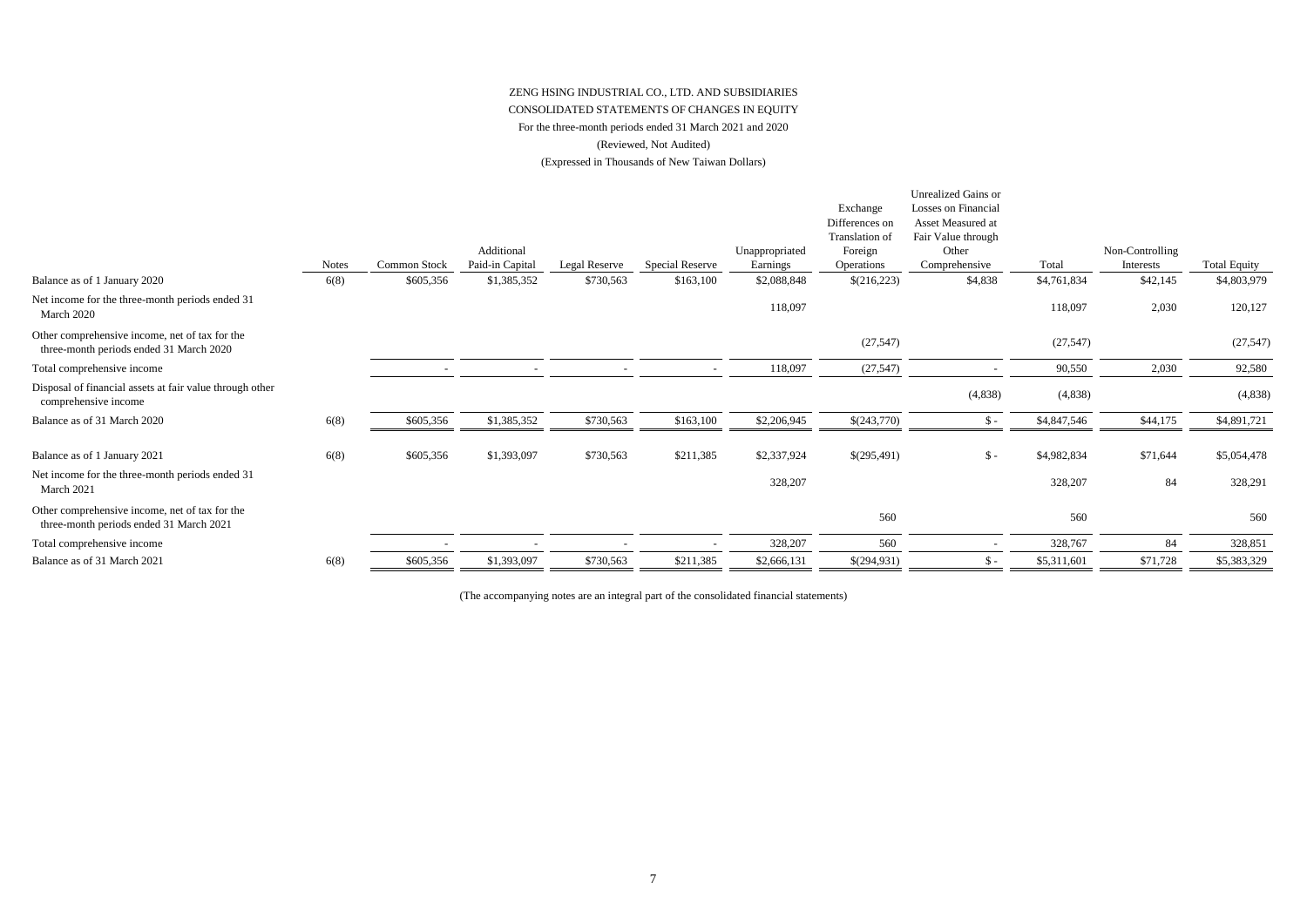|                                                                                                    |              | For the three-month periods ended 31 March |             |  |
|----------------------------------------------------------------------------------------------------|--------------|--------------------------------------------|-------------|--|
|                                                                                                    | <b>Notes</b> | 2021                                       | 2020        |  |
| Cash flows from operating activities:                                                              |              |                                            |             |  |
| Net income before tax                                                                              |              | \$416,432                                  | \$160,247   |  |
| Adjustments to reconcile net income (loss) to net cash provided by (used in) operating activities: |              |                                            |             |  |
| Depreciation                                                                                       |              | 67,273                                     | 63,477      |  |
| Amortization                                                                                       |              | 12,552                                     | 12,341      |  |
| Gain on disposal of property, plant and equipment                                                  |              | (408)                                      | (1,839)     |  |
| Gain on disposal of investments                                                                    |              |                                            | (8,269)     |  |
| Net gain of financial assets at fair value through profit or loss                                  |              | (412)                                      | (1,906)     |  |
| Loss from market value decline, obsolete and slow-moving of inventories                            |              | 2,034                                      | 3,391       |  |
| Share of profit or loss of associates and joint ventures                                           |              | (2,177)                                    | 186         |  |
| Expected credit profit                                                                             |              | (1,205)                                    | (518)       |  |
| Interest income                                                                                    |              | (2,726)                                    | (8,799)     |  |
| Interest expense                                                                                   |              | 2,131                                      | 1,081       |  |
| Changes in operating assets and liabilities:                                                       |              |                                            |             |  |
| (Increase) decrease in financial assets at fair value through profit or loss                       |              | (578)                                      | 424         |  |
| (Increase) decrease in accounts receivable                                                         |              | (576,202)                                  | 34,736      |  |
| Decrease (increase) in inventories, net                                                            |              | 76,333                                     | (29, 388)   |  |
| Increase in other receivables                                                                      |              | (2,025)                                    | (293)       |  |
| Decrease (increase) in prepayments                                                                 |              | 5,981                                      | (4,531)     |  |
| Increase in other current assets                                                                   |              | (12, 585)                                  | (31,676)    |  |
| (Decrease) increase in contract liabilities                                                        |              | (16, 657)                                  | 891         |  |
| Decrease in notes payable                                                                          |              | (3,525)                                    | (2,602)     |  |
| Increase in accounts payable                                                                       |              | 45,704                                     | 13,910      |  |
| Decrease in other payables                                                                         |              | (76, 573)                                  | (55, 559)   |  |
| Increase in other current liabilities                                                              |              | 1,778                                      |             |  |
|                                                                                                    |              |                                            | 3,904       |  |
| Decrease in accrued pension liabilities                                                            |              | (2,501)                                    | (2,081)     |  |
| Cash (used) generated from operations                                                              |              | (67, 356)                                  | 147,127     |  |
| Interest received                                                                                  |              | 2,726                                      | 8,799       |  |
| Income tax paid                                                                                    |              | (16, 153)                                  | (15, 146)   |  |
| Net cash (used in) provided by operating activities                                                |              | (80, 783)                                  | 140,780     |  |
| Cash flows from investing activities:                                                              |              |                                            |             |  |
| Acquisition of financial assets measured at amortized cost                                         |              | (87,030)                                   | (34,679)    |  |
| Increase in prepayments for investments                                                            |              | (30,745)                                   |             |  |
| Disposal of financial assets at fair value through other comprehensive income                      |              |                                            | 17,180      |  |
| Acquisition of property, plant and equipment                                                       |              | (131,978)                                  | (72,027)    |  |
| Proceeds from disposal of property, plant and equipment                                            |              | 439                                        | 2,719       |  |
| (Increase) decrease in deposits-out                                                                |              | (288)                                      | 1,676       |  |
| Acquisition of intangible assets                                                                   |              | (2,135)                                    | (693)       |  |
| Increase in other non-current assets                                                               |              | (19,277)                                   | (11, 323)   |  |
| Net cash used in investing activities                                                              |              | (271, 014)                                 | (97, 147)   |  |
| Cash flows from financing activities:                                                              |              |                                            |             |  |
| Increase in short-term loans                                                                       |              | 752,166                                    | 590,000     |  |
| Decrease in short-term loans                                                                       |              | (657,000)                                  | (780,000)   |  |
| Decrease in short-term notes and bills payable                                                     |              | (35,000)                                   |             |  |
| Decrease in long-term loans                                                                        |              | (16, 584)                                  | (10,000)    |  |
| Lease principal repayment                                                                          |              | (2,896)                                    | (951)       |  |
| Interest paid                                                                                      |              | (2,131)                                    | (1,081)     |  |
| Net cash provided by (used in) financing activities                                                |              | 38,555                                     | (202, 032)  |  |
| Effect of exchange rate changes on cash and cash equivalents                                       |              | 28                                         | (15,908)    |  |
| Net decrease in cash and cash equivalents                                                          |              | (313,214)                                  | (174, 307)  |  |
| Cash and cash equivalents at beginning of period                                                   |              | 2,728,335                                  | 2,427,869   |  |
| Cash and cash equivalents at end of period                                                         | 6(1)         | \$2,415,121                                | \$2,253,562 |  |

(The accompanying notes are an integral part of the consolidated financial statements)

# ZENG HSING INDUSTRIAL CO., LTD. AND SUBSIDIARIES CONSOLIDATED STATEMENTS OF CASH FLOWS For the three-month periods ended 31 March 2021 and 2020 (Reviewed, Not Audited)

(Expressed in Thousand New Taiwan Dollars)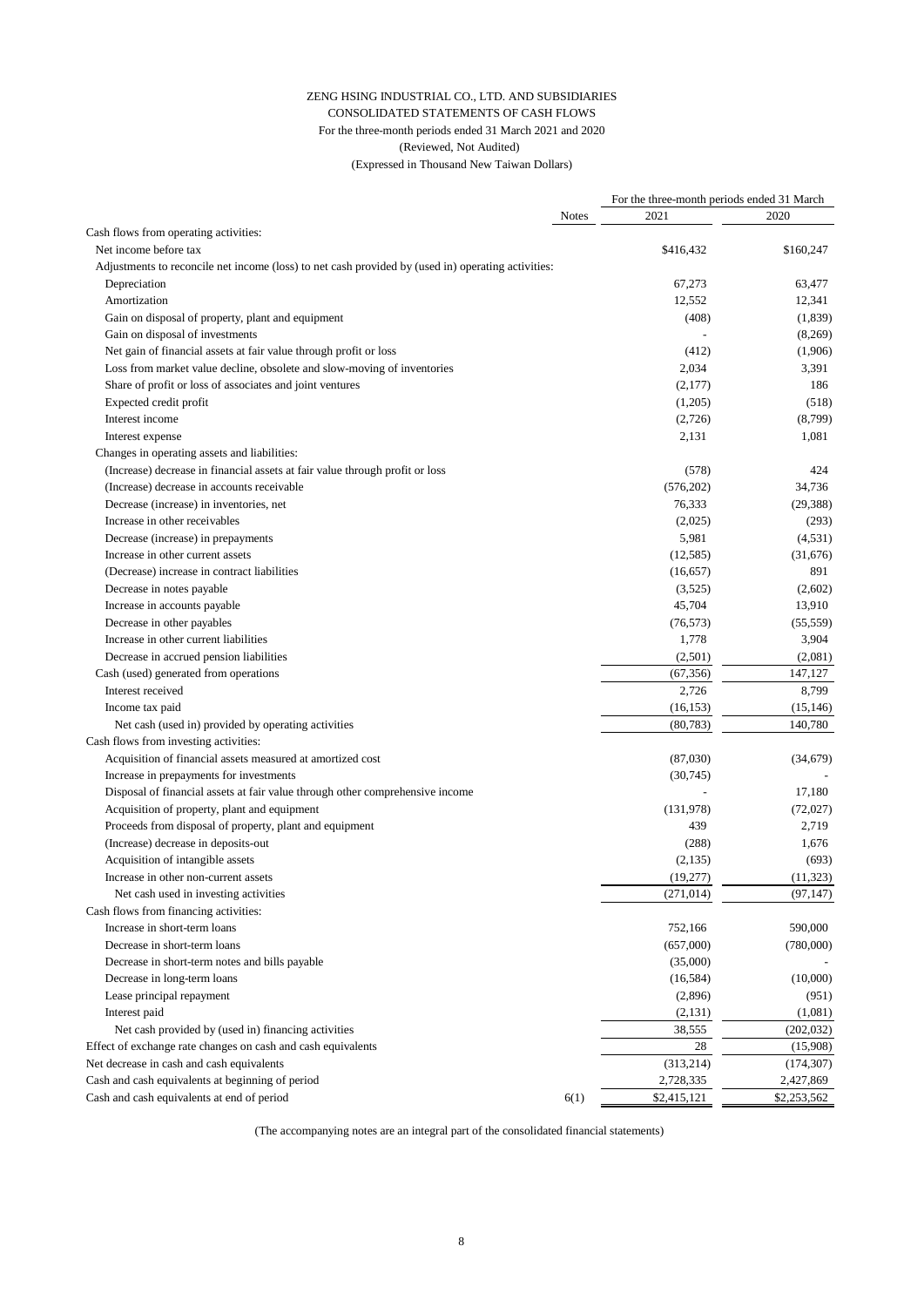# ZENG HSING INDUSTRIAL CO., LTD. AND SUBSIDIARIES Notes to Consolidated Financial Statements For the Three-month Periods Ended 31March 2021 and 2020 (Expressed in Thousands of New Taiwan Dollars unless Otherwise Specified)

### 1. ORGANIZATION AND OPERATIONS

Zeng Hsing Industrial Co., Ltd. (the Company) was incorporated in 1968 to manufacture and market household sewing machines, vacuum cleaners, and the spare parts used on these products. The Company applied to be listed on the GreTai Securities Market on April 2004, and was authorized for trading over the counter on 28 December 2007. On 23 December 2014, the Company was authorized to be listed on Taiwan Stock Exchange.

Zhangjiagang Zenghsing Machinery & Electronics Co., Ltd. is controlled by the Company, which was incorporated in 1998 to manufacture household sewing machines in Jiangsu Province, China.

Zeng Hsing Industrial Co., Ltd. (VN) is controlled by the Company, which was incorporated in 2004 to manufacture household sewing machines in BinhDuong Province, Vietnam.

Shinco Technologies Limited (VN) is controlled by the Company, which was incorporated in 2007 to die-cast metal alloy of aluminum, zinc and magnesium in BinhDuong Province, Vietnam.

### 2. DATE AND PROCEDURES OF AUTHORIZATION OF FINANCIAL STATEMENTS FOR ISSUE

The consolidated financial statements of the Company and subsidiaries (hereinafter referred to as "the Group") for the three-month periods ended 31 March 2021 and 2020 were authorized for issue in accordance with the resolution of the board of directors' meeting held on 3 May 2021.

### 3. NEWLY ISSUED OR REVISED STANDARDS AND INTERPRETATIONS

(1) Changes in accounting policies resulting from applying for the first time certain standards and amendments

The Group applied for the first time International Financial Reporting Standards, International Accounting Standards, and Interpretations issued, revised or amended which are recognized by the Financial Supervisory Commission ("FSC") and become effective for annual periods beginning on or after 1 January 2021. The adoption of these new standards and amendments had no material impact on the Group.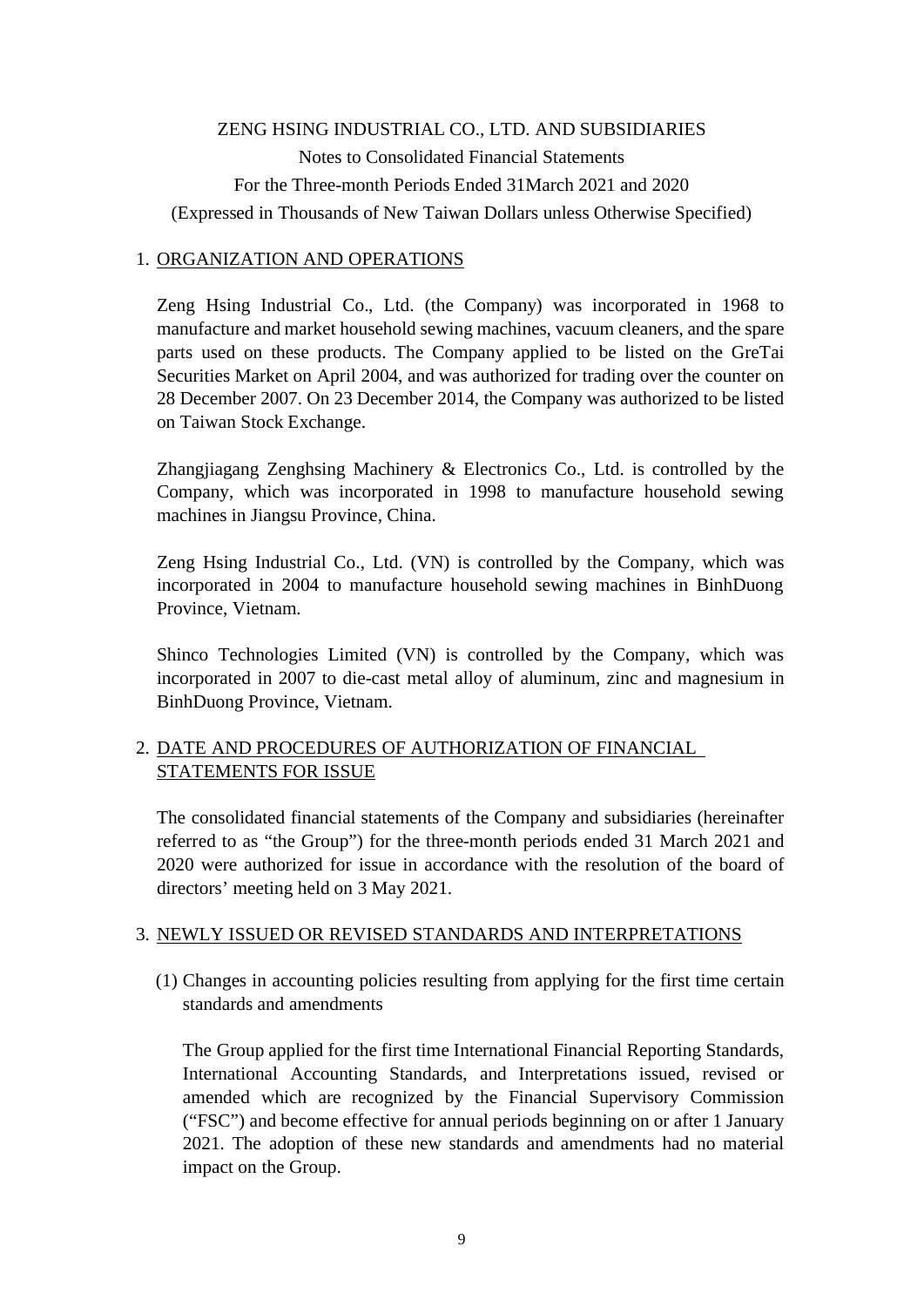(2) Standards or interpretations issued, revised or amended, by International Accounting Standards Board ("IASB") which are endorsed by FSC, but not yet adopted by the Group as at the end of the reporting period are listed below.

| New, Revised or Amended Standards and Interpretations<br>Items |                                                       | <b>Effective Date</b> |
|----------------------------------------------------------------|-------------------------------------------------------|-----------------------|
|                                                                |                                                       | issued by IASB        |
|                                                                | Covid-19-Related Rent Concessions beyond 30 June 2021 | 1 April 2021          |
| a                                                              | (Amendment to IFRS 16)                                |                       |

(a) Covid-19-Related Rent Concessions beyond 30 June 2021 (Amendment to IFRS 16)

This amendment extends the practical expedient in paragraph 46A of IFRS 16 Leases for one year. This amendment that are applicable for annual periods beginning on or after 1 April 2021 have no material impact on the Group.

(3) Standards or interpretations issued, revised or amended, by IASB which are not endorsed by FSC, and not yet adopted by the Group as at the end of the reporting period are listed below.

| Items        | New, Revised or Amended Standards and Interpretations                                                                                                                                                   | <b>Effective Date</b><br>issued by IASB |
|--------------|---------------------------------------------------------------------------------------------------------------------------------------------------------------------------------------------------------|-----------------------------------------|
| a            | IFRS 10 "Consolidated Financial Statements" and IAS 28<br>"Investments in Associates and Joint Ventures" — Sale or<br>Contribution of Assets between an Investor and its Associate<br>or Joint Ventures | To be determined by<br><b>IASB</b>      |
| h            | IFRS 17 "Insurance Contracts"                                                                                                                                                                           | 1 January 2023                          |
| $\mathbf{C}$ | Classification of Liabilities as Current or Non-current –<br>Amendments to IAS 1                                                                                                                        | 1 January 2023                          |
| d            | Narrow-scope amendments of IFRS, including Amendments<br>to IFRS 3, Amendments to IAS 16, Amendments to IAS 37<br>and the Annual Improvements                                                           | 1 January 2022                          |
| e            | Disclosure Initiative - Accounting Policies – Amendments to<br>IAS 1                                                                                                                                    | 1 January 2023                          |
| f            | Definition of Accounting Estimates – Amendments to IAS 8                                                                                                                                                | 1 January 2023                          |

(a) IFRS 10"Consolidated Financial Statements" and IAS 28"Investments in Associates and Joint Ventures" — Sale or Contribution of Assets between an Investor and its Associate or Joint Ventures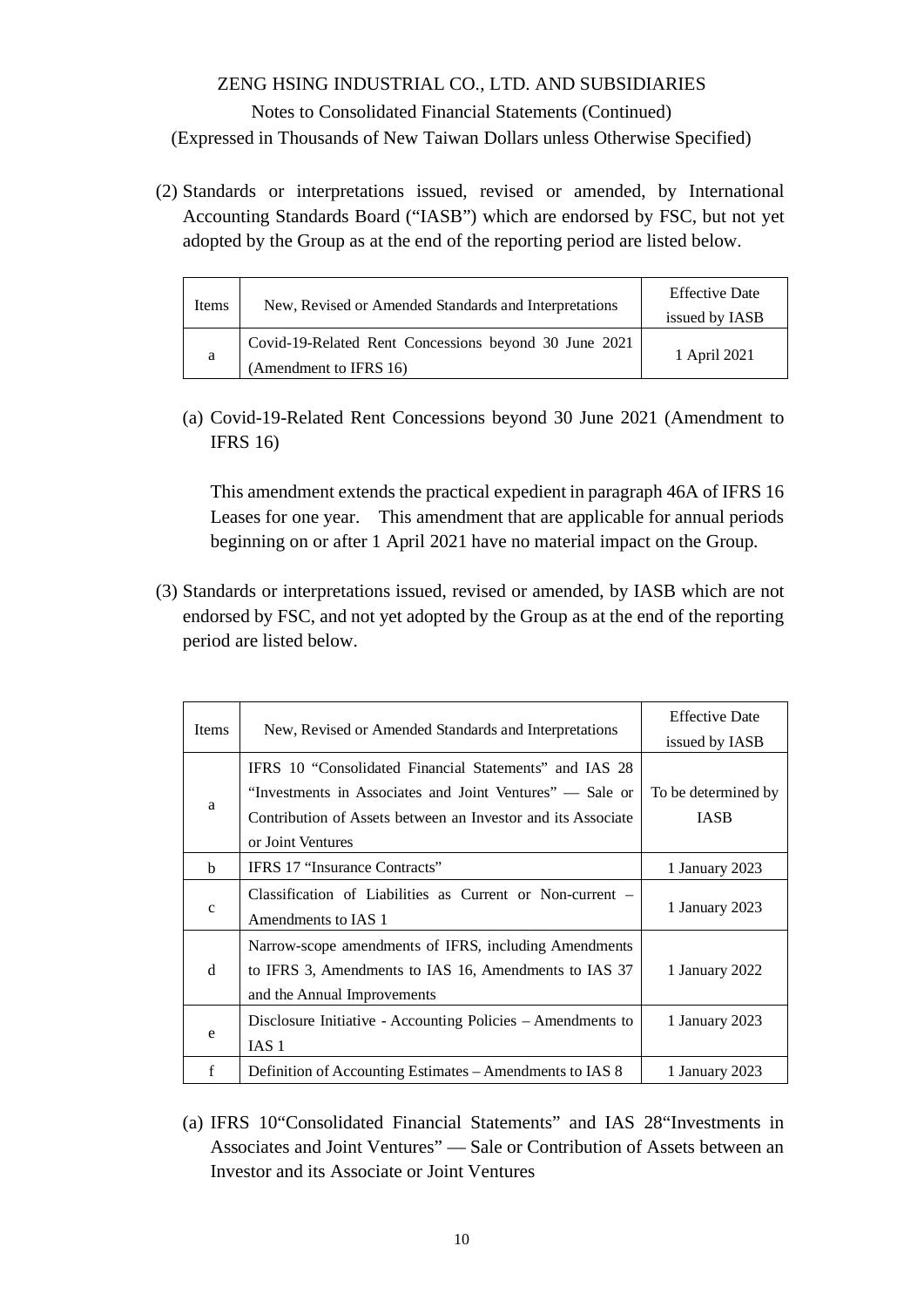Notes to Consolidated Financial Statements (Continued) (Expressed in Thousands of New Taiwan Dollars unless Otherwise Specified)

The amendments address the inconsistency between the requirements in IFRS 10 *Consolidated Financial Statements and IAS 28 Investments in Associates and Joint Ventures*, in dealing with the loss of control of a subsidiary that is contributed to an associate or a joint venture. IAS 28 restricts gains and losses arising from contributions of non-monetary assets to an associate or a joint venture to the extent of the interest attributable to the other equity holders in the associate or joint ventures. IFRS 10 requires full profit or loss recognition on the loss of control of the subsidiary. IAS 28 was amended so that the gain or loss resulting from the sale or contribution of assets that constitute a business as defined in IFRS 3 between an investor and its associate or joint venture is recognized in full.

IFRS 10 was also amended so that the gains or loss resulting from the sale or contribution of a subsidiary that does not constitute a business as defined in IFRS 3 between an investor and its associate or joint venture is recognized only to the extent of the unrelated investors' interests in the associate or joint venture.

(b) IFRS 17 "Insurance Contracts"

IFRS 17 provides a comprehensive model for insurance contracts, covering all relevant accounting aspects (including recognition, measurement, presentation and disclosure requirements). The core of IFRS 17 is the General (building block) Model, under this model, on initial recognition, an entity shall measure a group of insurance contracts at the total of the fulfilment cash flows and the contractual service margin. The carrying amount of a group of insurance contracts at the end of each reporting period shall be the sum of the liability for remaining coverage and the liability for incurred claims.

Other than the General Model, the standard also provides a specific adaptation for contracts with direct participation features (the Variable Fee Approach) and a simplified approach (Premium Allocation Approach) mainly for shortduration contracts.

IFRS 17 was issued in May 2017 and it was amended in June 2020. The amendments include deferral of the date of initial application of IFRS 17 by two years to annual beginning on or after 1 January 2023 (from the original effective date of 1 January 2021); provide additional transition reliefs; simplify some requirements to reduce the costs of applying IFRS 17 and revise some requirements to make the results easier to explain. IFRS 17 replaces an interim Standard – IFRS 4 Insurance Contracts – from annual reporting periods beginning on or after 1 January 2023.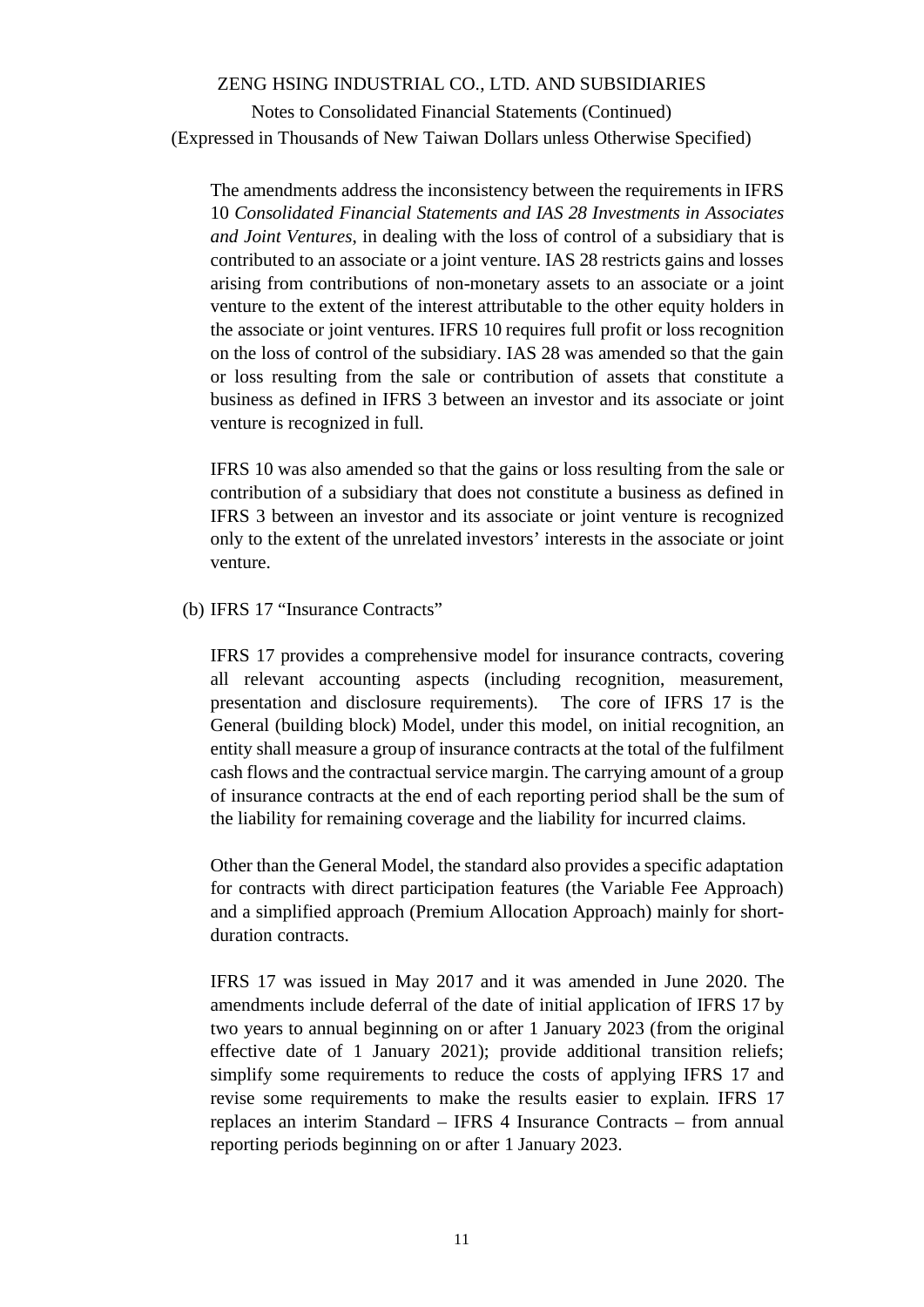#### Notes to Consolidated Financial Statements (Continued)

(Expressed in Thousands of New Taiwan Dollars unless Otherwise Specified)

(c) Classification of Liabilities as Current or Non-current – Amendments to IAS 1

These are the amendments to paragraphs 69-76 of IAS 1 Presentation of Financial statements and the amended paragraphs related to the classification of liabilities as current or non-current.

- (d) Narrow-scope amendments of IFRS, including Amendments to IFRS 3, Amendments to IAS 16, Amendments to IAS 37 and the Annual Improvements
	- A. Updating a Reference to the Conceptual Framework (Amendments to IFRS 3)

The amendments updated IFRS 3 by replacing a reference to an old version of the Conceptual Framework for Financial Reporting with a reference to the latest version, which was issued in March 2018. The amendments also added an exception to the recognition principle of IFRS 3 to avoid the issue of potential "day 2" gains or losses arising for liabilities and contingent liabilities. Besides, the amendments clarify existing guidance in IFRS 3 for contingent assets that would not be affected by replacing the reference to the Conceptual Framework.

B. Property, Plant and Equipment: Proceeds before Intended Use (Amendments to IAS 16)

The amendments prohibit a company from deducting from the cost of property, plant and equipment amounts received from selling items produced while the company is preparing the asset for its intended use. Instead, a company will recognise such sales proceeds and related cost in profit or loss.

C. Onerous Contracts - Cost of Fulfilling a Contract (Amendments to IAS 37)

The amendments clarify what costs a company should include as the cost of fulfilling a contract when assessing whether a contract is onerous.

D. Annual Improvements to IFRS Standards 2018 - 2020

#### *Amendment to IFRS 1*

The amendment simplifies the application of IFRS 1 by a subsidiary that becomes a first-time adopter after its parent in relation to the measurement of cumulative translation differences.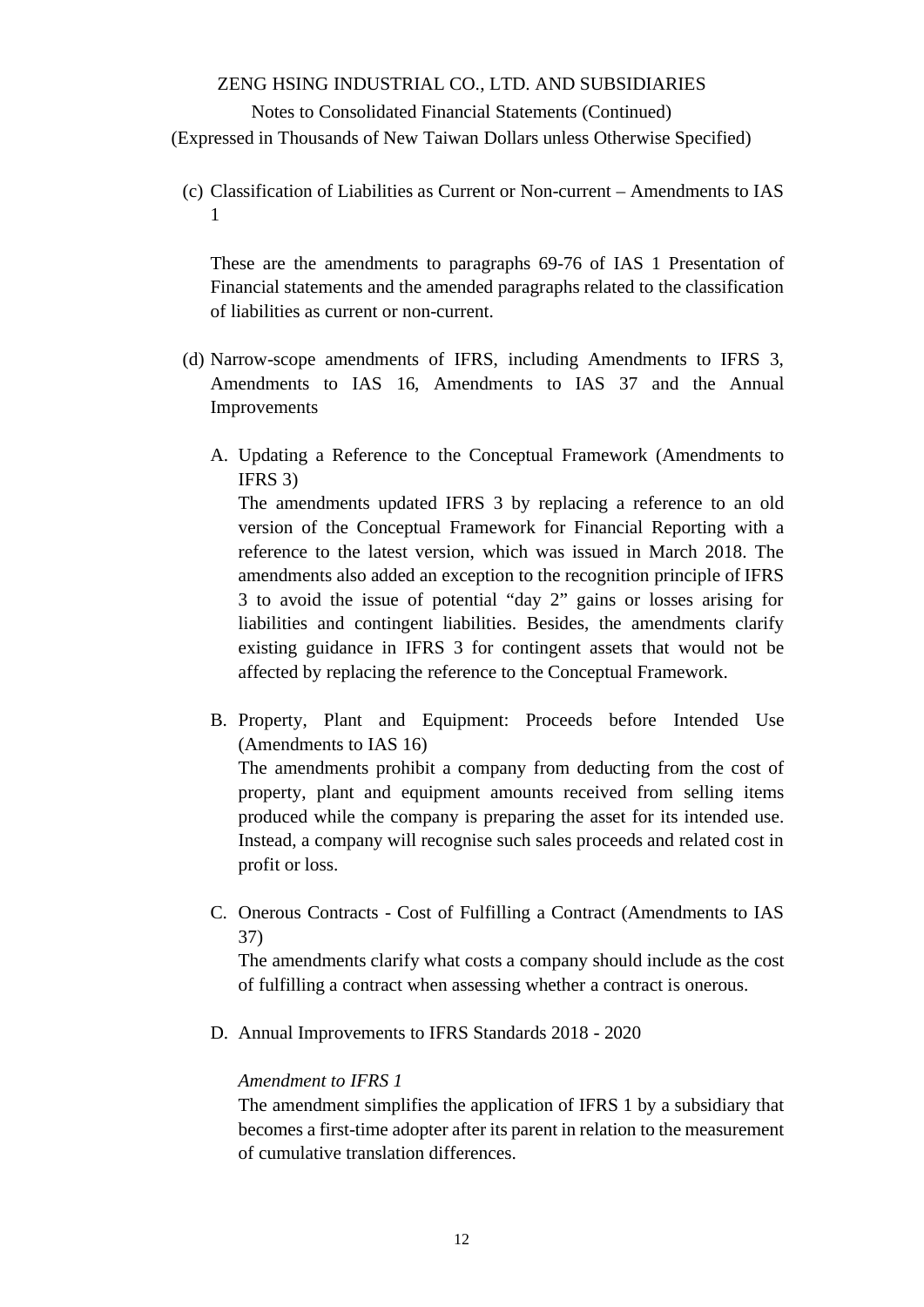Notes to Consolidated Financial Statements (Continued) (Expressed in Thousands of New Taiwan Dollars unless Otherwise Specified)

#### *Amendment to IFRS 9 Financial Instruments*

The amendment clarifies the fees a company includes when assessing whether the terms of a new or modified financial liability are substantially different from the terms of the original financial liability.

*Amendment to Illustrative Examples Accompanying IFRS 16 Leases* The amendment to Illustrative Example 13 accompanying IFRS 16 modifies the treatment of lease incentives relating to lessee's leasehold improvements.

#### *Amendment to IAS 41*

The amendment removes a requirement to exclude cash flows from taxation when measuring fair value thereby aligning the fair value measurement requirements in IAS 41 with those in other IFRS Standards.

(e) Disclosure Initiative - Accounting Policies – Amendments to IAS 1

The amendments improve accounting policy disclosures that to provide more useful information to investors and other primary users of the financial statements.

#### (f) Definition of Accounting Estimates – Amendments to IAS 8

The amendments introduce the definition of accounting estimates and included other amendments to IAS 8 Accounting Policies, Changes in Accounting Estimates and Errors to help companies distinguish changes in accounting estimates from changes in accounting policies.

The abovementioned standards and interpretations issued by IASB have not yet endorsed by FSC at the date when the Group's financial statements were authorized for issue, the local effective dates are to be determined by FSC. As the Group is still currently determining the potential impact of the standards and interpretations, it is not practicable to estimate their impact on the Group at this point in time.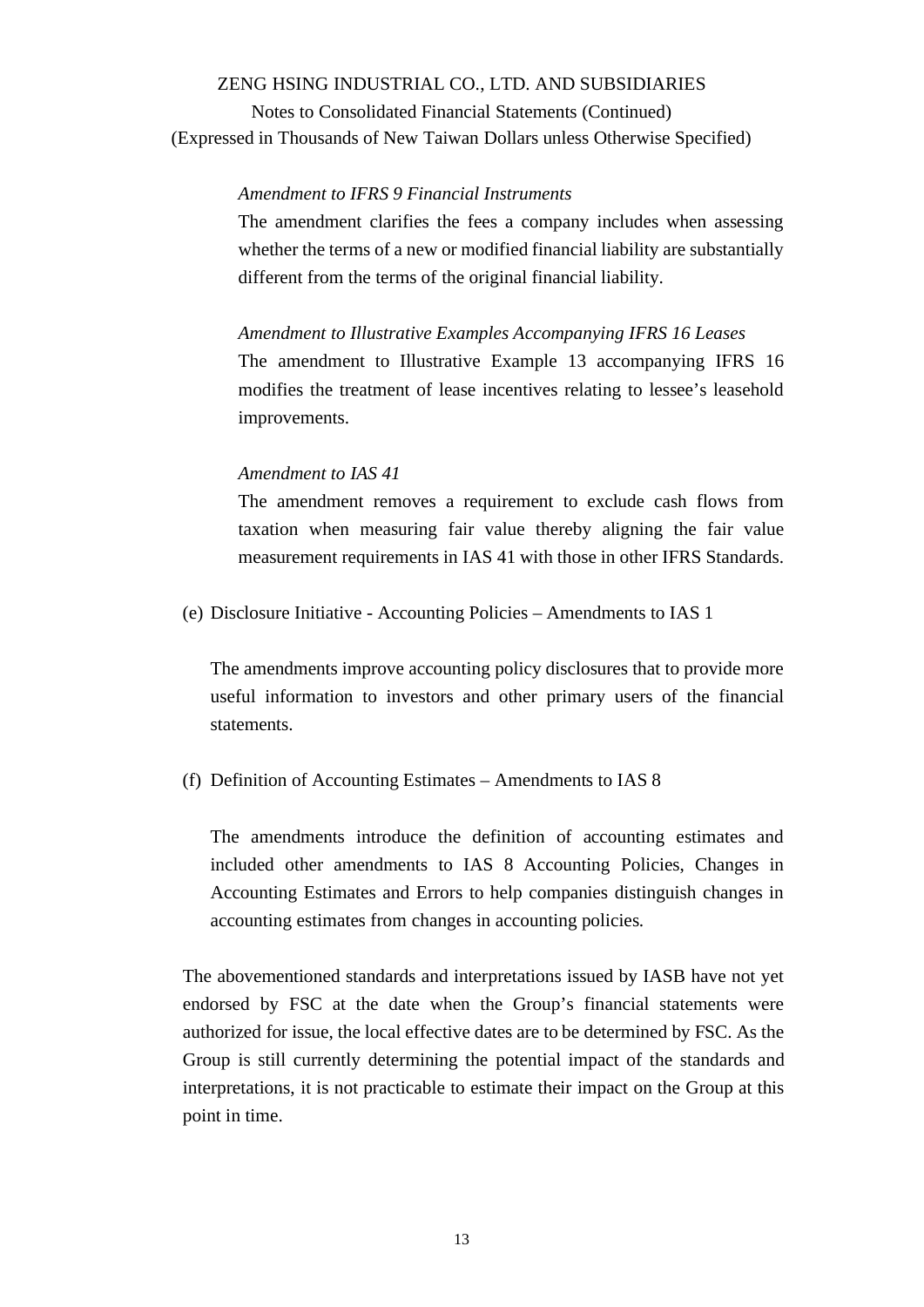### 4. SUMMARY OF SIGNIFICANT ACCOUNTING POLICIES

(1) Statement of compliance

The consolidated financial statements of the Group for the three-month periods ended 31 March 2021 and 2020 have been prepared in accordance with the Regulations Governing the Preparation of Financial Reports by Securities Issuers ("the Regulations") and IAS 34 Interim Financial Reporting as endorsed and became effective by the FSC.

(2) Basis of preparation

The consolidated financial statements have been prepared on a historical cost basis, except for financial instruments that have been measured at fair value. The consolidated financial statements are expressed in thousands of New Taiwan Dollars ("NT\$") unless otherwise stated.

(3) Basis of consolidation

### Preparation principle of consolidated financial statement

Control is achieved when the Group is exposed, or has rights, to variable returns from its involvement with the investee and has the ability to affect those returns through its power over the investee. Specifically, the Group controls an investee if and only if the Group has:

- A. power over the investee (i.e. existing rights that give it the current ability to direct the relevant activities of the investee)
- B. exposure, or rights, to variable returns from its involvement with the investee, and
- C. the ability to use its power over the investee to affect its returns

When the Group has less than a majority of the voting or similar rights of an investee, the Group considers all relevant facts and circumstances in assessing whether it has power over an investee, including:

- A. the contractual arrangement with the other vote holders of the investee
- B. rights arising from other contractual arrangements
- C. the Group's voting rights and potential voting rights

The Group re-assesses whether or not it controls an investee if facts and circumstances indicate that there are changes to one or more of the three elements of control.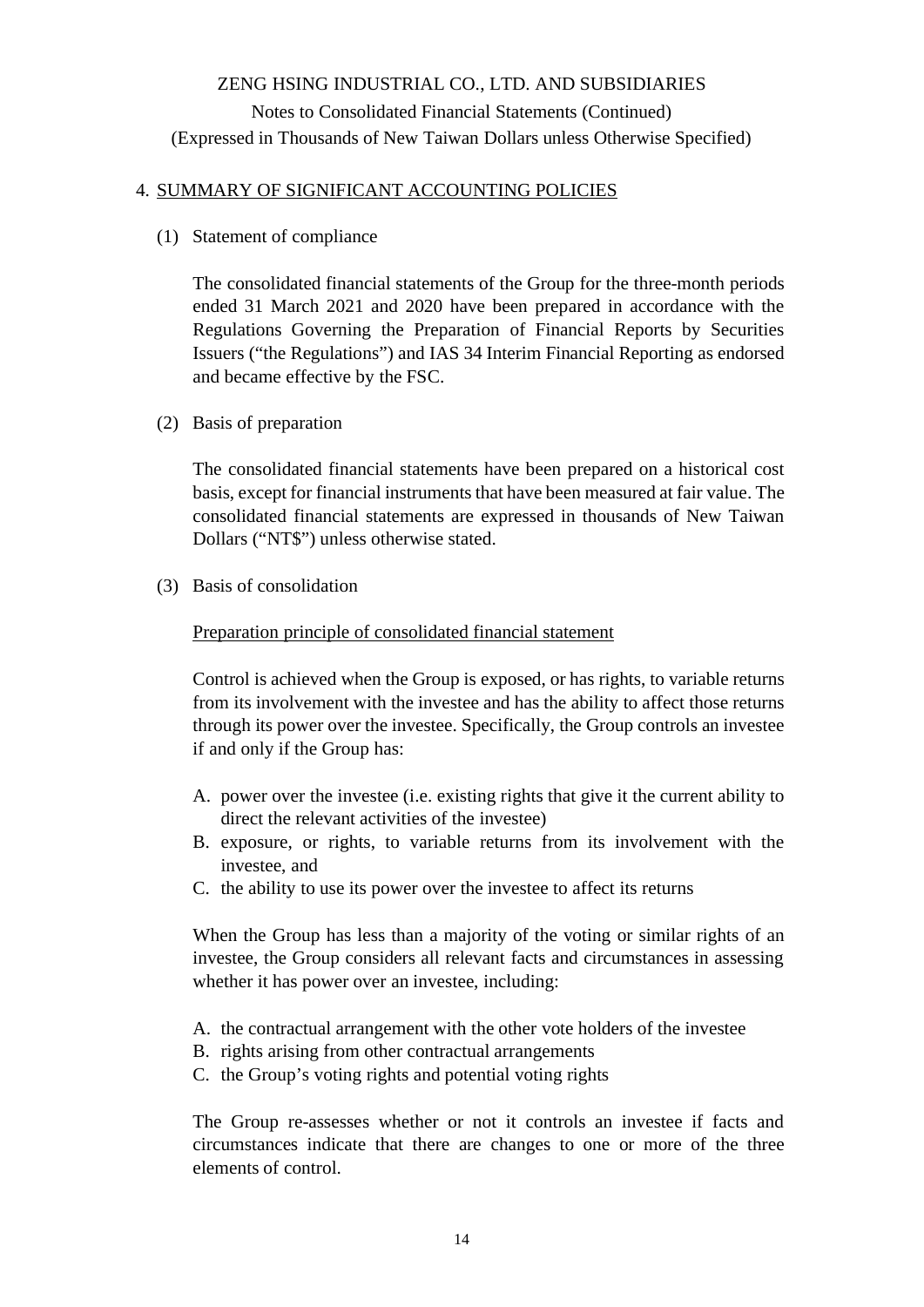# Notes to Consolidated Financial Statements (Continued) (Expressed in Thousands of New Taiwan Dollars unless Otherwise Specified)

Subsidiaries are fully consolidated from the acquisition date, being the date on which the Group obtains control, and continue to be consolidated until the date that such control ceases. The financial statements of the subsidiaries are prepared for the same reporting period as the parent company, using uniform accounting policies. All intra-group balances, income and expenses, unrealized gains and losses and dividends resulting from intra-group transactions are eliminated in full.

A change in the ownership interest of a subsidiary, without a change of control, is accounted for as an equity transaction.

Total comprehensive income of the subsidiaries is attributed to the owners of the parent and to the non-controlling interests even if this results in the noncontrolling interests having a deficit balance.

If the Group loses control of a subsidiary, it:

- A. derecognizes the assets (including goodwill) and liabilities of the subsidiary;
- B. derecognizes the carrying amount of any non-controlling interest;
- C. recognizes the fair value of the consideration received;
- D. recognizes the fair value of any investment retained;
- E. recognizes any surplus or deficit in profit or loss; and
- F. reclassifies the parent's share of components previously recognized in other comprehensive income to profit or loss.

Percentage of ownership (%)

|             |                             |                     | 31 March | 31 December | 31 March |
|-------------|-----------------------------|---------------------|----------|-------------|----------|
| Investor    | Subsidiary                  | Business nature     | 2021     | 2020        | 2020     |
| the Company | Zeng Hsing Industrial       | Trading and         | 100.00%  | 100.00%     | 100.00%  |
|             | Co., Ltd. (BVI) [Zeng]      | holding company     |          |             |          |
|             | $\text{Hsing} (\text{BVI})$ |                     |          |             |          |
| the Company | Zeng Hsing Industrial       | Manufacturing       | 100.00%  | 100.00%     | 100.00%  |
|             | Co., Ltd. (VN) [Zeng]       | household sewing    |          |             |          |
|             | $\text{Hsing}$ (VN)]        | machines            |          |             |          |
| the Company | Shinco Technologies         | Material die-       | 100.00%  | 100.00%     | 100.00%  |
|             | Limited (VN) [Shinco]       | casting of metal of |          |             |          |
|             | (VN)                        | aluminum, zinc      |          |             |          |
|             |                             | and magnesium       |          |             |          |
|             |                             | alloy               |          |             |          |
| the Company | Mitsumichi Industrial       | Manufacturing       | 53.00%   | 53.00%      | 53.00%   |
|             | Co., Ltd. [Mitsumichi]      | household overlock  |          |             |          |
|             |                             | machines            |          |             |          |

The consolidated entities are as follows: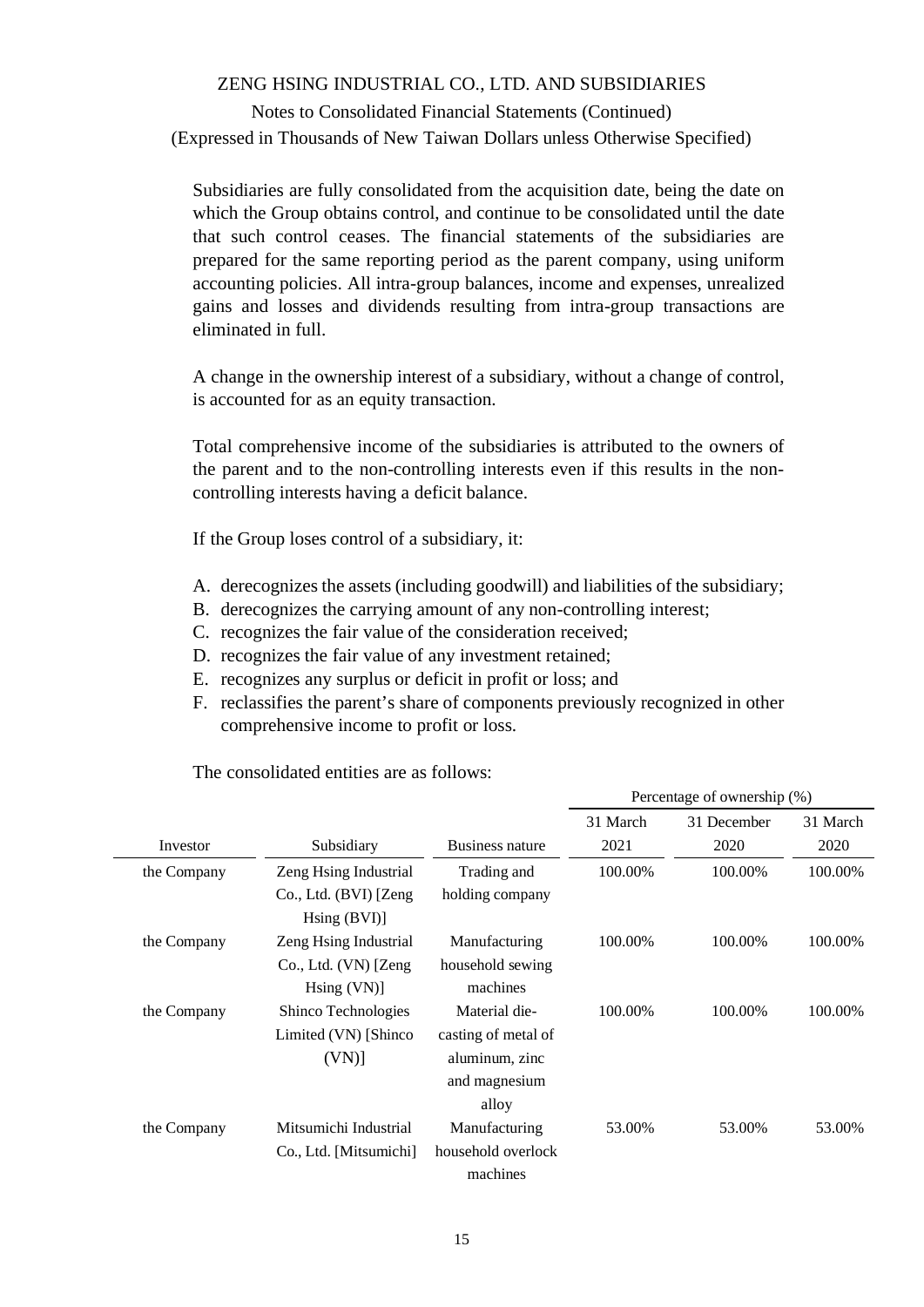|                         |                          |                      | Percentage of ownership (%) |             |          |  |
|-------------------------|--------------------------|----------------------|-----------------------------|-------------|----------|--|
|                         |                          |                      | 31 March                    | 31 December | 31 March |  |
| Investor                | Subsidiary               | Business nature      | 2021                        | 2020        | 2020     |  |
| Zeng Hsing Industrial   | Zhangjiagang Zenghsing   | Manufacturing        | 100.00%                     | 100.00%     | 100.00%  |  |
| Co., Ltd. (BVI) [Zeng   | Machinery & Electronics  | household sewing     |                             |             |          |  |
| Hsing (BVI)]            | Co., Ltd. [Zhangjiagang] | machines             |                             |             |          |  |
| Zeng Hsing Industrial   | Arcoris Pte Ltd.         | Holding company      | 100.00%                     | 100.00%     | 100.00%  |  |
| Co., Ltd. (BVI) [Zeng   |                          |                      |                             |             |          |  |
| Hsing (BVI)]            |                          |                      |                             |             |          |  |
| Zeng Hsing Industrial   | Jetsun Technology        | Holding company      | 100.00%                     | 100.00%     | 100.00%  |  |
| Co., Ltd. (BVI) [Zeng   | Co., Ltd (Seychelles)    |                      |                             |             |          |  |
| Hsing (BVI)]            |                          |                      |                             |             |          |  |
| Zhangjiagang            | Zhangjiagang Zenghsing   | Selling household    | 100.00%                     | 100.00%     | 100.00%  |  |
| Zenghsing Machinery     | Trading Co., Ltd.        | sewing machines      |                             |             |          |  |
| & Electronics Co., Ltd. | [Zhangjiagang trading]   | and spare parts      |                             |             |          |  |
| [Zhangjiagang]          |                          |                      |                             |             |          |  |
| Zhangjiagang            | Zhangjiagang Free        | Selling household    | 100.00%                     | 100.00%     | 100.00%  |  |
| Zenghsing Machinery     | Trade Zone Cheau         | sewing machines      |                             |             |          |  |
| & Electronics Co., Ltd. | Hsing Machinery &        | and spare parts      |                             |             |          |  |
| [Zhangjiagang]          | Electronics Co., Ltd.    |                      |                             |             |          |  |
|                         | [Cheau Hsing]            |                      |                             |             |          |  |
| Zhangjiagang Free       | Shanghai Debra Trading   | Selling household    | 100.00%                     | 100.00%     | 100.00%  |  |
| Trade Zone Cheau        | Company Limited          | sewing machines      |                             |             |          |  |
| Hsing Machinery &       |                          | and spare parts      |                             |             |          |  |
| Electronics Co., Ltd.   |                          |                      |                             |             |          |  |
| [Cheau Hsing]           |                          |                      |                             |             |          |  |
| Jetsun Technology       | Jetsun Technology        | Research and         | 100.00%                     | 100.00%     | 100.00%  |  |
| Co., Ltd (Seychelles)   | Company Limited          | design of filtration |                             |             |          |  |
|                         |                          | equipment            |                             |             |          |  |
| Arcoris Pte Ltd.        | Zorca Worldwide Ltd.     | Holding company      | 100.00%                     | 100.00%     | 100.00%  |  |
| Zorca Worldwide         | Taiwan Cheer Champ       | Selling household    | 68.53%                      | 68.53%      | 32.12%   |  |
| Ltd.                    | Co., Ltd.                | sewing machines      | (Note 1)                    | (Note 1)    |          |  |

Note 1.On 30 June 2020, Taiwan Cheer Champ Co., Ltd was included in the consolidated financial statements due to the fact that the Company has obtained a majority representation and has been able to make appointments of its key managerial personnel who were capable of leading relevant activities since then. As a result, it is deemed that the Company has a material influence and control over Taiwan Cheer Champ Co., Ltd. The Company acquired a 36.41% equity interest of Taiwan Cheer Champ Co., Ltd. on 8 September 2020 for USD 770 thousand. Since the aforementioned transaction did not change the company's control over the subsidiary, the company treated it as an equity transaction and adjusted the capital reserve based on changes in the shareholding ratio.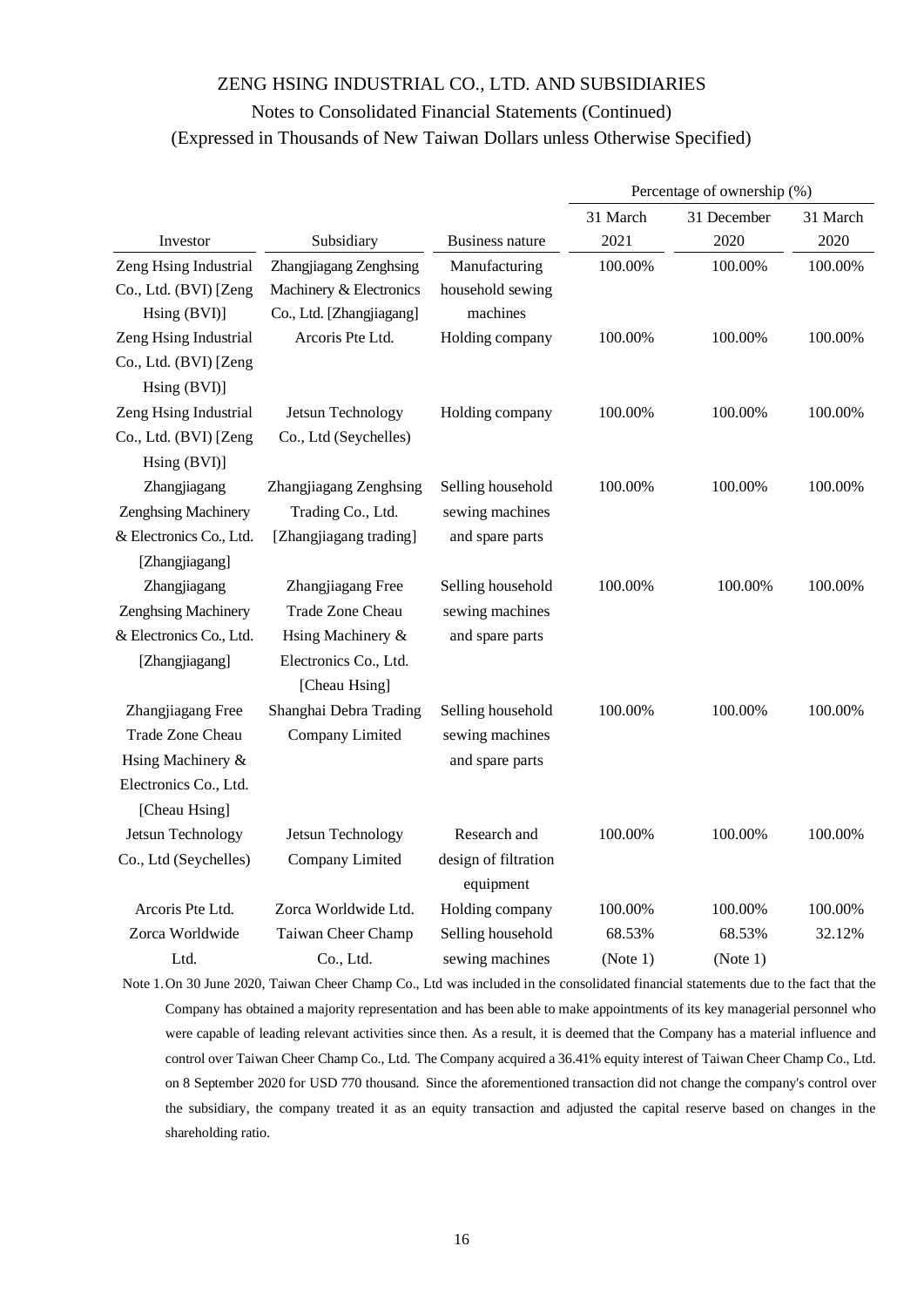# Notes to Consolidated Financial Statements (Continued) (Expressed in Thousands of New Taiwan Dollars unless Otherwise Specified)

The financial statements of some of the consolidated subsidiaries listed above have not been reviewed by independent accountants. As at 31 March 2021 and 31 March 2020, the related assets of the subsidiaries which were unreviewed by auditors amounted to \$521,563 and \$266,175, respectively; and the related liabilities amounted to \$188,194 and \$27,794, respectively. The comprehensive income of these subsidiaries amounted to  $\frac{1}{4}$  (4,418) and \$9,044 for the threemonth periods ended 31 March 2021 and 2020, respectively.

(4) Foreign currency transactions

The Group's consolidated financial statements are presented in New Taiwan Dollars (NTD), which is also the parent company's functional currency. Each entity in the Group determines its own functional currency and items included in the financial statements of each entity are measured using that functional currency.

Transactions in foreign currencies are initially recorded by the Group's entities at their respective functional currency rates prevailing at the transaction date. Monetary assets and liabilities denominated in foreign currencies are translated at the functional currency closing rate of exchange ruling at the reporting date. Non-monetary items measured at fair value in a foreign currency are translated using the exchange rates at the date when the fair value is determined. Nonmonetary items that are measured at historical cost in a foreign currency are translated using the exchange rates as of the dates of the initial transactions.

All exchange differences arising on the settlement of monetary items or on translating monetary items are taken to profit or loss in the period in which they arise except for the following:

- A. Exchange differences arising from foreign currency borrowings for an acquisition of a qualifying asset to the extent that they are regarded as an adjustment to interest costs are included in the borrowing costs that are eligible for capitalization.
- B. Foreign currency items within the scope of IFRS 9 Financial Instruments are accounted for based on the accounting policy for financial instruments.
- C. Exchange differences arising on a monetary item that forms part of a reporting entity's net investment in a foreign operation is recognized initially in other comprehensive income and reclassified from equity to profit or loss on disposal of the net investment.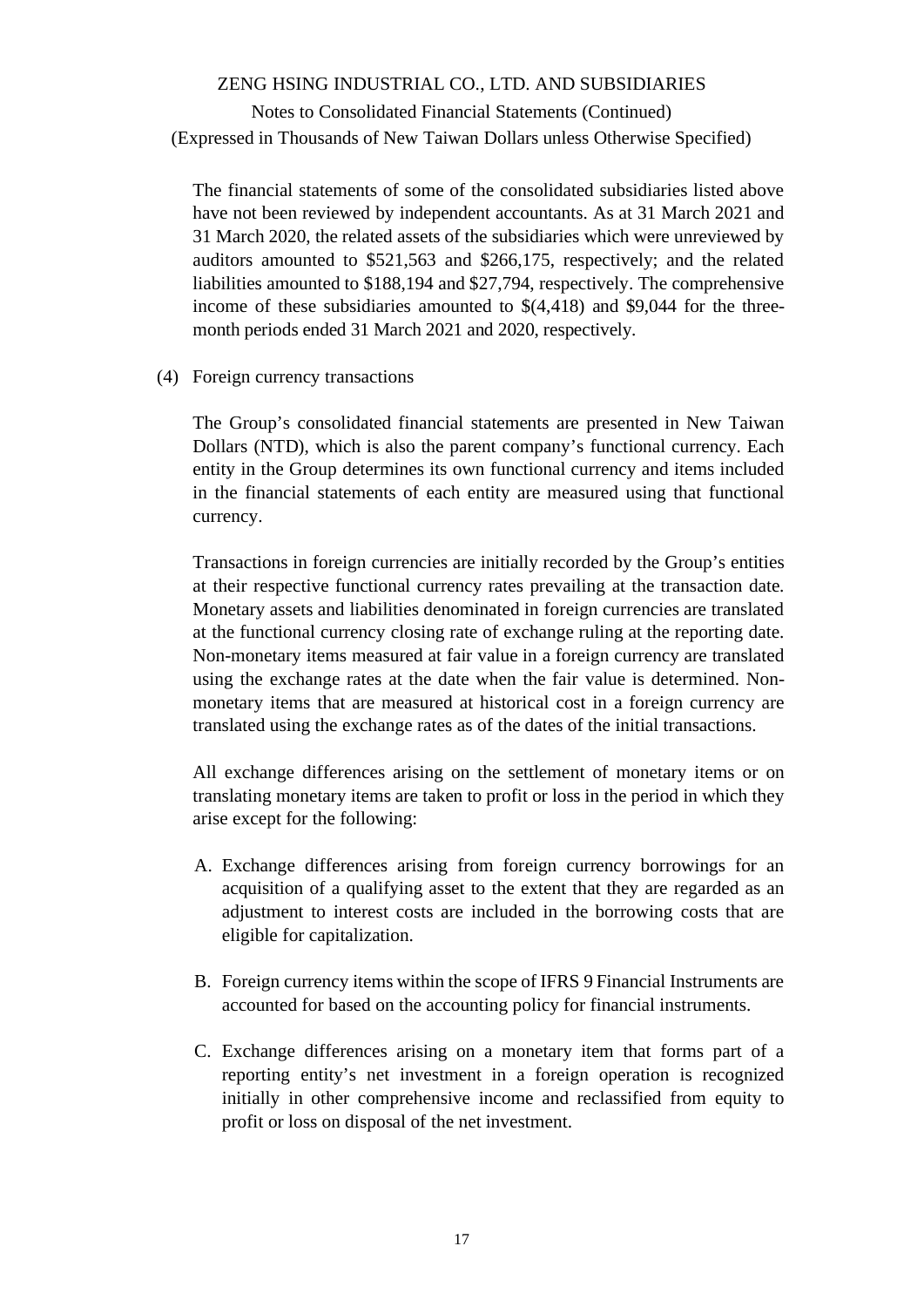# Notes to Consolidated Financial Statements (Continued) (Expressed in Thousands of New Taiwan Dollars unless Otherwise Specified)

When a gain or loss on a non-monetary item is recognized in other comprehensive income, any exchange component of that gain or loss is recognized in other comprehensive income. When a gain or loss on a nonmonetary item is recognized in profit or loss, any exchange component of that gain or loss is recognized in profit or loss.

(5) Translation of foreign currency financial statements

The assets and liabilities of foreign operations are translated into NTD at the closing rate of exchange prevailing at the reporting date and their income and expenses are translated at an average exchange rate for the period. The exchange differences arising on the translation are recognized in other comprehensive income. On the disposal of a foreign operation, the cumulative amount of the exchange differences relating to that foreign operation, recognized in other comprehensive income and accumulated in the separate component of equity, is reclassified from equity to profit or loss when the gain or loss on disposal is recognized.

On the partial disposal of a subsidiary that includes a foreign operation that does not result in a loss of control, the proportionate share of the cumulative amount of the exchange differences recognized in other comprehensive income is reattributed to the non-controlling interests in that foreign operation. In the partial disposal of an associate or jointly controlled entity that includes a foreign operation that does not result in a loss of significant influence or joint control, only the proportionate share of the cumulative amount of the exchange differences recognized in other comprehensive income is reclassified to profit or loss.

Any goodwill and any fair value adjustments to the carrying amounts of assets and liabilities arising on the acquisition of a foreign operation are treated as assets and liabilities of the foreign operation and expressed in its functional currency.

(6) Current and non-current distinction

An asset is classified as current when:

- A. The Group expects to realize the asset, or intends to sell or consume it, in its normal operating cycle
- B. The Group holds the asset primarily for the purpose of trading
- C. The Group expects to realize the asset within twelve months after the reporting period
- D. The asset is cash or a cash equivalent unless the asset is restricted from being exchanged or used to settle a liability for at least twelve months after the reporting period.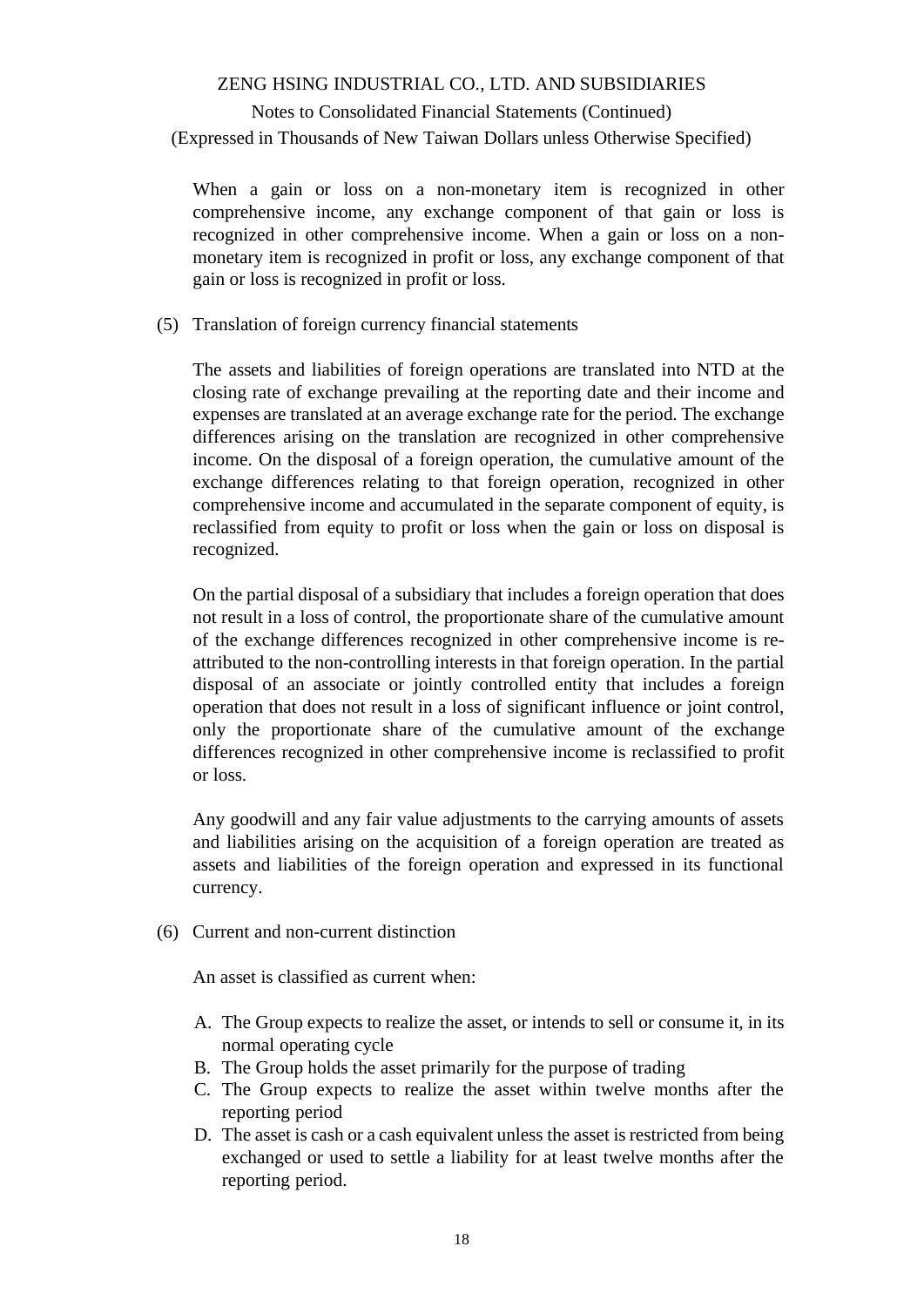#### Notes to Consolidated Financial Statements (Continued)

(Expressed in Thousands of New Taiwan Dollars unless Otherwise Specified)

All other assets are classified as non-current.

A liability is classified as a current when:

- A. The Group expects to settle the liability in normal operating cycle
- B. The Group holds the liability primarily for the purpose of trading
- C. The liability is due to be settled within twelve months after the reporting period
- D. The Group does not have an unconditional right to defer settlement of the liability for at least twelve months after the reporting date. Term of a liability that could, at the option of the counterparty, result in its settlement by the issue of equity instruments do not affect its classification.

All other liabilities are classified as non-current.

(7) Cash and cash equivalents

Cash and cash equivalents comprise cash on hand, demand deposits and shortterm, highly liquid time deposits (including ones that have maturity within three months) or investments that are readily convertible to known amounts of cash and which are subject to an insignificant risk of changes in value.

(8) Financial Instruments

Financial assets and financial liabilities are recognized when the Group becomes a party to the contractual provisions of the instrument.

Financial assets and financial liabilities within the scope of IFRS 9 *Financial Instruments* are recognized initially at fair value plus or minus, in the case of investments not at fair value through profit or loss, directly attributable transaction costs.

A. Financial instruments: Recognition and Measurement

The Group accounts for regular way purchase or sales of financial assets on the trade date.

The Group classified financial assets as subsequently measured at amortized cost, fair value through other comprehensive income or fair value through profit or loss considering both factors below:

- (A) the Group's business model for managing the financial assets
- (B) the contractual cash flow characteristics of the financial asset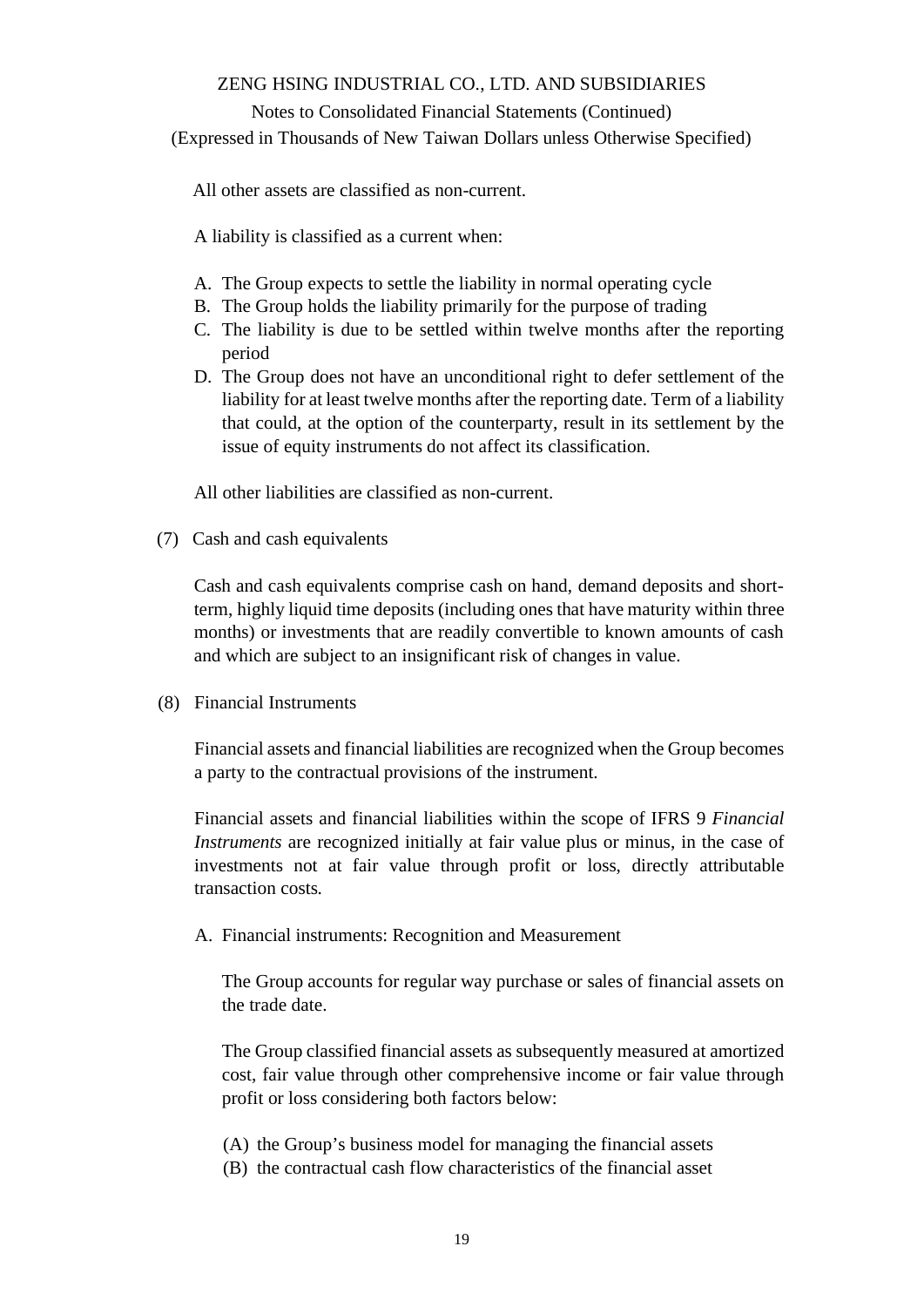Notes to Consolidated Financial Statements (Continued) (Expressed in Thousands of New Taiwan Dollars unless Otherwise Specified)

### *Financial assets measured at amortized cost*

A financial asset is measured at amortized cost if both of the following conditions are met and presented as note receivables, trade receivables, financial assets measured at amortized cost and other receivables etc., on balance sheet as of the reporting date:

- (A) the financial asset is held within a business model whose objective is to hold financial assets in order to collect contractual cash flows and
- (B) the contractual terms of the financial asset give rise on specified dates to cash flows that are solely payments of principal and interest on the principal amount outstanding.

Such financial assets are subsequently measured at amortized cost (the amount at which the financial asset is measured at initial recognition minus the principal repayments, plus or minus the cumulative amortization using the effective interest method of any difference between the initial amount and the maturity amount and adjusted for any loss allowance) and is not part of a hedging relationship. A gain or loss is recognized in profit or loss when the financial asset is derecognized, through the amortization process or in order to recognize the impairment gains or losses.

Interest revenue is calculated by using the effective interest method. This is calculated by applying the effective interest rate to the gross carrying amount of a financial asset except for:

- (A) purchased or originated credit-impaired financial assets. For those financial assets, the Group applies the credit-adjusted effective interest rate to the amortized cost of the financial asset from initial recognition
- (B) financial assets that are not purchased or originated credit-impaired financial assets but subsequently have become credit-impaired financial assets. For those financial assets, the Group applies the effective interest rate to the amortized cost of the financial asset in subsequent reporting periods

### *Financial asset measured at fair value through other comprehensive income*

A financial asset is measured at fair value through other comprehensive income if both of the following conditions are met: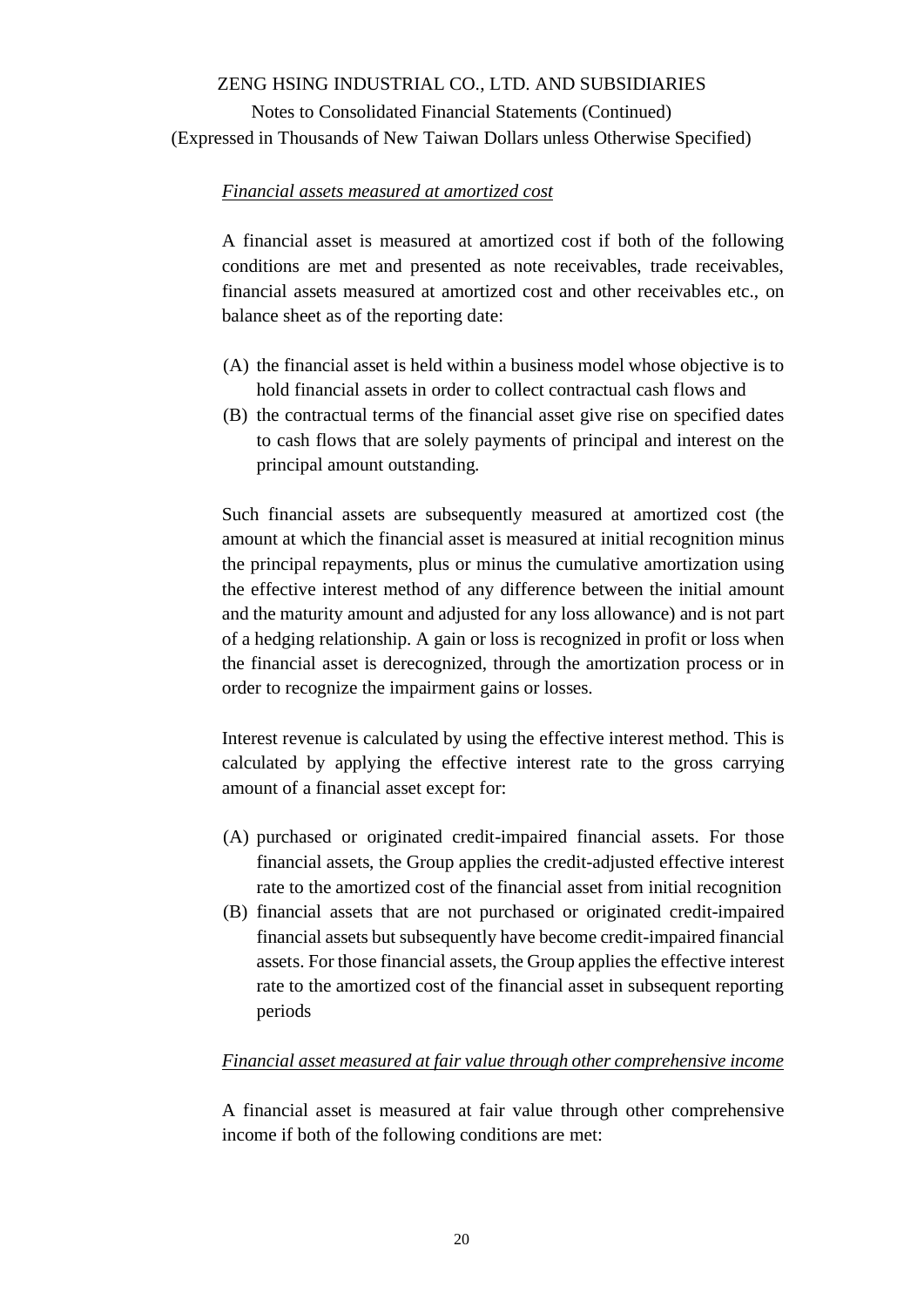### Notes to Consolidated Financial Statements (Continued)

(Expressed in Thousands of New Taiwan Dollars unless Otherwise Specified)

- (A) the financial asset is held within a business model whose objective is achieved by both collecting contractual cash flows and selling financial assets and
- (B) the contractual terms of the financial asset give rise on specified dates to cash flows that are solely payments of principal and interest on the principal amount outstanding

Recognition of gain or loss on a financial asset measured at fair value through other comprehensive income are described as below:

- (A) A gain or loss on a financial asset measured at fair value through other comprehensive income recognized in other comprehensive income, except for impairment gains or losses and foreign exchange gains and losses, until the financial asset is derecognized or reclassified.
- (B) When the financial asset is derecognized the cumulative gain or loss previously recognized in other comprehensive income is reclassified from equity to profit or loss as a reclassification adjustment.
- (C) Interest revenue is calculated by using the effective interest method. This is calculated by applying the effective interest rate to the gross carrying amount of a financial asset except for:
	- a. Purchased or originated credit-impaired financial assets. For those financial assets, the Group applies the credit-adjusted effective interest rate to the amortized cost of the financial asset from initial recognition.
	- b. Financial assets that are not purchased or originated credit-impaired financial assets but subsequently have become credit-impaired financial assets. For those financial assets, the Group applies the effective interest rate to the amortized cost of the financial asset in subsequent reporting periods.

In addition, for certain equity investments within the scope of IFRS 9 that is neither held for trading nor contingent consideration recognized by an acquirer in a business combination to which IFRS 3 applies, the Group made an irrevocable election to present the changes of the fair value in other comprehensive income at initial recognition. Amounts presented in other comprehensive income shall not be subsequently transferred to profit or loss (when disposal of such equity instrument, its cumulated amount included in other components of equity is transferred directly to the retained earnings) and these investments should be presented as financial assets measured at fair value through other comprehensive income on the balance sheet. Dividends on such investment are recognized in profit or loss unless the dividends clearly represents a recovery of part of the cost of investment.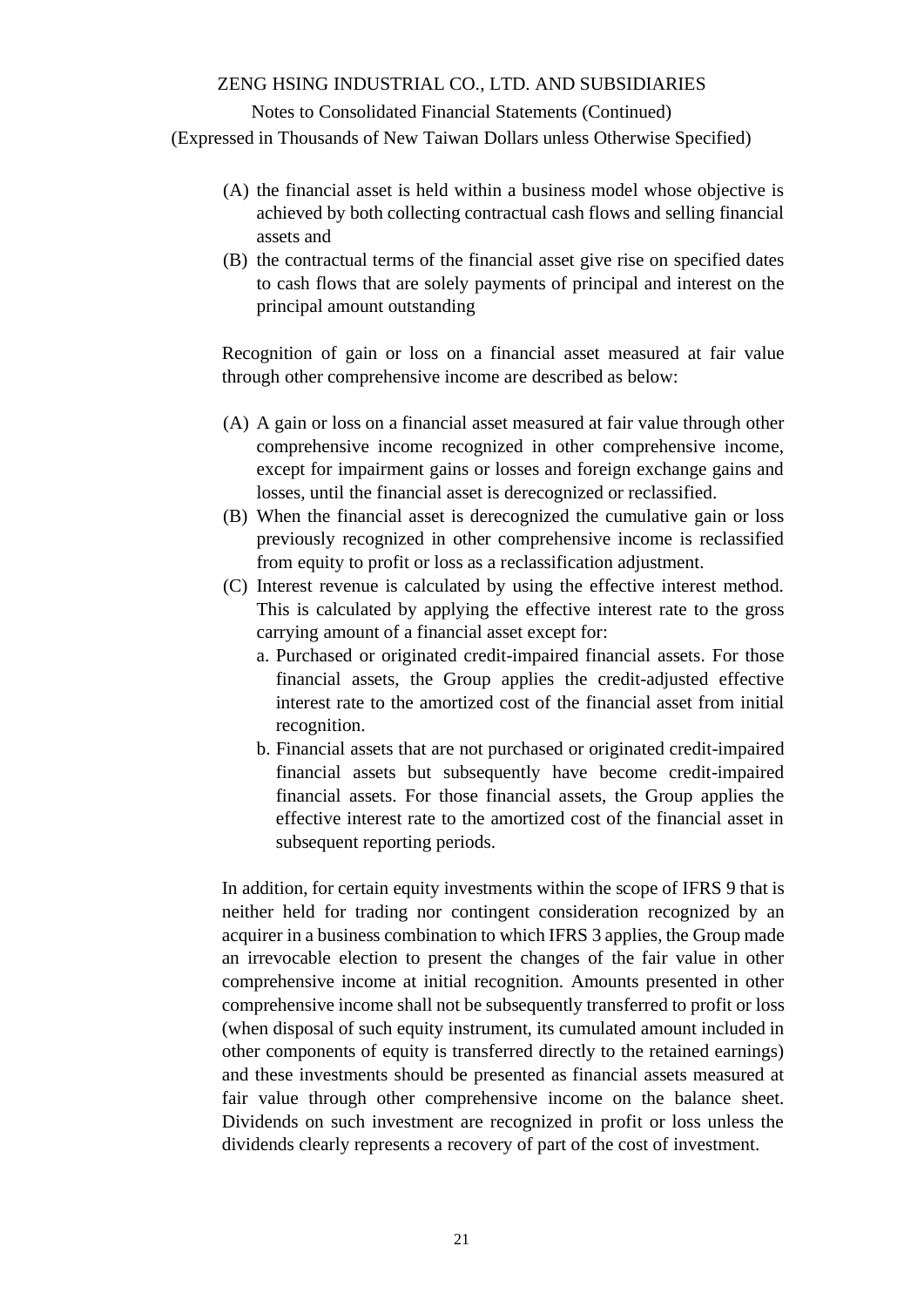Notes to Consolidated Financial Statements (Continued) (Expressed in Thousands of New Taiwan Dollars unless Otherwise Specified)

### *Financial asset measured at fair value through profit or loss*

Financial assets were classified as measured at amortized cost or measured at fair value through other comprehensive income based on aforementioned criteria. All other financial assets were measured at fair value through profit or loss and presented on the balance sheet as financial assets measured at fair value through profit or loss.

Such financial assets are measured at fair value, the gains or losses resulting from remeasurement is recognized in profit or loss which includes any dividend or interest received on such financial assets.

B. Impairment of financial assets

The Group recognizes a loss allowance for expected credit losses on debt instrument investments measured at fair value through other comprehensive income and financial asset measured at amortized cost. The loss allowance on debt instrument investments measured at fair value through other comprehensive income is recognized in other comprehensive income and not reduce the carrying amount in the statement of financial position.

The Group measures expected credit losses of a financial instrument in a way that reflects:

- (A) an unbiased and probability-weighted amount that is determined by evaluating a range of possible outcomes
- (B) the time value of money
- (C) reasonable and supportable information that is available without undue cost or effort at the reporting date about past events, current conditions and forecasts of future economic conditions

The loss allowance is measured as follows:

(A) At an amount equal to 12-month expected credit losses: the credit risk on a financial asset has not increased significantly since initial recognition or the financial asset is determined to have low credit risk at the reporting date. In addition, the Group measures the loss allowance at an amount equal to lifetime expected credit losses in the previous reporting period, but determines at the current reporting date that the credit risk on a financial asset has increased significantly since initial recognition is no longer met.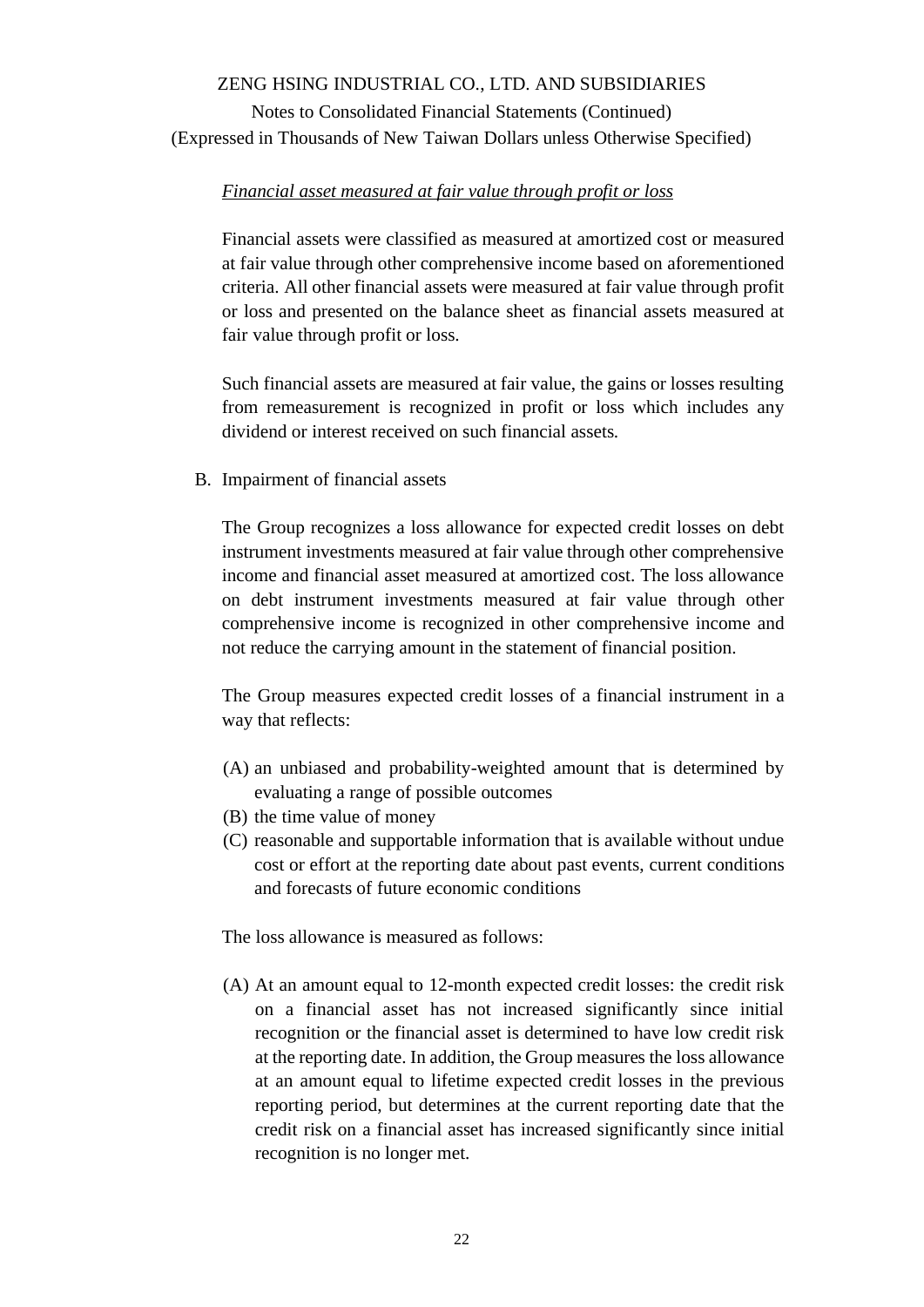Notes to Consolidated Financial Statements (Continued)

(Expressed in Thousands of New Taiwan Dollars unless Otherwise Specified)

- (B) At an amount equal to the lifetime expected credit losses: the credit risk on a financial asset has increased significantly since initial recognition or financial asset that is purchased or originated credit-impaired financial asset.
- (C) For trade receivables or contract assets arising from transactions within the scope of IFRS 15, the Group measures the loss allowance at an amount equal to lifetime expected credit losses.
- (D) For lease receivables arising from transactions within the scope of IFRS 16, the Group measures the loss allowance at an amount equal to lifetime expected credit losses.

At each reporting date, the Group needs to assess whether the credit risk on a financial asset has increased significantly since initial recognition by comparing the risk of a default occurring at the reporting date and the risk of default occurring at initial recognition. Please refer to Note 12 for further details on credit risk.

C. Derecognition of financial assets

A financial asset is derecognized when:

- (A) The rights to receive cash flows from the asset have expired
- (B) The Group has transferred the asset and substantially all the risks and rewards of the asset have been transferred
- (C) The Group has neither transferred nor retained substantially all the risks and rewards of the asset, but has transferred control of the asset

On derecognition of a financial asset in its entirety, the difference between the carrying amount and the consideration received or receivable including any cumulative gain or loss that had been recognized in other comprehensive income, is recognized in profit or loss.

D. Financial liabilities and equity

Classification between liabilities or equity

The Group classifies the instrument issued as a financial liability or an equity instrument in accordance with the substance of the contractual arrangement and the definitions of a financial liability, and an equity instrument.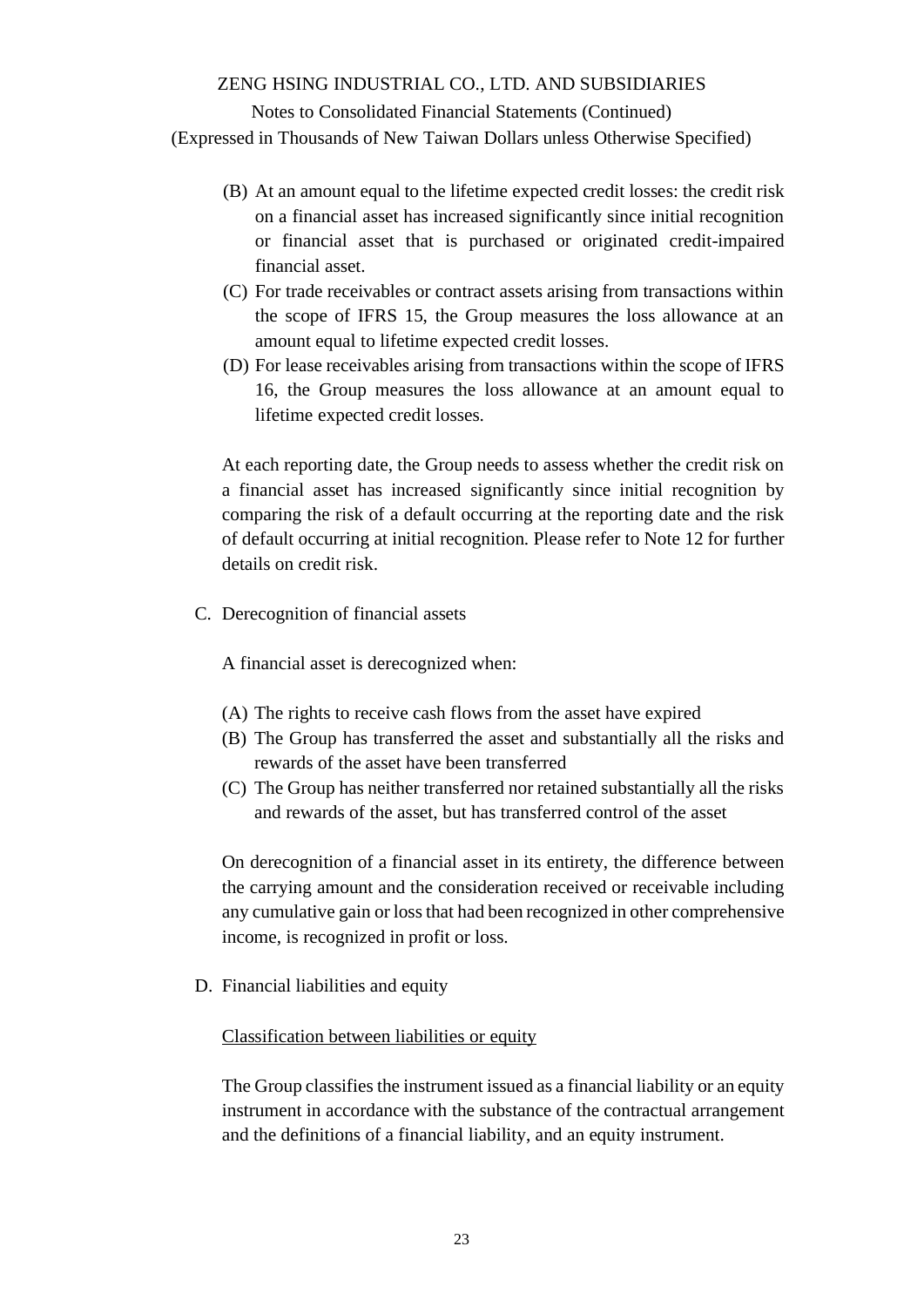### Equity instruments

An equity instrument is any contract that evidences a residual interest in the assets of an entity after deducting all of its liabilities. The transaction costs of an equity transaction are accounted for as a deduction from equity (net of any related income tax benefit) to the extent they are incremental costs directly attributable to the equity transaction that otherwise would have been avoided.

### Financial liabilities

Financial liabilities within the scope of IFRS 9 Financial Instruments are classified as financial liabilities at fair value through profit or loss or financial liabilities measured at amortized cost upon initial recognition.

### Financial liabilities at fair value through profit or loss

Financial liabilities at fair value through profit or loss include financial liabilities held for trading and financial liabilities designated upon initial recognition as of fair value through profit or loss. A financial liability is classified as held for trading if:

- (A) it is acquired or incurred principally for the purpose of selling or repurchasing it in the near term;
- (B) on initial recognition it is part of a portfolio of identified financial instruments that are managed together and for which there is evidence of a recent actual pattern of short-term profit-taking; or
- (C) it is a derivative (except for a derivative that is a financial guarantee contract or a designated and effective hedging instrument).

If a contract contains one or more embedded derivatives, the entire hybrid (combined) contract may be designated as a financial liability at fair value through profit or loss; or a financial liability may be designated as at fair value through profit or loss when doing so results in more relevant information, because either:

- (A) it eliminates or significantly reduces a measurement or recognition inconsistency; or
- (B) a group of financial liabilities or financial assets and, financial liabilities is managed and its performance is evaluated on a fair value basis, in accordance with a documented risk management or investment strategy, and information about the group is provided internally on that basis to the key management personnel.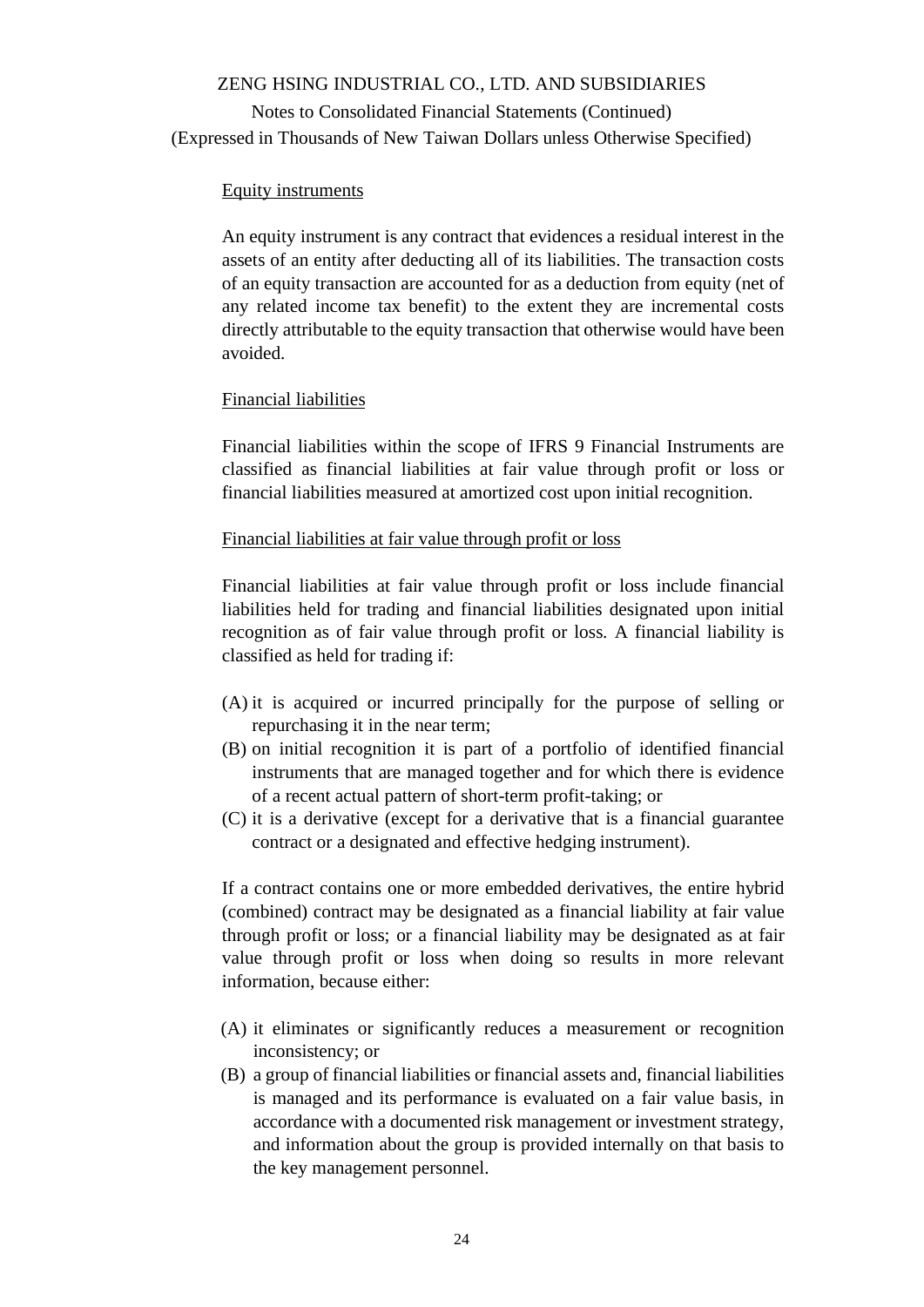Notes to Consolidated Financial Statements (Continued) (Expressed in Thousands of New Taiwan Dollars unless Otherwise Specified)

Gains or losses on the subsequent measurement of liabilities at fair value through profit or loss including interest paid are recognized in profit or loss.

### Financial liabilities at amortized cost

Financial liabilities measured at amortized cost include interest bearing loans and borrowings that are subsequently measured using the effective interest rate method after initial recognition. Gains and losses are recognized in profit or loss when the liabilities are derecognized as well as through the effective interest rate method amortization process.

Amortized cost is calculated by taking into account any discount or premium on acquisition and fees or transaction costs.

### Derecognition of financial liabilities

A financial liability is derecognized when the obligation under the liability is discharged or cancelled or expires.

When an existing financial liability is replaced by another from the same lender on substantially different terms, or the terms of an existing liability are substantially modified (whether or not attributable to the financial difficulty of the debtor), such an exchange or modification is treated as a derecognition of the original liability and the recognition of a new liability, and the difference in the respective carrying amounts and the consideration paid, including any non-cash assets transferred or liabilities assumed, is recognized in profit or loss.

E. Offsetting of financial instruments

Financial assets and financial liabilities are offset and the net amount reported in the balance sheet if, and only if, there is a currently enforceable legal right to offset the recognized amounts and there is an intention to settle on a net basis, or to realize the assets and settle the liabilities simultaneously.

(9) Derivative instruments

The Group uses derivative instruments to hedge its foreign currency risks and interest rate risks. A derivative is classified in the balance sheet as assets or liabilities at fair value through profit or loss except for derivatives that are designated effective hedging instruments which are classified as derivative financial assets or liabilities for hedging.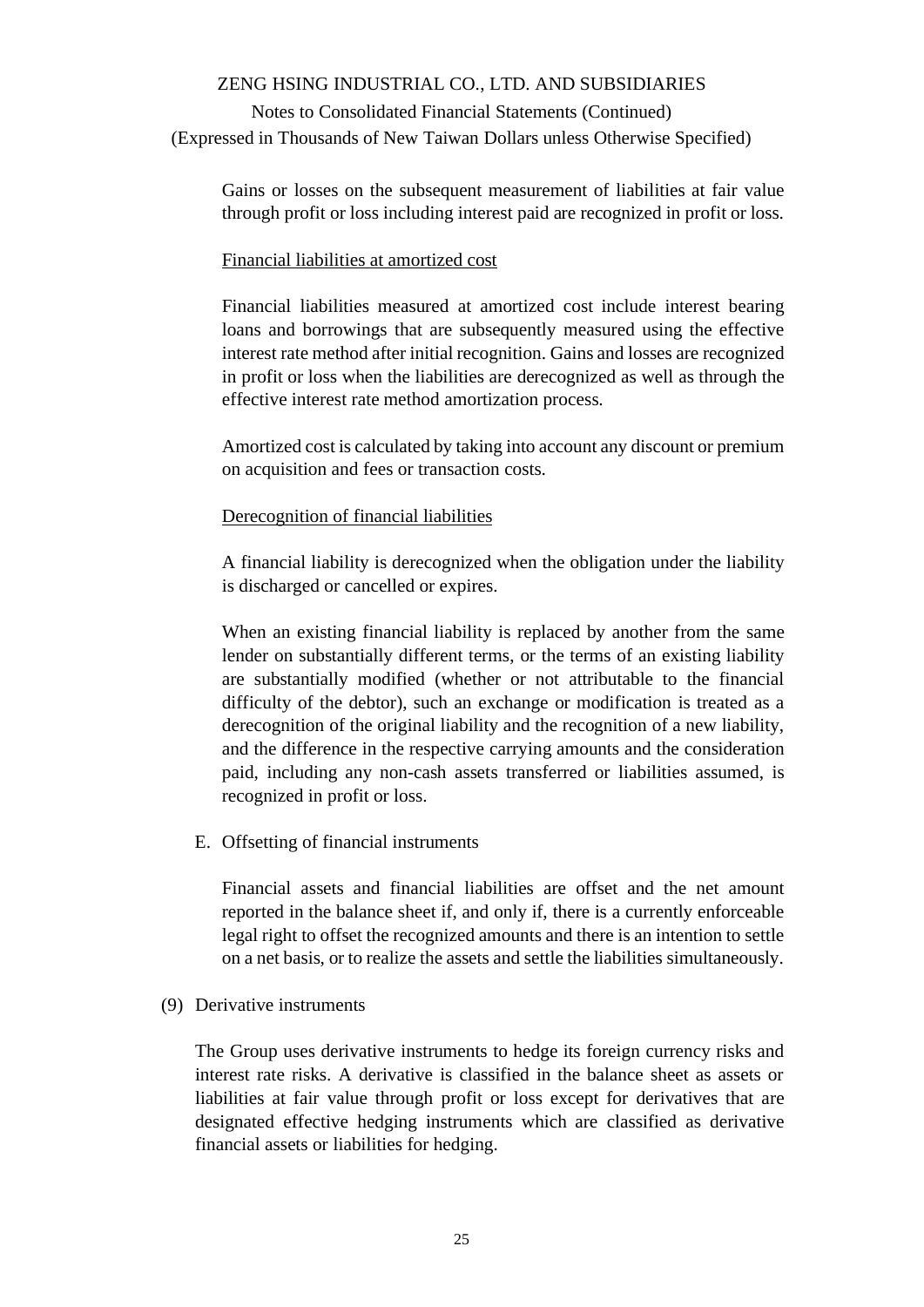# Notes to Consolidated Financial Statements (Continued) (Expressed in Thousands of New Taiwan Dollars unless Otherwise Specified)

Derivative instruments are initially recognized at fair value on the date on which a derivative contract is entered into and are subsequently remeasured at fair value. Derivatives are carried as financial assets when the fair value is positive and as financial liabilities when the fair value is negative. Any gains or losses arising from changes in the fair value of derivatives are taken directly to profit or loss, except for the effective portion of hedges, which is recognized in either profit or loss or equity according to types of hedges used.

When the host contracts are either a non-financial assets or liabilities, derivatives embedded in host contracts are accounted for as separate derivatives and recorded at fair value if their economic characteristics and risks are not closely related to those of the host contracts and the host contracts are not designated at fair value though profit or loss.

(10) Fair value measurement

Fair value is the price that would be received to sell an asset or paid to transfer a liability in an orderly transaction between market participants at the measurement date. The fair value measurement is based on the presumption that the transaction to sell the asset or transfer the liability takes place either:

- A. In the principal market for the asset or liability, or
- B. In the absence of a principal market, in the most advantageous market for the asset or liability

The principal or the most advantageous market must be accessible to the Group.

The fair value of an asset or a liability is measured using the assumptions that market participants would use when pricing the asset or liability, assuming that market participants in their economic best interest.

A fair value measurement of a non-financial asset takes into account a market participant's ability to generate economic benefits by using the asset in its highest and best use or by selling it to another market participant that would use the asset in its highest and best use.

The Group uses valuation techniques that are appropriate in the circumstances and for which sufficient data are available to measure fair value, maximizing the use of relevant observable inputs and minimizing the use of unobservable inputs.

#### (11)Inventories

Inventories are valued at lower of cost and net realizable value item by item.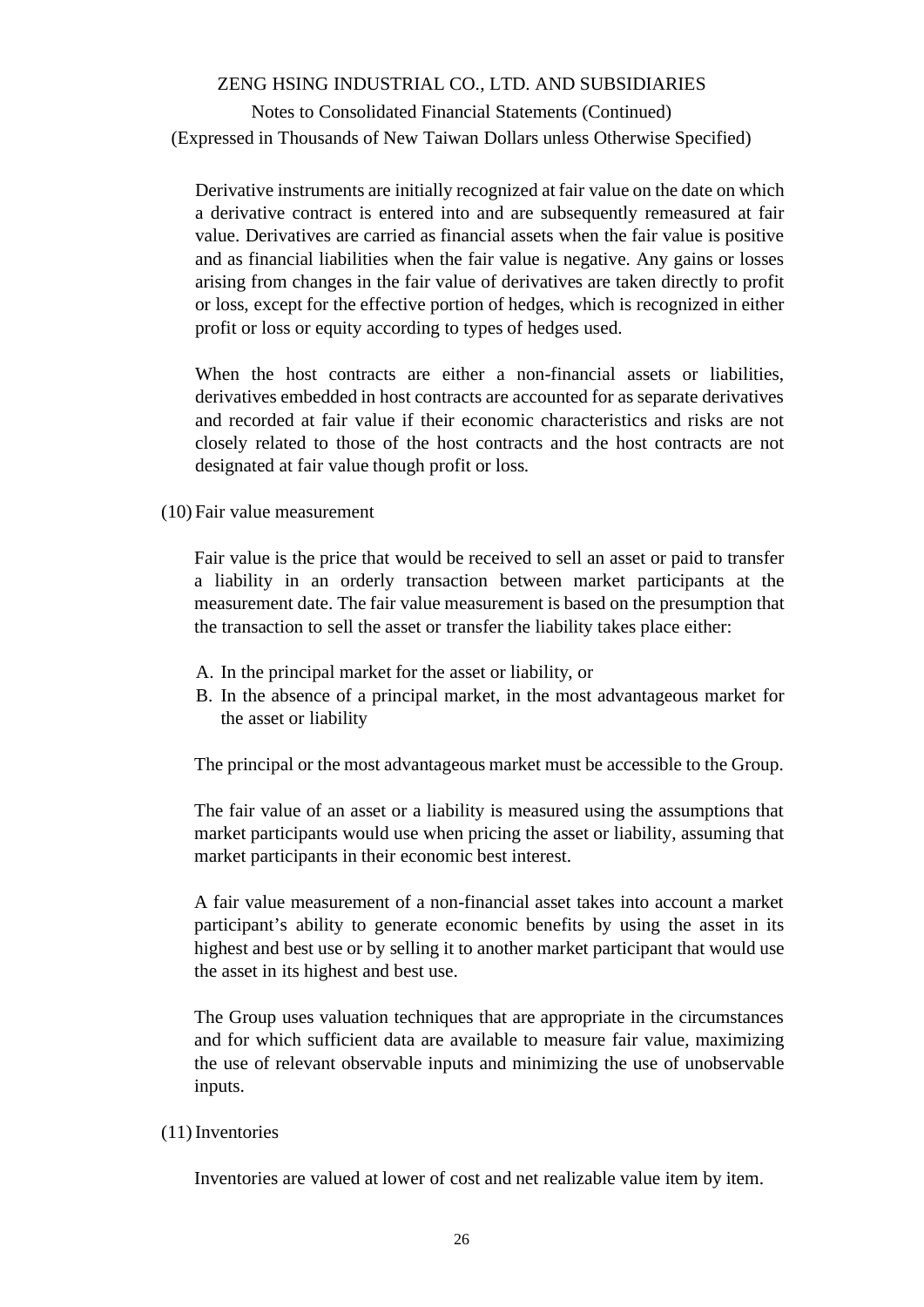Costs incurred in bringing each inventory to its present location and condition are accounted for as follows:

| Materials           | - Purchase cost under weighted average cost method.      |  |  |  |  |
|---------------------|----------------------------------------------------------|--|--|--|--|
| Work in process and | - Cost of direct materials and labor and a proportion of |  |  |  |  |
| finished goods      | manufacturing overheads based on normal operating        |  |  |  |  |
|                     | capacity but excluding borrowing costs. Finished         |  |  |  |  |
|                     | goods and work in process are accounted for under the    |  |  |  |  |
|                     | weighted average method.                                 |  |  |  |  |

Net realizable value is the estimated selling price in the ordinary course of business, less estimated costs of completion and the estimated costs necessary to make the sale.

Rendering of services is accounted for in accordance with IFRS 15 and not within the scope of inventories.

(12)Investments accounted for under the equity method

The Group's investment in its associate is accounted for using the equity method other than those that meet the criteria to be classified as held for sale. An associate is an entity over which the Group has significant influence. A joint venture is a type of joint arrangement whereby the parties that have joint control of the arrangement have rights to the net assets of the joint venture.

Under the equity method, the investment in the associate or an investment in a joint venture is carried in the balance sheet at cost and adjusted thereafter for the post-acquisition change in the Group's share of net assets of the associate or joint venture. After the interest in the associate or joint venture is reduced to zero, additional losses are provided for, and a liability is recognized, only to the extent that the Group has incurred legal or constructive obligations or made payments on behalf of the associate or joint venture. Unrealized gains and losses resulting from transactions between the Group and the associate or joint venture are eliminated to the extent of the Group's related interest in the associate or joint venture.

When changes in the net assets of an associate or a joint venture occur and not those that are recognized in profit or loss or other comprehensive income and do not affects the Group's percentage of ownership interests in the associate or joint venture, the Group recognizes such changes in equity based on its percentage of ownership interests. The resulting capital surplus recognized will be reclassified to profit or loss at the time of disposing the associate or joint venture on a prorata basis.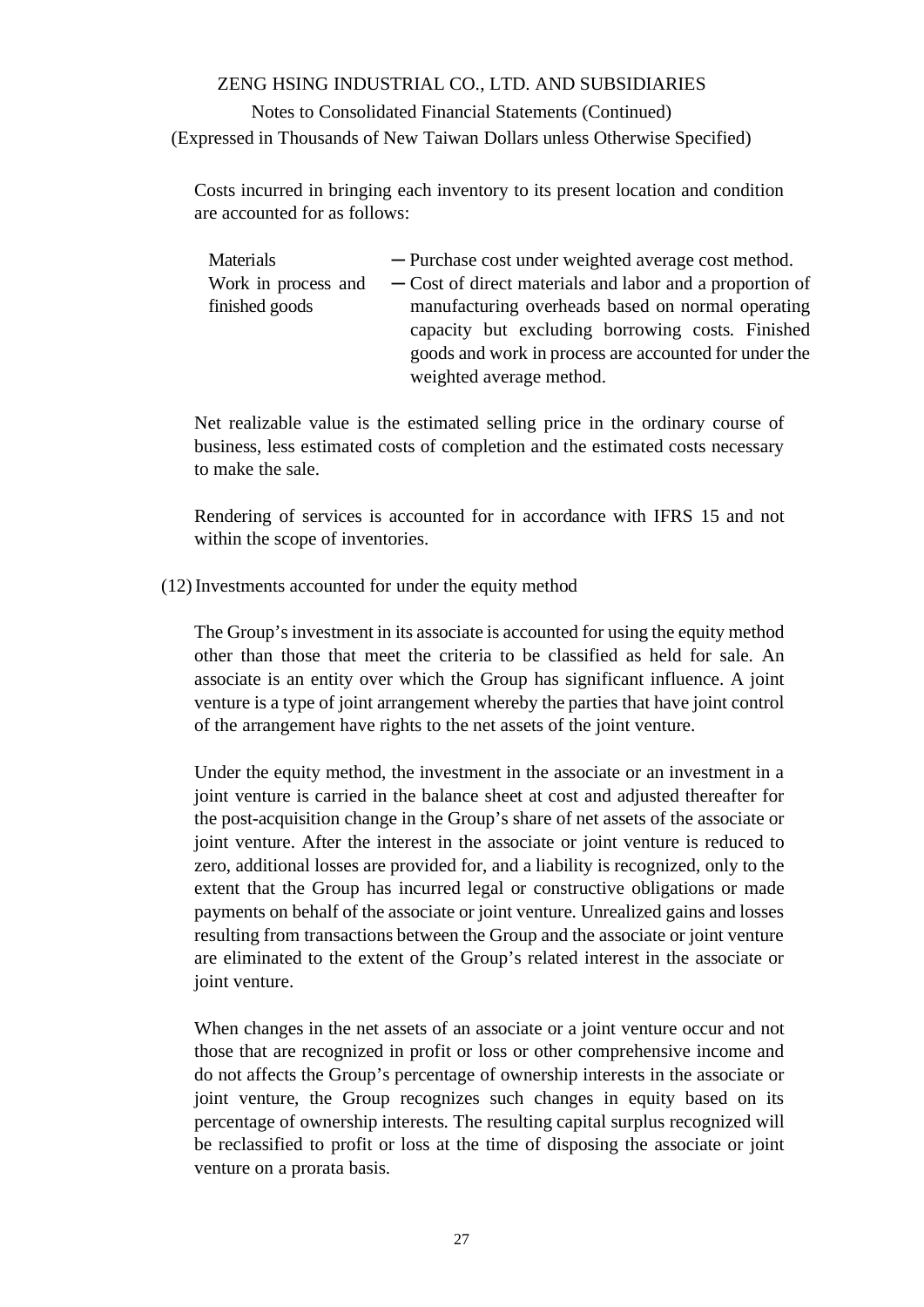Notes to Consolidated Financial Statements (Continued) (Expressed in Thousands of New Taiwan Dollars unless Otherwise Specified)

When the associate or joint venture issues new stock, and the Group's interest in an associate or a joint venture is reduced or increased as the Group fails to acquire shares newly issued in the associate or joint venture proportionately to its original ownership interest, the increase or decrease in the interest in the associate or joint venture is recognized in Additional Paid in Capital and Investment accounted for using the equity method. When the interest in the associate or joint venture is reduced, the cumulative amounts previously recognized in other comprehensive income are reclassified to profit or loss or other appropriate items. The aforementioned capital surplus recognized is reclassified to profit or loss on a pro rata basis when the Group disposes the associate or joint venture.

The financial statements of the associate or joint venture are prepared for the same reporting period as the Group. Where necessary, adjustments are made to bring the accounting policies in line with those of the Group.

The Group determines at each reporting date whether there is any objective evidence that the investment in the associate or an investment in a joint venture is impaired in accordance with IAS 28 *Investments in Associates and Joint Ventures*. If this is the case the Group calculates the amount of impairment as the difference between the recoverable amount of the associate or joint venture and its carrying value and recognizes the amount in the 'share of profit or loss of an associate' in the statement of comprehensive income in accordance with IAS 36 *Impairment of Assets*. In determining the value in use of the investment, the Group estimates:

- A. Its share of the present value of the estimated future cash flows expected to be generated by the associate or joint venture, including the cash flows from the operations of the associate and the proceeds on the ultimate disposal of the investment; or
- B. The present value of the estimated future cash flows expected to arise from dividends to be received from the investment and from its ultimate disposal.

Because goodwill that forms part of the carrying amount of an investment in an associate or an investment in a joint venture is not separately recognized, it is not tested for impairment separately by applying the requirements for impairment testing goodwill in IAS 36 *Impairment of Assets*.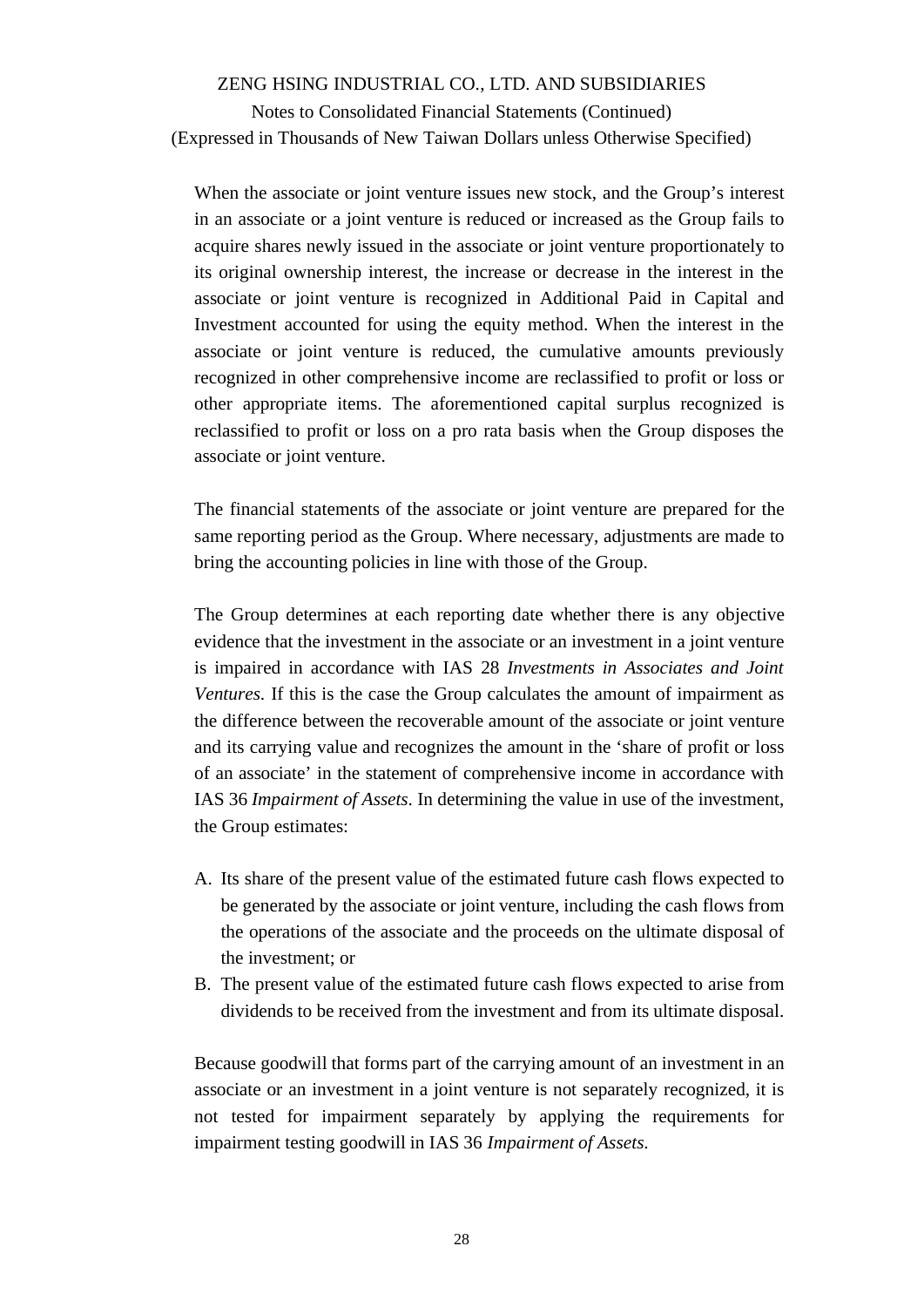### Notes to Consolidated Financial Statements (Continued) (Expressed in Thousands of New Taiwan Dollars unless Otherwise Specified)

Upon loss of significant influence over the associate or joint venture, the Group measures and recognizes any retaining investment at its fair value. Any difference between the carrying amount of the associate or joint venture upon loss of significant influence and the fair value of the retaining investment and proceeds from disposal is recognized in profit or loss. Furthermore, if an investment in an associate becomes an investment in a joint venture or an investment in a joint venture becomes an investment in an associate, the entity continues to apply the equity method and does not remeasure the retained interest.

#### (13) Property, plant and equipment

Property, plant and equipment is stated at cost, net of accumulated depreciation and accumulated impairment losses, if any. Such cost includes the cost of dismantling and removing the item and restoring the site on which it is located and borrowing costs for construction in progress if the recognition criteria are met. Each part of an item of property, plant and equipment with a cost that is significant in relation to the total cost of the item is depreciated separately. When significant parts of property, plant and equipment are required to be replaced in intervals, the Group recognized such parts as individual assets with specific useful lives and depreciation, respectively. The carrying amount of those parts that are replaced is derecognized in accordance with the derecognition provisions of IAS 16 "*Property, plant and equipment*". When a major inspection is performed, its cost is recognized in the carrying amount of the plant and equipment as a replacement if the recognition criteria are satisfied. All other repair and maintenance costs are recognized in profit or loss as incurred.

| Items                             | <b>Useful Lives</b>                    |
|-----------------------------------|----------------------------------------|
| Buildings and facilities          | $20 \sim 50$ years                     |
| Machinery and equipment           | $5 \sim 17$ years                      |
| Tooling equipment                 | $2 \sim 4$ years                       |
| <b>Transportation equipment</b>   | $5 \sim 10$ years                      |
| Furniture, fixtures and equipment | $3 \sim 11$ years                      |
| Miscellaneous equipment           | $3{\sim}15$ years                      |
| Leasehold improvements            | The shorter of lease terms or economic |
|                                   | useful lives                           |

Depreciation is calculated on a straight-line basis over the estimated economic lives of the following assets: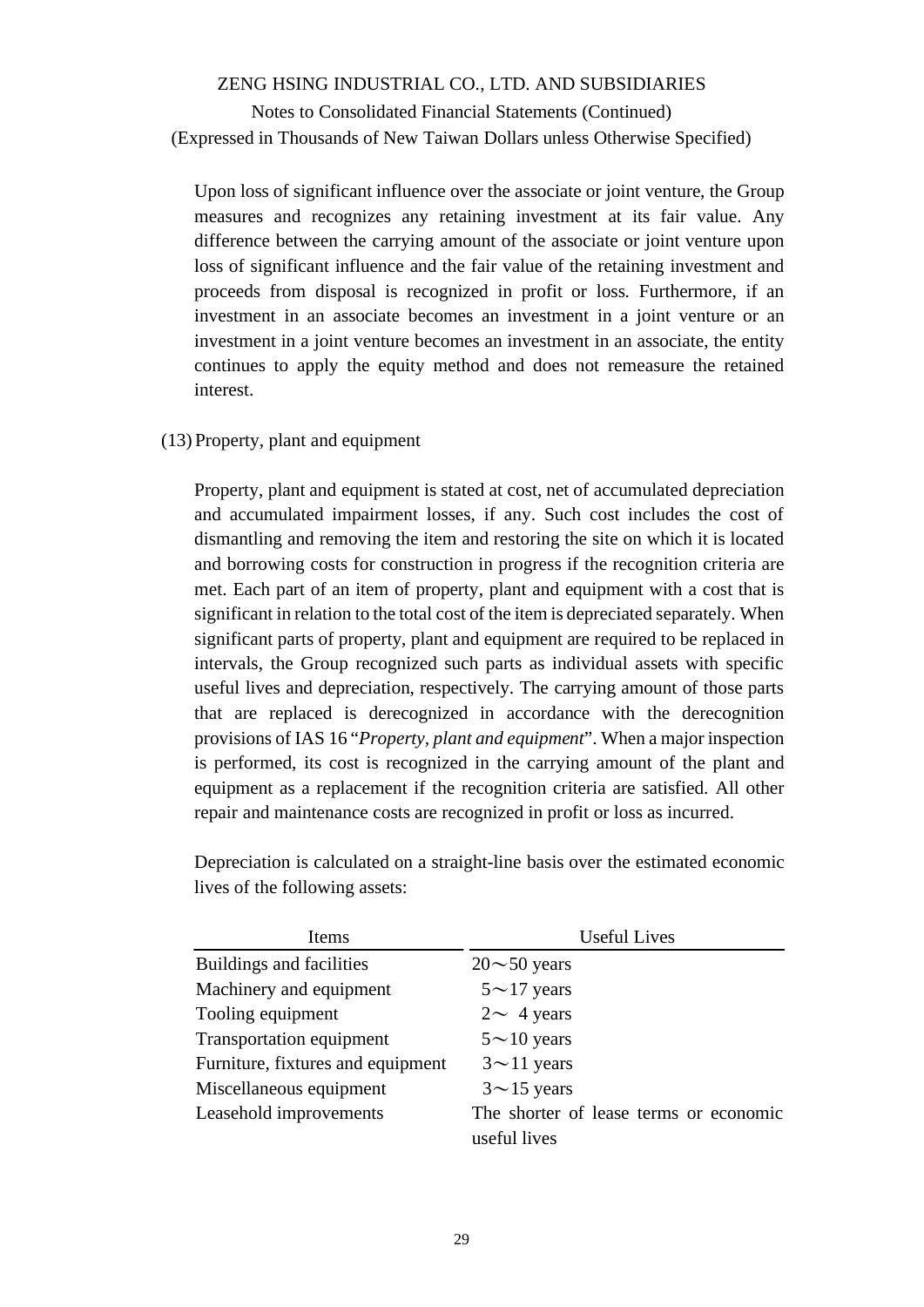# Notes to Consolidated Financial Statements (Continued) (Expressed in Thousands of New Taiwan Dollars unless Otherwise Specified)

An item of property, plant and equipment and any significant part initially recognized is derecognized upon disposal or when no future economic benefits are expected from its use or disposal. Any gain or loss arising on derecognition of the asset is recognized in profit or loss.

The assets' residual values, useful lives and methods of depreciation are reviewed at each financial year end and adjusted prospectively, if appropriate, and are treated as changes in accounting estimates.

(14)Investment property

The Group's owned investment properties are measured initially at cost, including transaction costs. The carrying amount includes the cost of replacing part of an existing investment property at the time that cost is incurred if the recognition criteria are met and excludes the costs of day-to-day servicing of an investment property. Subsequent to initial recognition, other than those that meet the criteria to be classified as held for sale (or are included in a disposal group that is classified as held for sale) in accordance with IFRS 5 *Non-current Assets Held for Sale and Discontinued Operations*, investment properties are measured using the cost model in accordance with the requirements of IAS 16 *Property, plant and equipment* for that model. If investment properties are held by a lessee as right-of-use assets and is not held for sale in accordance with IFRS 5, investment properties are measured in accordance with the requirements of IFRS 16.

Depreciation is calculated on a straight-line basis over the estimated economic lives of the following assets:

| <b>Buildings</b>    | 25 years         |
|---------------------|------------------|
| Right-of-use assets | $1\sim$ 50 years |

Investment properties are derecognized when either they have been disposed of or when the investment property is permanently withdrawn from use and no future economic benefit is expected from its disposal. The difference between the net disposal proceeds and the carrying amount of the asset is recognized in profit or loss in the period of derecognition.

The Group transfers properties to or from investment properties according to the actual use of the properties.

The Group transfers to or from investment properties when there is a change in use for these assets. Properties are transferred to or from investment properties when the properties meet, or cease to meet, the definition of investment property and there is evidence of the change in use.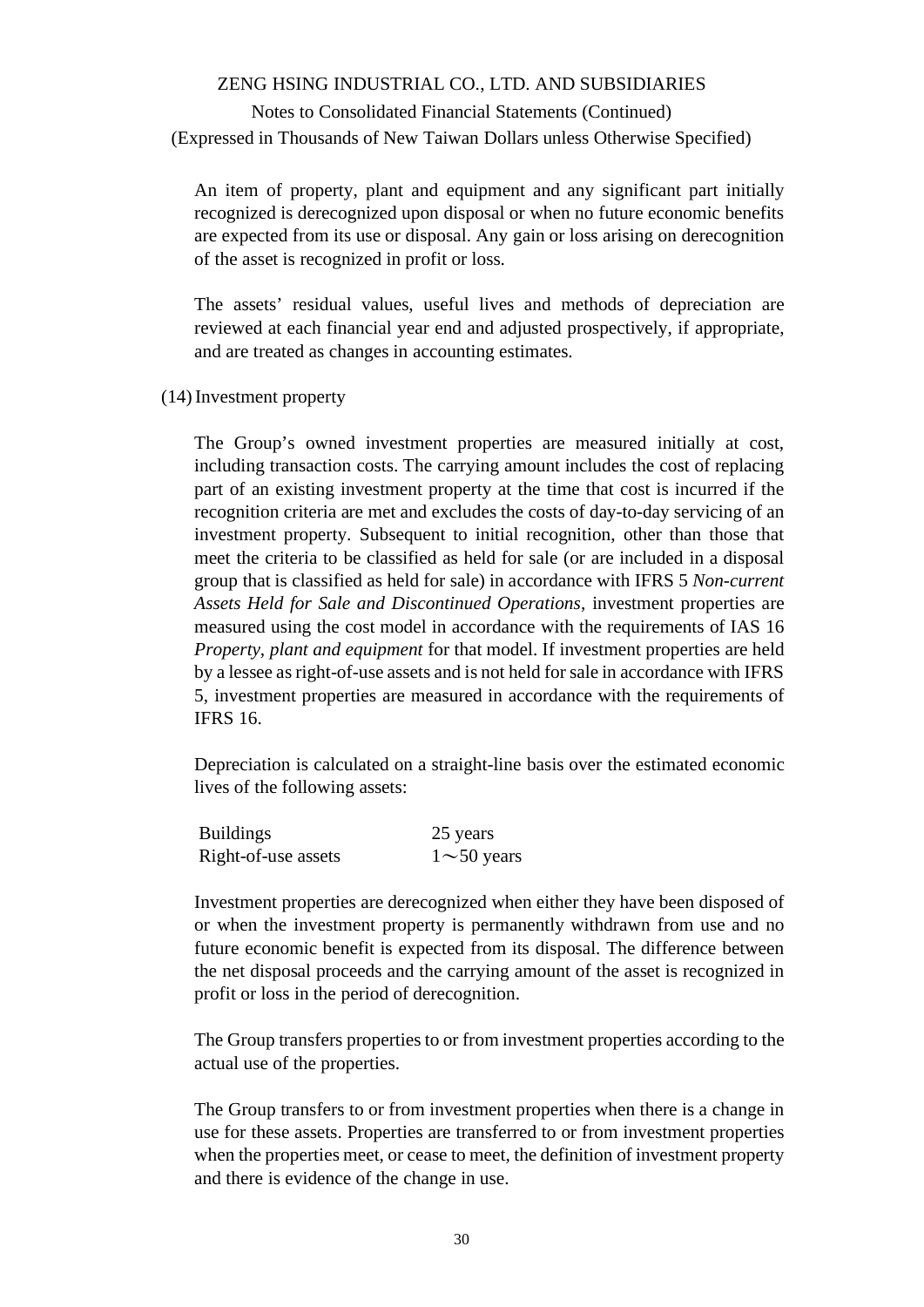### (15) Leases

The Group assesses whether the contract is, or contains, a lease. A contract is, or contains, a lease if the contract conveys the right to control the use of an identified asset for a period of time in exchange for consideration. To assess whether a contract conveys the right to control the use of an identified asset for a period of time, the Group assesses whether, throughout the period of use, has both of the following:

- A. the right to obtain substantially all of the economic benefits from use of the identified asset; and
- B. the right to direct the use of the identified asset.

For a contract that is, or contains, a lease, the Group accounts for each lease component within the contract as a lease separately from non-lease components of the contract. For a contract that contains a lease component and one or more additional lease or non-lease components, the Group allocates the consideration in the contract to each lease component on the basis of the relative stand-alone price of the lease component and the aggregate stand-alone price of the nonlease components. The relative stand-alone price of lease and non-lease components shall be determined on the basis of the price the lessor, or a similar supplier, would charge the Group for that component, or a similar component, separately. If an observable stand-alone price is not readily available, the Group estimates the stand-alone price, maximising the use of observable information.

#### Group as a lessee

Except for leases that meet and elect short-term leases or leases of low-value assets, the Group recognizes right-of-use asset and lease liability for all leases which the Group is the lessee of those lease contracts.

At the commencement date, the Group measures the lease liability at the present value of the lease payments that are not paid at that date. The lease payments are discounted using the interest rate implicit in the lease, if that rate can be readily determined. If that rate cannot be readily determined, the Group uses its incremental borrowing rate. At the commencement date, the lease payments included in the measurement of the lease liability comprise the following payments for the right to use the underlying asset during the lease term that are not paid at the commencement date: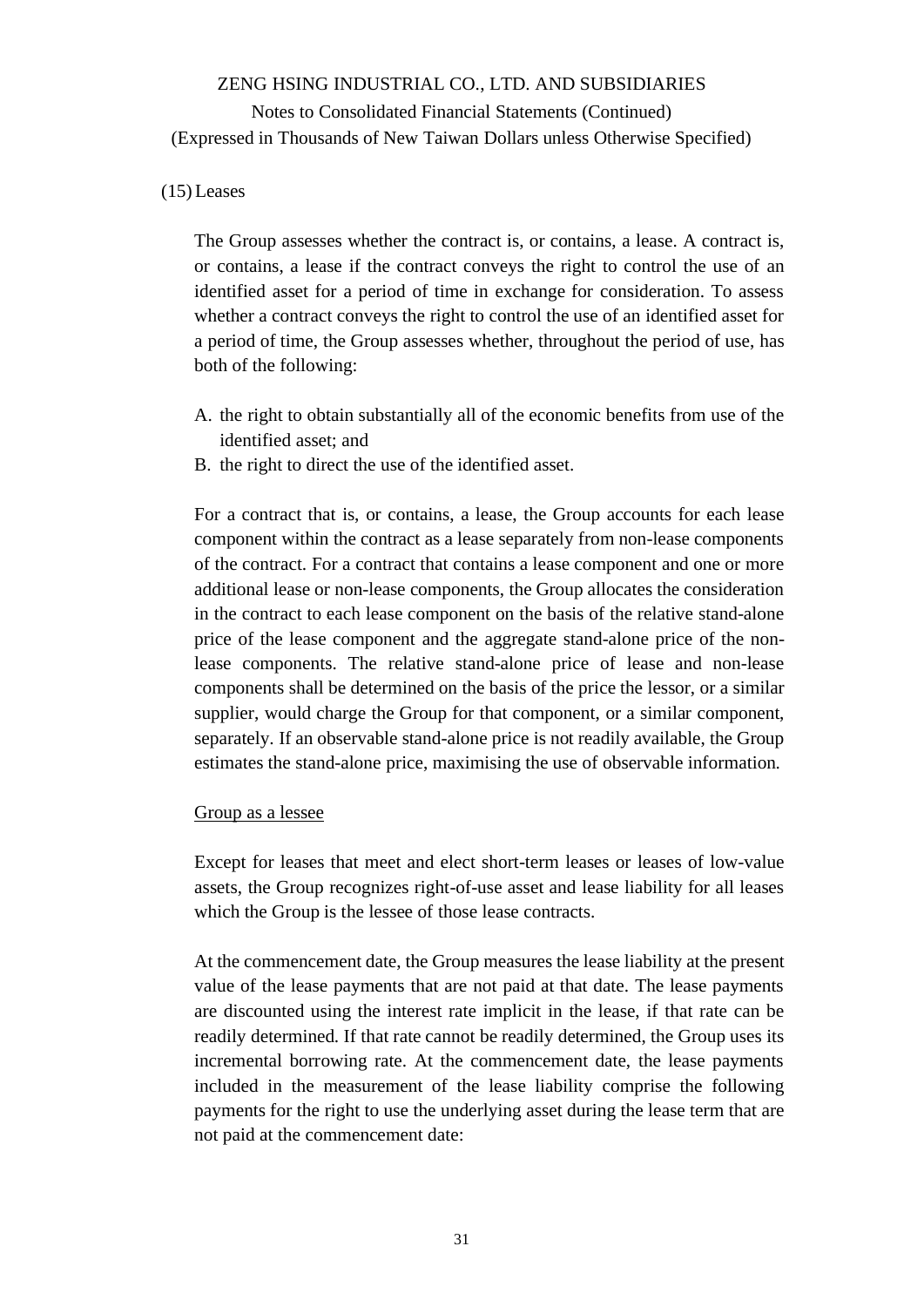#### Notes to Consolidated Financial Statements (Continued)

(Expressed in Thousands of New Taiwan Dollars unless Otherwise Specified)

- A.fixed payments (including in-substance fixed payments), less any lease incentives receivable;
- B. variable lease payments that depend on an index or a rate, initially measured using the index or rate as of the commencement date;
- C. amounts expected to be payable by the lessee under residual value guarantees;
- D.the exercise price of a purchase option if the Group is reasonably certain to exercise that option; and
- E. payments of penalties for terminating the lease, if the lease term reflects the lessee exercising an option to terminate the lease.

After the commencement date, the Group measures the lease liability on an amortised cost basis, which increases the carrying amount to reflect interest on the lease liability by using an effective interest method; and reduces the carrying amount to reflect the lease payments made.

At the commencement date, the Group measures the right-of-use asset at cost. The cost of the right-of-use asset comprises:

- A. the amount of the initial measurement of the lease liability;
- B. any lease payments made at or before the commencement date, less any lease incentives received;
- C. any initial direct costs incurred by the lessee; and
- D. an estimate of costs to be incurred by the lessee in dismantling and removing the underlying asset, restoring the site on which it is located or restoring the underlying asset to the condition required by the terms and conditions of the lease.

For subsequent measurement of the right-of-use asset, the Group measures the right-of-use asset at cost less any accumulated depreciation and any accumulated impairment losses. That is, the Group measures the right-of-use applying a cost model.

If the lease transfers ownership of the underlying asset to the Group by the end of the lease term or if the cost of the right-of-use asset reflects that the Group will exercise a purchase option, the Group depreciates the right-of-use asset from the commencement date to the end of the useful life of the underlying asset. Otherwise, the Group depreciates the right-of-use asset from the commencement date to the earlier of the end of the useful life of the right-ofuse asset or the end of the lease term.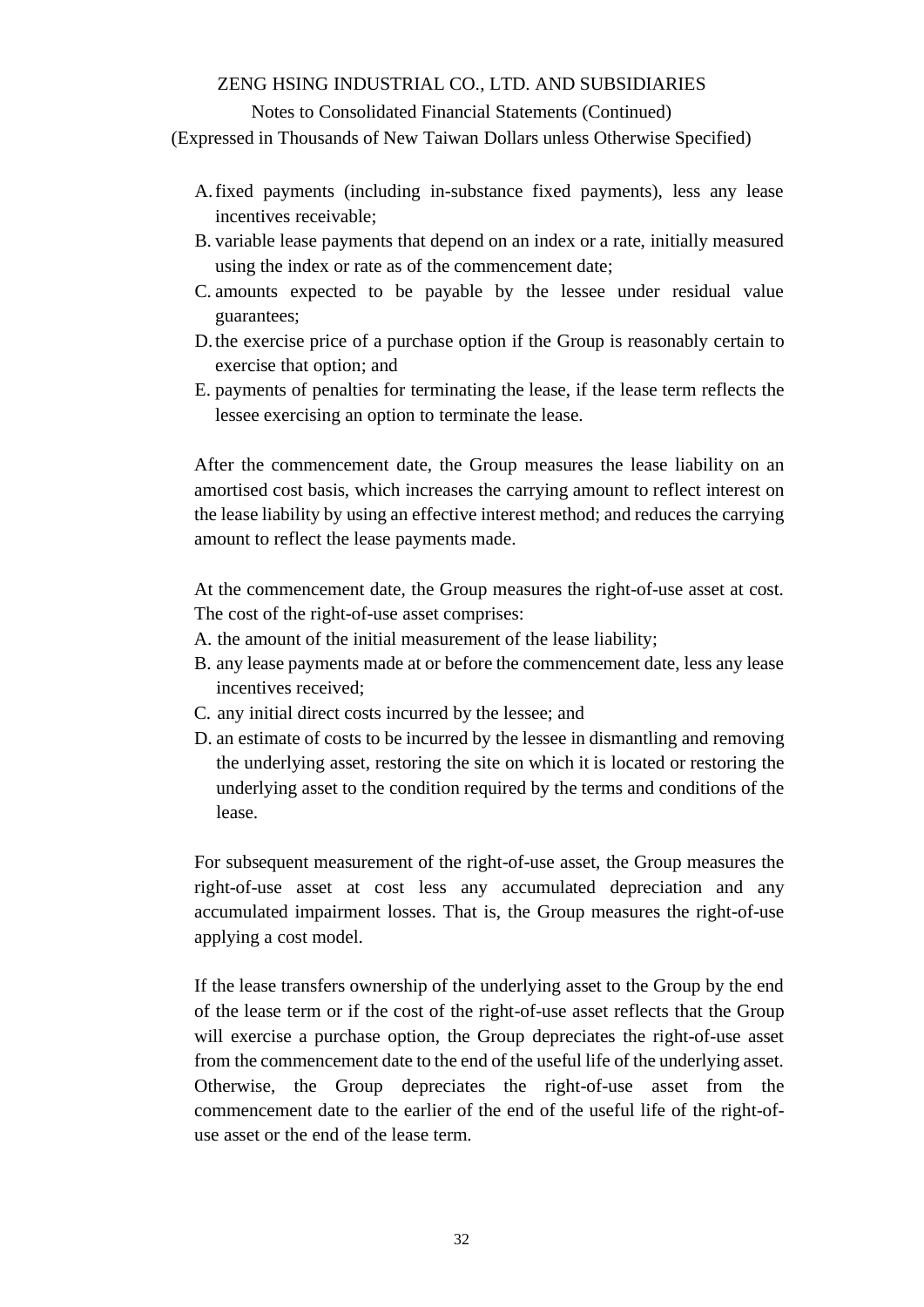# Notes to Consolidated Financial Statements (Continued) (Expressed in Thousands of New Taiwan Dollars unless Otherwise Specified)

The Group applies IAS 36 "Impairment of Assets" to determine whether the right-of-use asset is impaired and to account for any impairment loss identified.

Except for those leases that the Group accounted for as short-term leases or leases of low-value assets, the Group presents right-of-use assets and lease liabilities in the balance sheet and separately presents lease-related interest expense and depreciation charge in the statements comprehensive income.

For short-term leases or leases of low-value assets, the Group elects to recognize the lease payments associated with those leases as an expense on either a straight-line basis over the lease term or another systematic basis.

#### Group as a lessor

At inception of a contract, the Group classifies each of its leases as either an operating lease or a finance lease. A lease is classified as a finance lease if it transfers substantially all the risks and rewards incidental to ownership of an underlying asset. A lease is classified as an operating lease if it does not transfer substantially all the risks and rewards incidental to ownership of an underlying asset. At the commencement date, the Group recognizes assets held under a finance lease in its balance sheet and present them as a receivable at an amount equal to the net investment in the lease.

For a contract that contains lease components and non-lease components, the Group allocates the consideration in the contract applying IFRS 15.

The Group recognizes lease payments from operating leases as rental income on either a straight-line basis or another systematic basis. Variable lease payments for operating leases that do not depend on an index or a rate are recognized as rental income when incurred.

#### (16)Intangible assets

Intangible assets acquired separately are measured on initial recognition at cost. The cost of intangible assets acquired in a business combination is its fair value as of the date of acquisition. Following initial recognition, intangible assets are carried at cost less any accumulated amortization and accumulated impairment losses, if any. Internally generated intangible assets, excluding capitalized development costs, are not capitalized and expenditure is reflected in profit or loss for the year in which the expenditure is incurred.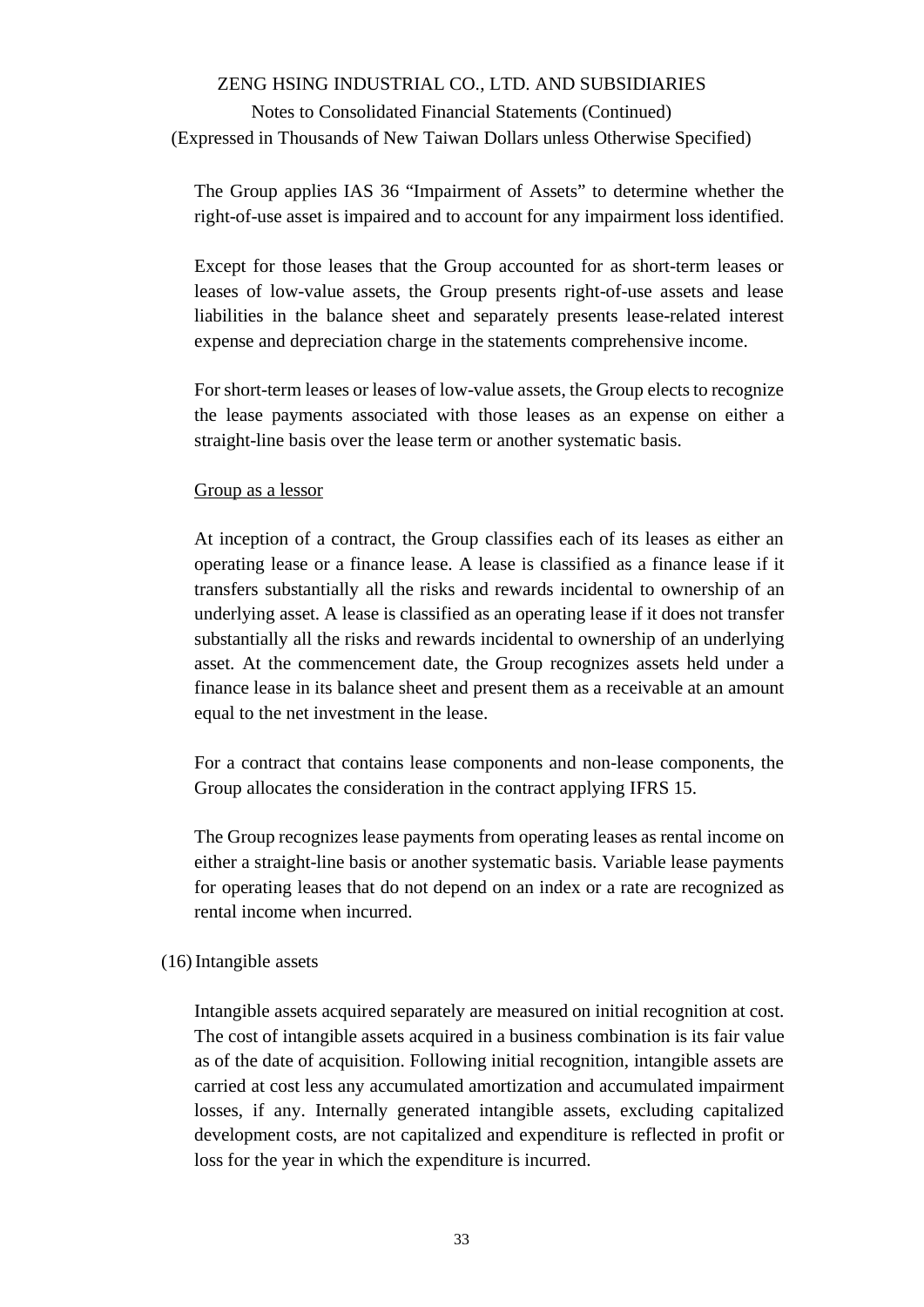The useful lives of intangible assets are assessed as either finite or indefinite.

Intangible assets with finite lives are amortized over the useful economic life and assessed for impairment whenever there is an indication that the intangible asset may be impaired. The amortization period and the amortization method for an intangible asset with a finite useful life is reviewed at least at the end of each financial year. Changes in the expected useful life or the expected pattern of consumption of future economic benefits embodied in the asset is accounted for by changing the amortization period or method, as appropriate, and are treated as changes in accounting estimates.

Intangible assets with indefinite useful lives are not amortized, but are tested for impairment annually, either individually or at the cash-generating unit level. The assessment of indefinite life is reviewed annually to determine whether the indefinite life continues to be supportable. If not, the change in useful life from indefinite to finite is made on a prospective basis.

Gains or losses arising from derecognition of an intangible asset are measured as the difference between the net disposal proceeds and the carrying amount of the asset and are recognized in profit or loss when the asset is derecognized.

Accounting policies of the Group's intangible assets is summarized as follows:

|              | Software        | Trademarks        | Patents           | Others          |
|--------------|-----------------|-------------------|-------------------|-----------------|
| Useful lives | $1 - 10$ years  | $1 \sim 10$ years | $1 \sim 25$ years | 40 years        |
| Method of    | Amortized on    | Amortized on      | Amortized on      | Amortized on    |
| amortization | a straight-line | a straight-line   | a straight-line   | a straight-line |
|              | basis over the  | basis over the    | basis over the    | basis over the  |
|              | estimated       | estimated         | estimated         | estimated       |
|              | useful life     | useful life       | useful life       | useful life     |
| Sources      | Outside         | Outside           | Outside           | Outside         |

#### (17)Impairment of non-financial assets

The Group assesses at the end of each reporting period whether there is any indication that an asset in the scope of IAS 36 *Impairment of Assets* may be impaired. If any such indication exists, or when annual impairment testing for an asset is required, the Group estimates the asset's recoverable amount. An asset's recoverable amount is the higher of an asset's or cash-generating unit's ("CGU") fair value less costs to sell and its value in use and is determined for an individual asset, unless the asset does not generate cash inflows that are largely independent of those from other assets or groups of assets. Where the carrying amount of an asset or CGU exceeds its recoverable amount, the asset is considered impaired and is written down to its recoverable amount.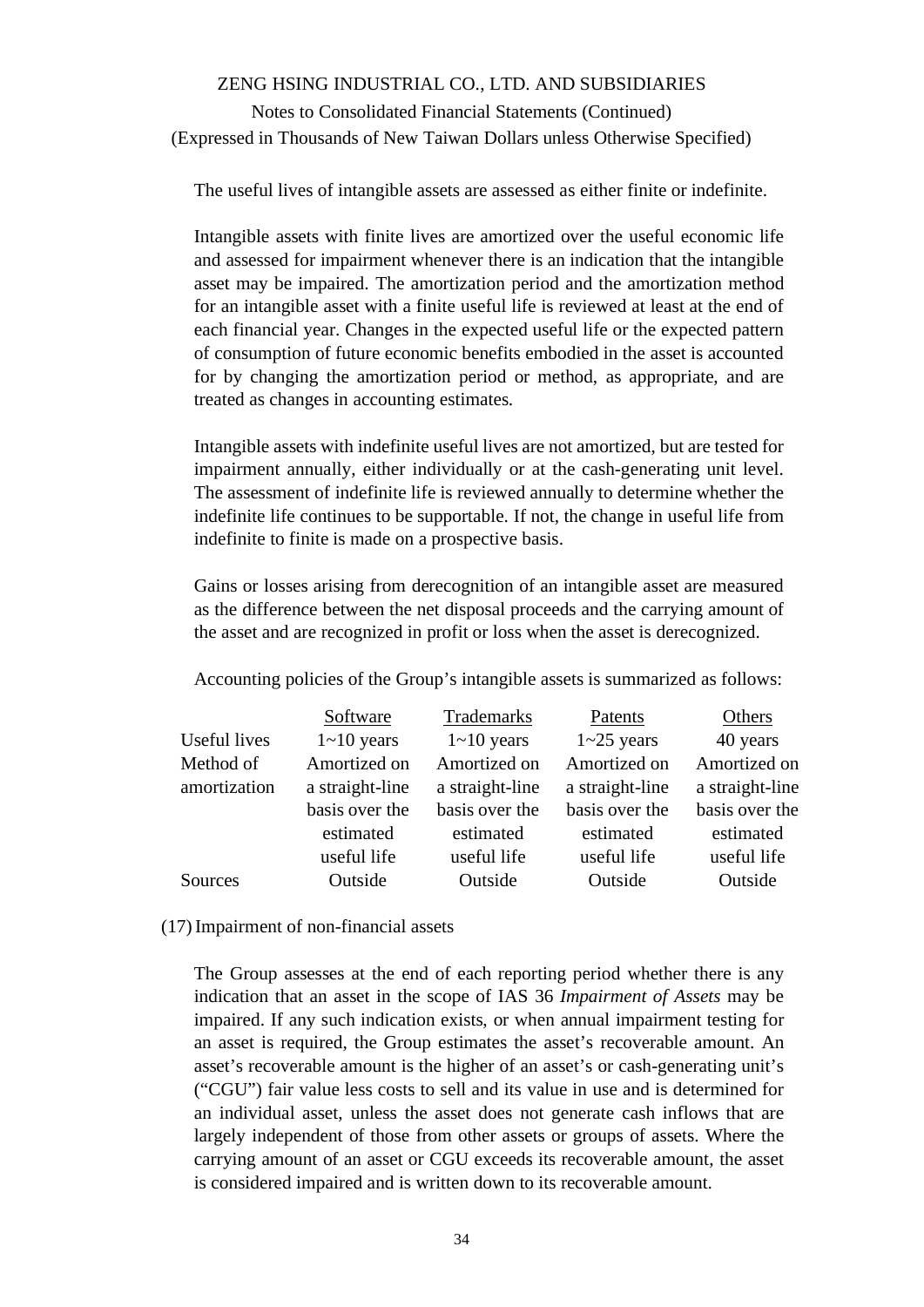Notes to Consolidated Financial Statements (Continued) (Expressed in Thousands of New Taiwan Dollars unless Otherwise Specified)

For assets excluding goodwill, an assessment is made at each reporting date as to whether there is any indication that previously recognized impairment losses may no longer exist or may have decreased. If such indication exists, the Group estimates the asset's or cash-generating unit's recoverable amount. A previously recognized impairment loss is reversed only if there has been an increase in the estimated service potential of an asset which in turn increases the recoverable amount. However, the reversal is limited so that the carrying amount of the asset does not exceed its recoverable amount, nor exceed the carrying amount that would have been determined, net of depreciation, had no impairment loss been recognized for the asset in prior years.

A cash generating unit, or groups of cash-generating units, to which goodwill has been allocated is tested for impairment annually at the same time, irrespective of whether there is any indication of impairment. If an impairment loss is to be recognized, it is first allocated to reduce the carrying amount of any goodwill allocated to the cash generating unit (group of units), then to the other assets of the unit (group of units) pro rata on the basis of the carrying amount of each asset in the unit (group of units). Impairment losses relating to goodwill cannot be reversed in future periods for any reason.

An impairment loss of continuing operations or a reversal of such impairment loss is recognized in profit or loss.

#### (18) Provisions

Provisions are recognized when the Group has a present obligation (legal or constructive) as a result of a past event, it is probably that an outflow of resources embodying economic benefits will be required to settle the obligation and a reliable estimate can be made of the amount of the obligation. Where the Group expects some or all of a provision to be reimbursed, the reimbursement is recognized as a separate asset but only when the reimbursement is virtually certain. If the effect of the time value of money is material, provisions are discounted using a current pre-tax rate that reflects the risks specific to the liability Where discounting is used, the increase in the provision due to the passage of time is recognized as a finance cost.

#### (19)Revenue recognition

The Group's revenue arising from contracts with customers are primarily related to sale of goods. The accounting policies are explained as follows: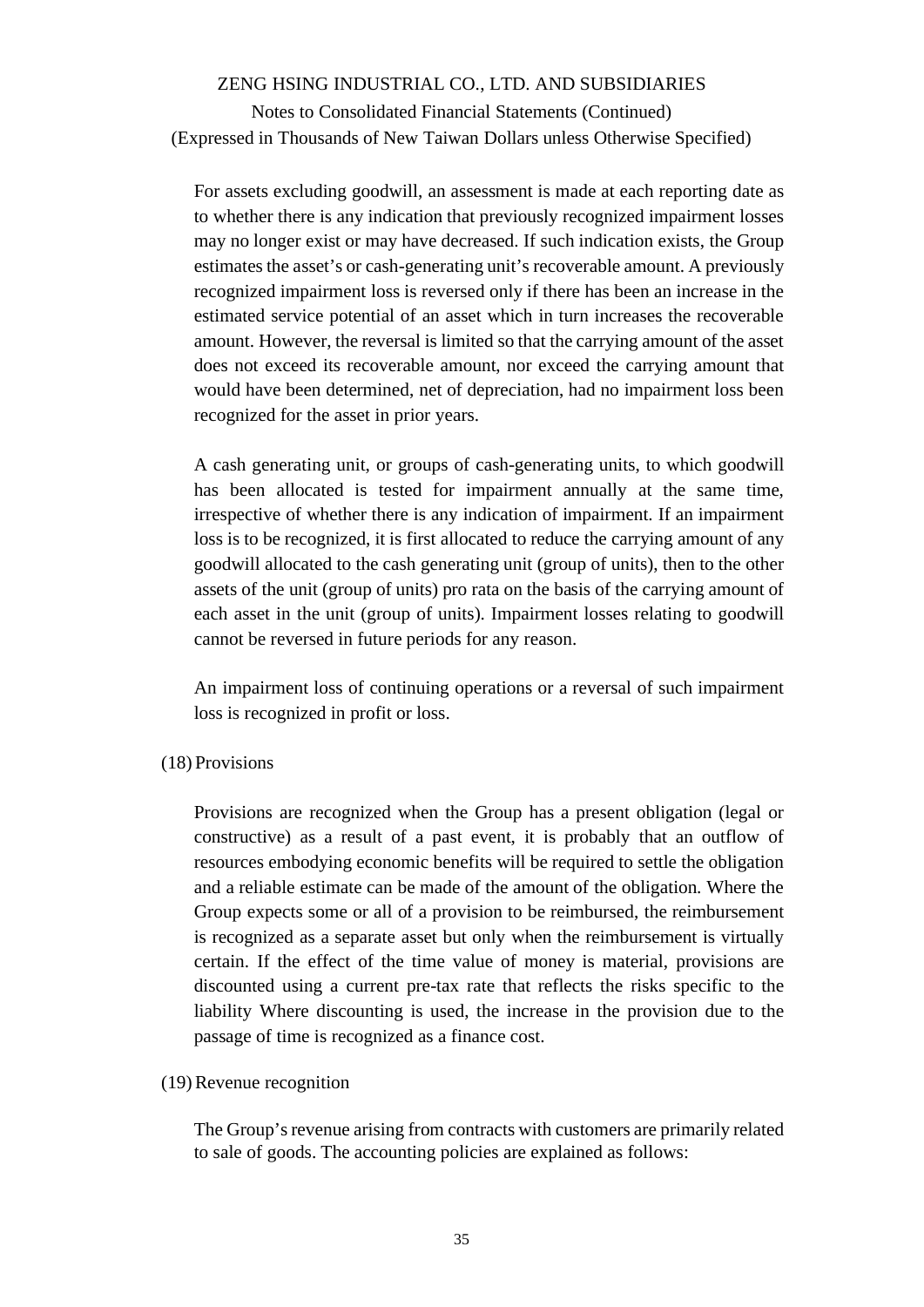### Sale of goods

The Group manufactures and sells machinery. Sales are recognized when control of the goods is transferred to the customer and the goods are delivered to the customers. The main product of the Group are sewing machines and vacuum cleaners and spare parts and revenue is recognized based on the consideration stated in the contract.

The credit period of the Group's sale of goods is from 45 to 90 days. For most of the contracts, when the Group transfers the goods to customers and has a right to an amount of consideration that is unconditional, these contracts are recognized as trade receivables. The Group usually collects the payments shortly after transfer of goods to customers; therefore, there is no significant financing component to the contract.

(20)Borrowing cost

Borrowing costs directly attributable to the acquisition, construction or production of an asset that necessarily takes a substantial period of time to get ready for its intended use or sale are capitalized as part of the cost of the respective assets. All other borrowing costs are expensed in the period they occur. Borrowing costs consist of interest and other costs that an entity incurs in connection with the borrowing of funds.

(21) Post-employment benefits

All regular employees of the Company and its domestic subsidiaries are entitled to a pension plan that is managed by an independently administered pension fund committee. Fund assets are deposited under the committee's name in the specific bank account and hence, not associated with the Company and its domestic subsidiaries. Therefore fund assets are not included in the Group's consolidated financial statements. Pension benefits for employees of the overseas subsidiaries and the branches are provided in accordance with the respective local regulations.

For the defined contribution plan, the Company and its domestic subsidiaries will make a monthly contribution of no less than 6% of the monthly wages of the employees subject to the plan. The Company recognizes expenses for the defined contribution plan in the period in which the contribution becomes due. Overseas subsidiaries and branches make contribution to the plan based on the requirements of local regulations.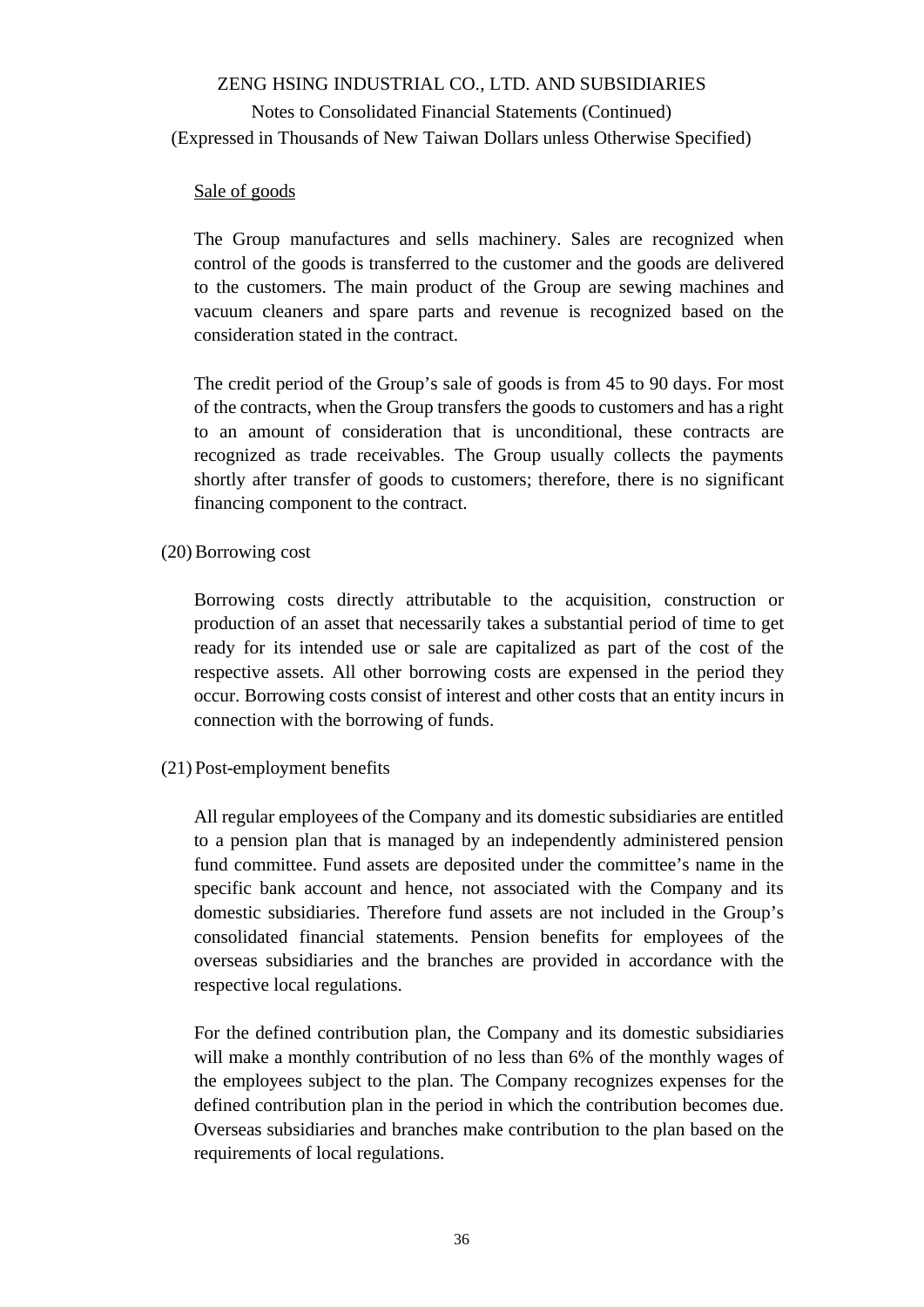# Notes to Consolidated Financial Statements (Continued) (Expressed in Thousands of New Taiwan Dollars unless Otherwise Specified)

Post-employment benefit plan that is classified as a defined benefit plan uses the Projected Unit Credit Method to measure its obligations and costs based on actuarial assumptions. Re-measurements, comprising of the effect of the actuarial gains and losses, the effect of the asset ceiling (excluding net interest) and the return on plan assets, excluding net interest, are recognized as other comprehensive income with a corresponding debit or credit to retained earnings in the period in which they occur. Past service costs are recognized in profit or loss on the earlier of:

- A. the date of the plan amendment or curtailment, and
- B. the date that the Group recognizes restructuring-related costs

Net interest is calculated by applying the discount rate to the net defined benefit liability or asset, both as determined at the start of the annual reporting period, taking account of any changes in the net defined benefit liability (asset) during the period as a result of contribution and benefit payment.

Pension cost for an interim period is calculated on a year-to-date basis by using the actuarially determined pension cost rate at the end of the prior financial year, adjusted and disclosed for significant market fluctuations since that time and for significant curtailments, settlements, or other significant one-off events.

## (22)Income Tax

Income tax expense (income) is the aggregate amount included in the determination of profit or loss for the period in respect of current tax and deferred tax.

## Current income tax

Current income tax assets and liabilities for the current and prior periods are measured at the amount expected to be recovered from or paid to the taxation authorities, using the tax rates and tax laws that have been enacted or substantively enacted by the end of the reporting period. Current income tax relating to items recognized in other comprehensive income or directly in equity is recognized in other comprehensive income or equity and not in profit or loss.

The income tax for undistributed earnings is recognized as income tax expense in the subsequent year when the distribution proposal is approved by the Shareholders' meeting.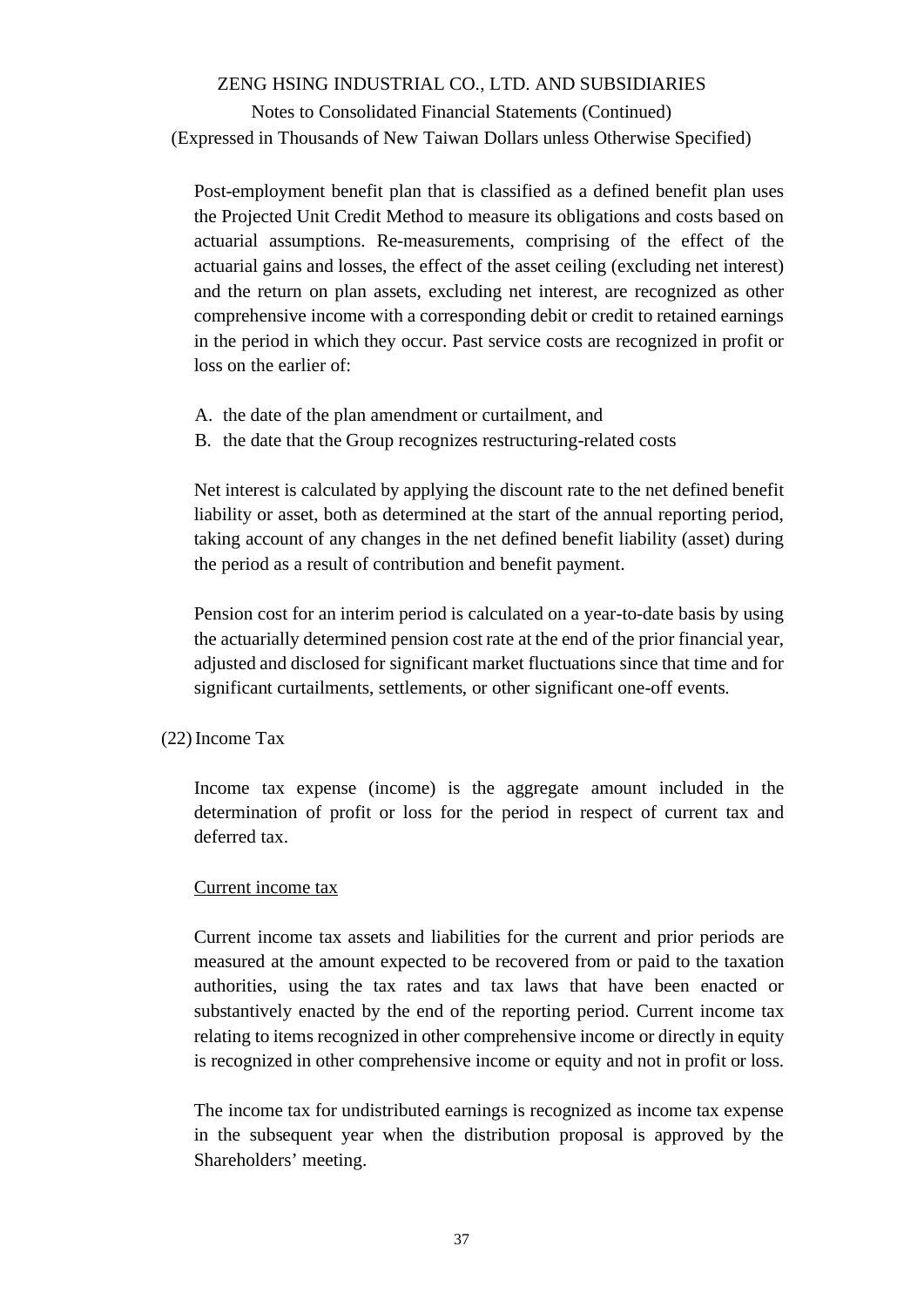# Notes to Consolidated Financial Statements (Continued) (Expressed in Thousands of New Taiwan Dollars unless Otherwise Specified)

### Deferred tax

Deferred tax is provided on temporary differences at the reporting date between the tax bases of assets and liabilities and their carrying amounts for financial reporting purposes.

Deferred tax liabilities are recognized for all taxable temporary differences, except:

- A. Where the deferred tax liability arises from the initial recognition of goodwill or of an asset or liability in a transaction that is not a business combination and, at the time of the transaction, affects neither the accounting profit nor taxable profit or loss
- B. In respect of taxable temporary differences associated with investments in subsidiaries, associates and interests in joint arrangements, where the timing of the reversal of the temporary differences can be controlled and it is probable that the temporary differences will not reverse in the foreseeable future.

Deferred tax assets are recognized for all deductible temporary differences, carry forward of unused tax credits and unused tax losses, to the extent that it is probable that taxable profit will be available against which the deductible temporary differences, and the carry forward of unused tax credits and unused tax losses can be utilized, except:

- A. Where the deferred tax asset relating to the deductible temporary difference arises from the initial recognition of an asset or liability in a transaction that is not a business combination and, at the time of the transaction, affects neither the accounting profit nor taxable profit or loss
- B. In respect of deductible temporary differences associated with investments in subsidiaries, associates and interests in joint arrangements, deferred tax assets are recognized only to the extent that it is probable that the temporary differences will reverse in the foreseeable future and taxable profit will be available against which the temporary differences can be utilized.

Deferred tax assets and liabilities are measured at the tax rates that are expected to apply in the year when the asset is realized or the liability is settled, based on tax rates and tax laws that have been enacted or substantively enacted at the reporting date. The measurement of deferred tax assets and deferred tax liabilities reflects the tax consequences that would follow from the manner in which the Group expects, at the end of the reporting period, to recover or settle the carrying amount of its assets and liabilities.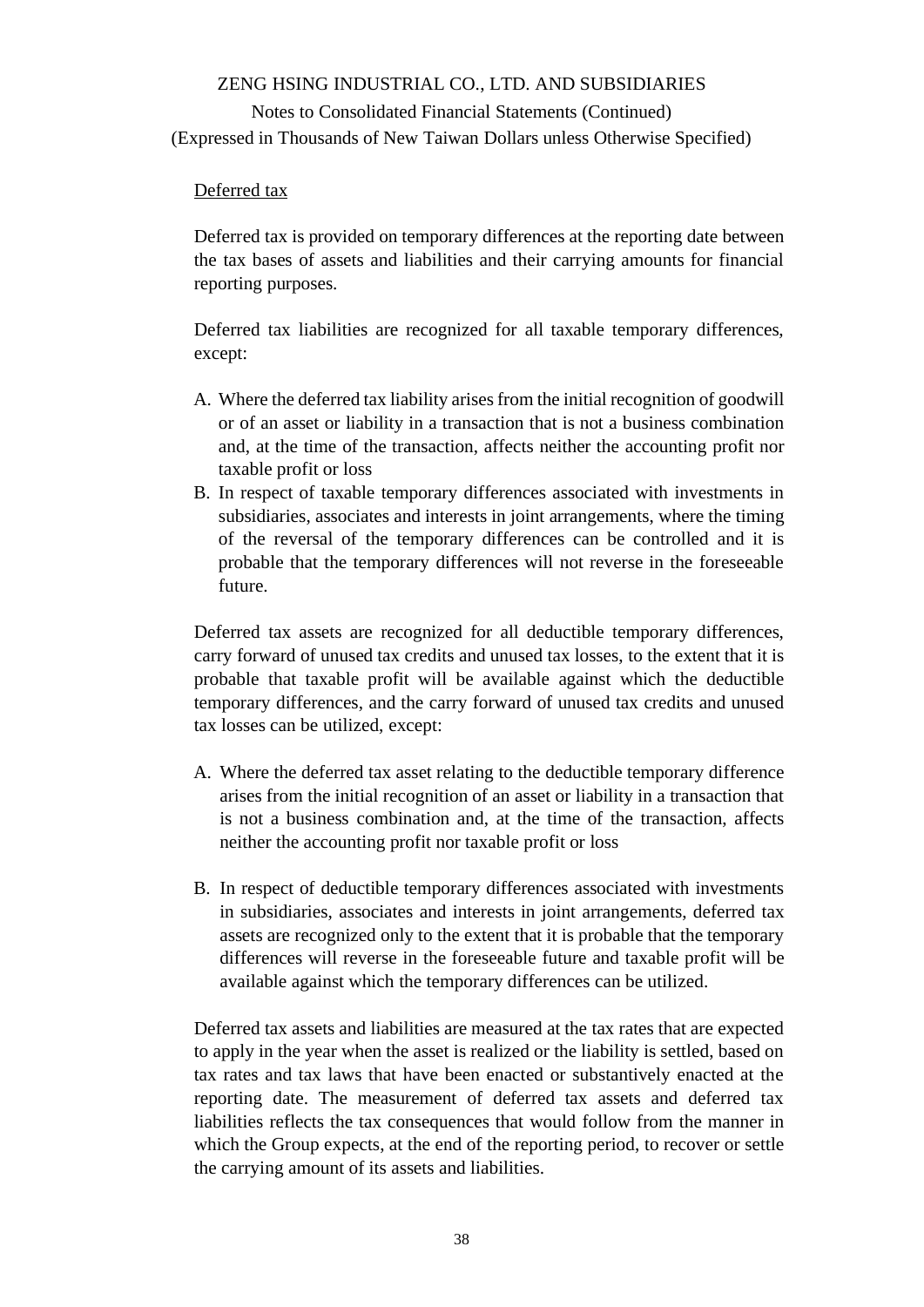# Notes to Consolidated Financial Statements (Continued) (Expressed in Thousands of New Taiwan Dollars unless Otherwise Specified)

Deferred tax relating to items recognized outside profit or loss is recognized outside profit or loss. Deferred tax items are recognized in correlation to the underlying transaction either in other comprehensive income or directly in equity. Deferred tax assets are reassessed at each reporting date and are recognized accordingly.

Deferred tax assets and deferred tax liabilities are offset, if a legally enforceable right exists to set off current income tax assets against current income tax liabilities and the deferred taxes relate to the same taxable entity and the same taxation authority.

Interim period income tax expense is accrued using the tax rate that would be applicable to expected total annual earnings, that is, the estimated average annual effective income tax rate applied to the pre-tax income of the interim period. The estimated average annual effective income tax rate only includes current income tax. The recognition and measurement of deferred tax follows annual financial reporting requirements in accordance with IAS 12. The Group recognizes the effect of change in tax rate for deferred taxes in full if the new tax rate is enacted by the end of the interim reporting period, by charging to profit or loss, other comprehensive income, or directly to equity.

## 5. SIGNIFICANT ACCOUNTING ESTIMATES AND ASSUMPTIONS

The preparation of the Group's consolidated financial statements require management to make judgements, estimates and assumptions that affect the reported amounts of revenues, expenses, assets and liabilities, and the disclosure of contingent liabilities, at the end of the reporting period. However, uncertainty about these assumption and estimate could result in outcomes that require a material adjustment to the carrying amount of the asset or liability affected in future periods.

## (1) Judgement

In the process of applying the Group's accounting policies, management has made the following judgements, which have the most significant effect on the amounts recognized in the consolidated financial statements:

A. Operating lease commitment-Group as the lessor

The Group has entered into commercial property leases on its investment property portfolio. The Group has determined, based on an evaluation of the terms and conditions of the arrangements, that it retains all the significant risks and rewards of ownership of these properties and accounts for the contracts as operating leases.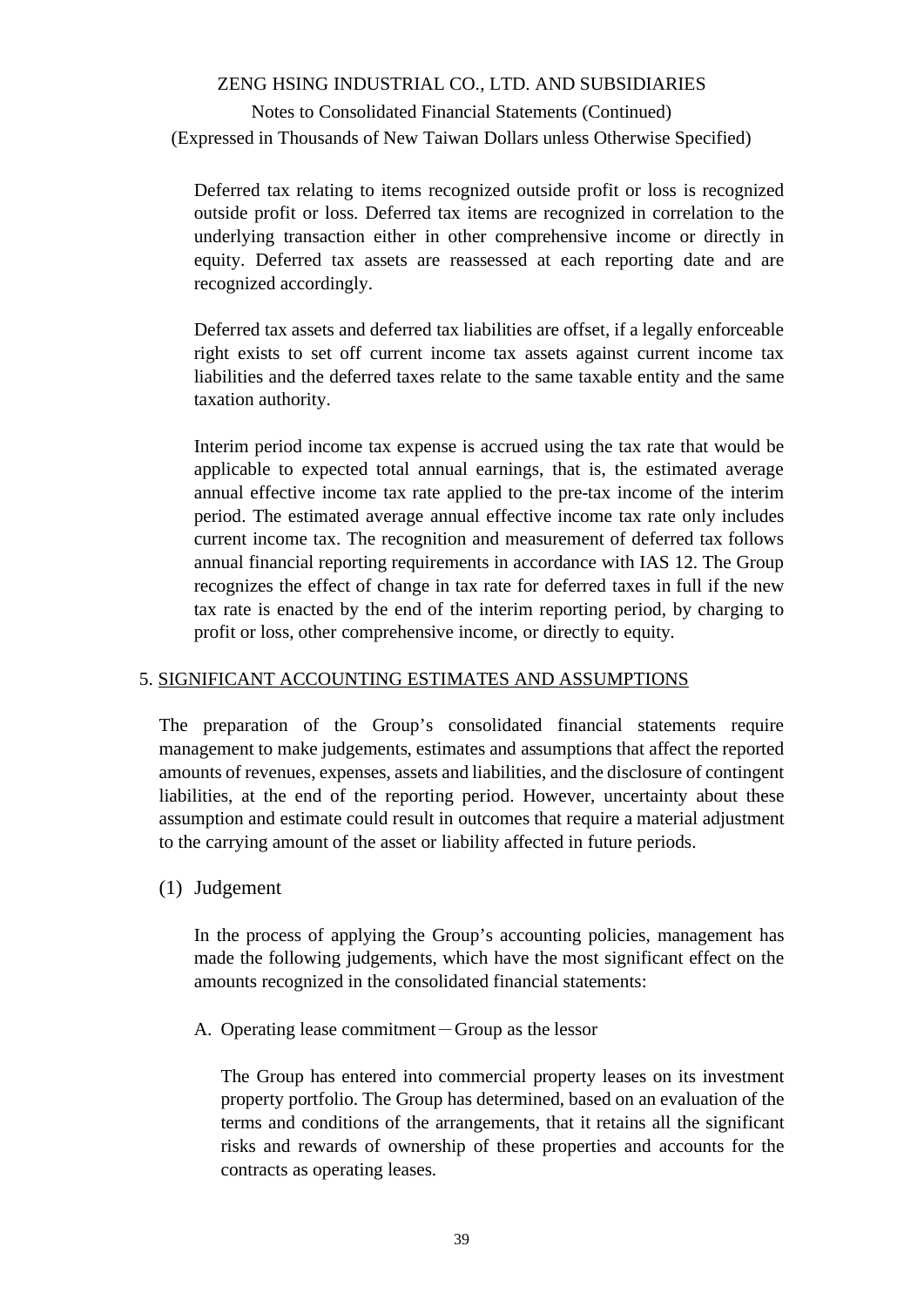(2) Estimates and assumptions

The key assumptions concerning the future and other key sources of estimation uncertainty at the reporting date, that have a significant risk of causing a material adjustment to the carrying amounts of assets and liabilities within the next financial year are discussed below.

A. Accounts receivables – estimation of impairment loss

The Group estimates the impairment loss of accounts receivables at an amount equal to lifetime expected credit losses. The credit loss is the present value of the difference between the contractual cash flows that are due under the contract (carrying amount) and the cash flows that expects to receive (evaluate forward looking information). However, as the impact from the discounting of short-term receivables is not material, the credit loss is measured by the undiscounted cash flows. Where the actual future cash flows are lower than expected, a material impairment loss may arise. Please refer to Note 6 for more details.

B. Inventories

Estimates of net realizable value of inventories take into consideration that inventories may be damaged, become wholly or partially obsolete, or their selling prices have declined. The estimates are based on the most reliable evidence available at the time the estimates are made. Please refer to Note 6 for more details.

C. Fair value of financial instruments

Where the fair value of financial assets and financial liabilities recorded in the balance sheet cannot be derived from active markets, they are determined using valuation techniques including the income approach (for example the discounted cash flows model) or market approach. Changes in assumptions about these factors could affect the reported fair value of the financial instruments. Please refer to Note 12 for more details.

D. Pension benefits

The cost of post-employment benefit and the present value of the pension obligation under defined benefit pension plans are determined using actuarial valuations. An actuarial valuation involves making various assumptions. These include the determination of the discount rate and changes of the future salary etc.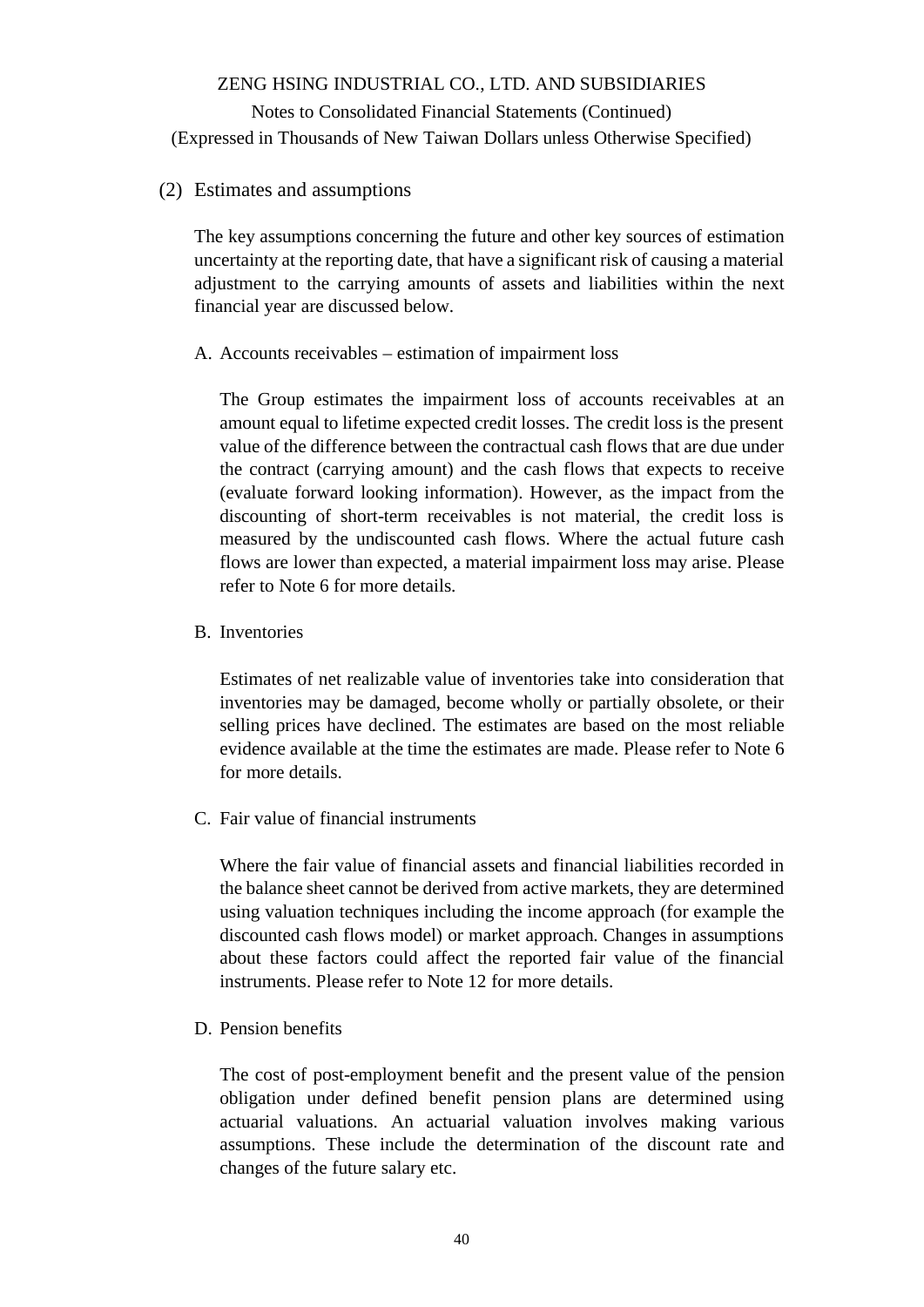#### E. Income tax

Uncertainties exist with respect to the interpretation of complex tax regulations and the amount and timing of future taxable income. Given the wide range of international business relationships and the long-term nature and complexity of existing contractual agreements, differences arising between the actual results and the assumptions made, or future changes to such assumptions, could necessitate future adjustments to tax income and expense already recorded. The Group establishes provisions, based on reasonable estimates, for possible consequences of audits by the tax authorities of the respective counties in which it operates. The amount of such provisions is based on various factors, such as experience of previous tax audits and differing interpretations of tax regulations by the taxable entity and the responsible tax authority. Such differences of interpretation may arise on a wide variety of issues depending on the conditions prevailing in the respective Group company's domicile.

Deferred tax assets are recognized for all carry-forward of unused tax losses and unused tax credits and deductible temporary differences to the extent that it is probable that taxable profit will be available or there are sufficient taxable temporary differences against which the unused tax losses, unused tax credits or deductible temporary differences can be utilized. The amount of deferred tax assets determined to be recognized is based upon the likely timing and the level of future taxable profits and taxable temporary differences together with future tax planning strategies.

## 6. CONTENTS OF SIGNIFICANT ACCOUNTS

|                               |             | As of       |             |
|-------------------------------|-------------|-------------|-------------|
|                               | 31 March    | 31 December | 31 March    |
|                               | 2021        | 2020        | 2020        |
| Cash on hand                  | \$965       | \$955       | \$804       |
| Checking and savings accounts | 1,573,228   | 1,346,539   | 968,033     |
| Time deposits                 | 299,257     | 430,976     | 919,872     |
| Repurchase agreements         | 541,671     | 949,865     | 364,853     |
| Total                         | \$2,415,121 | \$2,728,335 | \$2,253,562 |

(1) Cash and cash equivalents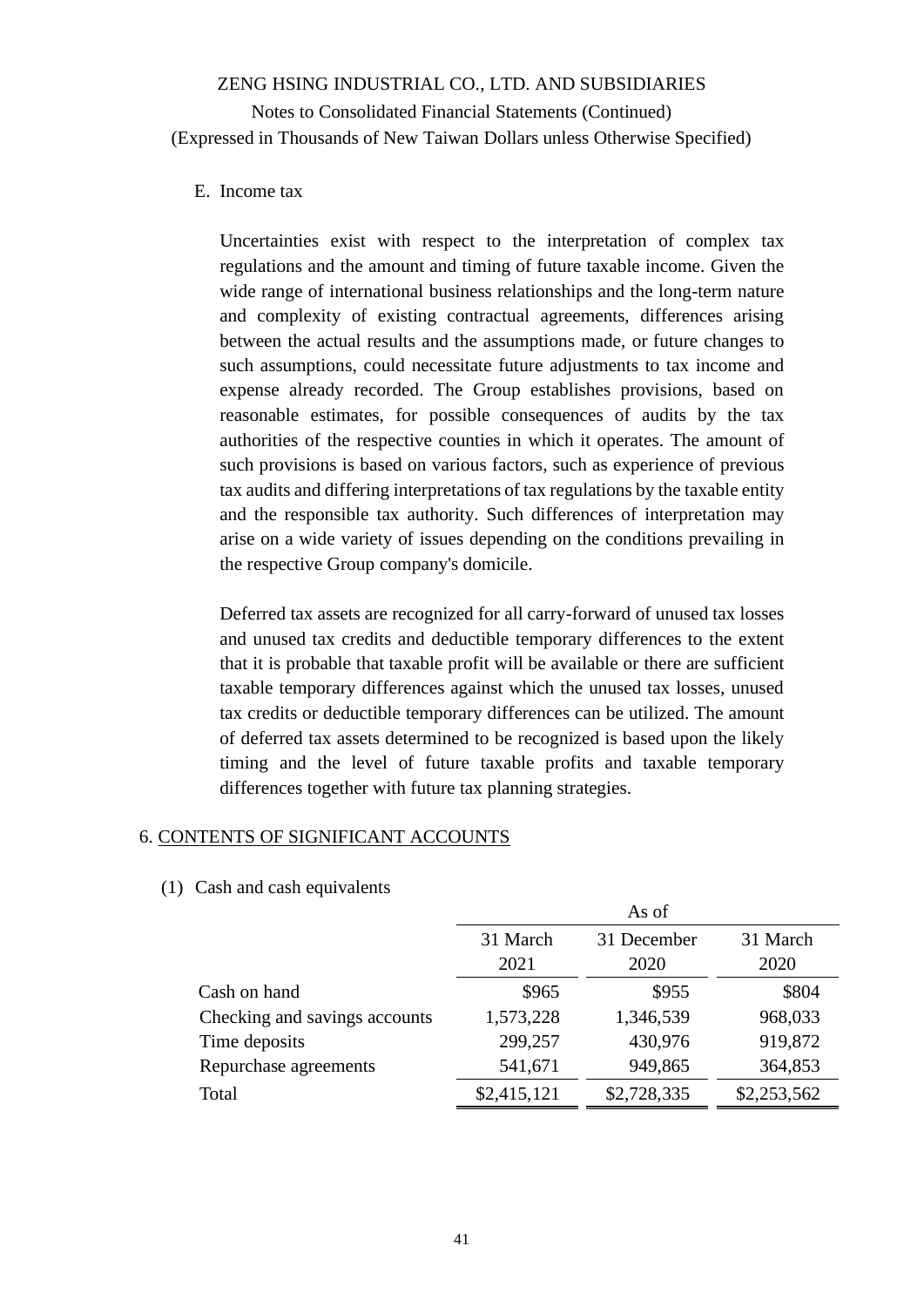#### Notes to Consolidated Financial Statements (Continued)

(Expressed in Thousands of New Taiwan Dollars unless Otherwise Specified)

(2) Accounts receivables, net

|                                              | As of            |                     |                  |  |  |
|----------------------------------------------|------------------|---------------------|------------------|--|--|
|                                              | 31 March<br>2021 | 31 December<br>2020 | 31 March<br>2020 |  |  |
| Accounts receivable - non related<br>parties | \$1,797,433      | \$1,221,231         | \$974,143        |  |  |
| Less: loss allowance                         | (4, 857)         | (6,062)             | (5, 424)         |  |  |
| Accounts receivable, net                     | \$1,792,576      | \$1,215,169         | \$968,719        |  |  |

Trade receivables are generally on 45-90 day terms. The total carrying amount as of 31 March 2021, 31 December 2020 and 31 March 2020 were \$1,797,433, \$1,221,231 and \$974,143, respectively. Please refer to Note 6 (11) for more details on loss allowance of trade receivables for the three-month periods ended 31 March 2021 and 2020. Please refer to Note 12 for more details on credit risk management.

No accounts receivables were pledged.

- (3) Inventories, net
	- a. Details as follows

|                         | As of       |             |           |  |  |
|-------------------------|-------------|-------------|-----------|--|--|
|                         | 31 March    | 31 December | 31 March  |  |  |
|                         | 2021        | 2020        | 2020      |  |  |
| Raw materials           | \$568,098   | \$486,314   | \$228,723 |  |  |
| Work in progress        | 62,767      | 6,375       | 44,350    |  |  |
| Semi-manufactured goods | 27,485      | 12,802      | 29,579    |  |  |
| Finished goods          | 574,596     | 805,822     | 297,468   |  |  |
| Total                   | \$1,232,946 | \$1,311,313 | \$600,120 |  |  |

- b. The Group cost of inventories recognized in expenses amounts to \$1,912,056 and \$895,796 for the three-month periods ended 31 March 2021 and 2020, including the loss from market value decline, obsolete and slowmoving of inventories \$2,034 and \$3,391.
- c. No inventories were pledged.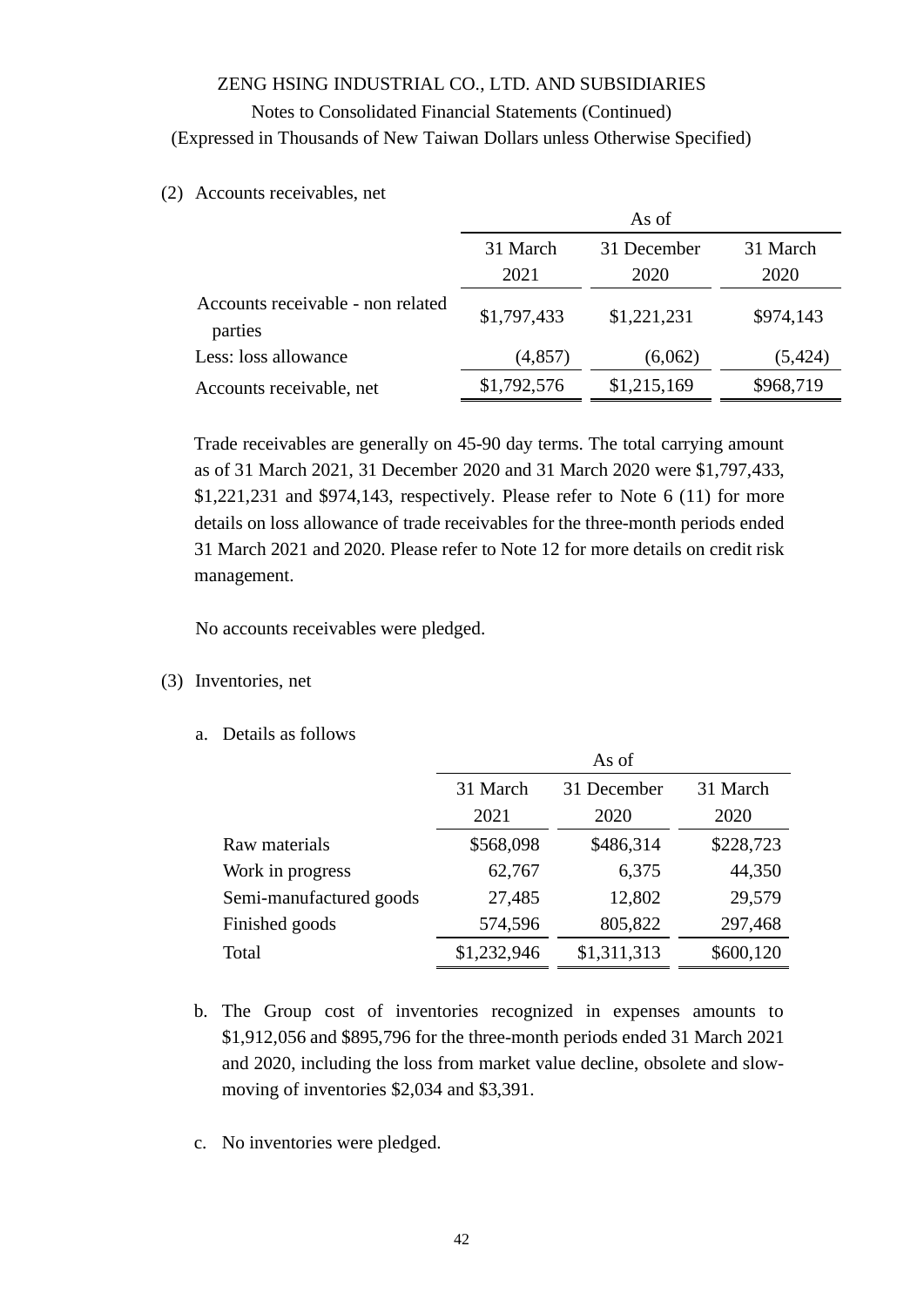## Notes to Consolidated Financial Statements (Continued) (Expressed in Thousands of New Taiwan Dollars unless Otherwise Specified)

## (4) Property, plant and equipment

## Owner occupied property, plant and equipment

|                      |                          |                          |           |           |                          |                          |                          |               | Construction in          |             |
|----------------------|--------------------------|--------------------------|-----------|-----------|--------------------------|--------------------------|--------------------------|---------------|--------------------------|-------------|
|                      |                          | <b>Buildings</b>         | Machinery |           |                          | Furniture,               |                          |               | progress and             |             |
|                      |                          | and                      | and       | Tooling   | Transportation           | fixtures and             | Leasehold                | Miscellaneous | equipment awaiting       |             |
|                      | Land                     | Facilities               | equipment | equipment | equipment                | equipment                | improvements             | equipment     | examination              | Total       |
| Cost:                |                          |                          |           |           |                          |                          |                          |               |                          |             |
| As of 1 January 2021 | \$79,467                 | \$1,120,627              | \$951,232 | \$461,691 | \$30,241                 | \$38,763                 | \$35,076                 | \$501,414     | \$50,144                 | \$3,268,655 |
| Additions            | $\overline{\phantom{a}}$ | 243                      | 9,554     | 8,390     | 1,627                    | 285                      |                          | 6,304         | 105,575                  | 131,978     |
| Disposals            |                          | $\overline{\phantom{0}}$ | (179)     | (15, 140) | (699)                    | $\overline{\phantom{a}}$ | (5,035)                  | (381)         | $\overline{\phantom{a}}$ | (21, 434)   |
| Transfers            |                          |                          | (8,940)   | 9,854     | 124                      | 33                       | $\overline{\phantom{a}}$ | 1,875         | (98, 396)                | (95, 450)   |
| Exchange differences |                          | 99                       | 456       | 133       | 8                        | 12                       | $\overline{\phantom{a}}$ | 132           | 16                       | 856         |
| As of 31 March 2021  | \$79,467                 | \$1,120,969              | \$952,123 | \$464,928 | \$31,301                 | \$39,093                 | \$30,041                 | \$509,344     | \$57,339                 | \$3,284,605 |
| Cost:                |                          |                          |           |           |                          |                          |                          |               |                          |             |
| As of 1 January 2020 | \$21,075                 | \$1,068,181              | \$914,786 | \$446,294 | \$30,568                 | \$16,978                 | $\mathsf{S}$ -           | \$402,589     | \$14,801                 | \$2,915,272 |
| Additions            | $\overline{\phantom{a}}$ | 16,241                   | 5,589     | 3,137     |                          | $\overline{a}$           | $\overline{\phantom{a}}$ | 29,271        | 17,789                   | 72,027      |
| Disposals            |                          |                          | (18,211)  | (7,213)   | (585)                    |                          |                          | (83)          |                          | (26,092)    |
| Transfers            | $\overline{\phantom{a}}$ | 50,479                   | 3,094     | 2,631     | $\overline{\phantom{a}}$ |                          | $\overline{\phantom{a}}$ | 287           | 17,944                   | 74,435      |
| Exchange differences |                          | (8,629)                  | (12, 221) | (5,036)   | (358)                    | (225)                    | $\overline{\phantom{a}}$ | (3,622)       | (492)                    | (30, 583)   |
| As of 31 March 2020  | \$21,075                 | \$1,126,272              | \$893,037 | \$439,813 | \$29,625                 | \$16,753                 | $\frac{1}{2}$            | \$428,442     | \$50,042                 | \$3,005,059 |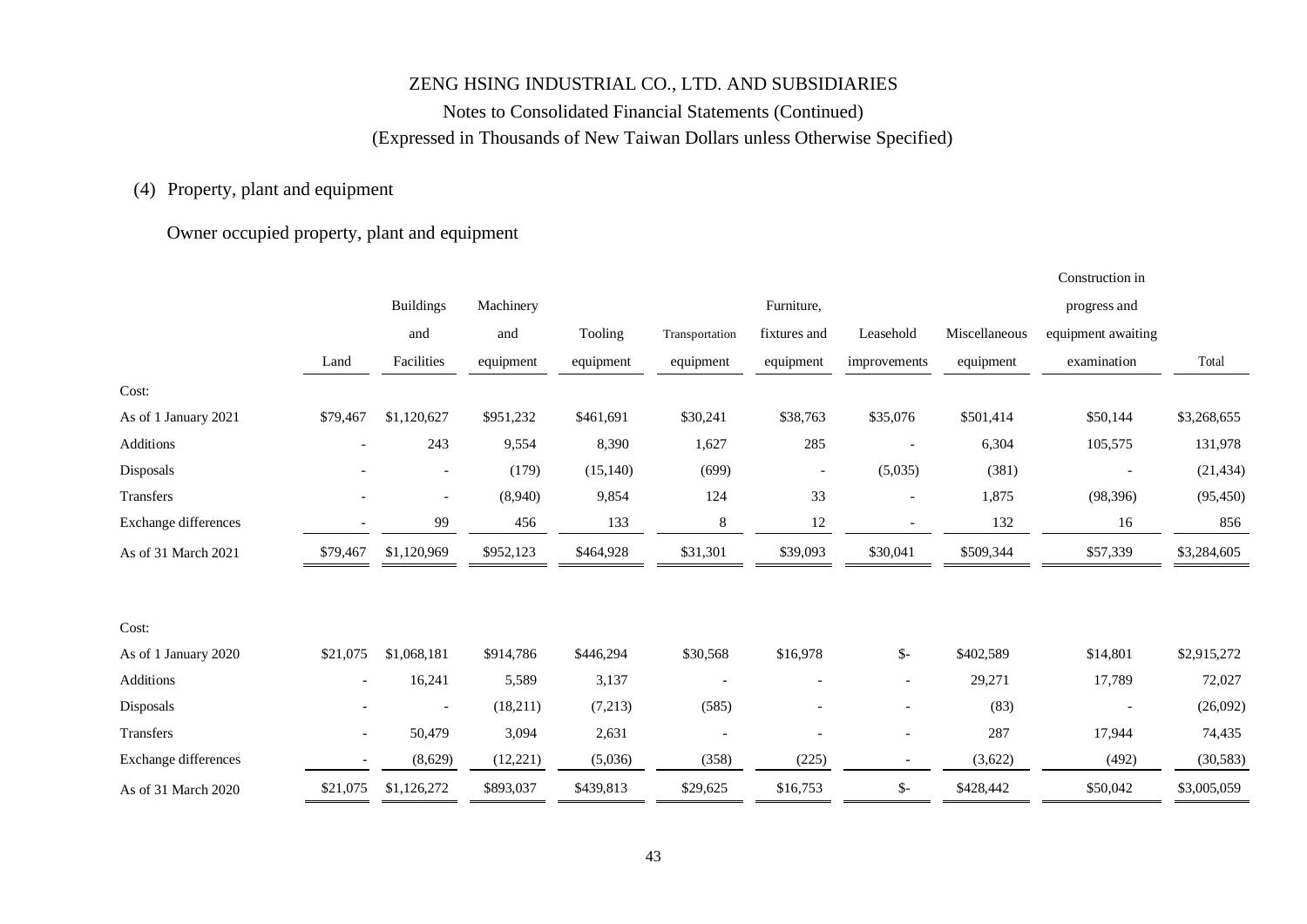## Notes to Consolidated Financial Statements (Continued) (Expressed in Thousands of New Taiwan Dollars unless Otherwise Specified)

|                              |          |                  |           |           |                |                          |                          |               | Construction in    |             |
|------------------------------|----------|------------------|-----------|-----------|----------------|--------------------------|--------------------------|---------------|--------------------|-------------|
|                              |          | <b>Buildings</b> | Machinery |           |                | Furniture,               |                          |               | progress and       |             |
|                              |          | and              | and       | Tooling   | Transportation | fixtures and             | Leasehold                | Miscellaneous | equipment awaiting |             |
|                              | Land     | Facilities       | equipment | equipment | equipment      | equipment                | improvements             | equipment     | examination        | Total       |
| Depreciation and impairment: |          |                  |           |           |                |                          |                          |               |                    |             |
| As of 1 January 2021         | \$-      | \$247,727        | \$551,487 | \$339,129 | \$19,807       | \$27,224                 | \$30,430                 | \$192,117     | $\frac{1}{2}$      | \$1,407,921 |
| Depreciation                 |          | 8,864            | 18,174    | 22,238    | 717            | 748                      | 496                      | 11,637        |                    | 62,874      |
| Disposals                    |          |                  | (179)     | (15, 140) | (699)          | $\overline{\phantom{a}}$ | (5,035)                  | (350)         |                    | (21, 403)   |
| Exchange differences         |          | (96)             | 252       | 82        | 4              | $10\,$                   |                          | 36            |                    | 288         |
| As of 31 March 2021          | \$-      | \$256,495        | \$569,734 | \$346,309 | \$19,829       | \$27,982                 | \$25,891                 | \$203,440     | \$-                | \$1,449,680 |
| Depreciation and impairment: |          |                  |           |           |                |                          |                          |               |                    |             |
| As of 1 January 2020         | $S-$     | \$206,367        | \$524,304 | \$296,400 | \$18,265       | \$12,968                 | \$-                      | \$160,331     | $\frac{1}{2}$      | \$1,218,635 |
| Depreciation                 |          | 8,615            | 19,240    | 23,577    | 750            | 434                      | $\overline{\phantom{a}}$ | 8,343         |                    | 60,959      |
| Disposals                    |          |                  | (17, 371) | (7,173)   | (585)          |                          |                          | (83)          |                    | (25, 212)   |
| Exchange differences         |          | (2,678)          | (7,051)   | (3,388)   | (215)          | (174)                    |                          | (1,747)       |                    | (15,253)    |
| As of 31 March 2020          | \$-      | \$212,304        | \$519,122 | \$309,416 | \$18,215       | \$13,228                 | $\mathsf{S}$ -           | \$166,844     | \$-                | \$1,239,129 |
| Net carrying amount as of:   |          |                  |           |           |                |                          |                          |               |                    |             |
| 31 March 2021                | \$79,467 | \$864,474        | \$382,389 | \$118,619 | \$11,472       | \$11,111                 | \$4,150                  | \$305,904     | \$57,339           | \$1,834,925 |
| 31 December 2020             | \$79,467 | \$872,900        | \$399,745 | \$122,562 | \$10,434       | \$11,539                 | \$4,646                  | \$309,297     | \$50,144           | \$1,860,734 |
| 31 March 2020                | \$21,075 | \$913,968        | \$373,915 | \$130,397 | \$11,410       | \$3,525                  | \$-                      | \$261,598     | \$50,042           | \$1,765,930 |

a. Please refer to Note 8 for property, plant and equipment pledged as collateral.

b. There is no capitalization of interest due to purchase property, plant and equipment for the three periods ended of 31 March 2021 and 2020.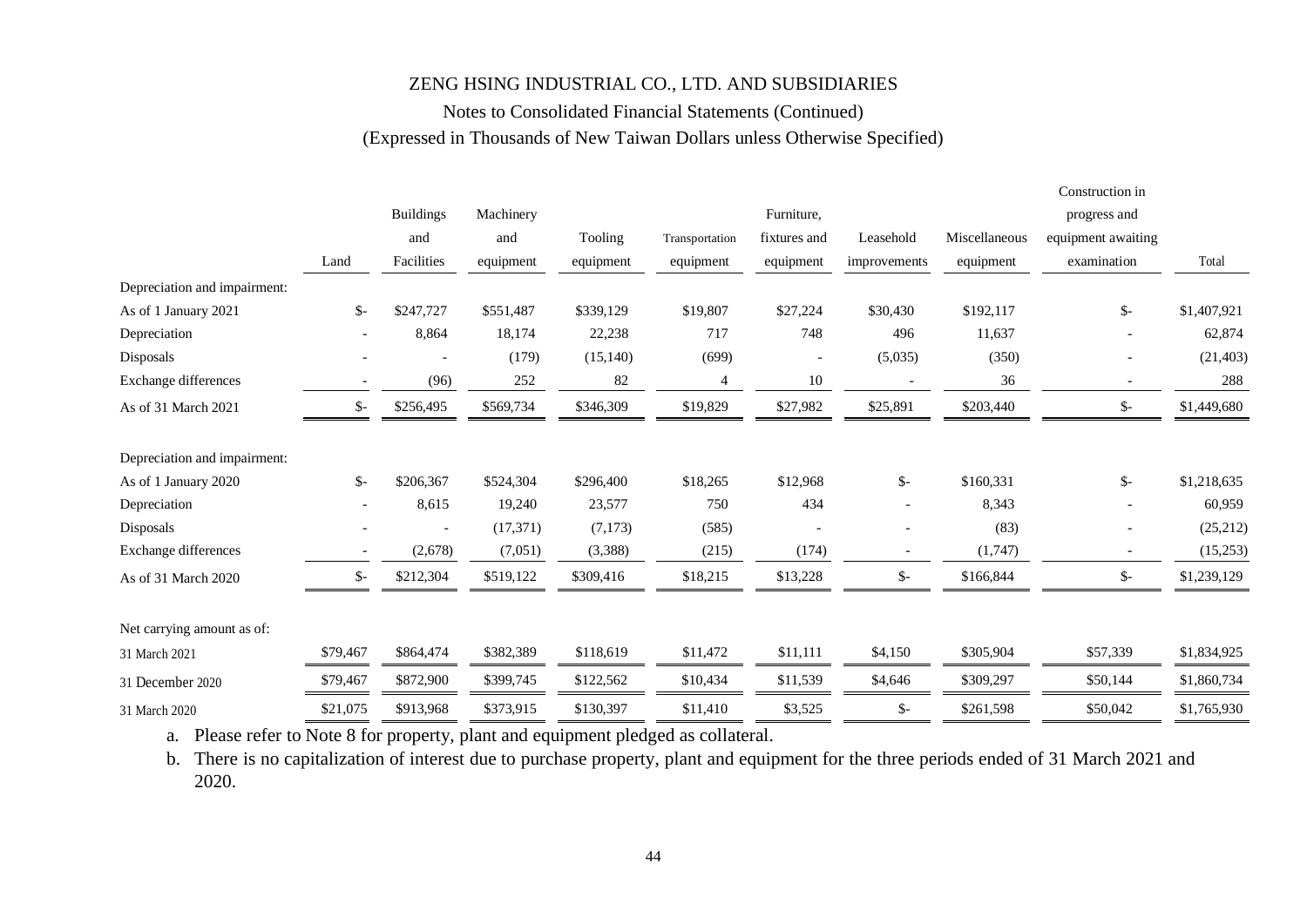#### (5) Short-term loans

|                      |                   | As of     |             |           |  |  |
|----------------------|-------------------|-----------|-------------|-----------|--|--|
|                      | Interest          | 31 March  | 31 December | 31 March  |  |  |
|                      | Rates $(\% )$     | 2021      | 2020        | 2020      |  |  |
| Unsecured bank loans | $0.68\% - 1.20\%$ | \$571,624 | \$490,000   | \$100,000 |  |  |
| Secured bank loans   | 1.55%             | 66,000    | 52,000      |           |  |  |
| Total                |                   | \$637,624 | \$542,000   | \$100,000 |  |  |

The Group's unused short-term lines of credits amounted to \$1,076,389, \$1,445,462 and \$905,000 as of 31 March 2021, 31 December 2020 and 31 March 2020, respectively.

### (6) Long-term loans

A. Details of long-term loans as of 31 March 2021, 31 December 2020 and 31 March 2020 are as follows:

| 31 March  |             |                                           |
|-----------|-------------|-------------------------------------------|
| 2021      | Rate $(\%)$ | Repayment period and methods              |
| \$70,000  | 0.89%       | Interests are paid monthly from 7         |
|           |             | December 2017 through 7 December          |
|           |             | 2022. Principals are paid in 48           |
|           |             | installments starting from the second     |
|           |             | year.                                     |
| 282,000   | 0.73%       | Interests are paid monthly from 2         |
|           |             | September 2020 through 7 December         |
|           |             | 2032. Principal is repaid monthly with    |
|           |             | 144 installments.                         |
| 1,567     | 1.73%       | Interests are paid monthly from 11        |
|           |             | November 2016 through 11 November         |
|           |             | 2021. Principal is repaid monthly with 60 |
|           |             | installments.                             |
| 353,567   |             |                                           |
| (65, 567) |             |                                           |
| \$288,000 |             |                                           |
|           |             |                                           |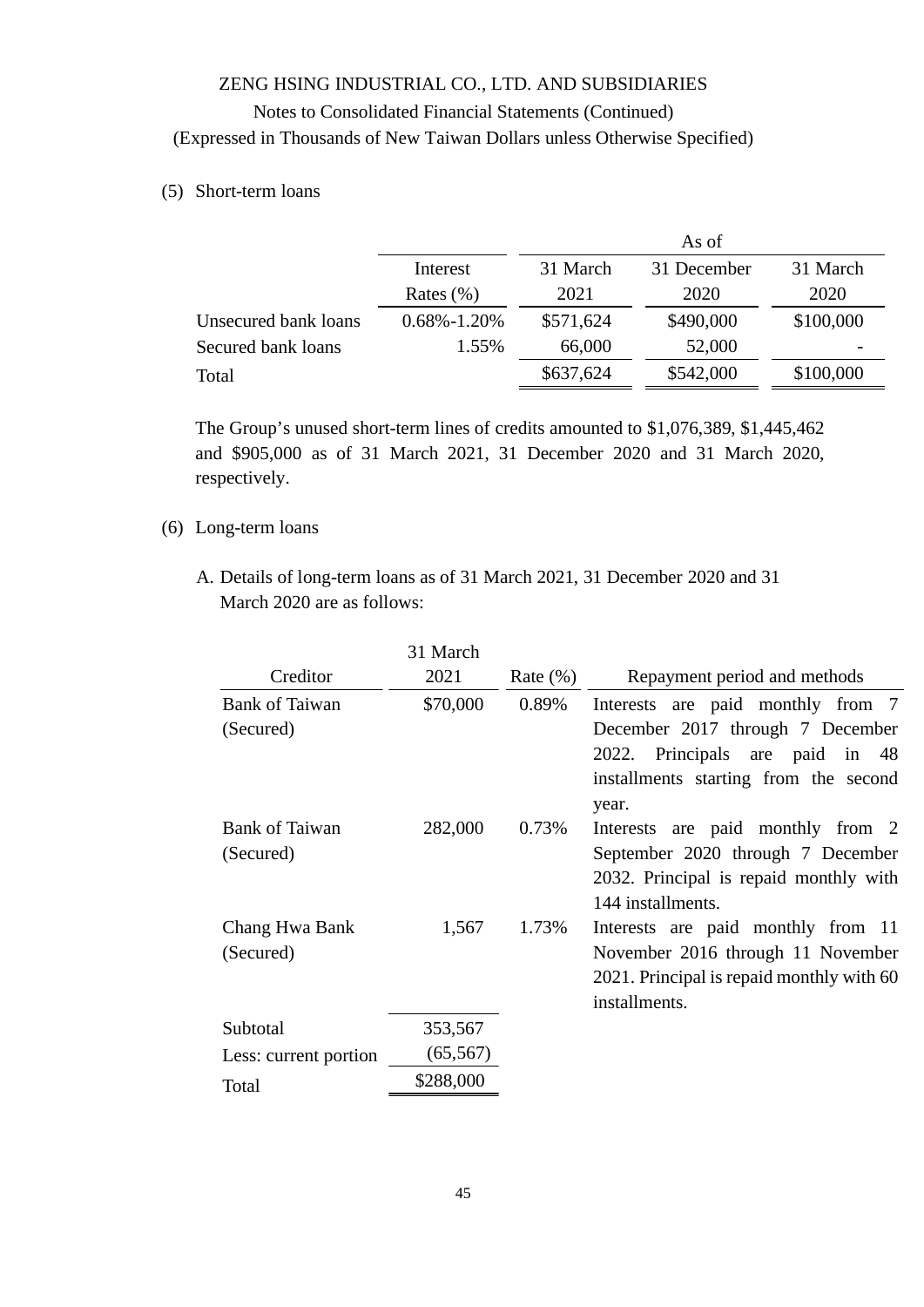## Notes to Consolidated Financial Statements (Continued) (Expressed in Thousands of New Taiwan Dollars unless Otherwise Specified)

|                                    | 31 December      |              |                                                                                                                                                                        |
|------------------------------------|------------------|--------------|------------------------------------------------------------------------------------------------------------------------------------------------------------------------|
| Creditor                           | 2020             | Rate $(\%)$  | Repayment period and methods                                                                                                                                           |
| <b>Bank of Taiwan</b><br>(Secured) | \$80,000         | 0.89%        | Interests are paid monthly from<br>7<br>December 2017 through 7 December<br>2022. Principals<br>are paid<br>in<br>48<br>installments starting from the second<br>year. |
| <b>Bank of Taiwan</b><br>(Secured) | 288,000          | 0.73%        | Interests are paid monthly from 2<br>September 2020 through 7 December<br>2032. Principal is repaid monthly with<br>144 installments.                                  |
| Chang Hwa Bank<br>(Secured)        | 2,151            | 1.73%        | Interests are paid monthly from 11<br>November 2016 through 11 November<br>2021. Principal is repaid monthly with 60<br>installments.                                  |
| Subtotal                           | 370,151          |              |                                                                                                                                                                        |
| Less: current portion              | (66, 151)        |              |                                                                                                                                                                        |
| Total                              | \$304,000        |              |                                                                                                                                                                        |
| Creditor                           | 31 March<br>2020 | Rate $(\% )$ | Repayment period and methods                                                                                                                                           |
| <b>Bank of Taiwan</b>              | \$110,000        | 1.02%        | are paid monthly from 7<br>Interests                                                                                                                                   |
| (Secured)                          |                  |              | December 2017 through 7 December<br>Principals<br>are paid<br>in<br>2022.<br>48<br>installments starting from the second<br>year.                                      |
| Less: current portion              | (40,000)         |              |                                                                                                                                                                        |
| Total                              | \$70,000         |              |                                                                                                                                                                        |

B. Certain land and buildings are pledged as first priority security for secured bank loans with Bank of Taiwan and Chang Hwa Bank, please refer to Note 8 for more details.

### (7) Post-employment benefits

### Defined contribution plan

Pension expenses under the defined contribution plan were \$4,299 and \$3,036 for the three-month periods ended 31 March 2021 and 2020, respectively.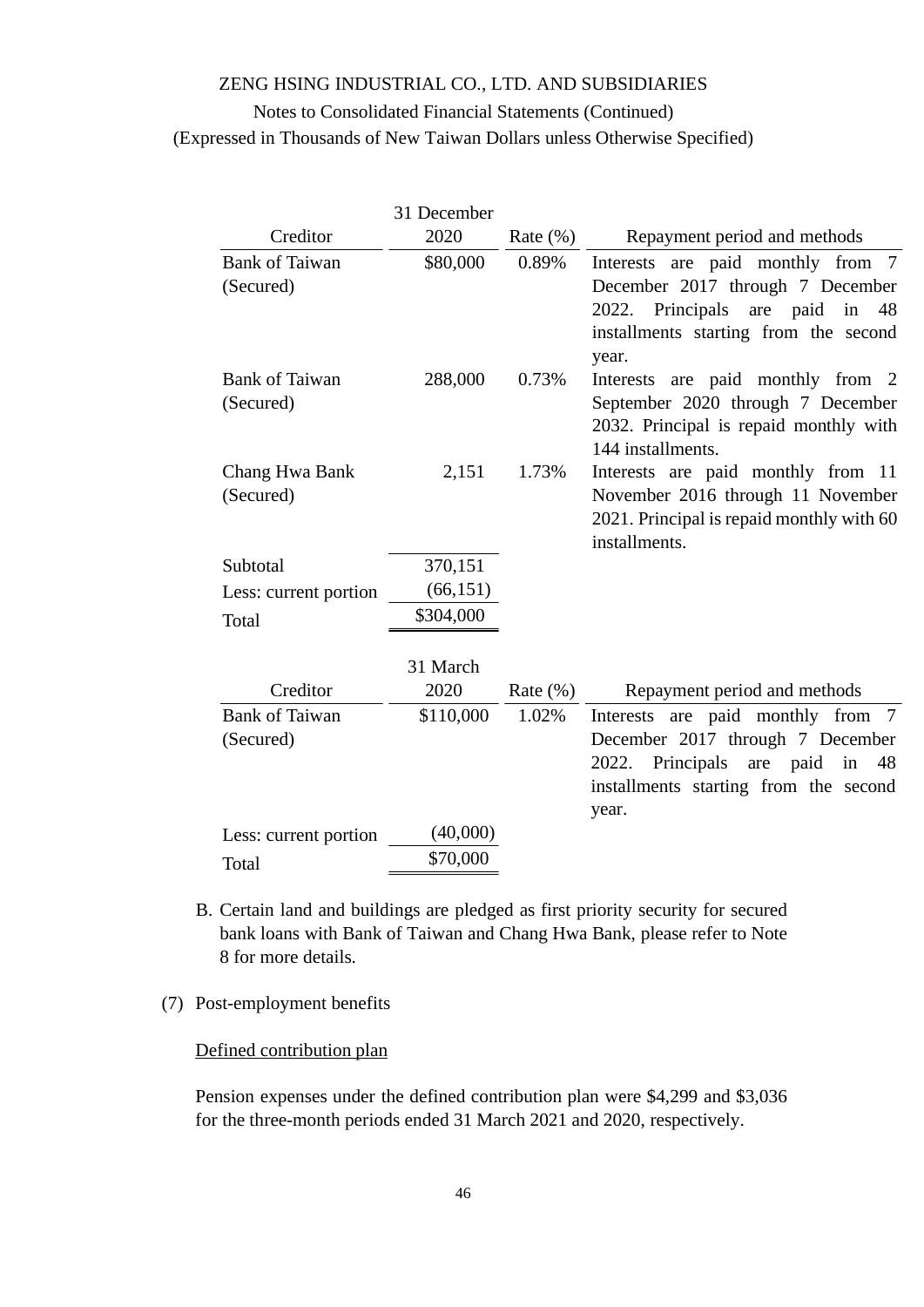#### Defined benefits plan

Pension expenses under the defined benefits plan were \$213 and \$253 for the three-month periods ended 31 March 2021 and 2020, respectively.

The Group recognized pension cost for high-ranking officers amounting to \$450 and \$450 for the three-month periods ended 31 March 2021 and 2020, respectively.

#### (8) Equities

#### A. Common stock

As of 1 January 2020, the Company's authorized capital was \$850,000, divided into 85,000,000 shares with par value of \$10 (in dollar) each. The issued and outstanding capital stocks were \$605,356, divided into 60,535,631 shares with par value of \$10 (in dollar) each.

As of 31 March 2021, the issued share capital of the Company was \$605,356, and the face value of each share was \$10 (in dollar), divided into 60,535,631 shares. Each share has one right to vote and receive dividends.

#### As of 31 March 2021 31 December 2020 31 March 2020 Premium from common stock issuance \$1,306,540 \$1,306,540 \$1,306,540 Employee stock option 69,565 69,565 69,565 Increase through changes in ownership interests in subsidiaries 7,745 7,745 - Other 9,247 9,247 9,247 Total \$1,393,097 \$1,393,097 \$1,385,352

B. Capital surplus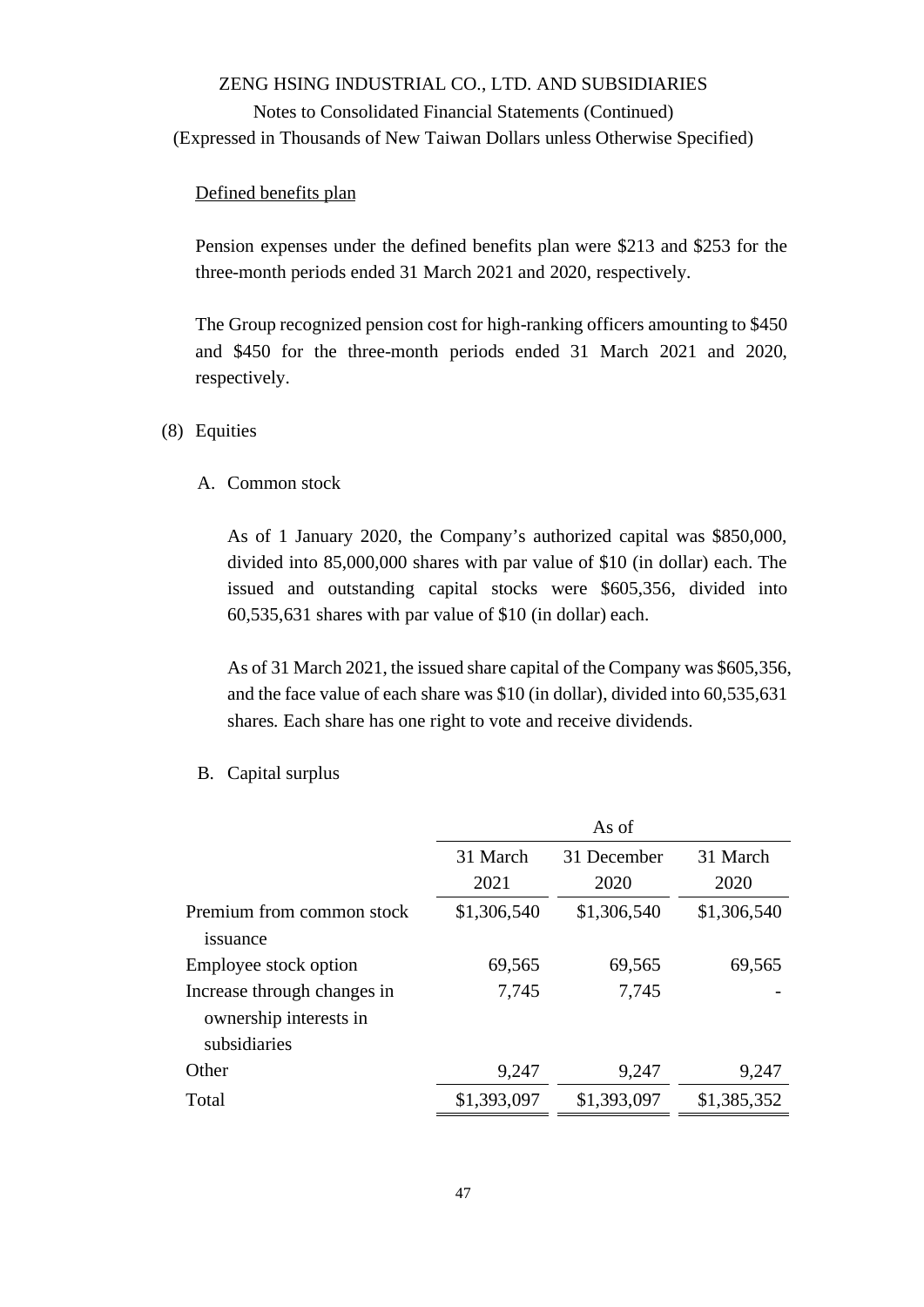Notes to Consolidated Financial Statements (Continued) (Expressed in Thousands of New Taiwan Dollars unless Otherwise Specified)

According to the Company Act, the capital reserve shall not be used except when offsetting the deficit of the company. When a company incurs no loss, it may distribute the capital reserves related to the income derived from the issuance of new shares at a premium or income from endowments received by the company. The distribution could be made in cash or in the form of dividend shares to its shareholders in proportion to the number of shares being held by each of them.

C. Retained earnings and dividend policy

Pursuant to the Company's Articles of Incorporation, current year's earnings, if any, shall be distributed in the following order: payment of all taxes and dues; offset prior years' operation losses; set aside 10% of the remaining amount; set aside or reverse special reserve in accordance with relevant rules and regulations. However, when accumulated legal reserve reach to the capital stock, it is not required to set aside or reverse special reserve in accordance with relevant rules and regulations. The distribution of the remaining portion, if any, will be proposed by the board of directors to the shareholders' meeting for approval.

The Company operates in a traditional industry and is currently at its mature stage of business life cycle, with a relatively well established financial structure and fairly consistent earnings year-over-year. In addition to complying with the Company Act and the Company's Articles of Association, the dividend distribution will be determined based on the Company's capital planning and operating results. However, the principle of dividend stability and balance is adopted in principle. Before the annual shareholders' meeting, the board of directors formulates the method of surplus distribution based on the financial situation, and at least 50% of the surplus is distributed as shareholders' dividends. The cash dividend ratio is not less than 30% of the total dividend. However, the Company shall not distribute dividends if there is no surplus earning.

According to the Company Act, the Company needs to set aside amount to legal reserve unless where such legal reserve amounts to the total paid-in capital. The legal reserve can be used to make good the deficit of the Company. When the Company incurs no loss, it may distribute the portion of legal serve which exceeds 25% of the paid-in capital by issuing new shares or by cash in proportion to the number of shares being held by each of the shareholders.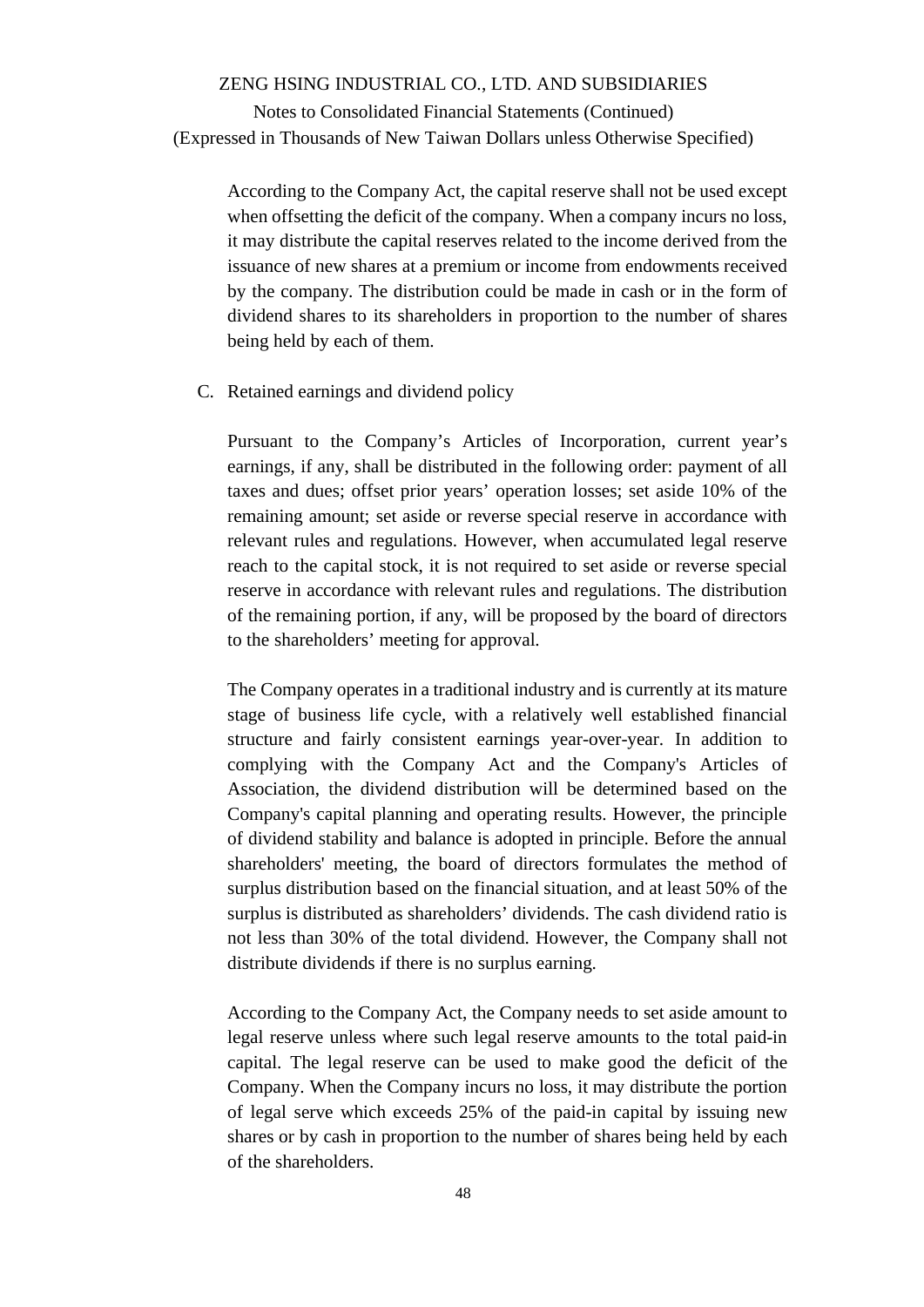Notes to Consolidated Financial Statements (Continued) (Expressed in Thousands of New Taiwan Dollars unless Otherwise Specified)

Following the adoption of IFRS, the FSC on 6 April 2012 issued Order No Jin-Guan-Cheng-Fa-Zi-1010012865, on a public company's first-time adoption of the TIFRS, for any unrealized revaluation gains and cumulative translation adjustments (gains) recorded to shareholders' equity that the company elects to transfer to retained earnings by application of the exemption under IFRS 1, the company shall set aside an equal amount of special reserve. Following the Company's adoption of the IFRS for the preparation of its financial reports, when distributing distributable earnings, it shall set aside to special reserve, from the profit/loss of the current period and the undistributed earnings from the previous period, the special reserve equivalent to the net debit balance of the other components of shareholders' equity for the current fiscal year, provided that if the company has already set aside special reserve according to the requirements in the preceding point, it shall set aside supplemental special reserve based on the difference between the amount already set aside and other net deductions from shareholders' equity. For any subsequent reversal of other net deductions from shareholders' equity, the amount reversed may be distributed.

The Company's special reserve resulted from first-time adoption of IFRS on 1 January 2012 (adoption date) was \$0.

Details of the 2020 and 2019 earnings distribution and dividends per share as approved and resolved by the board of directors' meeting and shareholders' meeting on 3 March 2021 and 12 June 2020, respectively, are as follows:

|                             | Appropriation of |          | Dividend per |       |
|-----------------------------|------------------|----------|--------------|-------|
|                             | earnings         |          | share (NTD)  |       |
|                             | 2020             | 2019     | 2020         | 2019  |
| (Reversal) Special reserve  | \$84,106         | \$48,285 |              |       |
| Cash dividends-common stock | 575,088          | 532,714  | \$9.5        | \$8.8 |

The Company estimated the amounts of the employees' compensation and remuneration to directors and supervisors, please refer to Note 6 (13) for more details.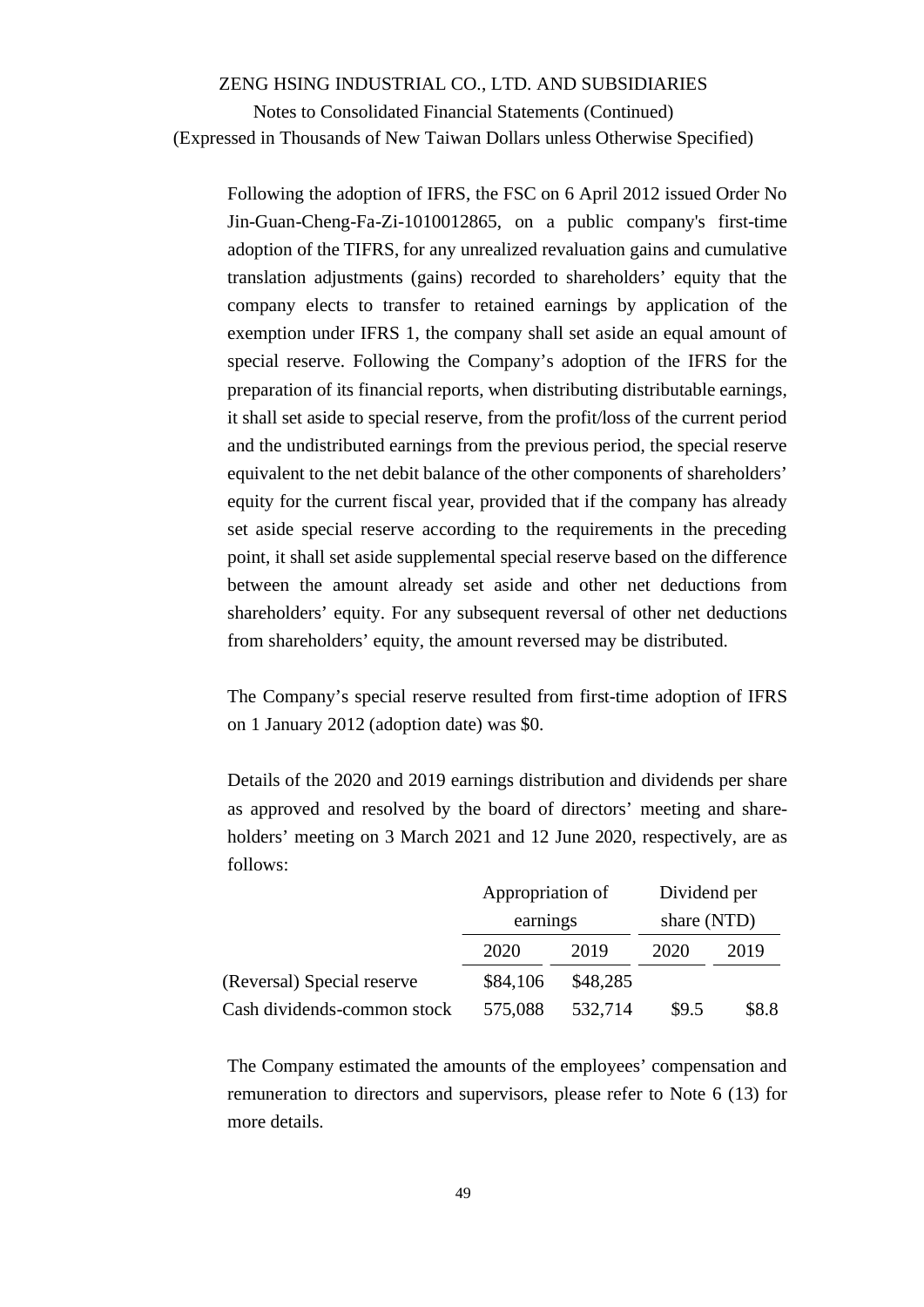# Notes to Consolidated Financial Statements (Continued)

(Expressed in Thousands of New Taiwan Dollars unless Otherwise Specified)

#### (9) Non-controlling interests

|                                                   | For the three-month periods |          |  |
|---------------------------------------------------|-----------------------------|----------|--|
|                                                   | ended 31 March              |          |  |
|                                                   | 2021                        | 2020     |  |
| Balance as of 1 January                           | \$71,644                    | \$42,145 |  |
| Profits attributable to non-controlling interests | 84                          | 2,030    |  |
| Balance as of 31 March                            | \$71,728                    | \$44,175 |  |

#### (10) Operating Revenue

|                                       | For the three-month periods |             |  |  |
|---------------------------------------|-----------------------------|-------------|--|--|
|                                       | ended 31 March              |             |  |  |
| Revenue from contracts with customers | 2021                        | 2020        |  |  |
| Sale of goods                         | \$2,544,923                 | \$1,168,840 |  |  |
| Commissions                           | 298                         | 350         |  |  |
| Net sales                             | \$2,545,221                 | \$1,169,190 |  |  |

Analysis of revenue from contracts with customers during the three-month periods ended 31 March 2021 and 2020 is as follows:

#### A. Disaggregation of revenue

For the three-month period ended 31 March 2021

|               | Taiwan      | China                    | Vietnam  | Total       |
|---------------|-------------|--------------------------|----------|-------------|
| Sale of goods | \$2,427,116 | \$66,483                 | \$51,324 | \$2,544,923 |
| Commissions   | 298         | $\overline{\phantom{a}}$ |          | 298         |
| Total         | \$2,427,414 | \$66,483                 | \$51,324 | \$2,545,221 |

For the three-month period ended 31 March 2020

|               | Taiwan      | China                    | Vietnam  | Total       |
|---------------|-------------|--------------------------|----------|-------------|
| Sale of goods | \$1,080,242 | \$48,760                 | \$39,838 | \$1,168,840 |
| Commissions   | 350         | $\overline{\phantom{0}}$ |          | 350         |
| Total         | \$1,080,592 | \$48,760                 | \$39,838 | \$1,169,190 |

The Group recognizes revenues when control of the products is transferred to the customers, therefore the performance obligation is satisfied at a point in time.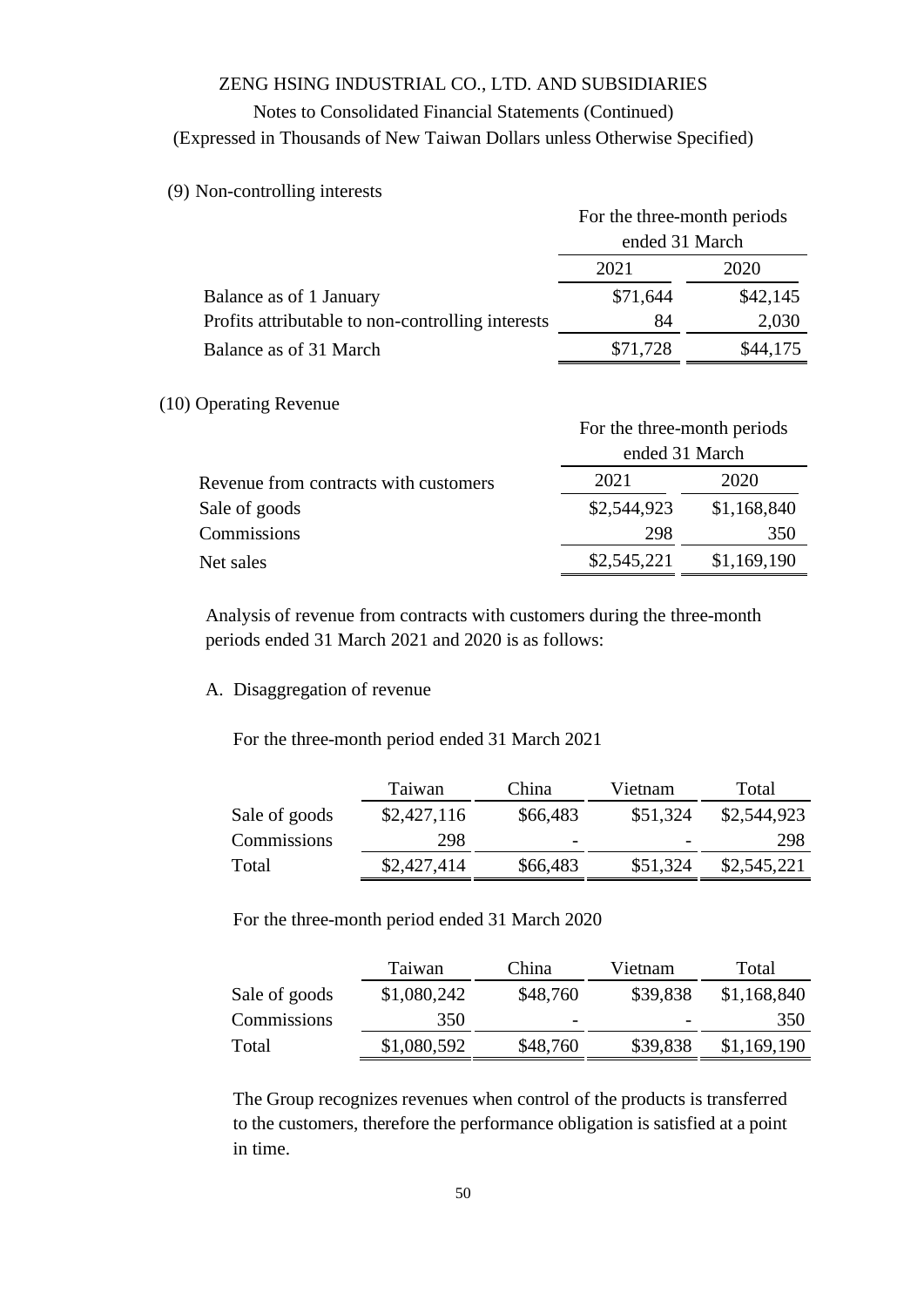## Notes to Consolidated Financial Statements (Continued) (Expressed in Thousands of New Taiwan Dollars unless Otherwise Specified)

B. Contract balances

Contract liabilities – current

|                | As of    |             |          |           |  |
|----------------|----------|-------------|----------|-----------|--|
|                | 31 March | 31 December | 31 March | 1 January |  |
|                | 2021     | 2020        | 2020     | 2020      |  |
| Sales of goods | \$66,156 | \$82,813    | \$14,692 | \$13,801  |  |

During the three-month period ended 31 March 2021, contract liabilities decreased as performance obligations were satisfied. During the threemonth period ended 31 March 2020, contract liabilities increased as performance obligations were not satisfied.

The significant changes in the Group's balances of contract assets during the three periods ended 31 March 2021 and 2020 are as follows:

|                                                   | For the three-month periods ended<br>31 March |            |
|---------------------------------------------------|-----------------------------------------------|------------|
|                                                   | 2021                                          | 2020       |
| The opening balance transferred to revenue        | \$(82,813)                                    | \$(13,801) |
| Increase in receipts in advance during the period |                                               |            |
| (excluding the amount incurred and                | 66,156                                        | 14,692     |
| transferred to revenue during the period)         |                                               |            |

C. Transaction price allocated to unsatisfied performance obligations

None.

D. Assets recognized from costs to fulfil a contract

None.

(11) Expected credit losses / (gains)

|                                             | For the three-month periods |         |
|---------------------------------------------|-----------------------------|---------|
|                                             | ended 31 March              |         |
|                                             | 2021                        | 2020    |
| Operating expenses – Expected credit losses |                             |         |
| (gains)                                     |                             |         |
| Trade receivables                           | \$(1,205)                   | \$(518) |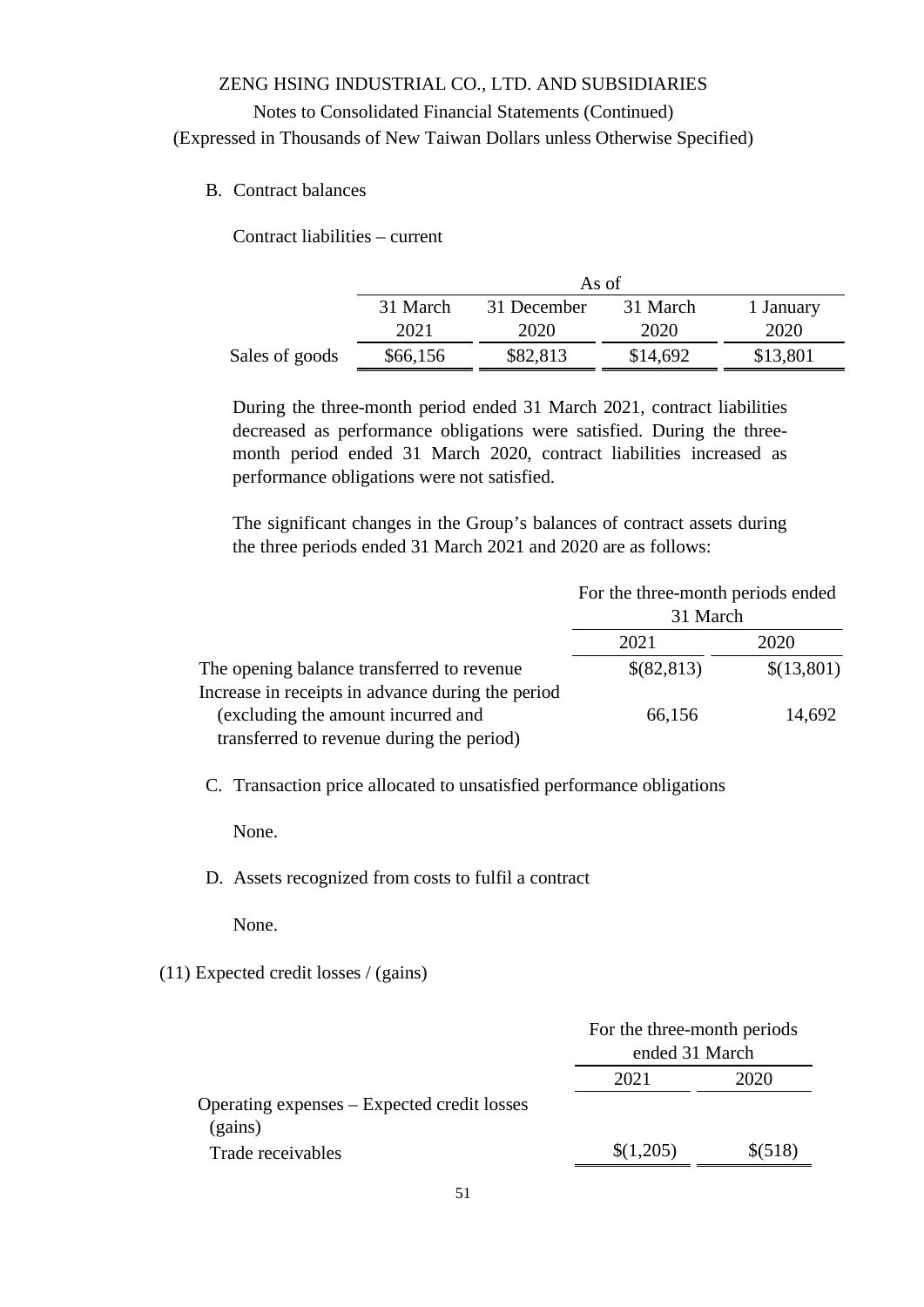Please refer to Note 12 for more details on credit risk.

The Group measures the loss allowance of its trade receivables (including note receivables and trade receivables) at an amount equal to lifetime expected credit losses. The assessment of the Group's loss allowance as of 31 March 2021, 31 December 2020 and 31 March 2020 is as follows:

A. the Group determines the grouping of trade receivables by geographical region and its loss allowance is measured by using a provision matrix, details are as follows:

#### 31 March 2021

|                                 | Not yet due | Overdue              |       |      |                                                  |         |             |
|---------------------------------|-------------|----------------------|-------|------|--------------------------------------------------|---------|-------------|
|                                 | (Note)      | $\epsilon = 30$ days |       |      | 31-60 days 61-90 days 91-360 days $> = 361$ days |         | Total       |
| Gross carrying amount           | \$1,728,368 | \$63.911             | \$636 | \$16 | \$117                                            | \$4.385 | \$1,797,433 |
| Loss ratio                      | $-9/6$      | $-9/0$               | 10%   | 20%  | 50%                                              | 100%    |             |
| Lifetime expected credit losses |             |                      | (339) | (16) | (117)                                            | (4,385) | (4,857)     |
| Carrying amount                 | \$1,728,368 | \$63,911             | \$297 | \$-  | \$-                                              | \$-     | \$1,792,576 |
|                                 |             |                      |       |      |                                                  |         |             |

31 December 2020

|                                 | Not yet due | Overdue              |         |         |                                                  |         |             |  |
|---------------------------------|-------------|----------------------|---------|---------|--------------------------------------------------|---------|-------------|--|
|                                 | (Note)      | $\epsilon = 30$ days |         |         | 31-60 days 61-90 days 91-360 days $> = 361$ days |         | Total       |  |
| Gross carrying amount           | \$1,149,362 | \$61,432             | \$3.653 | \$1,289 | \$795                                            | \$4,700 | \$1,221,231 |  |
| Loss ratio                      | $-9/0$      | $-9/0$               | 10%     | 20%     | 50%                                              | 100%    |             |  |
| Lifetime expected credit losses |             | -                    | (324)   | (258)   | (780)                                            | (4,700) | (6,062)     |  |
| Carrying amount                 | \$1,149,362 | \$61,432             | \$3,329 | \$1,031 | \$15                                             | \$-     | \$1,215,169 |  |

### 31 March 2020

|                                 | Not yet due | Overdue                  |       |       |                                                  |         |           |
|---------------------------------|-------------|--------------------------|-------|-------|--------------------------------------------------|---------|-----------|
|                                 | (Note)      | $\epsilon = 30$ days     |       |       | 31-60 days 61-90 days 91-360 days $> = 361$ days |         | Total     |
| Gross carrying amount           | \$854,730   | \$113,112                | \$557 | \$123 | \$544                                            | \$5,077 | \$974,143 |
| Loss ratio                      | $-9/0$      | $-9/0$                   | 10%   | 20%   | 50%                                              | 100%    |           |
| Lifetime expected credit losses |             | $\overline{\phantom{a}}$ | (50)  | (25)  | (272)                                            | (5,077) | (5, 424)  |
| Carrying amount                 | \$854,730   | \$113.112                | \$507 | \$98  | \$272                                            | $S-$    | \$968,719 |

Note: The Group's note receivables are not overdue.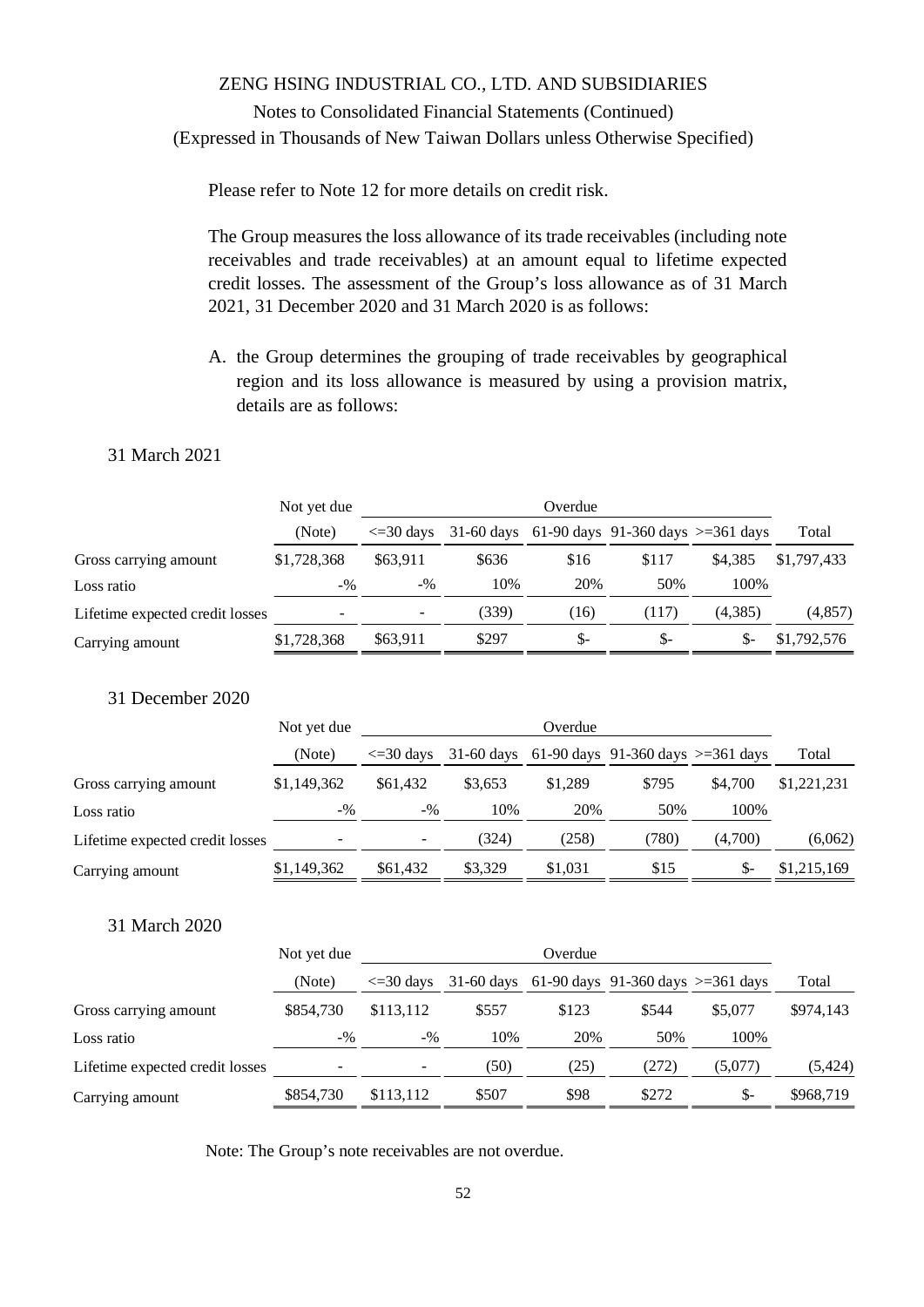## Notes to Consolidated Financial Statements (Continued) (Expressed in Thousands of New Taiwan Dollars unless Otherwise Specified)

The movement in the provision for impairment of note receivables and trade receivables during the three periods ended 31 March 2021 and 2020 is as follows:

| Note receivables | Trade receivables |
|------------------|-------------------|
| \$-              | \$6,062           |
|                  | (1,205)           |
| \$-              | \$4,857           |
| \$-              | \$5,942           |
|                  | (518)             |
| \$-              | \$5,424           |
|                  |                   |

#### (12) Leases

A. Group as a lessee

The Group leases various properties, including real estate such as land and buildings, machinery and equipment, transportation equipment, office equipment and other equipment. The lease terms range from 1 to 50 years. There are no restrictions placed upon the Group by entering into these leases.

The Group's leases effect on the financial position, financial performance and cash flows are as follows:

- (A)Amounts recognized in the balance sheet
	- a. Right-of-use assets

The carrying amount of right-of-use assets

|                          |           | As of       |           |
|--------------------------|-----------|-------------|-----------|
|                          | 31 March  | 31 December | 31 March  |
|                          | 2021      | 2020        | 2020      |
| Land                     | \$169,097 | \$170,171   | \$179,499 |
| <b>Buildings</b>         | 65,112    | 65,298      | 3,416     |
| Transportation equipment | 1,085     | 844         | 3,048     |
| Other equipment          | 693       | 734         |           |
| Total                    | \$235,987 | \$237,047   | \$185,963 |

During the three-month periods ended 31 March 2021 and 2020, the Group's additions to right-of-use assets amounting to \$3,196 and \$0, respectively.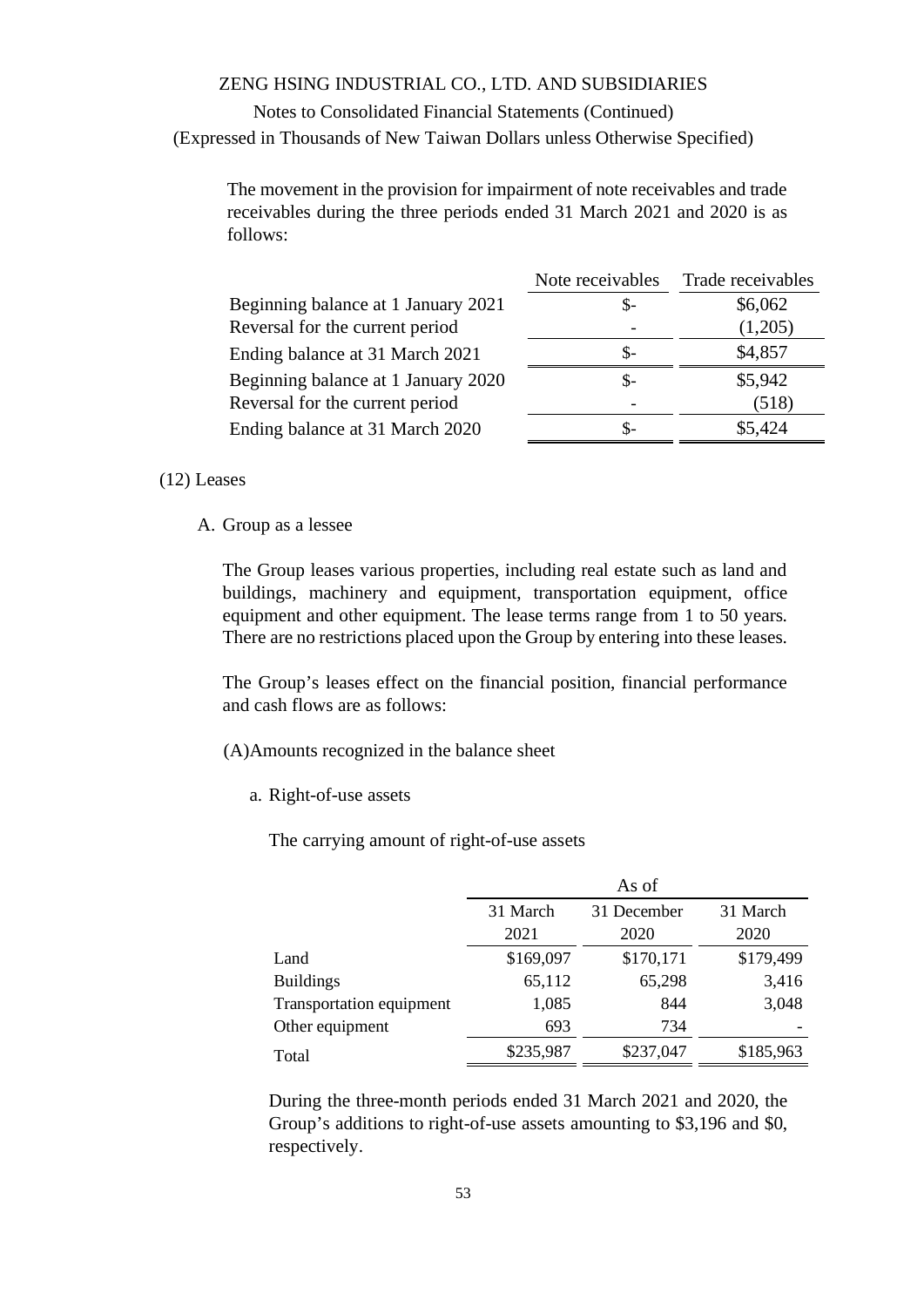### b. Lease liabilities

|                   |          | As of       |          |
|-------------------|----------|-------------|----------|
|                   | 31 March | 31 December | 31 March |
|                   | 2021     | 2020        | 2020     |
| Lease liabilities |          |             |          |
| Current           | \$10,693 | \$10,559    | \$3,333  |
| Non-current       | 11,383   | 11,217      | 3,333    |
| Total             | \$22,076 | \$21,776    | \$6,666  |

Please refer to Note  $6(14)(c)$  for the interest on lease liabilities recognized during the three-month periods ended 31 March 2021 and 2020 and refer to Note 12 (5) Liquidity Risk Management for the maturity analysis for lease liabilities.

(B)Amounts recognized in the statement of profit or loss

Depreciation charge for right-of-use assets

|                          | For the three-month periods ended |         |  |  |
|--------------------------|-----------------------------------|---------|--|--|
|                          | 31 March                          |         |  |  |
|                          | 2021                              | 2020    |  |  |
| Land                     | \$1,180                           | \$1,234 |  |  |
| <b>Buildings</b>         | 2,687                             | 423     |  |  |
| Transportation equipment | 491                               | 553     |  |  |
| Other equipment          | 41                                |         |  |  |
| Total                    | \$4,399                           | \$2,210 |  |  |

(C)Income and costs relating to leasing activities

|                          | For the three-month periods ended |         |  |
|--------------------------|-----------------------------------|---------|--|
|                          | 31 March                          |         |  |
|                          | 2021                              | 2020    |  |
| The expenses relating to |                                   |         |  |
| short-term leases        | \$1,288                           | \$1,343 |  |

(D)Cash outflow relating to leasing activities

During the three-month periods ended 31 March 2021 and 2020, the Group's total cash outflows for leases amounting to \$2,896 and \$951, respectively.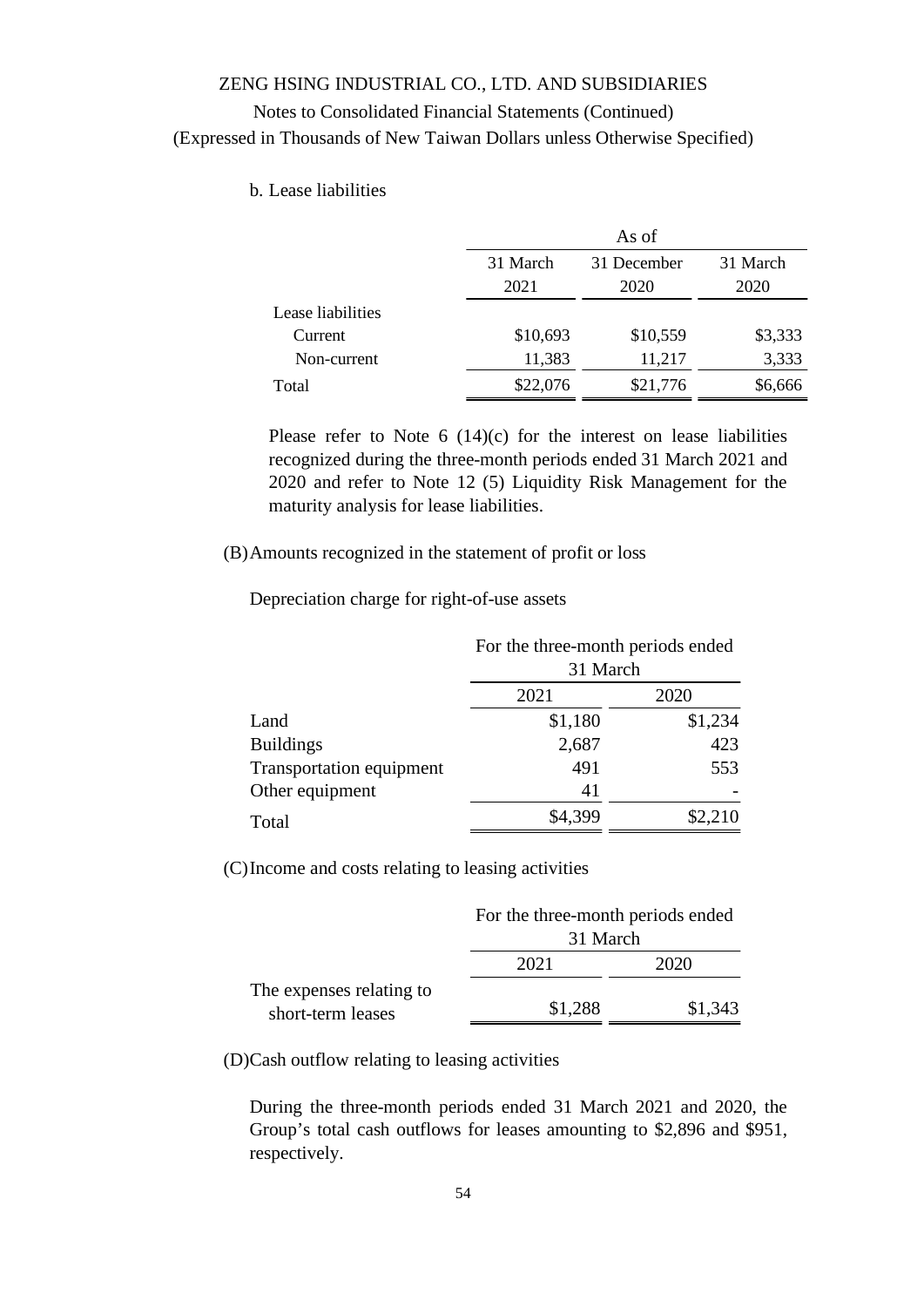(13) Summary statement of employee benefits, depreciation and amortization expenses:

|                            | For the three-month periods ended 31 March |                   |           |           |           |           |  |
|----------------------------|--------------------------------------------|-------------------|-----------|-----------|-----------|-----------|--|
| Function                   | 2021                                       |                   | 2020      |           |           |           |  |
| Nature                     | Operating                                  | Operating         |           | Operating | Operating | Total     |  |
|                            | costs                                      | Total<br>expenses |           | costs     | expenses  |           |  |
| Employee benefits expense  |                                            |                   |           |           |           |           |  |
| <b>Salaries</b>            | \$166,091                                  | \$108,030         | \$274,121 | \$100,196 | \$82,789  | \$182,985 |  |
| Labor and health insurance | 15,621                                     | 9,865             | 25,486    | 13,185    | 6,790     | 19,975    |  |
| Pension                    | 669                                        | 4,293             | 4,962     | 493       | 3,246     | 3,739     |  |
| Others                     | 12,745                                     | 5,485             | 18,230    | 6,999     | 3,406     | 10,405    |  |
| Depreciation               | 46,530                                     | 20,743            | 67,273    | 48,902    | 14,575    | 63,477    |  |
| Amortization               | 6,087                                      | 6,465             | 12,552    | 5,339     | 7,002     | 12,341    |  |

According to the Articles of Incorporation, 2% to 6% of profit of the current year is distributable as employees' compensation and no more than 4% of profit of the current year is distributable as remuneration to directors and supervisors. However, the Company's accumulated losses shall have been covered. The Company may, by a resolution adopted by a majority vote at a meeting of board of directors attended by two-thirds of the total number of directors, have the profit distributable as employees' compensation in the form of shares or in cash; and in addition thereto a report of such distribution is submitted to the shareholders' meeting. Information on the board of directors' resolution regarding the employees' compensation and remuneration to directors and supervisors can be obtained from the "Market Observation Post System" on the website of the TWSE.

The Company recognized the employees' compensation and remuneration to directors and supervisors as employee benefits expense based on profit of current year. If the board of directors resolved to distribute employees' compensation in the form of stocks, the number of stocks distributed was calculated based on the closing price one day prior to the date of resolution. The difference between the estimates and the figures resolved at shareholders' meeting will be recognized in profit or loss of the subsequent year. The details of employees' compensation and remuneration to directors and supervisors for the three-month periods ended 2021 and 2020 are as follows: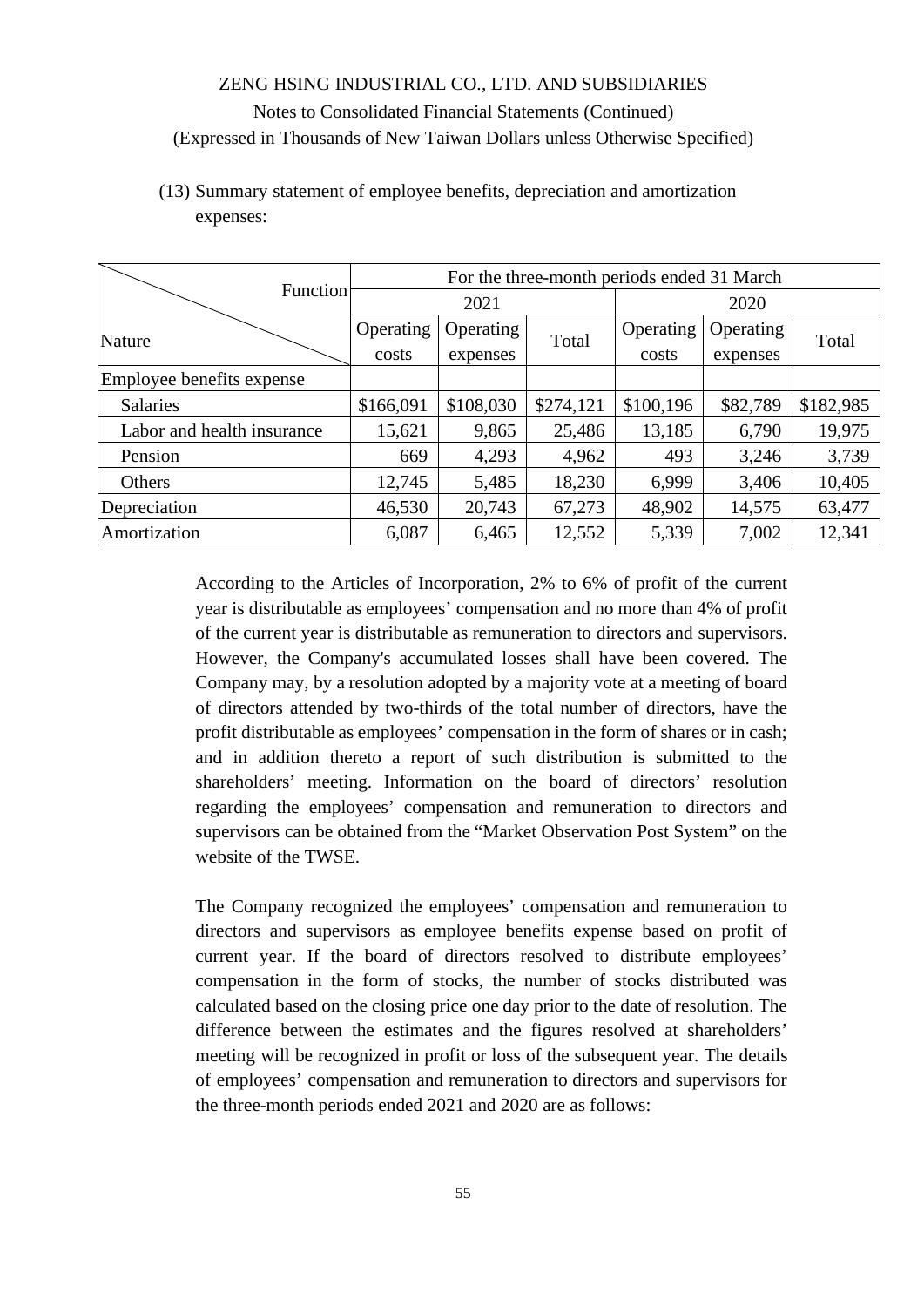Notes to Consolidated Financial Statements (Continued) (Expressed in Thousands of New Taiwan Dollars unless Otherwise Specified)

|                           | For the three-month periods |         |  |
|---------------------------|-----------------------------|---------|--|
|                           | ended 31 March              |         |  |
|                           | 2021<br>2020                |         |  |
| Employees' compensation   | \$7,000                     | \$7,000 |  |
| Remuneration to directors | 1,180                       | 1,150   |  |
| and supervisors           |                             |         |  |

A resolution was passed at a board of directors meeting held on 3 March 2021 to distribute \$28,000 and \$4,660 in cash as the employees' compensation and remuneration to directors and supervisors of 2020, respectively. No material differences existed between the estimated amount and the amount determined at the board meeting for the employees' compensation and remuneration to directors and supervisors for the year ended 31 December 2020.

No material differences existed between the estimated amount and the actual distribution of the employees' compensation and remuneration to directors and supervisors for the year ended 31 December 2019.

### (14) Non-operating income and expenses

a. Other income

|                 | For the three-month    |          |
|-----------------|------------------------|----------|
|                 | periods ended 31 March |          |
|                 | 2021                   | 2020     |
| Interest income | \$2,726                | \$8,799  |
| Rental revenue  | 29                     | 545      |
| Others          | 5,658                  | 5,727    |
| Total           | \$8,413                | \$15,071 |

#### b. Other gains and losses

|                                                               | For the three-month    |          |  |
|---------------------------------------------------------------|------------------------|----------|--|
|                                                               | periods ended 31 March |          |  |
|                                                               | 2021                   | 2020     |  |
| Foreign exchange gains, net                                   | \$3,191                | \$28,152 |  |
| Net gains on financial assets at fair<br>value through profit | 412                    | 1,906    |  |
| Net gains on disposal of property,<br>plant and equipment     | 408                    | 1,839    |  |
| Gain on disposal of investments                               |                        | 8,269    |  |
| Others                                                        | (143)                  | (432)    |  |
| Total                                                         | \$3,868                | \$39,734 |  |
|                                                               |                        |          |  |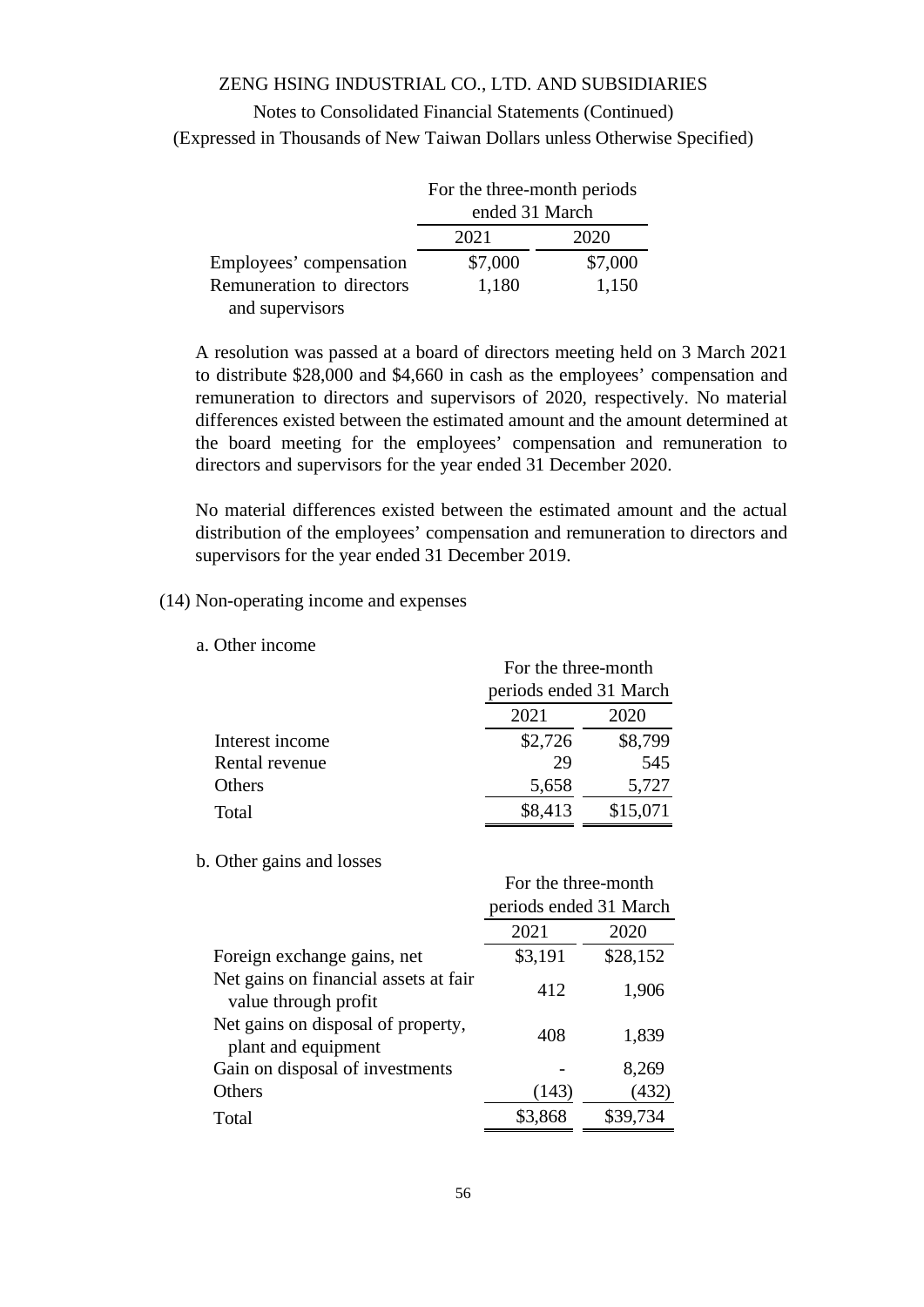## Notes to Consolidated Financial Statements (Continued)

(Expressed in Thousands of New Taiwan Dollars unless Otherwise Specified)

c. Financial costs

|                               | For the three-month<br>periods ended 31 |         |  |
|-------------------------------|-----------------------------------------|---------|--|
|                               | March                                   |         |  |
|                               | 2021<br>2020                            |         |  |
| Interest on loans from bank   | \$1,998                                 | \$976   |  |
| Interest on lease liabilities | 133                                     | 105     |  |
| Total                         | \$2,131                                 | \$1,081 |  |

(15) Components of other comprehensive income

a. For the three-month period ended 31 March 2021

|                                                                                                                                                    | Arising during<br>the period | Other<br>comprehensive<br>income,<br>net of tax | Income tax<br>effect | Other<br>comprehensive<br>income,<br>net of tax |
|----------------------------------------------------------------------------------------------------------------------------------------------------|------------------------------|-------------------------------------------------|----------------------|-------------------------------------------------|
| Not to be reclassified to profit or loss in<br>subsequent periods:<br>Remeasurements of defined benefit plans                                      | \$-                          | $\mathbb{S}^-$                                  | \$-                  | \$-                                             |
| To be reclassified to profit or loss in<br>subsequent periods:<br>Exchange differences resulting from<br>translating the financial statements of a |                              |                                                 |                      |                                                 |
| foreign operation                                                                                                                                  | 700                          | 700                                             | (140)                | 560                                             |
| Total of other comprehensive income                                                                                                                | \$700                        | \$700                                           | \$(140)              | \$560                                           |

b. For the three-month period ended 31 March 2020

|                                                                                                                                                                                 | Arising during<br>the period | Other<br>comprehensive<br>income,<br>net of tax | Income tax<br>effect | Other<br>comprehensive<br>income,<br>net of tax |
|---------------------------------------------------------------------------------------------------------------------------------------------------------------------------------|------------------------------|-------------------------------------------------|----------------------|-------------------------------------------------|
| Not to be reclassified to profit or loss in<br>subsequent periods:<br>Remeasurements of defined benefit plans<br>To be reclassified to profit or loss in<br>subsequent periods: | \$-                          | $S-$                                            | $\mathbb{S}^-$       | \$-                                             |
| Exchange differences resulting from<br>translating the financial statements of<br>a foreign operation                                                                           | (34, 433)                    | (34, 433)                                       | 6,886                | (27, 547)                                       |
| Total of other comprehensive income                                                                                                                                             | \$(34,433)                   | \$(34,433)                                      | \$6,886              | \$(27,547)                                      |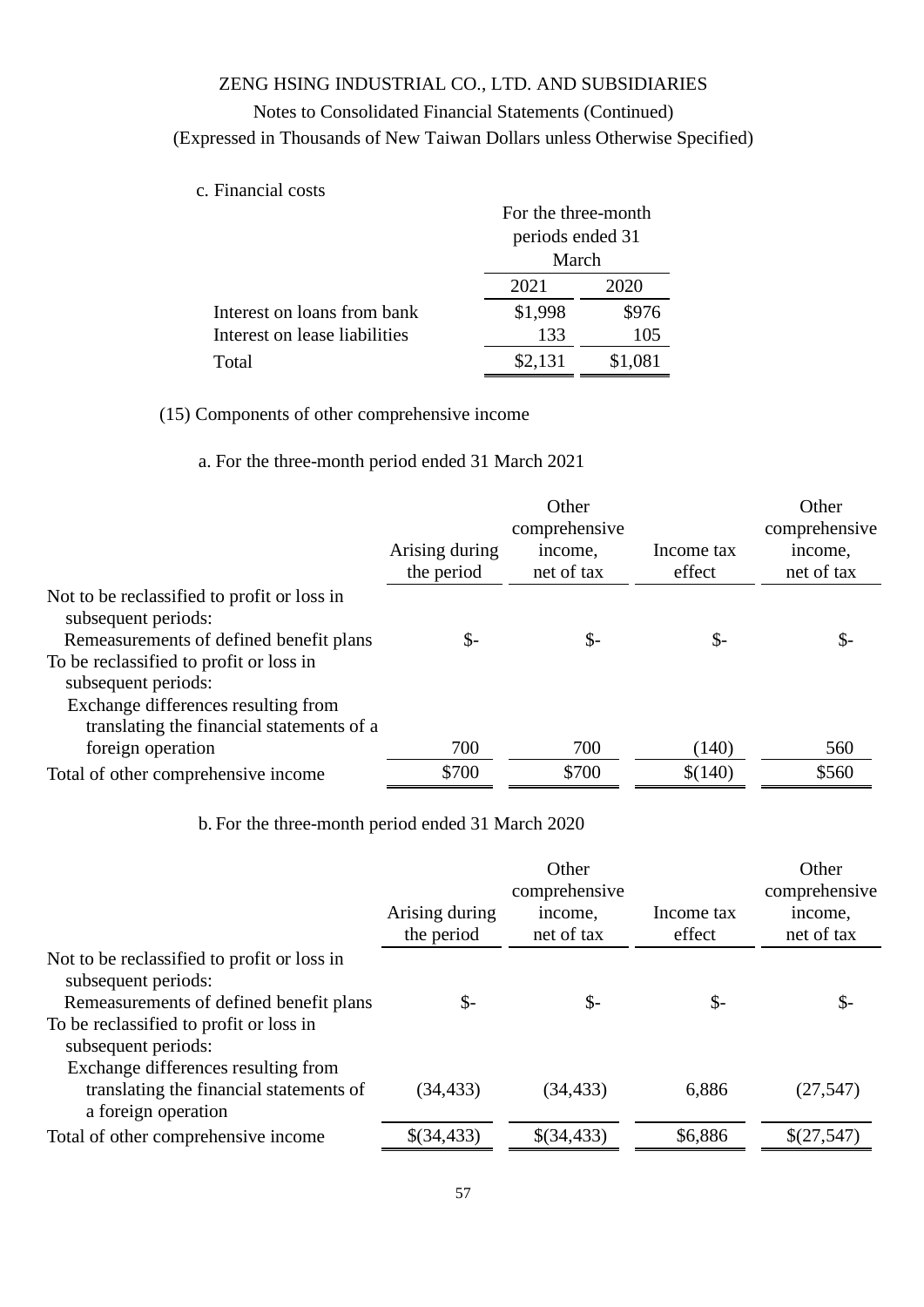### Notes to Consolidated Financial Statements (Continued)

(Expressed in Thousands of New Taiwan Dollars unless Otherwise Specified)

(16) Income tax

The major components of income tax expense are as follows:

#### a. Income tax recorded in profit or loss

|                                                    | For the three-month    |          |
|----------------------------------------------------|------------------------|----------|
|                                                    | periods ended 31 March |          |
|                                                    | 2021                   | 2020     |
| Current income tax expense:                        |                        |          |
| Current income tax charge                          | \$84,254               | \$38,241 |
| Deferred income tax expense:                       |                        |          |
| Deferred income tax expense related to origination |                        |          |
| and reversal of temporary differences              | 3,887                  | 1,879    |
| Income tax expense recognized in profit or loss    | \$88,141               | \$40,120 |

b. Income tax relating to components of other comprehensive income

| For the three-month    |           |  |
|------------------------|-----------|--|
| periods ended 31 March |           |  |
| 2021                   | 2020      |  |
|                        |           |  |
|                        |           |  |
| \$140                  | \$(6,886) |  |
|                        |           |  |
|                        |           |  |
| \$140                  | \$(6,886) |  |
|                        |           |  |

The assessment of income tax returns

As of 31 March 2021, the assessment of the income tax returns of the Company and its subsidiaries is as follows:

|                                 | The assessment of income tax returns |
|---------------------------------|--------------------------------------|
| The Company                     | Assessed and approved up to 2018     |
| Mitsumichi Industrial Co., Ltd. | Assessed and approved up to 2018     |
| Taiwan Cheer Champ Co., Ltd     | Assessed and approved up to 2018     |

As of 31 March 2021, the foreign subsidiaries of the Company have been subject to foreign taxation jurisdiction and have been declared in 2019.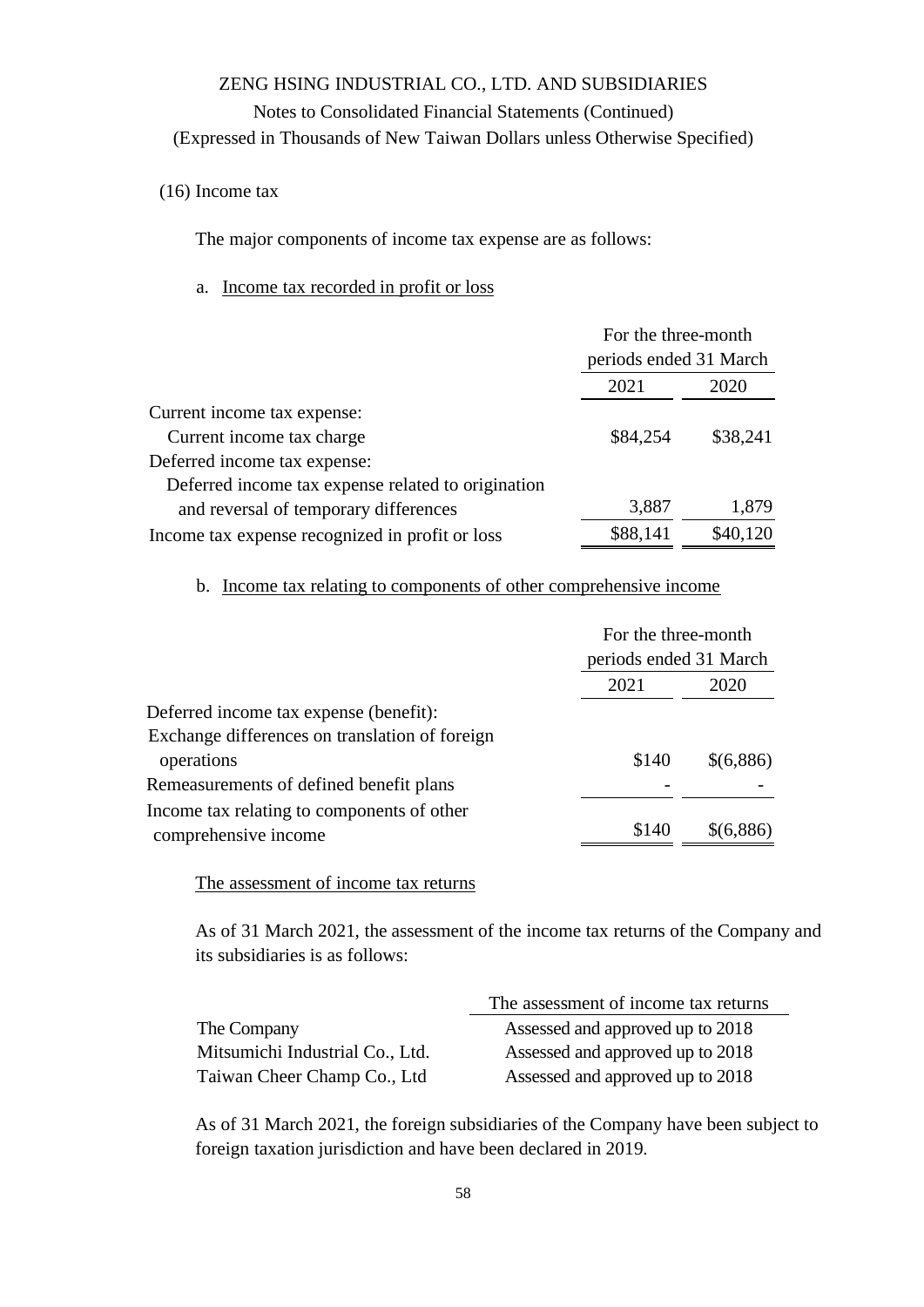#### (17) Earnings per share

Basic earnings per share amounts are calculated by dividing net profit for the year attributable to ordinary equity holders of the parent entity by the weighted average number of ordinary shares outstanding during the year.

Diluted earnings per share amounts are calculated by dividing the net profit attributable to ordinary equity holders of the parent entity (after adjusting for interest on the convertible preference shares) by the weighted average number of ordinary shares outstanding during the year plus the weighted average number of ordinary shares that would be issued on conversion of all the dilutive potential ordinary shares into ordinary shares.

For the three-month

a. Basic earnings per share

|                                                                                            | periods ended 31 March |           |
|--------------------------------------------------------------------------------------------|------------------------|-----------|
|                                                                                            | 2021                   | 2020      |
| Profit attributable to ordinary equity holders of<br>the Company (in thousand NTD)         | \$328,207              | \$118,097 |
| Weighted average number of ordinary shares<br>outstanding for basic earnings per share (in |                        |           |
| thousands)                                                                                 | 60,536                 | 60,536    |
| Basic earnings per share (NTD)                                                             | \$5.42                 | \$1.95    |

b. Diluted earnings per share

|                                                                                    | For the three-month<br>periods ended 31 March |           |  |
|------------------------------------------------------------------------------------|-----------------------------------------------|-----------|--|
|                                                                                    | 2021<br>2020                                  |           |  |
| Profit attributable to ordinary equity holders of<br>the Company (in thousand NTD) | \$328,207                                     | \$118,097 |  |
| Weighted average number of ordinary shares                                         |                                               |           |  |
| outstanding for basic earnings per share (in                                       |                                               |           |  |
| thousands)                                                                         | 60,536                                        | 60,536    |  |
| Effect of dilution:                                                                |                                               |           |  |
| Employees' compensation $-$ stock (in                                              |                                               |           |  |
| thousands)                                                                         | 42                                            | 60        |  |
| Weighted average number of ordinary shares                                         |                                               |           |  |
| outstanding after dilution (in thousands)                                          | 60,578                                        | 60,596    |  |
| Diluted earnings per share (NTD)                                                   | \$5.42                                        | \$1.95    |  |

There have been no other transactions involving ordinary shares or potential ordinary shares between the reporting date and the date the financial statements were authorized for issue.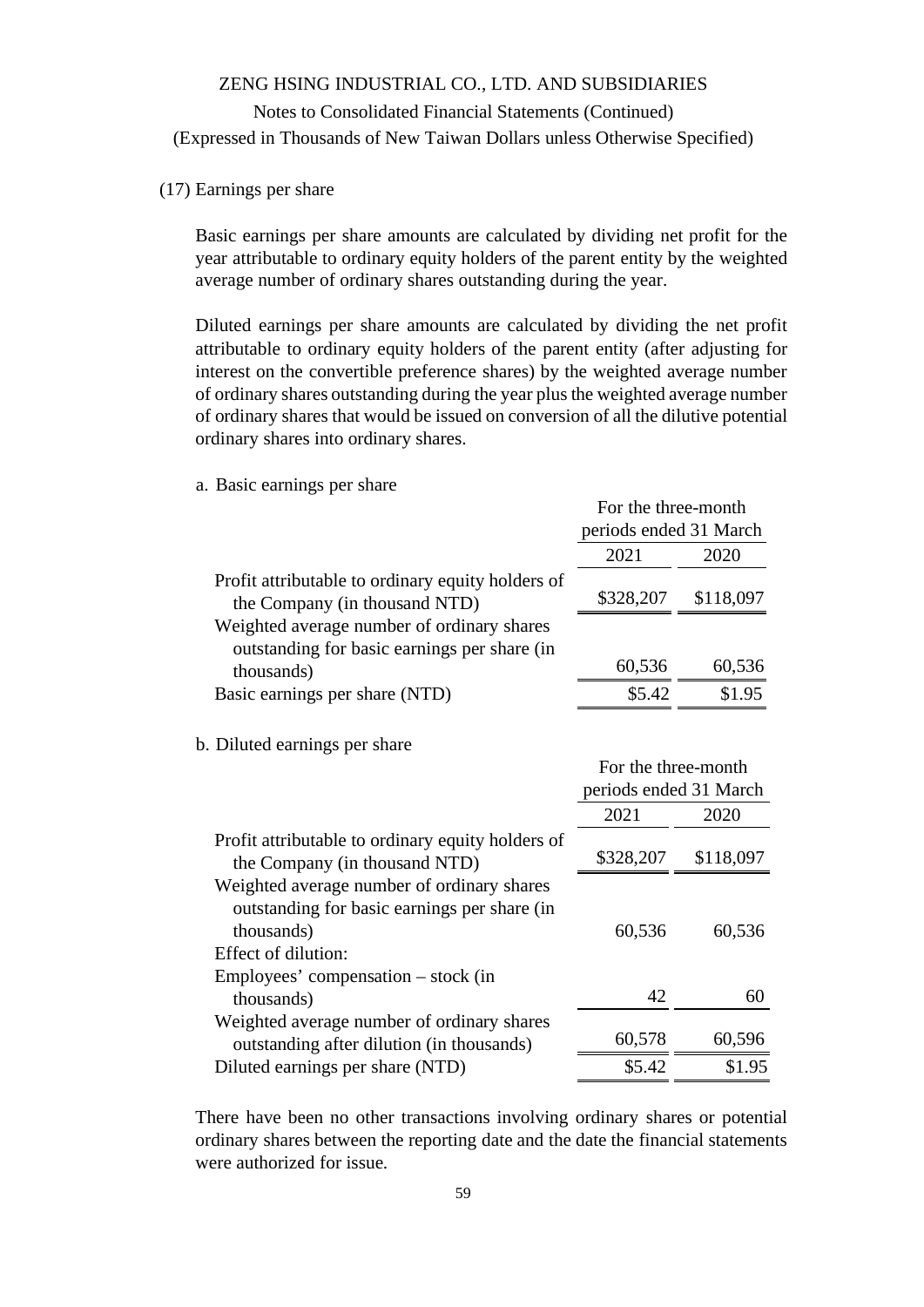### 7. RELATED PARTY TRANSACTIONS

Information of the related parties that had transactions with the Group during the financial reporting period is as follows:

(1) Name and nature of relationship of the related parties

| Name of the related parties       | Nature of relationship of the related parties |
|-----------------------------------|-----------------------------------------------|
| Lin Zhi Cheng and other 24 people | Directors and Deputy General Manager of       |
|                                   | the Company                                   |

(2) Key management personnel compensation

|                              | For the three-month periods |          |  |
|------------------------------|-----------------------------|----------|--|
|                              | ended 31 March              |          |  |
|                              | 2021<br>2020                |          |  |
| Short-term employee benefits | \$14,987                    | \$13,650 |  |
| Post-employment Benefits     | 198                         | 148      |  |
|                              | \$15,185                    | \$13,798 |  |

## 8. ASSETS PLEDGED AS COLLATERAL

The following table lists assets of the Group pledged as security:

|                                        | 31 March<br>2021 | 31 December<br>2020 | 31 March<br>2020 | Secured liabilities |
|----------------------------------------|------------------|---------------------|------------------|---------------------|
| Property, Plant and Equipment-land     | \$36,585         | \$36,585            | \$21,075         | Bank loan           |
| Property, Plant and Equipment-building | 483,084          | 486,181             |                  | Bank loan           |
| Financial assets measured at amortized |                  |                     |                  | Customs import      |
| cost, non-current                      | 200              | 200                 | 200              | customs clearance   |
|                                        |                  |                     |                  | deposit             |
| Other current assets                   | 10,200           | 10,200              |                  | Product agency      |
|                                        |                  |                     |                  | and launch          |
| Total                                  | \$530,069        | \$533,166           | \$21,275         |                     |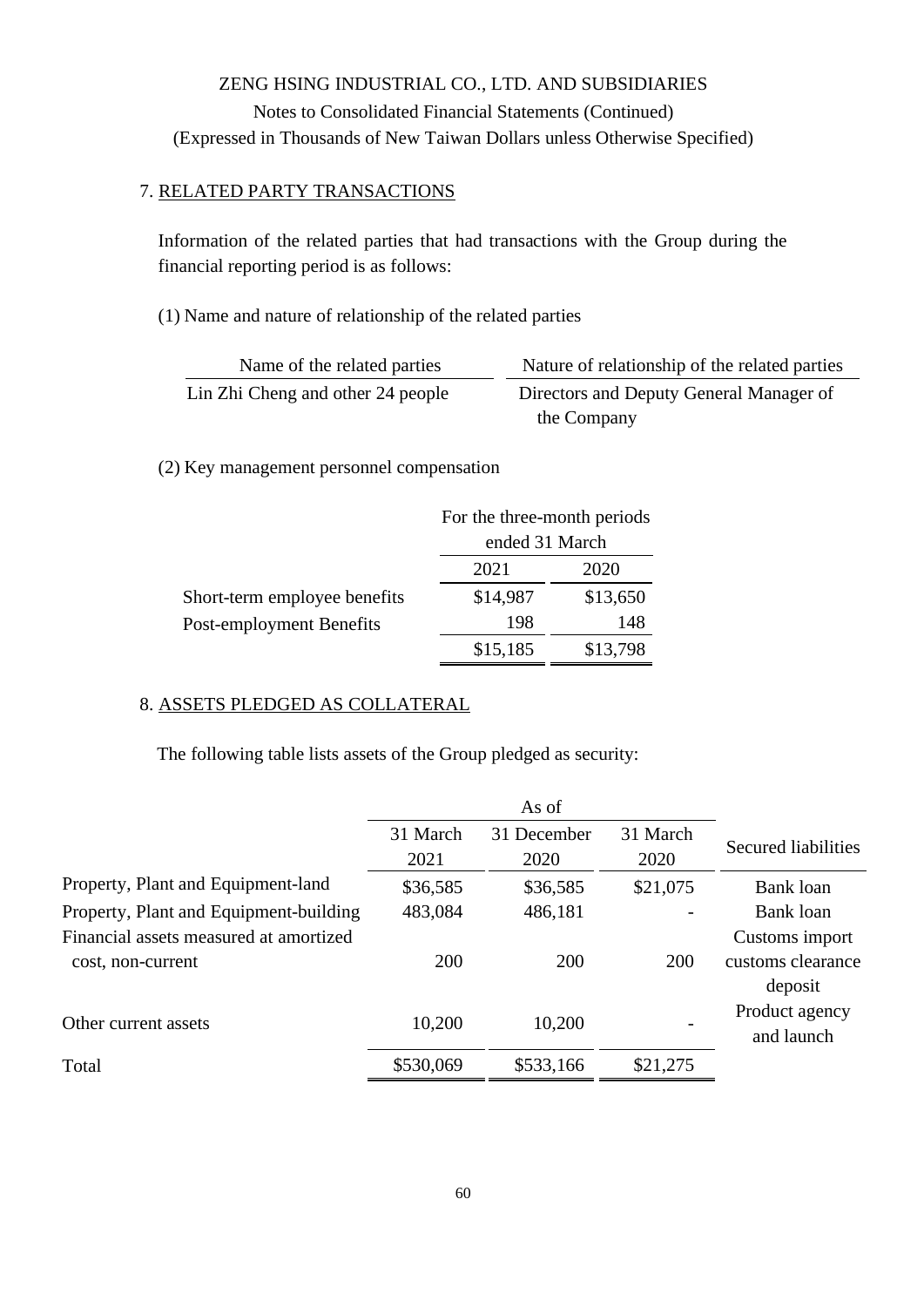### 9. SIGNIFICANT CONTINGENCIES AND UNRECOGNIZED CONTRACT **COMMITMENTS**

#### (1) The important contracts of construction in progress

a. As of 31 March 2021

|                     | Subject         |                       | Contract amount paid as |
|---------------------|-----------------|-----------------------|-------------------------|
| Contracting parties | matter          | Total contract amount | of 31 March 2021        |
| Company A           | <b>Building</b> | \$37,938              | \$15,572                |

b. As of 31 March 2020

|                     | Subject         |                       | Contract amount paid as |
|---------------------|-----------------|-----------------------|-------------------------|
| Contracting parties | matter          | Total contract amount | of 31 March 2021        |
| Company A           | <b>Building</b> | \$61,856              |                         |

### (2) The Group entered into the financial guarantees to related parties: refer to Note 13 (1) B.

#### 10. SIGNIFICANT DISASTER LOSS

None.

#### 11. SIGNIFICANT SUBSEQUENT EVENTS

None.

#### 12. OTHERS

### (1) Categories of financial instruments

|                                                                           |             | As of       |             |
|---------------------------------------------------------------------------|-------------|-------------|-------------|
|                                                                           | 31 March    | 31 December | 31 March    |
|                                                                           | 2021        | 2020        | 2020        |
| <b>Financial Assets</b>                                                   |             |             |             |
| Financial assets at fair value through profit or loss:                    |             |             |             |
| Designated at fair value through profit or loss at initial<br>recognition | \$114,938   | \$114,282   | \$1,482     |
| Financial assets measured at amortized cost                               |             |             |             |
| Cash and cash equivalents (excluding cash on hand)                        | 2,414,156   | 2,727,380   | 2,252,758   |
| Financial assets measured at amortized cost, current                      | 87,030      |             | 34,679      |
| Notes and accounts receivable                                             | 1,792,576   | 1,215,169   | 968,719     |
| Other receivables                                                         | 17,165      | 15,140      | 16,949      |
| Financial assets measured at amortized cost, non-current                  | 200         | 200         | 200         |
| Total                                                                     | \$4,426,065 | \$4,072,171 | \$3,274,787 |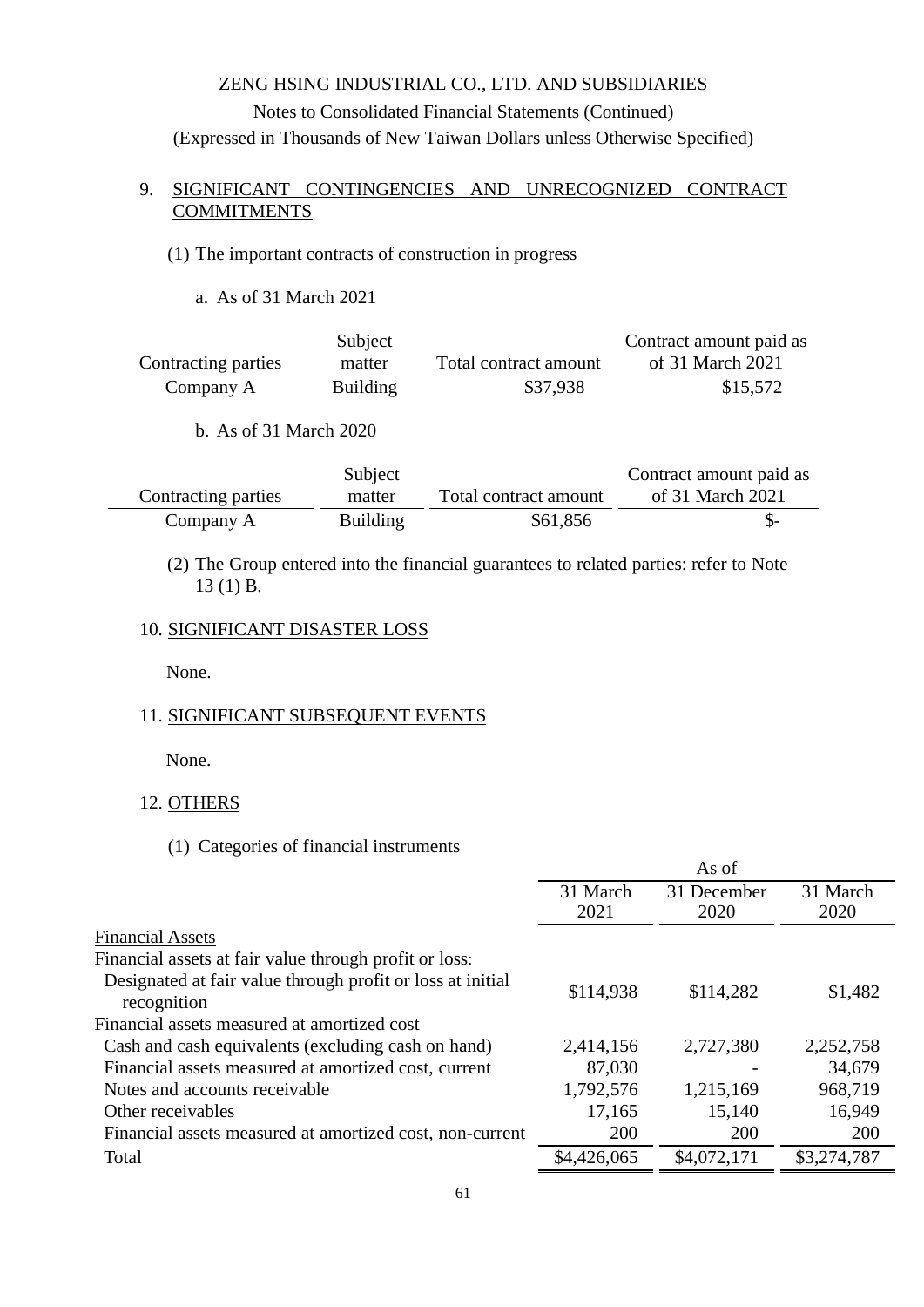#### Notes to Consolidated Financial Statements (Continued)

(Expressed in Thousands of New Taiwan Dollars unless Otherwise Specified)

|                                                                           |             | As of       |           |
|---------------------------------------------------------------------------|-------------|-------------|-----------|
|                                                                           | 31 March    | 31 December | 31 March  |
|                                                                           | 2021        | 2020        | 2020      |
| <b>Financial Liabilities</b>                                              |             |             |           |
| Financial liabilities at amortized cost:                                  |             |             |           |
| Short-term loans                                                          | \$637,624   | \$542,000   | \$100,000 |
| Short-term notes and bills payable                                        |             | 35,000      |           |
| Notes and accounts payables                                               | 1,112,651   | 1,070,472   | 569,699   |
| Other payables                                                            | 262,474     | 339,942     | 190,087   |
| Long-term loans(Long-term loans due within one year)                      | 353,567     | 370,151     | 110,000   |
| Lease liability                                                           | 22,076      | 21,776      | 6,666     |
| Subtotal                                                                  | 2,388,392   | 2,379,341   | 976,452   |
| Financial liabilities at fair value through profit or loss:               |             |             |           |
| Designated at fair value through profit or loss at initial<br>recognition | 3,747       | 4,081       | 23        |
| Total                                                                     | \$2,392,139 | \$2,383,422 | \$976,475 |

#### (2) Financial risk management objectives and policies

The Group's risk management objective is to manage the market risk, credit risk and liquidity risk related to its operating activities. The Group identifies measures and manages the aforementioned risks based on policy and risk appetite.

The Group has established appropriate policies, procedures and internal controls for financial risk management. Before entering into significant financial activities, due approval process by the board of directors and audit committee must be carried out based on related protocols and internal control procedures. The Group complies with its financial risk management policies at all times.

(3) Market risk

The market risk of the Group is the risk that the financial instruments will be subject to fluctuations in fair value or cash flows due to changes in market prices. Market risks mainly include exchange rate risk, interest rate risk and other price risks (such as equity instruments).

In practice, it is rarely the case that a single risk variable will change independently from other risk variable, there are usually interdependencies between risk variables. However the sensitivity analysis disclosed below does not take into account the interdependencies between risk variables.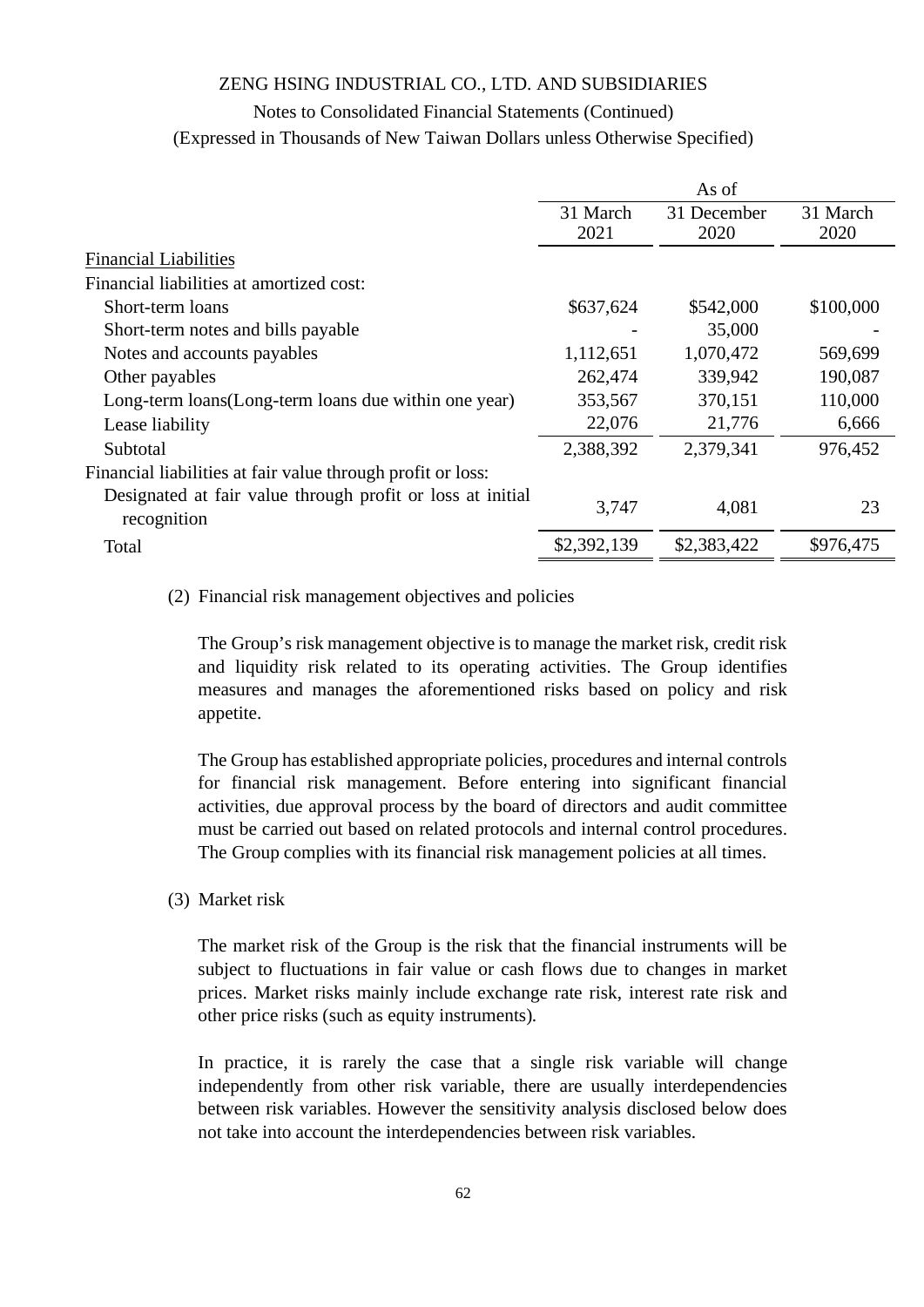#### Foreign currency risk

The Group's exposure to the risk of changes in foreign exchange rates relates primarily to the Group's operating activities (when revenue or expense is denominated in a different currency from the Group's functional currency) and the Group's net investments in foreign subsidiaries.

The Group has certain foreign currency receivables to be denominated in the same foreign currency with certain foreign currency payables, therefore natural hedge is received. The Group also uses forward exchange contracts to hedge the foreign currency risk on certain items denominated in foreign currencies. Hedge accounting is not applied as they did not qualify for hedge accounting criteria. Furthermore, as net investments in foreign subsidiaries are for strategic purposes, they are not hedged by the Group.

The foreign currency sensitivity analysis of the possible change in foreign exchange rates on the Group's profit is performed on significant monetary items denominated in foreign currencies as of the end of the reporting period. The Group's foreign currency risk is mainly related to the volatility in the exchange rates for USD, RMB and VND. The information of the sensitivity analysis is as follows:

- a. When NTD strengthens/weakens against USD by 1%, the profit for the three-month periods ended 31 March 2021 and 2020 is decreased by \$20,769 and \$19,241, respectively; and no impact on the equity.
- b. When NTD strengthens/weakens against RMB by 1%, the profit for the three-month periods ended 31 March 2021 and 2020 is decreased by \$201 and \$235, respectively; and no impact on the equity.
- c. When NTD strengthens/weakens against VND by 1%, the profit for the three-month periods ended 31 March 2021 and 2020 is increased by \$1,252 and \$144, respectively; and no impact on the equity.

#### Interest rate risk

Interest rate risk is the risk that the fair value or future cash flows of a financial instrument will fluctuate because of changes in market interest rates. The Group's exposure to the risk of changes in market interest rates relates primarily to Group's bank borrowings with fixed interest rates and variable interest rates.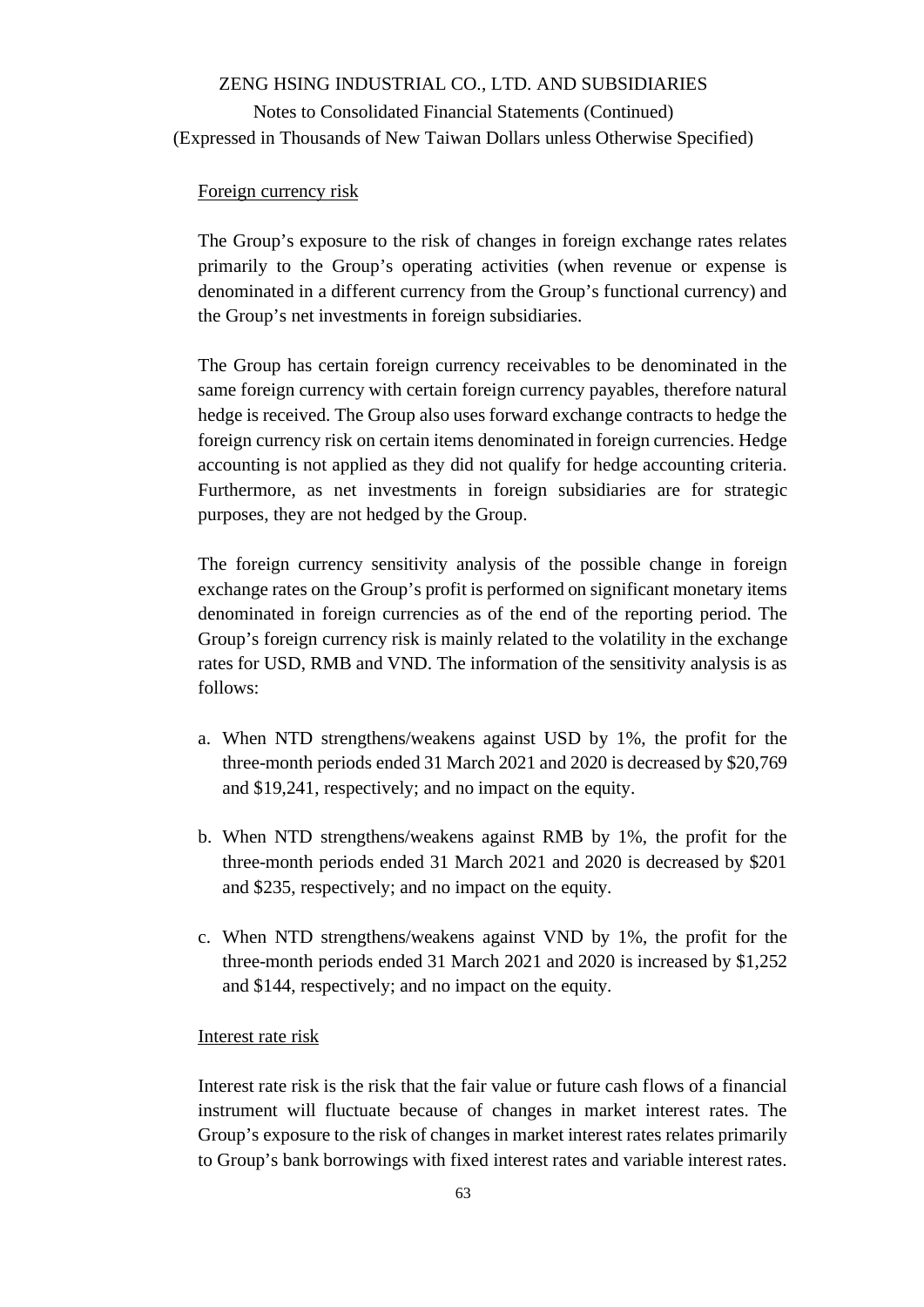Notes to Consolidated Financial Statements (Continued) (Expressed in Thousands of New Taiwan Dollars unless Otherwise Specified)

The interest rate sensitivity analysis is performed on the borrowings with variable interest rates as of the end of the reporting period. At the reporting date, a change of 10 basis points of interest rate in a reporting period will result in a increase/decrease of \$354 and \$110 for the three-month periods ended 31 March 2021 and 2020, respectively.

#### Equity price risk

The fair value of the Group's listed and unlisted equity securities and conversion rights of the Euro-convertible bonds issued are susceptible to market price risk arising from uncertainties about future values of the investment securities. The Group's listed and unlisted equity securities are classified under financial assets measured at fair value through profit or loss and financial assets measured at fair value through other comprehensive income, while conversion rights of the Euro-convertible bonds issued are classified as financial liabilities at fair value through profit or loss as it does not satisfy the definition of an equity component. The Group manages the equity price risk through diversification and placing limits on individual and total equity instruments. Reports on the equity portfolio are submitted to the Group's senior management on a regular basis. The Group's Board of Directors reviews and approves all equity investment decisions.

Please refer to Note 12 (9) for sensitivity analysis information of other equity instruments or derivatives that are linked to such equity instruments whose fair value measurement is categorized under Level 3.

(4) Credit risk management

Credit risk is the risk that counterparty will not meet its obligations under a contract, leading to a financial loss. The Group is exposed to credit risk from operating activities (primarily for trade receivables) and from its financing activities, including bank deposits and other financial instruments.

Credit risk is managed by each business unit subject to the Group's established policy, procedures and control relating to credit risk management. Credit limits are established for all counterparties based on their financial position, rating from credit rating agencies, historical experience, prevailing economic condition and the Group's internal rating criteria, etc. Certain counterparties' credit risk will also be managed by taking credit enhancement procedures, such as requesting for prepayment.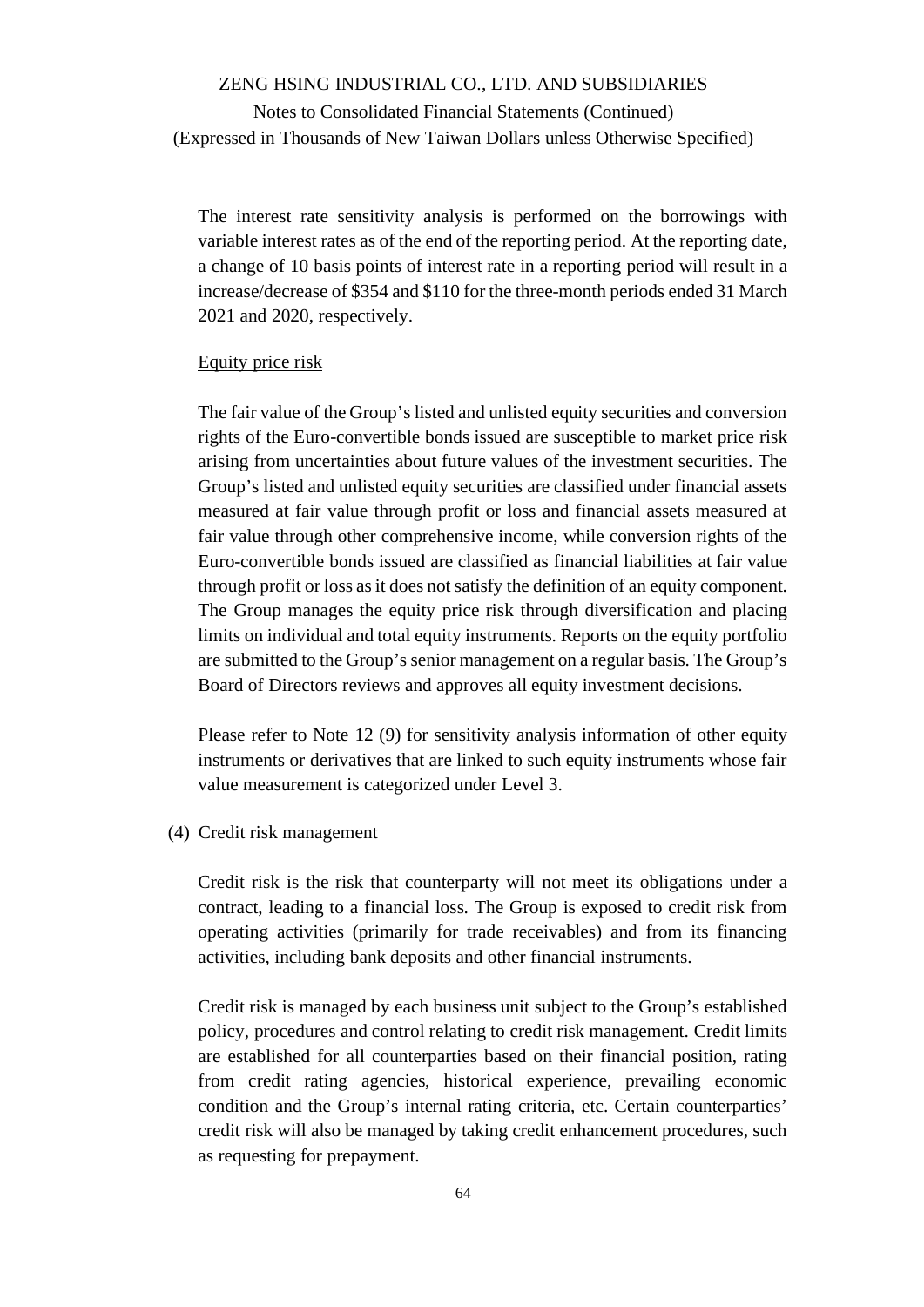Notes to Consolidated Financial Statements (Continued) (Expressed in Thousands of New Taiwan Dollars unless Otherwise Specified)

As of 31 March 2021, 31 December 2020 and 31 March 2020, amounts receivables from top ten customers represented 89.81%, 87.49% and 91.88%of the total trade receivables of the Group, respectively. The credit concentration risk of other accounts receivables is insignificant.

Credit risk from balances with banks, fixed income securities and other financial instruments is managed by the Group's treasury in accordance with the Group's policy. The Group only transacts with counterparties approved by the internal control procedures, which are banks and financial institutions, companies and government entities with good credit rating and with no significant default risk. Consequently, there is no significant credit risk for these counter parties.

(5) Liquidity risk management

The Group's objective is to maintain a balance between continuity of funding and flexibility through the use of cash and cash equivalents, highly liquid equity investments and bank borrowings. The table below summarizes the maturity profile of the Group's financial liabilities based on the contractual undiscounted payments and contractual maturity. The payment amount includes the contractual interest. The undiscounted payment relating to borrowings with variable interest rates is extrapolated based on the estimated interest rate yield curve as of the end of the reporting period.

|                                    | $< 1$ year |                 | $2 \sim 3$ years $4 \sim 5$ years | $>$ 5 years              | Total     |
|------------------------------------|------------|-----------------|-----------------------------------|--------------------------|-----------|
| As of 31 March 2021                |            |                 |                                   |                          |           |
| Short-term loans                   | \$637,624  | $\mathcal{S}$ - | $\mathcal{S}$ -                   | $\mathsf{S}$ -           | \$637,624 |
| Payables                           | 1,112,651  |                 |                                   |                          | 1,112,651 |
| Long-term loans                    | 68,219     | 82,014          | 51,121                            | 166,619                  | 367,973   |
| Lease liability                    | 11,408     | 9,438           | 1,772                             |                          | 22,618    |
| As of 31 December 2020             |            |                 |                                   |                          |           |
| Short-term loans                   | \$542,000  | \$-             | $\mathcal{S}$ -                   | $\mathcal{S}$ -          | \$542,000 |
| Short-term notes and bills payable | 35,000     |                 |                                   |                          | 35,000    |
| Payables                           | 1,070,472  |                 |                                   | $\overline{\phantom{0}}$ | 1,070,472 |
| Long-term loans                    | 68,755     | 91,735          | 50,836                            | 172,371                  | 383,697   |
| Lease liability                    | 10,946     | 9,021           | 2,407                             |                          | 22,374    |
| As of 31 March 2020                |            |                 |                                   |                          |           |
| Short-term loans                   | \$100,000  | \$-             | $\mathcal{S}$ -                   | $\mathcal{S}$ -          | \$100,000 |
| Payables                           | 569,699    |                 |                                   |                          | 569,699   |
| Long-term loans                    | 41,122     | 70,714          |                                   |                          | 111,836   |
| Lease liability                    | 3,966      | 3,139           |                                   |                          | 7,105     |

Non-derivative financial liabilities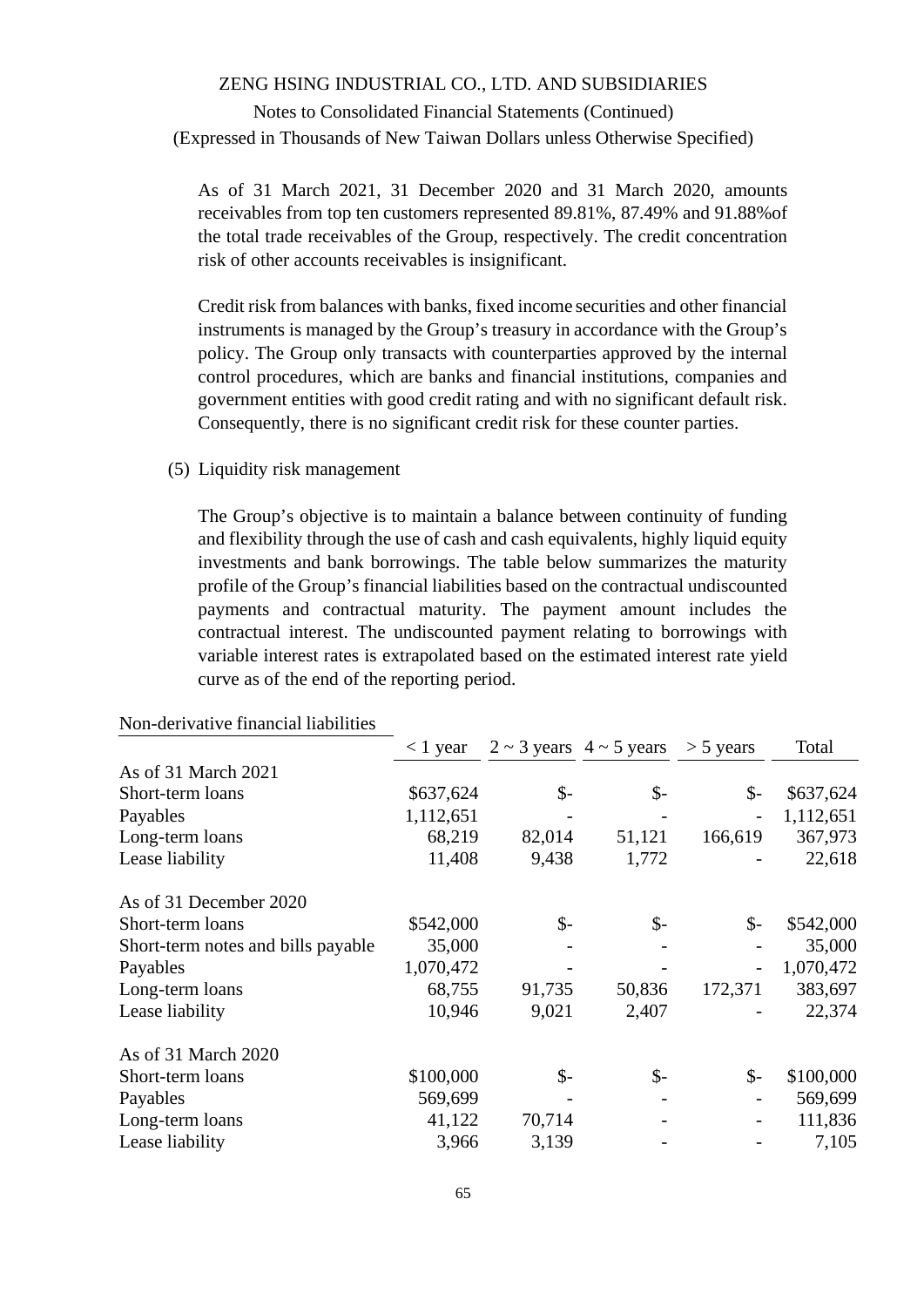| $\mu$ auli $\mu$ ucs   |                 |                 |                                   |                 |                 |
|------------------------|-----------------|-----------------|-----------------------------------|-----------------|-----------------|
|                        | $<$ 1 year      |                 | $2 \sim 3$ years $4 \sim 5$ years | $>$ 5 years     | Total           |
| As of 31 March 2021    |                 |                 |                                   |                 |                 |
| Inflow                 | \$1,059         | $\mathcal{S}$ - | $\mathcal{S}$ -                   | $\mathcal{S}$ - | \$1,059         |
| Outflow                |                 |                 |                                   |                 |                 |
| <b>Net</b>             | \$1,059         | $\mathcal{S}$ - | $\mathcal{S}$ -                   | $\mathcal{S}$ - | \$1,059         |
| As of 31 December 2020 |                 |                 |                                   |                 |                 |
| Inflow                 | $\mathcal{S}$ - | $\mathcal{S}$ - | $\mathsf{\$}$                     | $\mathcal{S}$ - | $\mathcal{S}$ - |
| Outflow                | (4,081)         |                 |                                   |                 | (4,081)         |
| <b>Net</b>             | \$(4,081)       | $\mathcal{S}$ - | $\mathsf{\$}$                     | $\mathcal{S}$ - | \$(4,081)       |
| As of 31 March 2020    |                 |                 |                                   |                 |                 |
| Inflow                 | \$1,459         | $\mathcal{S}$ - | $\mathcal{S}$ -                   | $\frac{1}{2}$   | \$1,459         |
| Outflow                |                 |                 |                                   |                 |                 |
| <b>Net</b>             | \$1,459         | $\mathcal{S}$ - | $\mathcal{S}$ -                   | $\mathcal{S}$ - | \$1,459         |

The table above contains the undiscounted net cash flows of derivative financial assets (liabilities).

(6) Reconciliation of liabilities arising from financing activities

Reconciliation of liabilities for the three-month period ended 31 March 2021:

|                                                       | Short-term<br>loans | Short-term<br>notes and bills<br>payable | Long-term<br>loans | Lease<br>liability | <b>Total liabilities</b><br>from financing<br>activities |
|-------------------------------------------------------|---------------------|------------------------------------------|--------------------|--------------------|----------------------------------------------------------|
| As of 1 January 2021                                  | \$542,000           | \$35,000                                 | \$370,151          | \$21,776           | \$968,927                                                |
| Cash flow                                             | 95,166              | (35,000)                                 | (16, 584)          | (2,896)            | 40,686                                                   |
| Non-cash change<br>Obtained through<br>acquisition of |                     |                                          |                    | 3,196              | 3,196                                                    |
| subsidiaries                                          | 458                 |                                          |                    |                    | 458                                                      |
| As of 31 March 2021                                   | \$637,624           | $\mathcal{S}$ -                          | \$353,567          | \$22,076           | \$1,013,267                                              |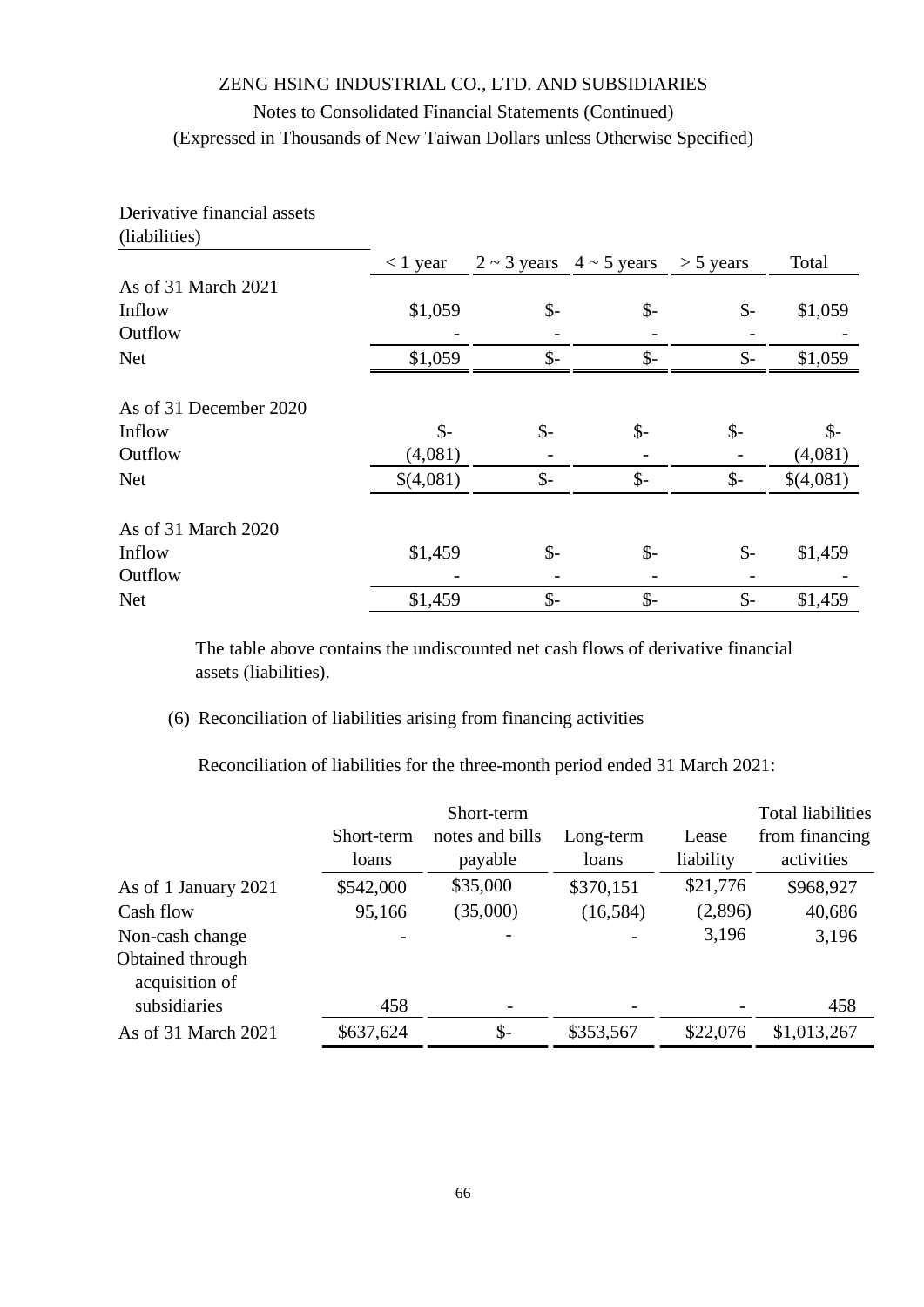|                      |            | Short-term               |           | <b>Total liabilities</b> |                |
|----------------------|------------|--------------------------|-----------|--------------------------|----------------|
|                      | Short-term | notes and bills          | Long-term | Lease                    | from financing |
|                      | loans      | payable                  | loans     | liability                | activities     |
| As of 1 January 2020 | \$290,000  | \$-                      | \$120,000 | \$7,857                  | \$417,857      |
| Cash flow            | (190,000)  |                          | (10,000)  | (951)                    | (200, 951)     |
| Non-cash change      |            | $\overline{\phantom{0}}$ |           | (240)                    | (240)          |
| As of 31 March 2020  | \$100,000  | $\mathcal{S}$ -          | \$110,000 | \$6,666                  | \$216,666      |

Reconciliation of liabilities for the three-month period ended 31 March 2020:

- (7) Fair value of financial instruments
	- A. The methods and assumptions applied in determining the fair value of financial instruments:

Fair value is the price that would be received to sell an asset or paid to transfer a liability in an orderly transaction between market participants at the measurement date. The following methods and assumptions were used by the Group to measure or disclose the fair values of financial assets and financial liabilities:

- (A) The carrying amount of cash and cash equivalents, accounts receivables, accounts payable and other current liabilities approximate their fair value due to their short maturities.
- (B) For financial assets and liabilities traded in an active market with standard terms and conditions, their fair value is determined based on market quotation price (including listed equity securities, beneficiary certificates, bonds and futures etc.) at the reporting date.
- (C) Fair value of equity instruments without market quotations (including private placement of listed equity securities, unquoted public company and private company equity securities) are estimated using the market method valuation techniques based on parameters such as prices based on market transactions of equity instruments of identical or comparable entities and other relevant information (for example, inputs such as discount for lack of marketability, P/E ratio of similar entities and Price-Book ratio of similar entities).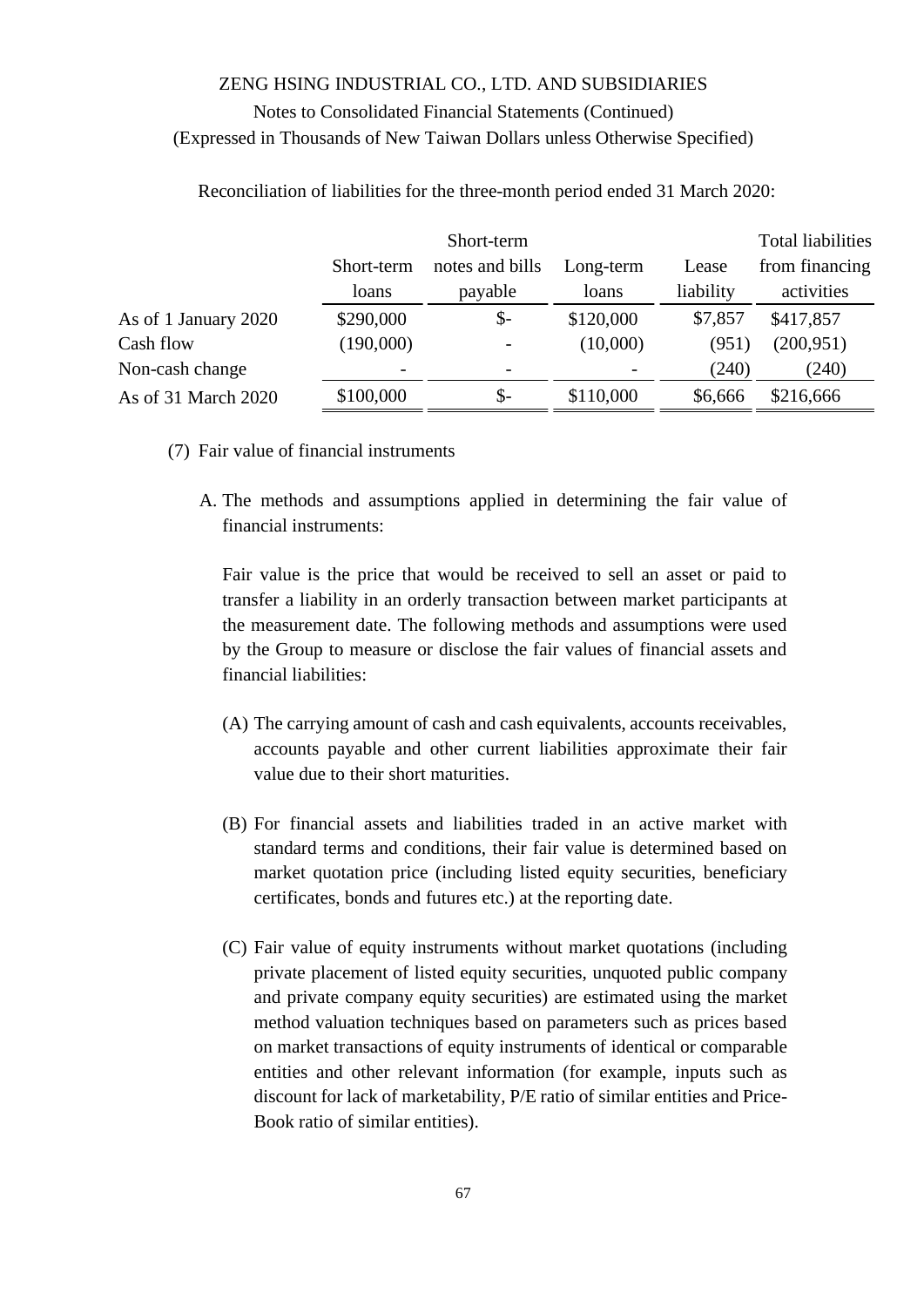Notes to Consolidated Financial Statements (Continued) (Expressed in Thousands of New Taiwan Dollars unless Otherwise Specified)

- (D) Fair value of debt instruments without market quotations, bank loans, bonds payable and other non-current liabilities are determined based on the counterparty prices or valuation method. The valuation method uses DCF method as a basis, and the assumptions such as the interest rate and discount rate are primarily based on relevant information of similar instrument (such as yield curves published by the Taipei Exchange, average prices for Fixed Rate Commercial Paper published by Reuters and credit risk, etc.)
- (E) The fair value of derivatives which are not options and without market quotations, is determined based on the counterparty prices or discounted cash flow analysis using interest rate yield curve for the contract period. Fair value of option-based derivative financial instruments is obtained using on the counterparty prices or appropriate option pricing model (for example, Black-Scholes model) or other valuation method (for example, Monte Carlo Simulation).
- B. Fair value of financial instruments measured at amortized cost

The carrying amount of the Group's financial assets and liabilities measured at amortized cost approximate their fair value.

C. Fair value measurement hierarchy for financial instruments

Please refer to Note 12(9) for fair value measurement hierarchy for financial instruments of the Group.

(8) Derivative financial instruments

The Group's derivative financial instruments include a foreign exchange swap and a cross currency swap. The related information for derivative financial instruments not qualified for hedge accounting and not yet settled as of 31 March 2021, 31 December 2020 and 31 March 2020 is as follows:

#### Foreign Exchange Swap and Cross Currency Swap

The Group entered into a foreign exchange swap and a cross currency swap to manage its exposure to financial risk, but these contracts are not designated as hedging instruments.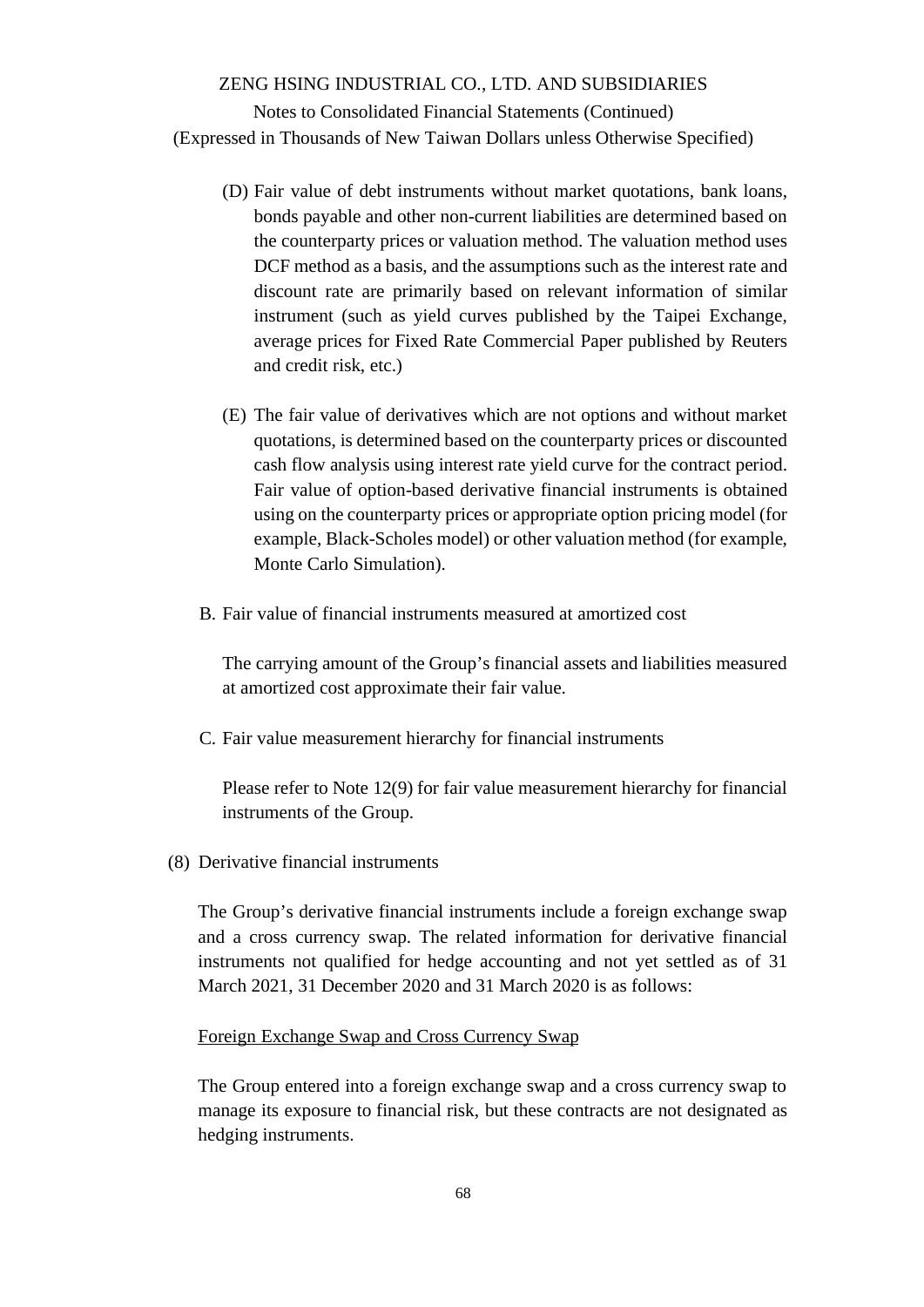## Notes to Consolidated Financial Statements (Continued) (Expressed in Thousands of New Taiwan Dollars unless Otherwise Specified)

| Contract                        | Contract amount         | Maturity              |
|---------------------------------|-------------------------|-----------------------|
| As of 31 March 2021             |                         |                       |
| Zeng Hsing Industrial CO., LTD. |                         |                       |
| Foreign Exchange Swap           | Sell USD 8,000 thousand | 2020.10.16-2021.08.09 |
| Forward exchange agreement      | Sell EUR 9,000 thousand | 2021.06.24-2021.09.27 |
| As of 31 December 2020          |                         |                       |
| Zeng Hsing Industrial CO., LTD. |                         |                       |
| Foreign Exchange Swap           | Sell USD 8,000 thousand | 2020.07.30-2021.05.04 |
| Forward exchange agreement      | Sell EUR 2,700 thousand | 2020.08.06-2021.03.31 |
| As of 31 March 2020             |                         |                       |
| Zeng Hsing Industrial CO., LTD. |                         |                       |
| Foreign Exchange Swap           | Sell USD 6,000 thousand | 2020.01.16-2020.05.07 |

The Group entered into derivative transactions to manage exposures related to exchange rate fluctuations. Because the Group held sufficient working capital, there were not significant impacts on cash flow when the derivative transactions were completed.

- (9) Fair value measurement hierarchy
	- (a) Fair value measurement hierarchy

All asset and liabilities for which fair value is measured or disclosed in the financial statements are categorized within the fair value hierarchy, based on the lowest level input that is significant to the fair value measurement as a whole. Level 1, 2 and 3 inputs are described as follows:

Level 1 – Quoted (unadjusted) market prices in active markets for identical assets or liabilities that the entity can access at the measurement date

Level 2 – Inputs other than quoted prices included within Level 1 that are observable for the asset or liability, either directly or indirectly

Level 3 – Unobservable inputs for the asset or liability

For assets and liabilities that are recognized in the financial statements on a recurring basis, the Group determines whether transfers have occurred between Levels in the hierarchy by re-assessing categorization at the end of each reporting period.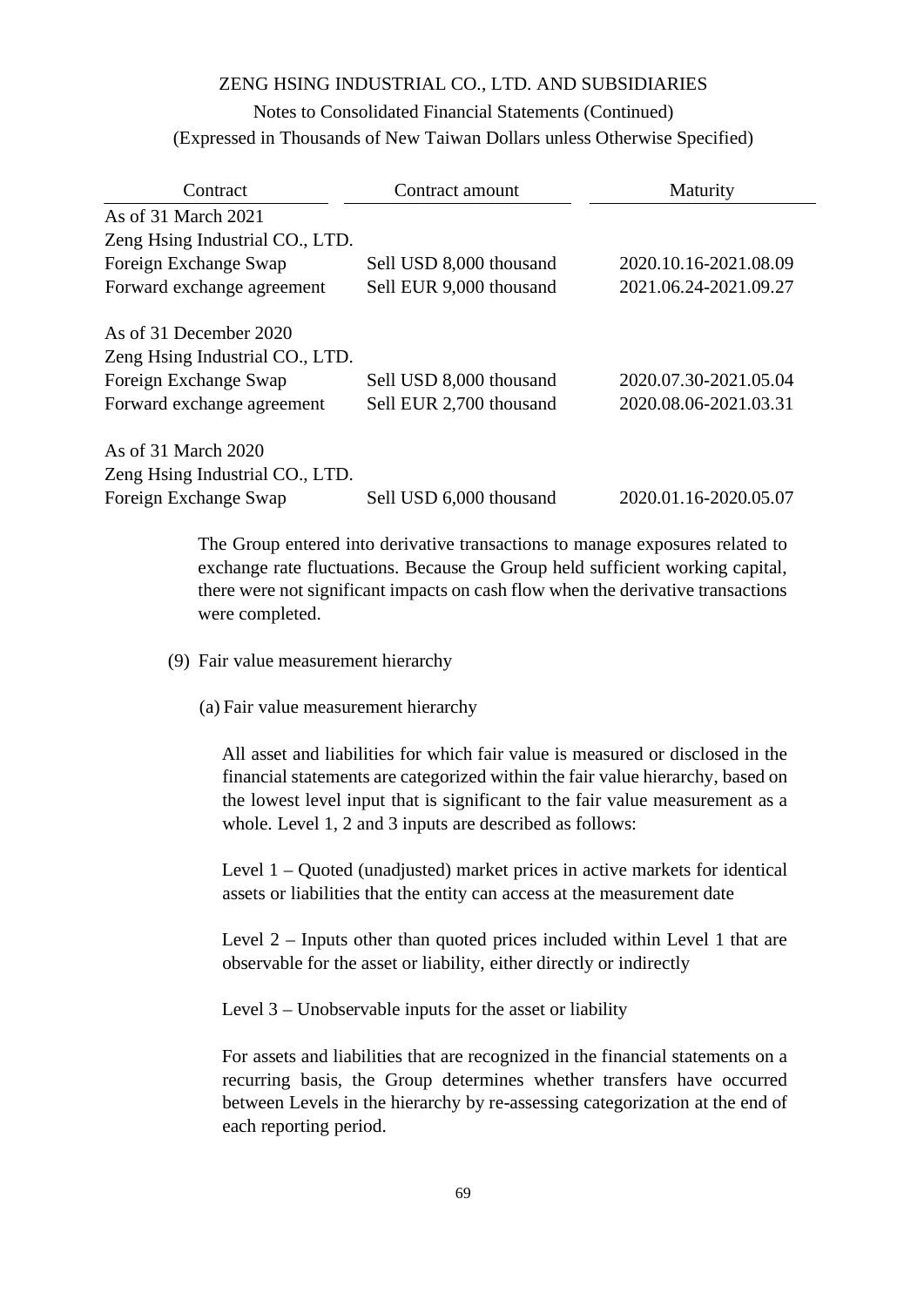## Notes to Consolidated Financial Statements (Continued) (Expressed in Thousands of New Taiwan Dollars unless Otherwise Specified)

(b)Fair value measurement hierarchy of the Group's assets and liabilities

The Group does not have assets that are measured at fair value on a nonrecurring basis. Fair value measurement hierarchy of the Group's assets and liabilities measured at fair value on a recurring basis is as follows:

| As of 31 March 2021                                                                                                                                   |                            |                          |                    |                  |
|-------------------------------------------------------------------------------------------------------------------------------------------------------|----------------------------|--------------------------|--------------------|------------------|
|                                                                                                                                                       | Level 1                    | Level 2                  | Level 3            | Total            |
| Financial assets:<br>Financial assets at fair value through<br>profit or loss<br>Fund                                                                 | \$110,132                  | $\mathcal{S}$ -          | $\mathcal{S}$ -    | \$110,132        |
| Foreign exchange swap<br>Forward exchange agreement                                                                                                   |                            | 1,056<br>3               |                    | 1,056<br>3       |
| As of 31 December 2020                                                                                                                                | Level 1                    | Level 2                  | Level 3            | Total            |
| Financial assets:<br>Financial assets at fair value through<br>profit or loss<br>Fund                                                                 | \$114,282                  | $\mathcal{S}$ -          | $\mathcal{S}$ -    | \$114,282        |
| <b>Financial liabilities:</b><br>Financial liabilities at fair value<br>through profit or loss<br>Foreign exchange swap<br>Forward exchange agreement |                            | 3,409<br>672             |                    | 3,409<br>672     |
| As of 31 March 2020                                                                                                                                   |                            |                          |                    |                  |
| Financial assets:<br>Financial assets at fair value through<br>profit or loss<br>Foreign exchange swap                                                | Level 1<br>$\mathcal{S}$ - | Level 2<br>$\frac{1}{2}$ | Level 3<br>\$1,482 | Total<br>\$1,482 |
| <b>Financial liabilities:</b><br>Financial liabilities at fair value<br>through profit or loss<br>Foreign exchange swap                               |                            |                          | 23                 | 23               |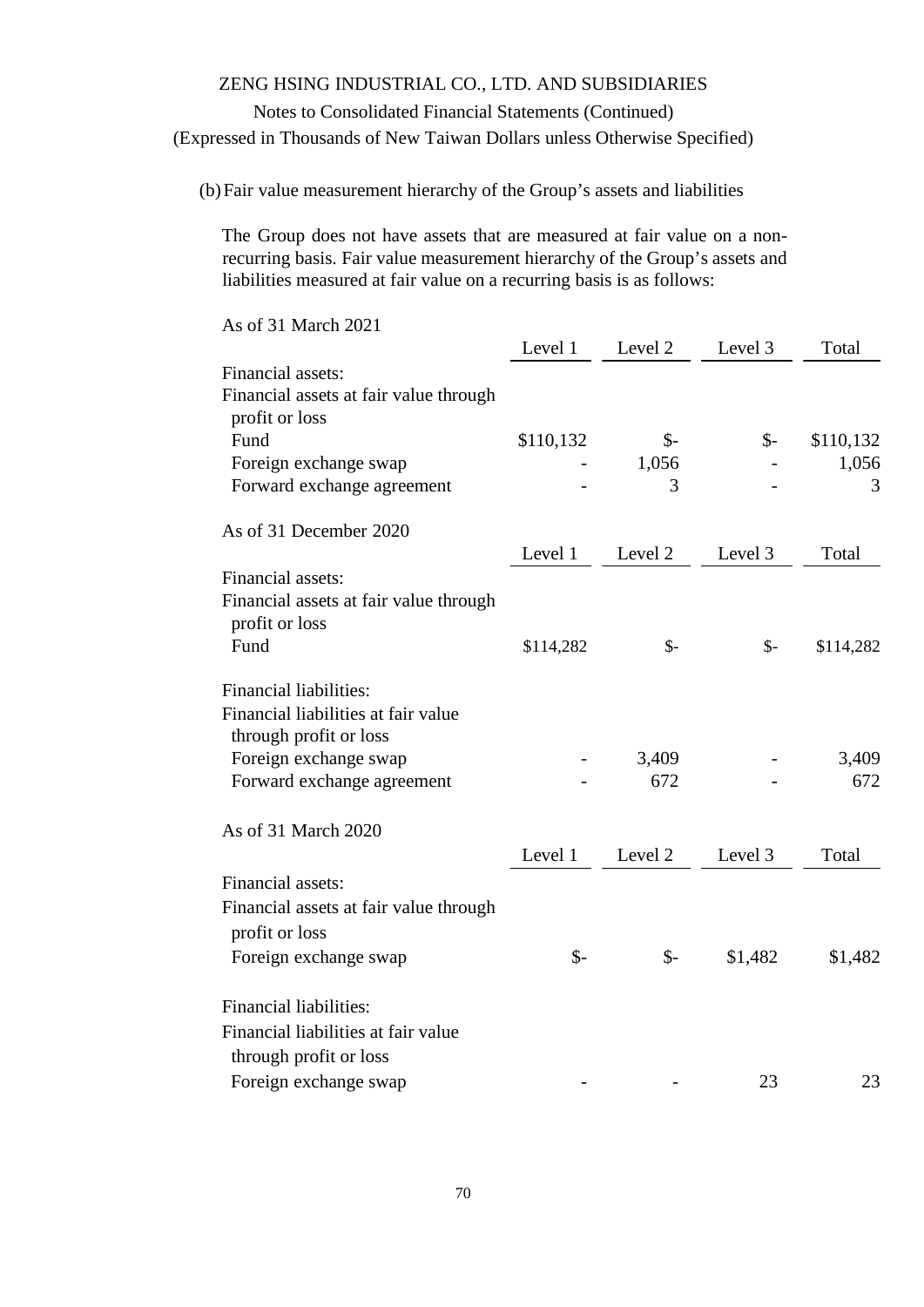Notes to Consolidated Financial Statements (Continued) (Expressed in Thousands of New Taiwan Dollars unless Otherwise Specified)

Transfers between Level 1 and Level 2 during the period

During the three-month periods ended 31 March 2021 and 2020, there were no transfers between Level 1 and Level 2 fair value measurements.

Reconciliation for fair value measurements in Level 3 of the fair value hierarchy for movements during the period is as follows:

|                        | Assets                                     |           |  |  |  |
|------------------------|--------------------------------------------|-----------|--|--|--|
|                        | At fair value through other                |           |  |  |  |
|                        | comprehensive income                       |           |  |  |  |
|                        | <b>Stocks</b>                              |           |  |  |  |
|                        | For the three-month periods ended 31 March |           |  |  |  |
|                        | 2021                                       | 2020      |  |  |  |
| Beginning balances     | \$-                                        | \$14,959  |  |  |  |
| Disposal               |                                            | (14, 959) |  |  |  |
| <b>Ending balances</b> | \$-                                        |           |  |  |  |

Information on significant unobservable inputs to valuation

Description of significant unobservable inputs to valuation of recurring fair value measurements categorized within Level 3 of the fair value hierarchy is as follows:

As of 31 March 2021

None

As of 31 December 2020

None

As of 31 March 2020

None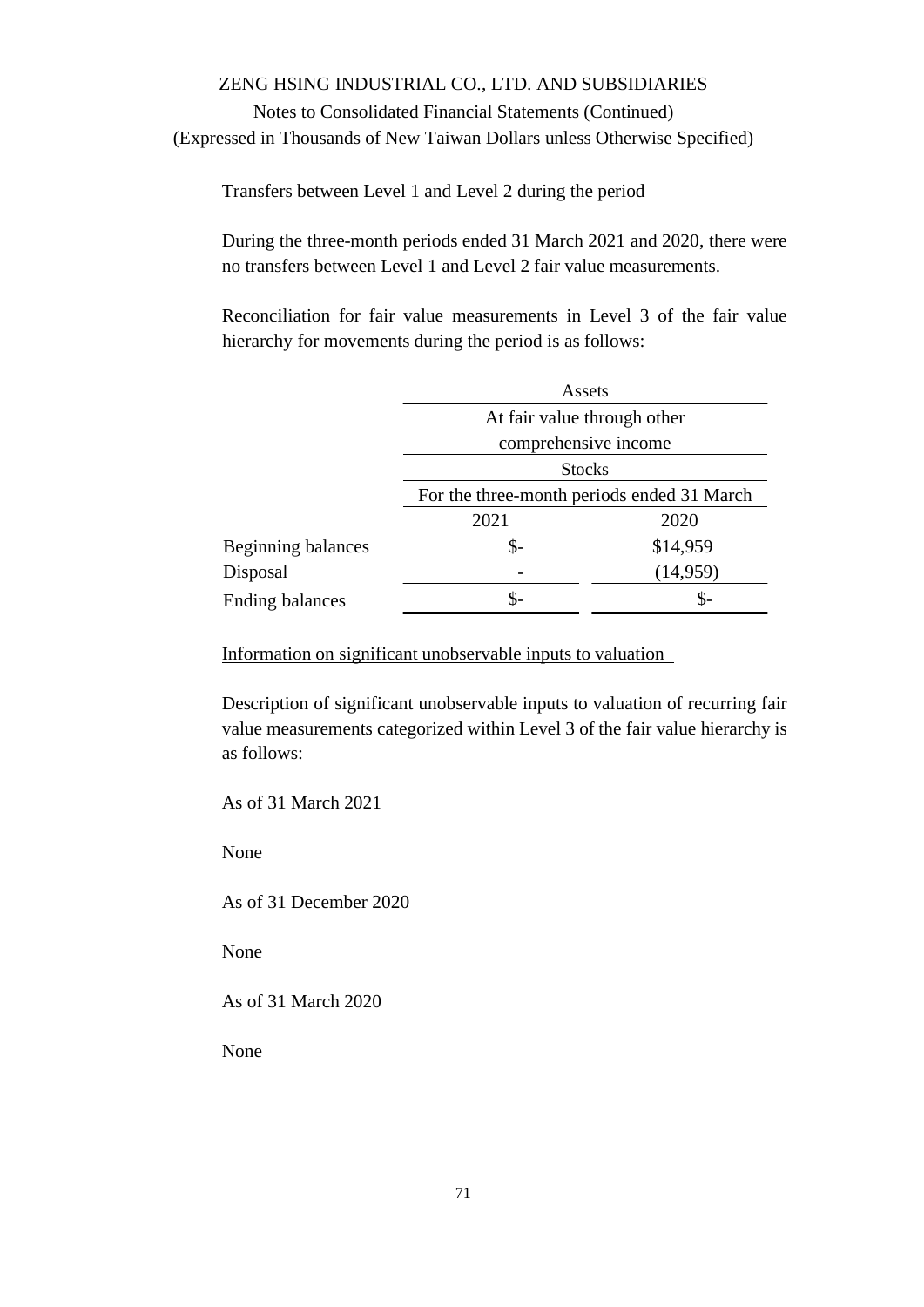Notes to Consolidated Financial Statements (Continued) (Expressed in Thousands of New Taiwan Dollars unless Otherwise Specified)

Valuation process used for fair value measurements categorized within Level 3 of the fair value hierarchy

The Group's Financial Department is responsible for validating the fair value measurements and ensuring that the results of the valuation are in line with market conditions, based on independent and reliable inputs which are consistent with other information, and represent exercisable prices. The Department analyses the movements in the values of assets and liabilities which are required to be re-measured or re-assessed as per the Group's accounting policies at each reporting date.

(c) Fair value measurement hierarchy of the Company's assets and liabilities not measured at fair value but for which the fair value is disclosed.

### As of 31 March 2021

None

As of 31 December 2020

None

As of 31 March 2020

|                                       |      | Level 1 Level 2 Level 3 | Total |
|---------------------------------------|------|-------------------------|-------|
| Financial assets not measured at fair |      |                         |       |
| value but for which the fair value is |      |                         |       |
| disclosed:                            |      |                         |       |
| Investment property                   | $S-$ | $$-$ \$77,894 \$77,894  |       |

(10) Significant assets and liabilities denominated in foreign currencies

Information regarding the significant assets and liabilities denominated in foreign currencies is listed below: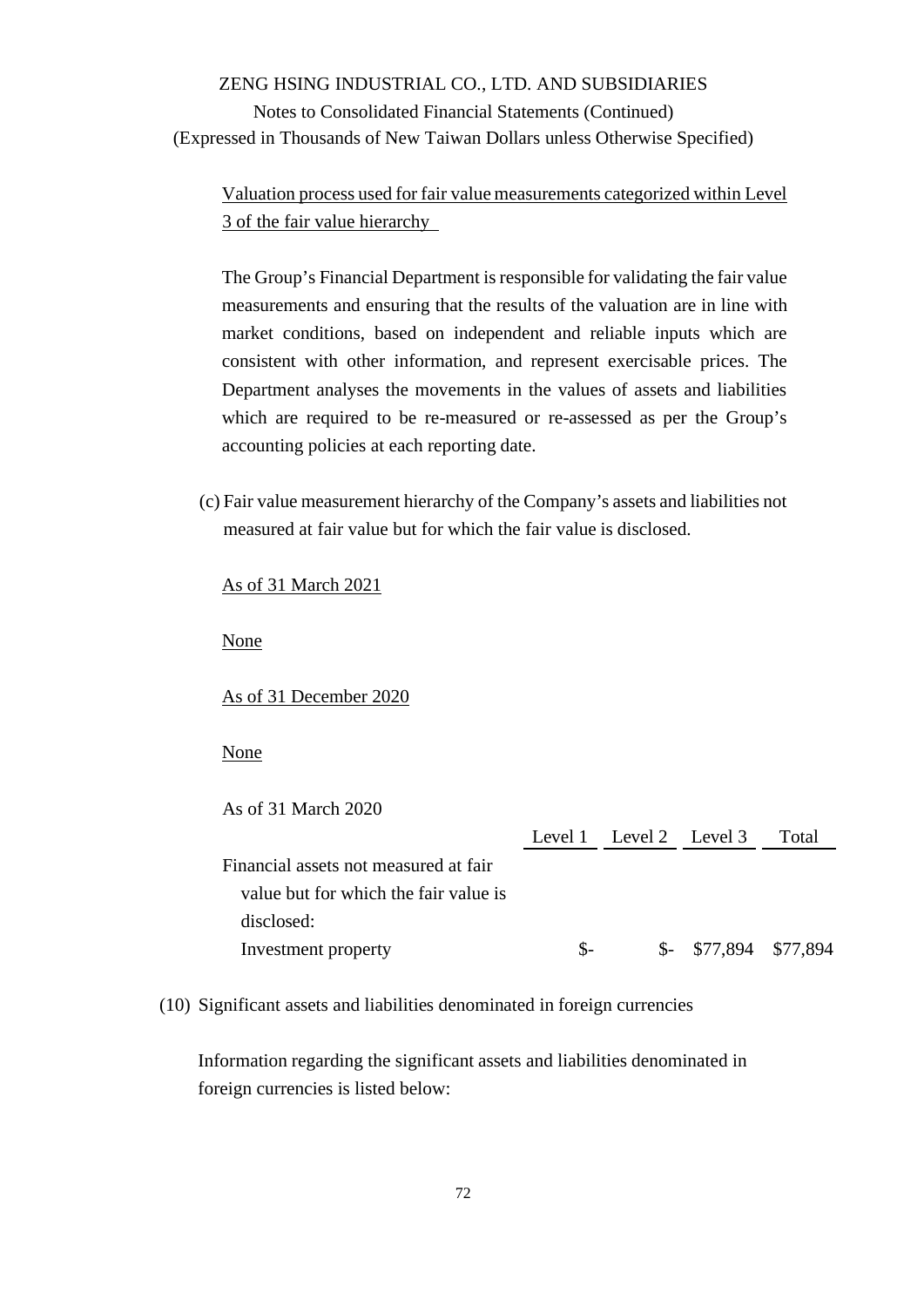|                  |             |               |             |             |                  |             |               | Unit: Thousands |             |
|------------------|-------------|---------------|-------------|-------------|------------------|-------------|---------------|-----------------|-------------|
|                  |             |               |             |             | As of            |             |               |                 |             |
|                  |             | 31 March 2021 |             |             | 31 December 2020 |             | 31 March 2020 |                 |             |
|                  | Foreign     | Exchange      |             | Foreign     | Exchange         |             | Foreign       | Exchange        |             |
|                  | Currency    | rate          | <b>NTD</b>  | Currency    | rate             | <b>NTD</b>  | Currency      | rate            | <b>NTD</b>  |
| Financial assets |             |               |             |             |                  |             |               |                 |             |
| Monetary item:   |             |               |             |             |                  |             |               |                 |             |
| <b>USD</b>       | \$107,289   | 28.5310       | \$3,061,062 | \$112,587   | 28.5080          | \$3,209,630 | \$86,437      | 30.254          | \$2,615,065 |
| <b>CNY</b>       | 62,809      | 4.3515        | 273,313     | 66,602      | 4.3592           | 290,331     | 33,088        | 4.2653          | 141,130     |
| <b>VND</b>       | 87,737,588  | 0.001236      | 108,444     | 81,540,149  | 0.001235         | 100,702     | 90,683,829    | 0.001281        | 116,166     |
| Financial        |             |               |             |             |                  |             |               |                 |             |
| liabilities      |             |               |             |             |                  |             |               |                 |             |
| Monetary item:   |             |               |             |             |                  |             |               |                 |             |
| <b>USD</b>       | \$16,295    | 28.5310       | \$464,913   | \$12,135    | 28.5080          | \$345,945   | \$6,941       | 30.254          | \$209,993   |
| <b>CNY</b>       | 57,045      | 4.3515        | 248,231     | 48,499      | 4.3592           | 211,417     | 26,204        | 4.2653          | 111,768     |
| <b>VND</b>       | 214,345,226 | 0.001236      | 264,931     | 196,547,101 | 0.001235         | 242,736     | 104,710,623   | 0.001281        | 134,134     |

Due to the large number of functional currencies used in the Group, it's impossible to disclose foreign exchange gains and losses on the basis of each monetary item which has significant impact. The Group recognized \$3,191 and \$28,152 for foreign exchange gain for the three-month periods ended 31 March 2021 and 2020, respectively.

### (11) Capital management

The primary objective of the Group's capital management is to ensure that it maintains a strong credit rating and healthy capital ratios in order to support its business and maximize the shareholder value. The Group manages its capital structure and makes adjustments to it, in light of changes in economic conditions. To maintain or adjust the capital structure, the Group may adjust dividend payment to shareholders, return capital to shareholders or issue new shares.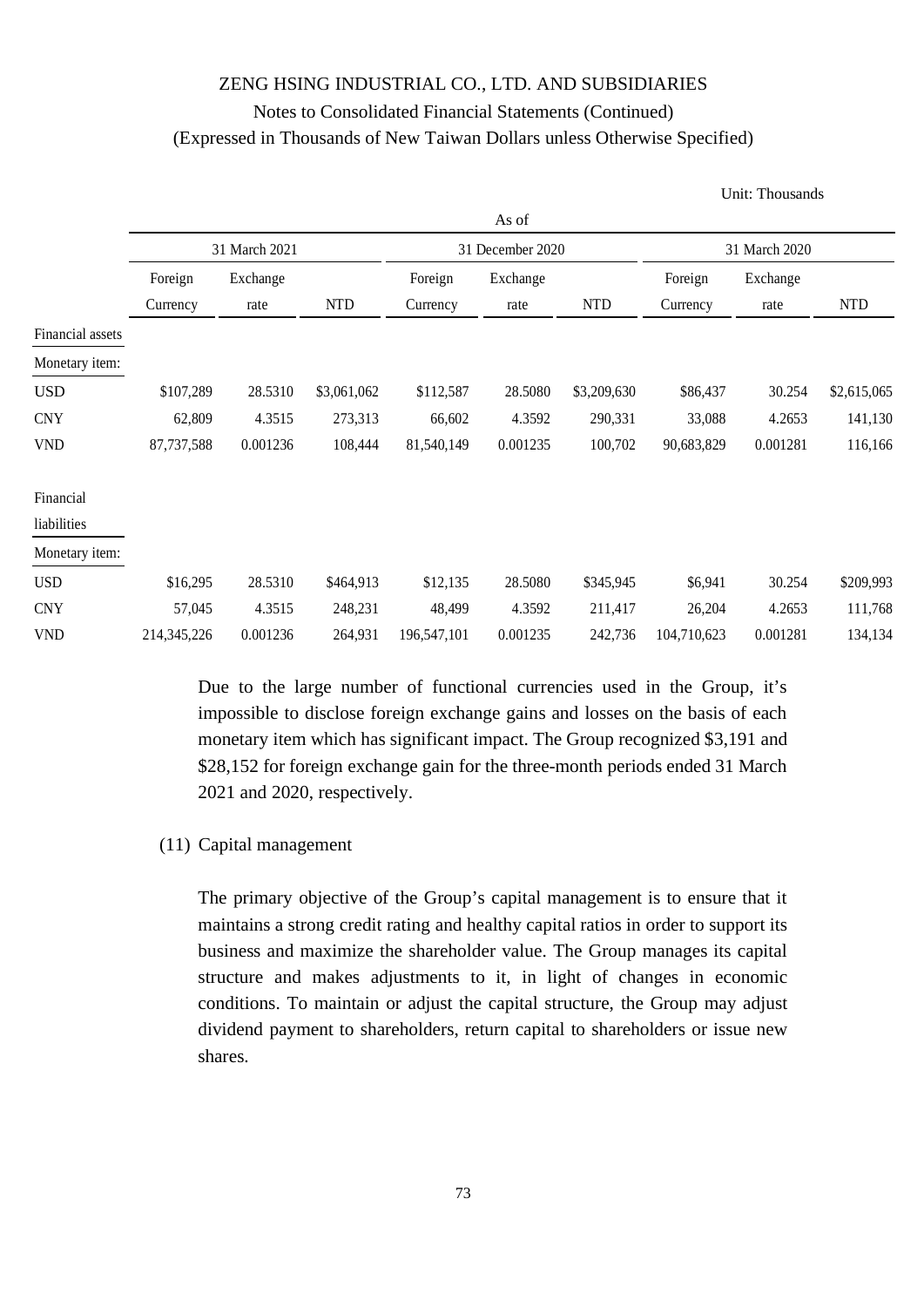### ZENG HSING INDUSTRIAL CO., LTD. AND SUBSIDIARIES

Notes to Consolidated Financial Statements (Continued) (Expressed in Thousands of New Taiwan Dollars unless Otherwise Specified)

#### 13. ADDITIONAL DISCLOSURES

#### (1) Information on significant transactions

A. Financing provided: none.

#### B. Endorsement/guarantee provided:

| No.<br>(Note 1) Guarantor |                                          |                                               | Endorsee                 | Limit of<br>guarantee/                                  | Maximum                                |                               | Actual             | Amount of<br>collateral                            | Ratio of<br>accumulated<br>amount of                                        | Maximum                        | Parent                   | Subsidiary           | To                |
|---------------------------|------------------------------------------|-----------------------------------------------|--------------------------|---------------------------------------------------------|----------------------------------------|-------------------------------|--------------------|----------------------------------------------------|-----------------------------------------------------------------------------|--------------------------------|--------------------------|----------------------|-------------------|
|                           | Endorser/                                | Company<br>name                               | Relationship<br>(Note 2) | endorsement<br>amount to a<br>single entity<br>(Note 3) | guarantee<br>balance for the<br>period | Ending balance                | amount<br>provided | guarantee/<br>endorsement<br>backed by<br>property | guarantee to net<br>equity of the<br>most recent<br>financial<br>statements | guarantee<br>limit<br>(Note 4) | company to<br>subsidiary | to parent<br>company | Mainland<br>China |
|                           | Zeng<br>Hsing<br>Industrial<br>CO., LTD. | Zeng Hsing<br>Industrial<br>CO., Ltd.<br>(VN) | (2)                      | \$1,593,480                                             | \$641,948<br>(USD 22,500,000)          | \$527,824<br>(USD 18,500,000) | \$142,424          | \$-                                                | 9.94%                                                                       | \$2,124,640                    | Yes                      | N <sub>o</sub>       | N <sub>o</sub>    |

Note 1: The Company and its subsidiaries are coded as follows:

(1) The Company is coded "0".

(2) The subsidiaries are coded consecutively beginning from "1" in the order presented in the table above.

Note 2: The relationship between the endorser and endorsee is listed as follows:<br>(1) A company that has a business relationship with ZENG HSING INDUSTRIAL CO., LTD.

 $(2)$  A subsidiary in which ZENG HSING INDUSTRIAL CO., LTD holds directly over 50% of equity interest.

(3) An investee in which ZENG HSING INDUSTRIAL CO., LTD and its subsidiaries hold over 50% of equity interest.

 $(4)$  An investee in which ZENG HSING INDUSTRIAL CO., LTD holds directly and indirectly over 50% of equity interest.<br>(5) A company that has provided guarantees to ZENG HSING INDUSTRIAL CO., LTD, and vice versa, due to con

(6) An investee in which ZENG HSING INDUSTRIAL CO., LTD invests jointly with other shareholders, and for which ZENG HSING INDUSTRIAL CO., LTD has provided endorsement/guarantee in proportion to its shareholding percentage.

Note 3: The amount of guarantees/endorsements to a single overseas affiliate shall not exceed 30% of ZENG HSING INDUSTRIAL CO., LTD's net worth.

Note 4: The total guarantee/endorsement amount shall not exceed 40% of ZENG HSING INDUSTRIAL CO., LTD's net worth of the current period.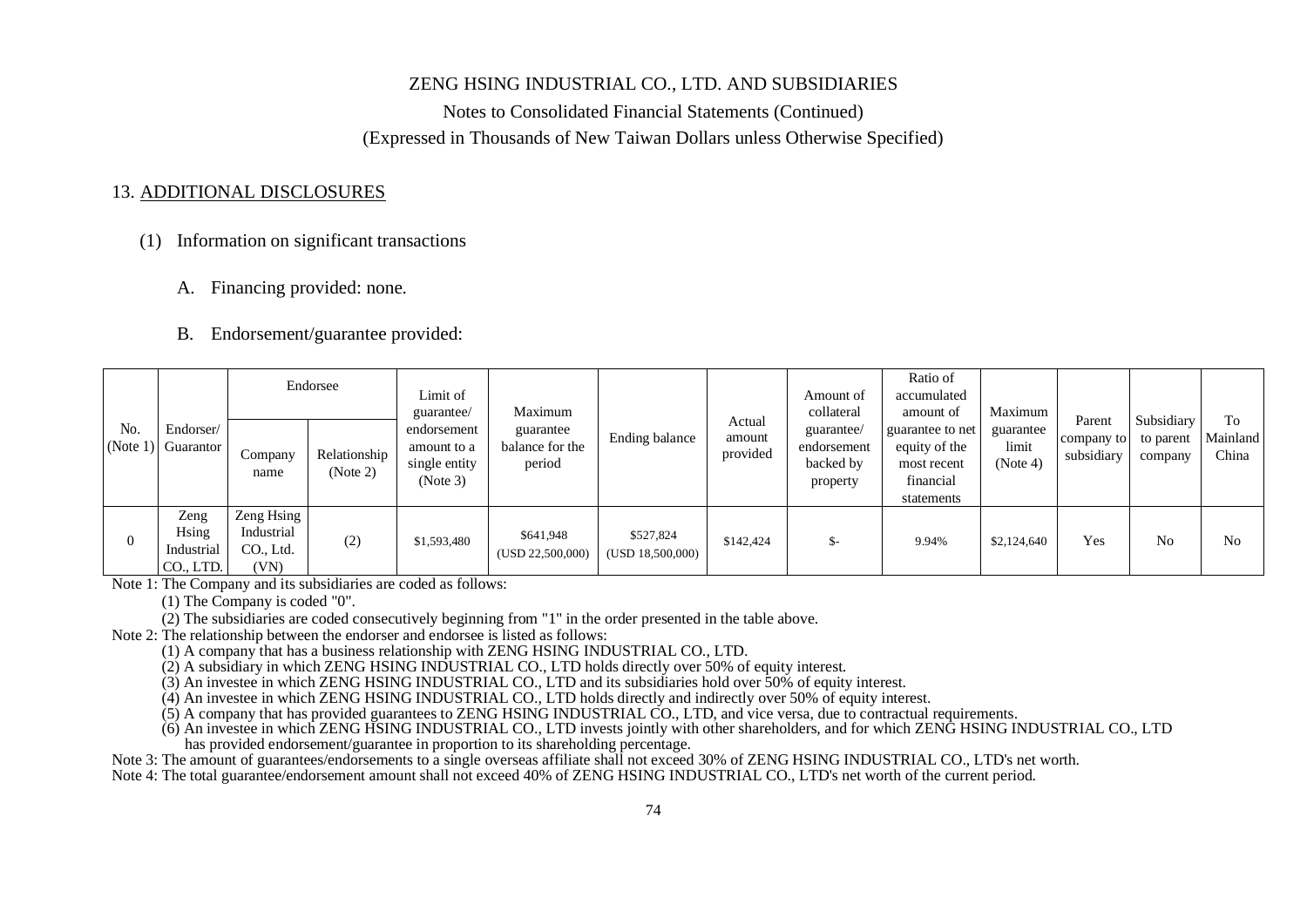|                                       |                     |                                                                              | Relationshi                                   |                                                                                     |                  | 31 December 2020  |                         |                                              |  |  |
|---------------------------------------|---------------------|------------------------------------------------------------------------------|-----------------------------------------------|-------------------------------------------------------------------------------------|------------------|-------------------|-------------------------|----------------------------------------------|--|--|
| Company<br>held                       | Securitie<br>s type | <b>Securities</b><br>name                                                    | p with the<br>Securities<br>issuer<br>(Note1) | <b>Financial Statement</b><br>Account                                               | Shares/Uni<br>ts | Carrying<br>Value | Ownership<br>Percentage | Market<br>Value or Net<br><b>Asset Value</b> |  |  |
| Zeng Hsing<br>Industrial<br>CO., LTD. | Fund                | Capital Global<br><b>Financial Bond</b><br>Fund A                            | $\overline{\phantom{a}}$                      | Financial assets at fair<br>value through other<br>comprehensive income,<br>current | 186,755.31       | \$56,118          | $-9/6$                  | \$56,118                                     |  |  |
| Zeng Hsing<br>Industrial<br>CO., LTD. | Fund                | Fuh Hwa 5-10<br>Year<br>Investment<br>Grade Bond<br>Index Fund<br><b>USD</b> | $\qquad \qquad$                               | Financial assets at fair<br>value through other<br>comprehensive income,<br>current | 188,752.30       | 54,014            | $-9/6$                  | 54,014                                       |  |  |
|                                       |                     |                                                                              |                                               | Total                                                                               |                  | \$110,132         |                         | \$110,132                                    |  |  |

### C. Marketable securities held:

Note1: If the securities issuer is not a related party, the field is not required to be filled.

- D. Marketable securities acquired or disposed of that cost or amounted to at least \$300 million or 20% of the paid-in capital: none.
- E. Acquisition of individual real estate that cost at least \$300 million or 20% of the paid-in capital: none.
- F. Disposal of individual real estate at prices of at least \$300 million or 20% of the paid-in capital: none.
- G. Related party transactions for purchases and sales amounts exceeding the lower of \$100 million or 20% of capital stock: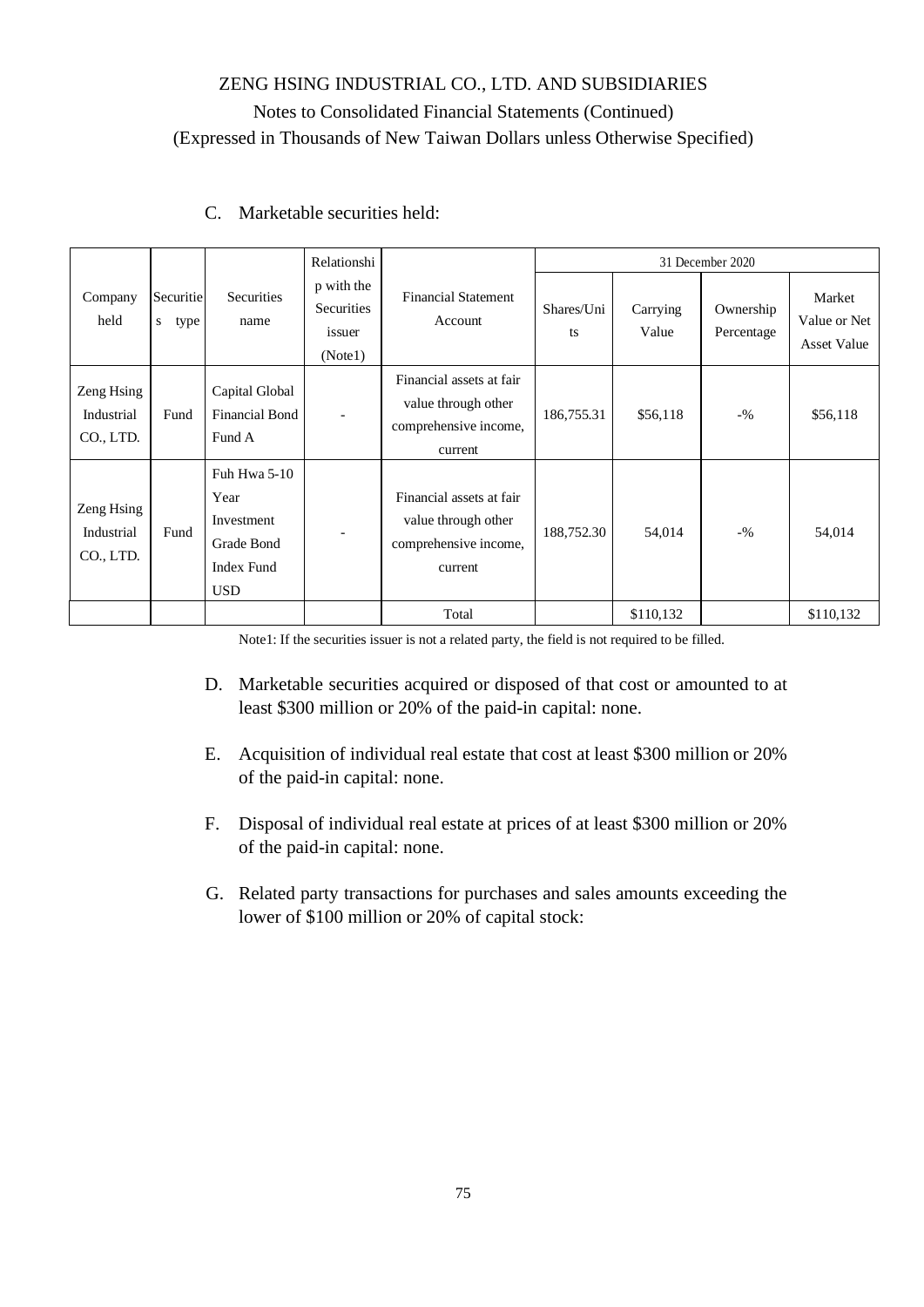|                                                                                        |                                                                                      | Nature of                |                          | Transactions |            |                                                    |            | Details of non-arm's<br>length transaction | Notes and accounts receivable (payable)                                        |             |      |
|----------------------------------------------------------------------------------------|--------------------------------------------------------------------------------------|--------------------------|--------------------------|--------------|------------|----------------------------------------------------|------------|--------------------------------------------|--------------------------------------------------------------------------------|-------------|------|
| Company Name                                                                           | Counter-party                                                                        | Relationship<br>(Note 1) | Purchases<br>(Sales)     | Amount       | % to Total | Term                                               | Unit price | Term                                       | Balance                                                                        | % to Total  | Note |
| Zhangjiagang<br>Zenghsing<br>Machinery &<br>Electronics CO.,<br>Ltd.<br>[Zhangjiagang] | Zeng Hsing<br>Industrial CO.,<br>Ltd.                                                | $\overline{2}$           | Sales                    | \$182,941    | 7.19%      | There is no<br>difference<br>with other<br>clients | Regular    | Regular                                    | Account receivable<br>\$146,831                                                | 8.19%       |      |
| Zeng Hsing<br>Industrial CO.,<br>Ltd.                                                  | Zhangjiagang<br>Zenghsing<br>Machinery &<br>Electronics CO<br>Ltd.<br>[Zhangjiagang] | 1                        | Purchases                | \$182,941    | 7.19%      | There is no<br>difference<br>with other<br>clients | Regular    | Regular                                    | Account payable<br>\$(146, 831)                                                | $(8.19\%)$  |      |
| Zeng Hsing<br>Industrial CO.,<br>Ltd. $(VN)$                                           | Zeng Hsing<br>Industrial CO.,<br>Ltd.                                                | $\overline{c}$           | <b>Sales</b>             | \$1,520,615  | 59.74%     | There is no<br>difference<br>with other<br>clients | Regular    | Regular                                    | Account receivable<br>\$632,912                                                | 35.31%      |      |
| Zeng Hsing<br>Industrial CO.,<br>Ltd.                                                  | Zeng Hsing<br>Industrial CO.,<br>Ltd. $(VN)$                                         | $\mathbf{1}$             | Purchases                | \$1,520,615  | \$59.74%   | There is no<br>difference<br>with other<br>clients | Regular    | Regular                                    | Account payable<br>\$(632,912)                                                 | (35.31%)    |      |
| Zeng Hsing<br>Industrial CO.,<br>Ltd.                                                  | Zeng Hsing<br>Industrial CO.,<br>Ltd. $(VN)$                                         | $\mathbf{1}$             | <b>Sales</b><br>(Note 2) | \$199,765    | 7.85%      | There is no<br>difference<br>with other<br>clients | Regular    | Regular                                    | Account receivable<br>\$238,315                                                | 13.29%      |      |
| Zeng Hsing<br>Industrial CO.,<br>Ltd. (VN)                                             | Zeng Hsing<br>Industrial CO.,<br>Ltd.                                                | $\mathfrak{2}$           | Purchases                | \$199,765    | 7.85%      | There is no<br>difference<br>with other<br>clients | Regular    | Regular                                    | Account payable, payables<br>on equipment and other<br>payables<br>\$(238,315) | $(13.29\%)$ |      |

Note 1: "1" represents the transactions from the parent company to a subsidiary.

"2" represents the transactions from a subsidiary to the parent company.

"3" represents the transaction between subsidiaries.

Note 2: The Company reported the net sales of triangle trade and recognized commission of \$3,305 for the three-month period ended 31 March 2021.

Note 3: Related party transactions were eliminated when preparing the consolidated financial statements.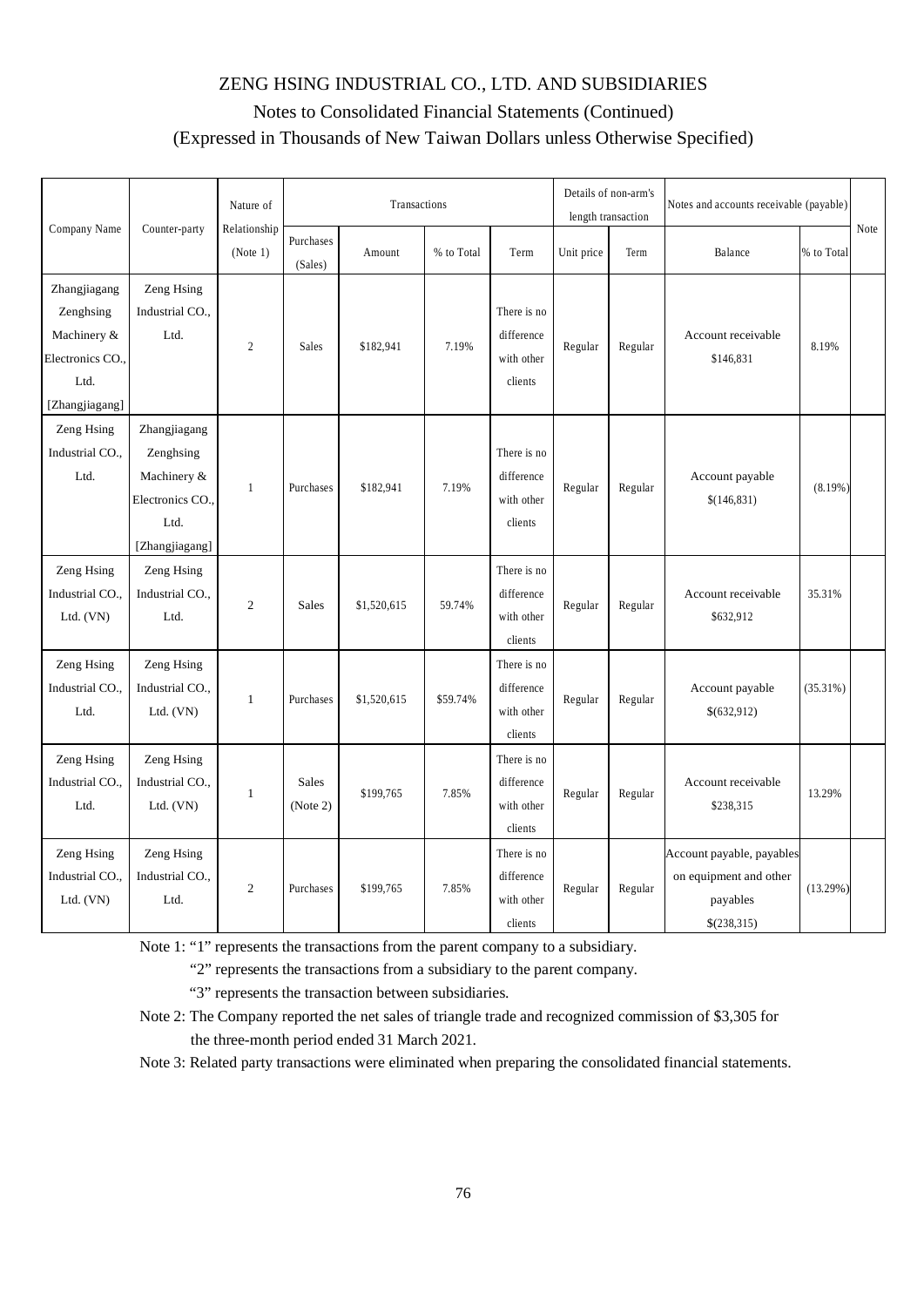### H. Receivable from related parties amounting to at least \$100 million or 20% of the paid-in capital:

| Company Name                                                                           | <b>Related Party</b>                       | Nature of    | <b>Ending Balance</b> | Turnover |                 | Overdue receivables | Amounts Received in | Loss           | Note                                 |
|----------------------------------------------------------------------------------------|--------------------------------------------|--------------|-----------------------|----------|-----------------|---------------------|---------------------|----------------|--------------------------------------|
|                                                                                        |                                            | Relationship |                       | Rate     | Amount          | <b>Action Taken</b> | Subsequent Period   | allowance      |                                      |
| Zeng Hsing<br>Industrial CO.,<br>Ltd. $(VN)$                                           | Zeng Hsing Industrial<br>CO., Ltd.         | Subsidiary   | \$632,912             | 11.49    | $\mathsf{\$}$ - | $\mathsf{\$}$ -     | \$538,988           | $\mathsf{S}$ - | accounts<br>receivable-<br>customers |
| Zhangjiagang<br>Zenghsing<br>Machinery &<br>Electronics CO.,<br>Ltd.<br>[Zhangjiagang] | Zeng Hsing Industrial<br>CO., Ltd.         | Subsidiary   | \$146,831             | 6.51     | \$-             | $\mathsf{\$}$ -     | \$82,626            | $\mathsf{S}$ - | accounts<br>receivable-<br>customers |
| Zeng Hsing<br>Industrial CO.,<br>Ltd.                                                  | Zeng Hsing Industrial<br>$CO1$ , Ltd. (VN) | Subsidiary   | \$238,315             | 3.52     | $\mathsf{S}$ -  | $\mathsf{\$}$ -     | \$71,205            | $\mathsf{S}$ - | accounts<br>receivable-<br>customers |

- I. Information about derivatives of investees over which the Group has a controlling interest: refer to Note 12 (8).
- J. Inter-company relationships and significant intercompany transactions: refer to Note 13 (1) G.
- (2) Information on investees
	- A. Names, locations, and related information of investees on which the Company exercises significant influence:

|                     |                  |                                             |                                 | Original investment amount |                     |               | Balance as at 31 March 2021   |                   |                                        |                                         |        |
|---------------------|------------------|---------------------------------------------|---------------------------------|----------------------------|---------------------|---------------|-------------------------------|-------------------|----------------------------------------|-----------------------------------------|--------|
| Investor<br>Company | Investee Company | Location                                    | Main businesses<br>and products | 31 March<br>2020           | 31 December<br>2020 | <b>Shares</b> | Percentage<br>of<br>Ownership | Carrying<br>Value | Net Income (Losses)<br>of the Investee | Equity in<br>Earnings Notes<br>(Losses) |        |
| Zeng Hsing          | Zeng Hsing       | P.O. Box 957, Offshore                      | Trading and holding             | \$650,060                  | \$650,060           | 20,000        | 100%                          | \$799,988         | \$(6,111)                              | \$(5,310)                               |        |
| Industrial          |                  | Industrial Co., Ltd. Incorporations Centre, | company                         | (USD 20,000,000)           | (USD 20,000,000)    |               |                               |                   |                                        |                                         | Note 1 |
| CO., Ltd.           | (BVI)            | Road Town, Tortola,                         |                                 |                            |                     |               |                               |                   |                                        |                                         |        |
|                     |                  | <b>British Virgin Islands</b>               |                                 |                            |                     |               |                               |                   |                                        |                                         |        |
| Zeng Hsing          | Arcoris Pte Ltd. | 8 Cross Street #24-03/04 Holding company    |                                 | 218,237                    | 218,237             | 7,000,000     | 100%                          | 193,619           | (8,211)                                | (8,211)                                 |        |
| Industrial Co.,     |                  | Pwc Building Singapore                      |                                 | (USD 7,000,000)            | (USD 7,000,000)     |               |                               |                   |                                        |                                         |        |
| Ltd. $(BVI)$        |                  | (048424)                                    |                                 |                            |                     |               |                               |                   |                                        |                                         |        |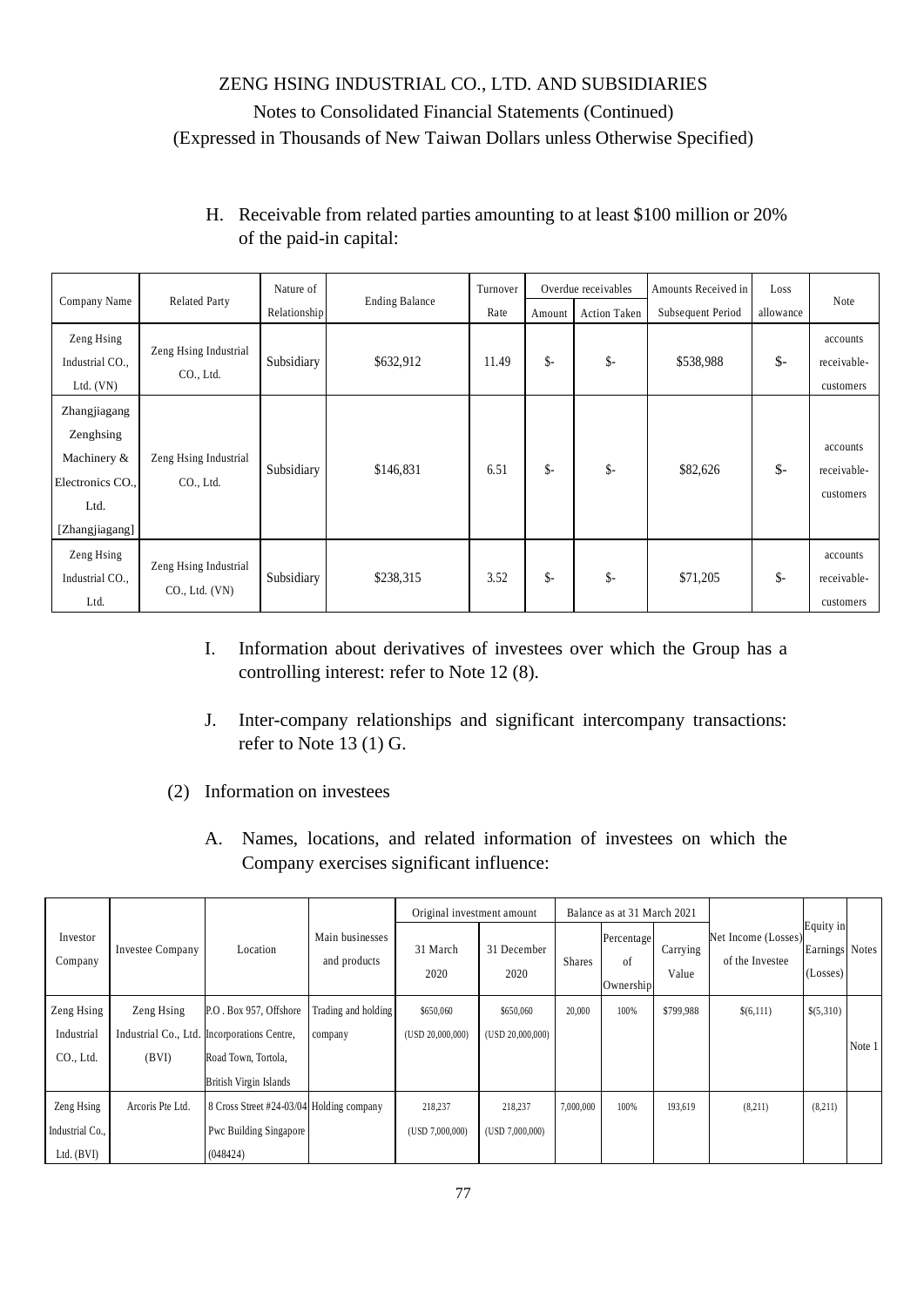|                     |                                          |                                                              |                                 | Original investment amount |                     |               | Balance as at 31 March 2021   |                   |                                       |                                   |              |
|---------------------|------------------------------------------|--------------------------------------------------------------|---------------------------------|----------------------------|---------------------|---------------|-------------------------------|-------------------|---------------------------------------|-----------------------------------|--------------|
| Investor<br>Company | Investee Company                         | Location                                                     | Main businesses<br>and products | 31 March<br>2020           | 31 December<br>2020 | <b>Shares</b> | Percentage<br>of<br>Ownership | Carrying<br>Value | Net Income (Losses<br>of the Investee | Equity in<br>Earnings<br>(Losses) | <b>Notes</b> |
| Arcoris Pte         | Zorca Worldwide Ltd. Marcy Building, 2nd |                                                              | Holding company                 | 92,508                     | 92,508              | 29,000        | 100%                          | 54,971            | (7, 497)                              | (7, 497)                          |              |
| Ltd.                |                                          | Floor, Purcell Estate P.O.                                   |                                 | (USD 2,900,000)            | (USD 2,900,000)     |               |                               |                   |                                       |                                   |              |
|                     |                                          | Box 2416 Road Town                                           |                                 |                            |                     |               |                               |                   |                                       |                                   |              |
|                     |                                          | <b>British Virgin Islands</b>                                |                                 |                            |                     |               |                               |                   |                                       |                                   |              |
| Zorca               | Taiwan Cheer Champ                       | New Taipei City,                                             | Selling household               | 86,062                     | 86,062              | 9,594,568     | 68.53%                        | 51,960            | (10, 937)                             | (7, 495)                          |              |
| Worldwide           | Co., Ltd.                                | Taiwan                                                       | sewing machines                 | (USD 2,790,000)            | (USD 2,790,000)     |               |                               |                   |                                       |                                   |              |
| Ltd.                |                                          |                                                              |                                 |                            |                     |               |                               |                   |                                       |                                   |              |
| Zeng Hsing          |                                          | Jetsun Technology Co., Global Gateway 8, Rue Holding company |                                 | 33,239                     | 33,239              | 1,200,000     | 100%                          | 28,963            | (291)                                 | (291)                             |              |
| Industrial          | Ltd (Seychelles)                         | de la Perle                                                  |                                 | (USD 1,100,000)            | (USD 1,100,000)     |               |                               |                   |                                       |                                   |              |
| Co., Ltd.           |                                          | Providence Mahe                                              |                                 |                            |                     |               |                               |                   |                                       |                                   |              |
| (BVI)               |                                          | Seychelles                                                   |                                 |                            |                     |               |                               |                   |                                       |                                   |              |
| Jetsun              | Jetsun Technology                        | Bing Doung, Vietnam                                          | Research and design             | 39,494                     | 39,494              |               | 100%                          | 28,963            | VND (236,527,726)                     | (291)                             |              |
| Technology          | Company Limited                          |                                                              | of filtration                   | (USD 1,204,000)            | (USD 1,204,000)     |               |                               |                   |                                       |                                   |              |
| Co., Ltd            |                                          |                                                              | equipment                       |                            |                     |               |                               |                   |                                       |                                   |              |
| (Seychelles)        |                                          |                                                              |                                 |                            |                     |               |                               |                   |                                       |                                   |              |
| Zeng Hsing          |                                          | Zeng Hsing Industrial Bing Doung, Vietnam                    | Manufacturing                   | 1.049.554                  | 1,049,554           |               | 100%                          | 1,784,482         | VND (4,699,274,090)                   | (5,790)                           |              |
| Industrial CO.,     | CO <sub>1</sub> , Ltd. (VN)              |                                                              | household sewing                | (USD 35,000,000)           | (USD 35,000,000)    |               |                               |                   |                                       |                                   |              |
| Ltd.                |                                          |                                                              | machines                        |                            |                     |               |                               |                   |                                       |                                   |              |
| Zeng Hsing          | Shinco Technologies                      | Bing Doung, Vietnam                                          | Material die-casting            | 347,158                    | 347,158             |               | 100%                          | 300,105           | VND 3,489,542,839                     | 4,299                             |              |
| Industrial CO.,     | Limited (VN)                             |                                                              | of metal of                     | (USD 11,173,331)           | (USD 11, 173, 331)  |               |                               |                   |                                       |                                   |              |
| Ltd.                |                                          |                                                              | aluminum, zinc and              |                            |                     |               |                               |                   |                                       |                                   |              |
|                     |                                          |                                                              | magnesium alloy.                |                            |                     |               |                               |                   |                                       |                                   |              |
| Zeng Hsing          | Taiwan Carbon                            | Taichung, Taiwan                                             | Manufacturing                   | 20,566                     | 20,566              | 2,500,000     | 19.53%                        | 34,875            | 12,454                                | 2,432                             |              |
| Industrial CO.,     | Technology CO., Ltd.                     |                                                              | carbon fiber, fire              |                            |                     |               |                               |                   |                                       |                                   |              |
| Ltd.                |                                          |                                                              | resistant fiber and             |                            |                     |               |                               |                   |                                       |                                   |              |
|                     |                                          |                                                              | related products.               |                            |                     |               |                               |                   |                                       |                                   |              |
| Zeng Hsing          | Mitsumichi                               | Taichung, Taiwan                                             | Manufacturing                   | 31,330                     | 31,330              | 1,378,000     | 53.00%                        | 55,159            | 7,503                                 | 3,977                             |              |
| Industrial CO.,     | industrial CO. Ltd                       |                                                              | household sewing                |                            |                     |               |                               |                   |                                       |                                   |              |
| Ltd.                |                                          |                                                              | machines                        |                            |                     |               |                               |                   |                                       |                                   |              |

Note 1: The long-term investment losses under equity method incurred by Zeng Hsing Industrial Co., Ltd (BVI) included the gains from investees.

### (3) Information on investment in Mainland China

A. The name of the investee in Mainland China, the main businesses and products, its issued capital, method of investment, information on inflow or outflow of capital, percentage of ownership, equity in the net gain or net loss, ending balance, amount received as dividends from the investee, and the limitation on investee: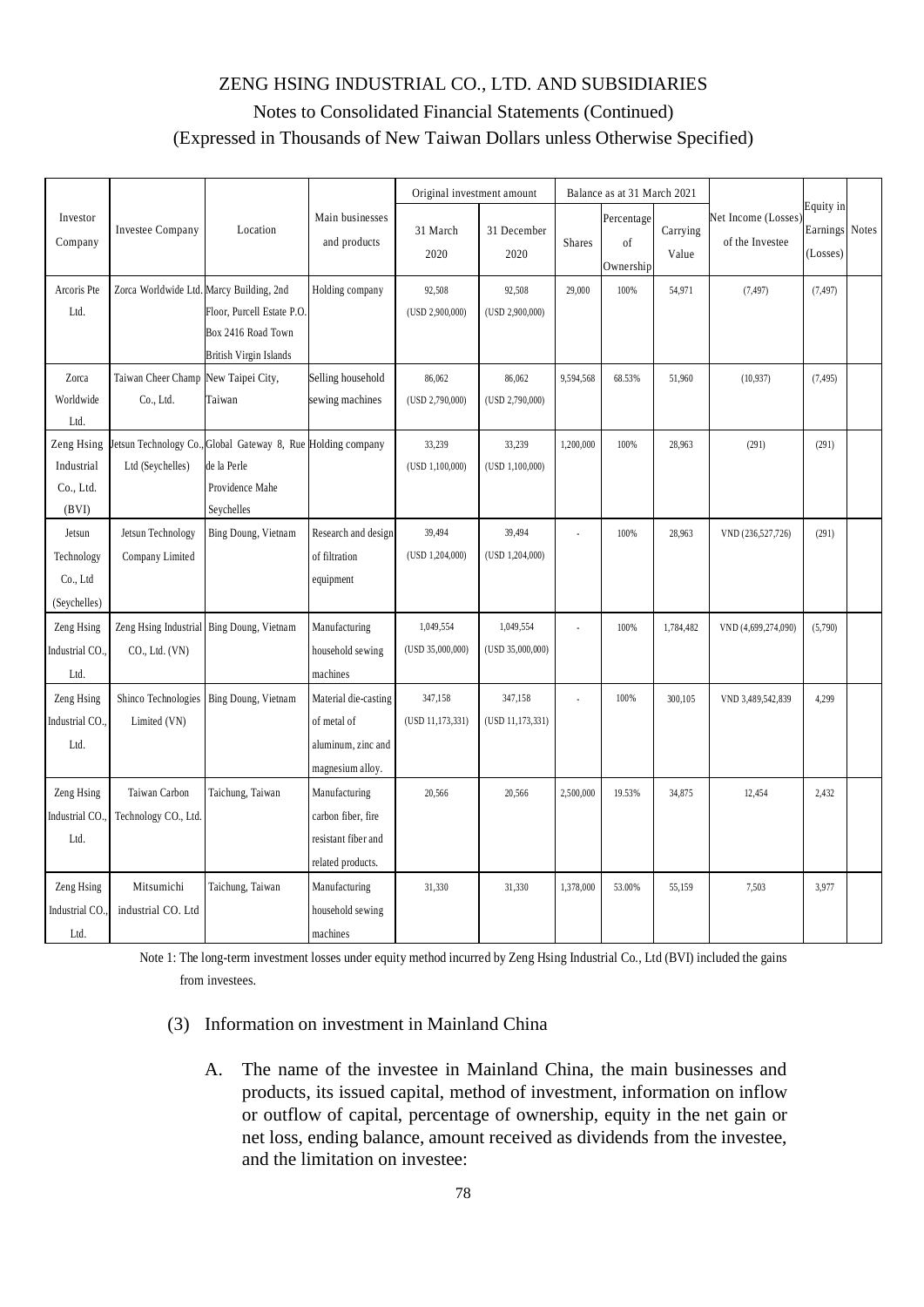### ZENG HSING INDUSTRIAL CO., LTD. AND SUBSIDIARIES

Notes to Consolidated Financial Statements (Continued)

#### (Expressed in Thousands of New Taiwan Dollars unless Otherwise Specified)

|                                                                                     |                                                                                                  |                                 |                                                            | Accumulated                                                     |         | <b>Investment Flows</b>  | Accumulated                                                    |                               |                                               |                |                                                                                                             |
|-------------------------------------------------------------------------------------|--------------------------------------------------------------------------------------------------|---------------------------------|------------------------------------------------------------|-----------------------------------------------------------------|---------|--------------------------|----------------------------------------------------------------|-------------------------------|-----------------------------------------------|----------------|-------------------------------------------------------------------------------------------------------------|
| <b>Investee Company</b>                                                             | Main Businesses and<br>Products                                                                  | <b>Total Paid-in</b><br>Capital | Method of<br>Investment                                    | Outflow of<br>Investment from<br>Taiwan as of 1<br>January 2020 | Outflow | Inflow                   | Outflow of<br>Investment from<br>Taiwan as of 31<br>March 2021 | Percentage<br>of<br>Ownership | Equity in<br>Earnings<br>(Losses)<br>(Note 1) |                | Accumulated<br>Carrying Value as   Inward Remittance<br>of 31 March 2021 of Earnings as of 31<br>March 2021 |
| Zhangjiagang<br>Zenghsing Machinery<br>& Electronics CO.,<br>Ltd.                   | Manufacturing and<br>selling household<br>sewing machines,<br>vacuum cleaners and<br>spare parts | USD13,000,000                   | Indirect<br>investments<br>through Zeng<br>Hsing (BVI)     | \$304,199<br>(USD 9, 103, 039)                                  | $S-$    | $\mathsf{S}$ -           | \$304,199<br>(USD 9, 103, 039)                                 | 100%                          | \$2,649                                       | \$562,601      | \$518,695<br>(USD 12,603,654)<br>(RMB 27,000,000)                                                           |
| Zhangjiagang Free<br>Trade Zone Cheau<br>Hsing Machinery &<br>Electronics Co., Ltd. | Selling household<br>sewing machines and<br>spare parts.                                         | USD500,000                      | Indirect<br>investments<br>through Zeng<br>$H\sin(g(BVI))$ | \$14,931<br>(USD 500,000)                                       |         | $\overline{\phantom{a}}$ | \$14,931<br>(USD 500,000)                                      | 100%                          | RMB 797,125                                   | RMB 11,014,645 | RMB 26,251,891                                                                                              |
| Zhangjiagang<br><b>Zenghsing Trading</b><br>Co., Ltd.                               | Selling household<br>sewing machines and<br>spare parts                                          | RMB1,000,000                    | Indirect<br>investments<br>through Zeng<br>Hsing (BVI)     |                                                                 |         |                          |                                                                | 100%                          | RMB (671,432)                                 | RMB 10,947,369 | RMB 9,197,561                                                                                               |
| Shanghai Debra<br><b>Trading Company</b><br>Limited                                 | Selling household<br>sewing machines and<br>spare parts                                          | RMB5,000,000                    | Indirect<br>investments<br>through Zeng<br>Hsing (BVI)     |                                                                 |         |                          |                                                                | 100%                          | RMB (173,219)                                 | RMB 1,470,236  |                                                                                                             |

| Accumulated investment in Mainland China<br>as of 31 March 2021 | Investment Amounts Authorized by<br>Investment Commission, MOEA | Upper Limit on Investment |
|-----------------------------------------------------------------|-----------------------------------------------------------------|---------------------------|
| \$319.130<br>(USD9,603,039)                                     | \$459,409(Note2)<br>(USD13.848.355)                             | \$3,186,961               |

Note 1: The financial statement was reviewed by independent accountants.

Note 2: The investment amounts authorized by the Investment Commission, MOEA was \$459,409 (USD 13,848,355). The capitalization of retained earnings in China in the amount of USD 4,245,316 was exempted to be included in the upper limit on investment.

B. As of 31 March 2021, for information on significant transactions and prices, payments, etc. between the parent company and subsidiaries, please refer to Note 13 (1) G.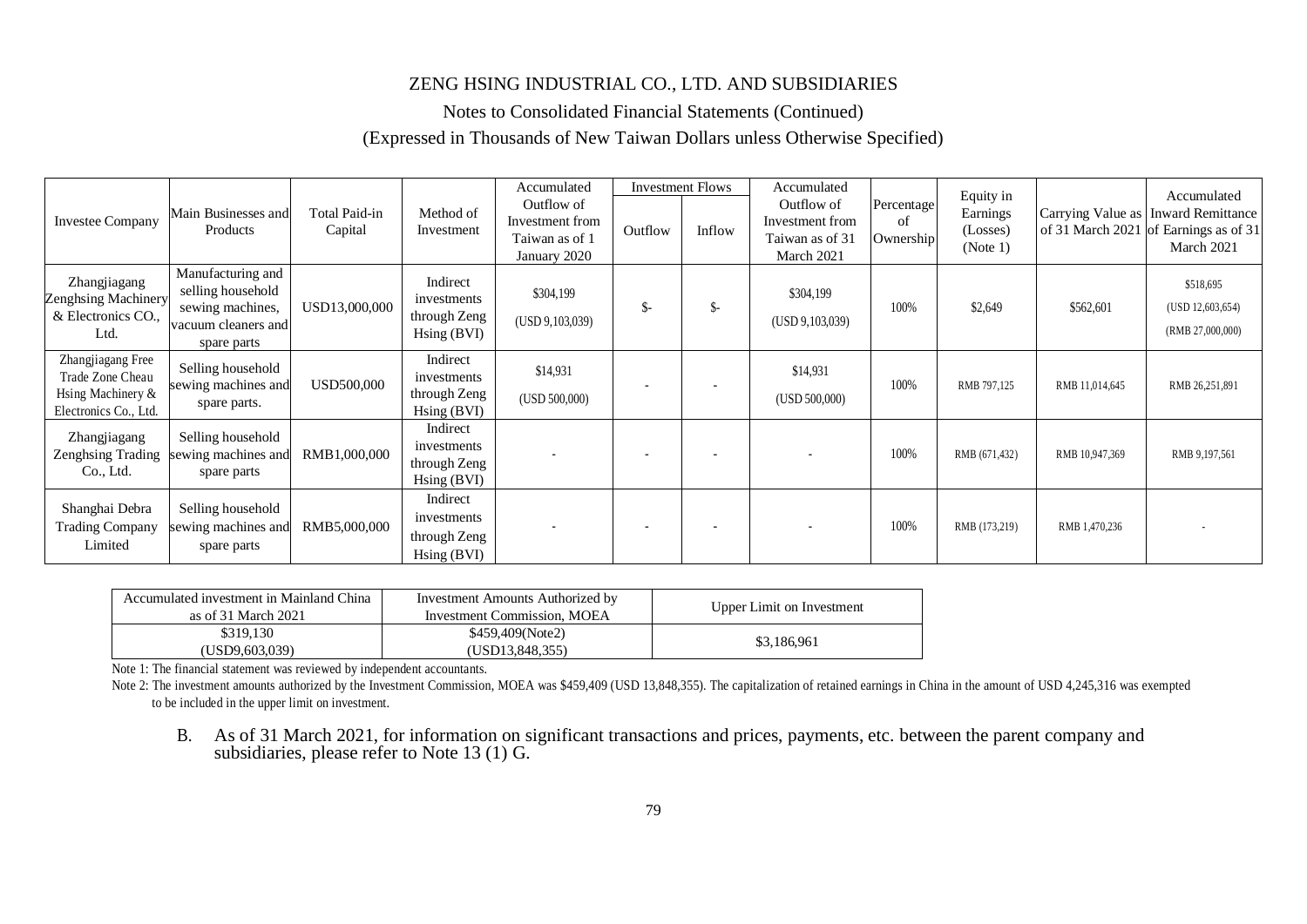#### (4) Information of major shareholders

The company has no shareholders with a shareholding ratio of more than 5% on 31 March 2021.

#### 14. OPERATING SEGMENT INFORMATION

For management purposes, the Group is organized into business units based on operating strategies and has three reportable segments as follows:

Taiwan segment produces computerized and electronic sewing machines.

China segment produces computerized, electronic and mechanical sewing machines.

Vietnam segment produces mechanical sewing machines.

No operating segments have been aggregated to form the above reportable operating segments.

Management monitors the operating results of its business units separately for the purpose of making decisions about resource allocation and performance assessment. Segment performance is evaluated based on operating profit or loss and is measured based on accounting policies consistent with those in the consolidated financial statements. However, income taxes are managed on a group basis and are not allocated to operating segments.

Transfer prices between operating segment are on an arm's length basis in a manner similar to transactions with third parties.

(1) The reportable segments' profit and loss, information are listed as follows:

|                           |             |           |             | Adjustments<br>and eliminations |              |
|---------------------------|-------------|-----------|-------------|---------------------------------|--------------|
|                           | Taiwan      | China     | Vietnam     | (Note)                          | Consolidated |
| Revenue                   |             |           |             |                                 |              |
| <b>External customers</b> | \$2,427,414 | \$66,483  | \$51,324    | $\mathcal{S}$ -                 | \$2,545,221  |
| Inter-segment             | 24,809      | 343,556   | 1,544,089   | (1,912,454)                     |              |
| Total revenue             | \$2,452,223 | \$410,039 | \$1,595,413 | \$(1,912,454)                   | \$2,545,221  |
|                           |             |           |             |                                 |              |
| Segment profit            | \$386,459   | \$4,529   | \$969       | \$24,475                        | \$416,432    |

A. For the three-month period ended 31 March 2021